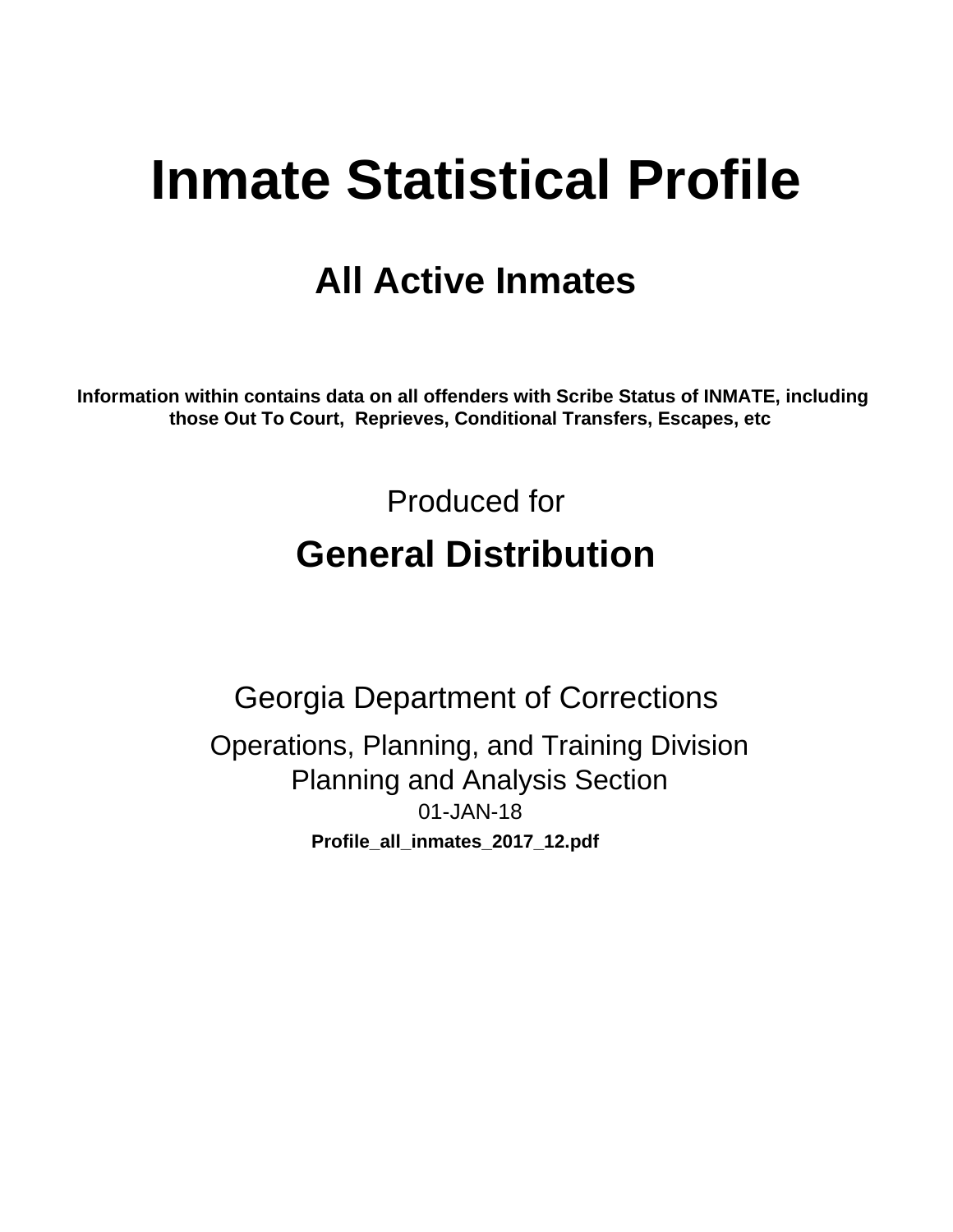# **Inmate Statistical Profile 01-JAN-18**

Contents

**All Active Inmates** 

Produced for General Distribution

# **Table of Contents**

| <b>Demographic information</b>                                        |
|-----------------------------------------------------------------------|
| 4 Current age, broken out in ten year age groups                      |
| 5 Race group                                                          |
| 6 Marital status, self-reported at entry to prison                    |
| 7 Number of Inmates with Dependents, self-reported at entry to prison |
| 8 Religious affiliation, self-reported at entry to prison             |
| 9 Home county - self-reported at entry to prison                      |
| 14 Employment status before prison, self-reported at entry to prison  |
| 15 Age at admission                                                   |
| 17 Age at admission                                                   |
| 20 Height, measured at entry to prison                                |
| 21 Height, measured at entry to prison                                |
| 23 Weight, measured at entry to prison                                |
| 24 Military service                                                   |
| <b>Correctional information</b>                                       |
| 25 Type of admission to prison                                        |
| 26 Current / last supervision level                                   |
| 27 Current / last institution type                                    |
| 28 Institution type - transitional centers                            |
| 29 Institution type - county prisons                                  |
| 31 Institution type - state prisons                                   |
| 33 Institution type - private prisons                                 |
| 34 Institution type - inmate boot camp                                |
| 35 Number of disciplinary reports                                     |
| 36 Number of transfers                                                |
| 37 Number of escapes                                                  |
| 38 Split sentence - Probation to follow                               |
| 39 Probable future release type of still active inmates               |
| 40 Time served in current (or last) institution                       |
| Educational, psychological and physical information                   |
| 41 Highest grade level attained                                       |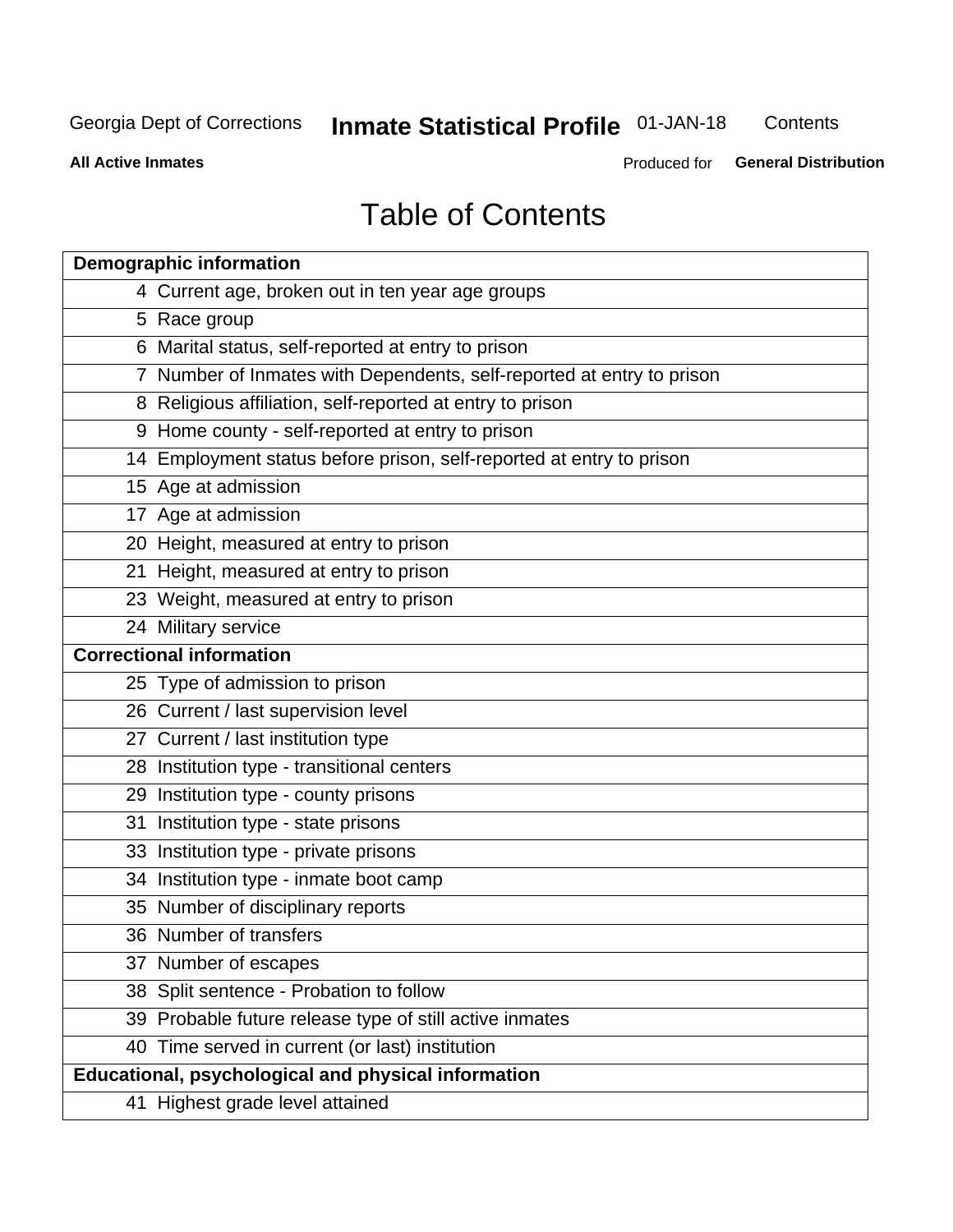# **Inmate Statistical Profile 01-JAN-18**

Contents

**All Active Inmates** 

Produced for **General Distribution** 

# **Table of Contents**

| <b>Educational, psychological and physical information</b>       |
|------------------------------------------------------------------|
| 42 Culture fair IQ scores                                        |
| 43 Wide Range Achievement Test (WRAT) reading score              |
| 44 Wide Range Achievement Test (WRAT) math score                 |
| 45 Wide Range Achievement Test (WRAT) spelling score             |
| 46 Current / last mental health treatment level                  |
| 47 PULHESDWIT medical scale - 'P' overall condition ('P'hysical) |
| 48 PULHESDWIT medical scale - 'U' upper body                     |
| 49 PULHESDWIT medical scale - 'L' lower body                     |
| 50 PULHESDWIT medical scale - 'H' hearing                        |
| 51 PULHESDWIT medical scale - 'E' vision                         |
| 52 PULHESDWIT medical scale -'S' psychiatric                     |
| 53 PULHESDWIT medical scale - 'D' dental                         |
| 54 PULHESDWIT medical scale - 'W' work ability                   |
| 55 PULHESDWIT medical scale - 'I' impairment                     |
| 56 PULHESDWIT medical scale - 'T' transportability               |
| <b>Crimes and criminal history information</b>                   |
| 57 Number of prior Georgia incarcerations                        |
| 58 Prison sentence in years                                      |
| 59 Primary offense, broken out into felonies vs misdemeanors     |
| 60 Primary offense, broken out into six broad crime categories   |
| 61 Primary offense, detailed offense code                        |
| 69 County of conviction of primary offense                       |
| 74 Circuit of conviction of primary offense                      |
| 76 Years served (jail + prison) in this incarceration            |
| <b>Medical information</b>                                       |
| 77 Results of most recent HIV test                               |
| 78 Results of most recent tuberculosis test                      |
| 79 Results of most recent syphilis test                          |
| 80 Results of most recent Hepatitis-C test                       |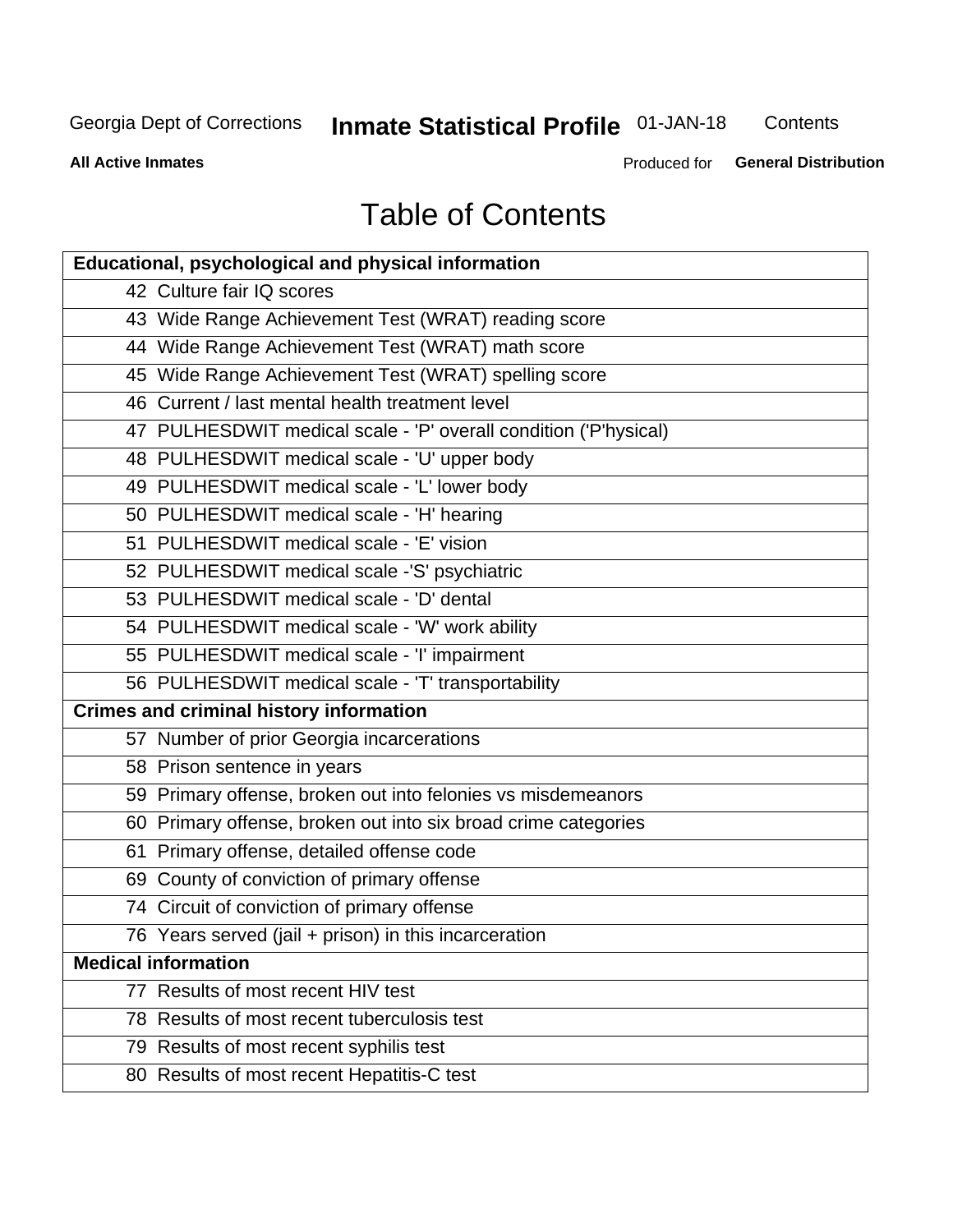#### **All Active Inmates**

#### Produced for General Distribution

### Current age, broken out in ten-year age groups

COL % - percent each COUNT is of its particular column

|                          |              | <b>Male</b> |        |                 | <b>Female</b> |       |              | <b>Total</b> |  |
|--------------------------|--------------|-------------|--------|-----------------|---------------|-------|--------------|--------------|--|
| <b>Current Age</b>       | <b>Count</b> | Col %       | Row %  | <b>Count</b>    | Col %         | Row % | <b>Total</b> | Col %        |  |
| <b>Teens (1-19)</b>      | 746          | 1.48%       | 96.38% | 28              | 0.74%         | 3.62% | 774          | 1.43%        |  |
| <b>Twenties (20-29)</b>  | 14,126       | 27.97%      | 93.44% | 992             | 26.05%        | 6.56% | 15,118       | 27.84%       |  |
| <b>Thirties (30-39)</b>  | 15,336       | 30.37%      | 91.86% | 1,359           | 35.69%        | 8.14% | 16,695       | 30.74%       |  |
| <b>Forties (40-49)</b>   | 10,355       | 20.51%      | 92.33% | 860             | 22.58%        | 7.67% | 11,215       | 20.65%       |  |
| <b>Fifties (50-59)</b>   | 6,895        | 13.65%      | 93.90% | 448             | 11.76%        | 6.10% | 7,343        | 13.52%       |  |
| <b>Sixties (60-69)</b>   | 2,388        | 4.73%       | 95.90% | 102             | 2.68%         | 4.10% | 2,490        | 4.59%        |  |
| Seventy + (70 and above) | 653          | 1.29%       | 97.17% | 19 <sup>1</sup> | 0.50%         | 2.83% | 672          | 1.24%        |  |
| <b>Total Reported</b>    | 50,499       | 100%        | 92.99% | 3,808           | 100%          | 7.01% | 54,307       | 100.0%       |  |

| <b>Anorted</b> | חרר    |       | nne.   |
|----------------|--------|-------|--------|
| <b>NOT</b>     | ZZU    |       | ZZU    |
| <b>Total</b>   | 50 71C | 3,808 | 54,527 |

| <b>Mean</b><br>(average)       | 38.19 | 37.42 | 38.14 |
|--------------------------------|-------|-------|-------|
| Median (middle)                | 36    | 36    | 36    |
| <b>Mode</b><br>(most frequent) | 28    | ◡▵    | 28    |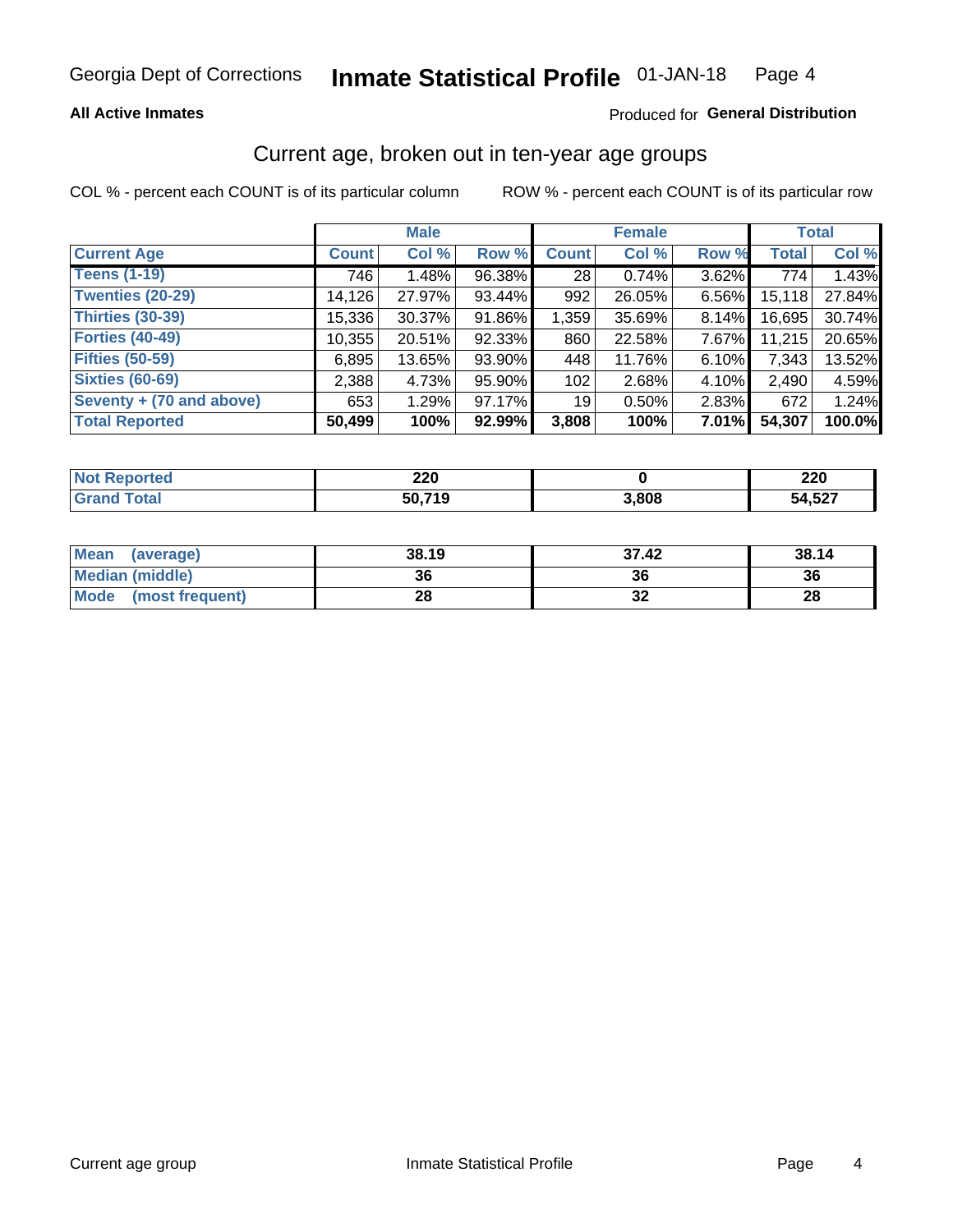#### Inmate Statistical Profile 01-JAN-18 Page 5

#### **All Active Inmates**

#### Produced for General Distribution

### Race group

COL % - percent each COUNT is of its particular column

|                   |                        |              | <b>Male</b> |             |       | <b>Female</b> |        |              | <b>Total</b> |  |
|-------------------|------------------------|--------------|-------------|-------------|-------|---------------|--------|--------------|--------------|--|
|                   | <b>Race Group</b>      | <b>Count</b> | Col %       | Row % Count |       | Col %         | Row %  | <b>Total</b> | Col %        |  |
|                   | <b>White</b>           | 17,302       | 34.11%      | 88.63%      | 2,220 | 58.30%        | 11.37% | 19,522       | 35.80%       |  |
| 2                 | <b>Black</b>           | 31,211       | 61.54%      | 95.37%      | 1,514 | 39.76%        | 4.63%  | 32,725       | 60.02%       |  |
| 5                 | <b>Other</b>           | 56           | .11%        | 88.89%      |       | .18%          | 11.11% | 63           | .12%         |  |
| 6                 | <b>Asian</b>           | 174          | .34%        | 95.08%      | 9     | .24%          | 4.92%  | 183          | .34%         |  |
| 9                 | <b>Unknown</b>         | 11           | $.02\%$     | 78.57%      | 3     | .08%          | 21.43% | 14           | .03%         |  |
| 10                | <b>Hispanic</b>        | 1,941        | 3.83%       | 97.29%      | 54    | 1.42%         | 2.71%  | 1,995        | 3.66%        |  |
| $12 \overline{ }$ | <b>Native American</b> | 23           | $.05\%$     | 95.83%      |       | .03%          | 4.17%  | 24           | .04%         |  |
| 13                | <b>Native Hawaiian</b> |              | $.01\%$     | 100.00%     |       |               |        |              | .01%         |  |
|                   | <b>Total Reported</b>  | 50,719       | 100%        | 93.02%      | 3,808 | 100%          | 6.98%  | 54,527       | 100%         |  |

| <b>Not Reported</b> |        |       |        |
|---------------------|--------|-------|--------|
| <b>Grand Total</b>  | 50,719 | 3,808 | 54,527 |

| <b>Mode</b><br>---<br>most frequent) | Black | White | <b>Black</b> |
|--------------------------------------|-------|-------|--------------|
|                                      |       |       |              |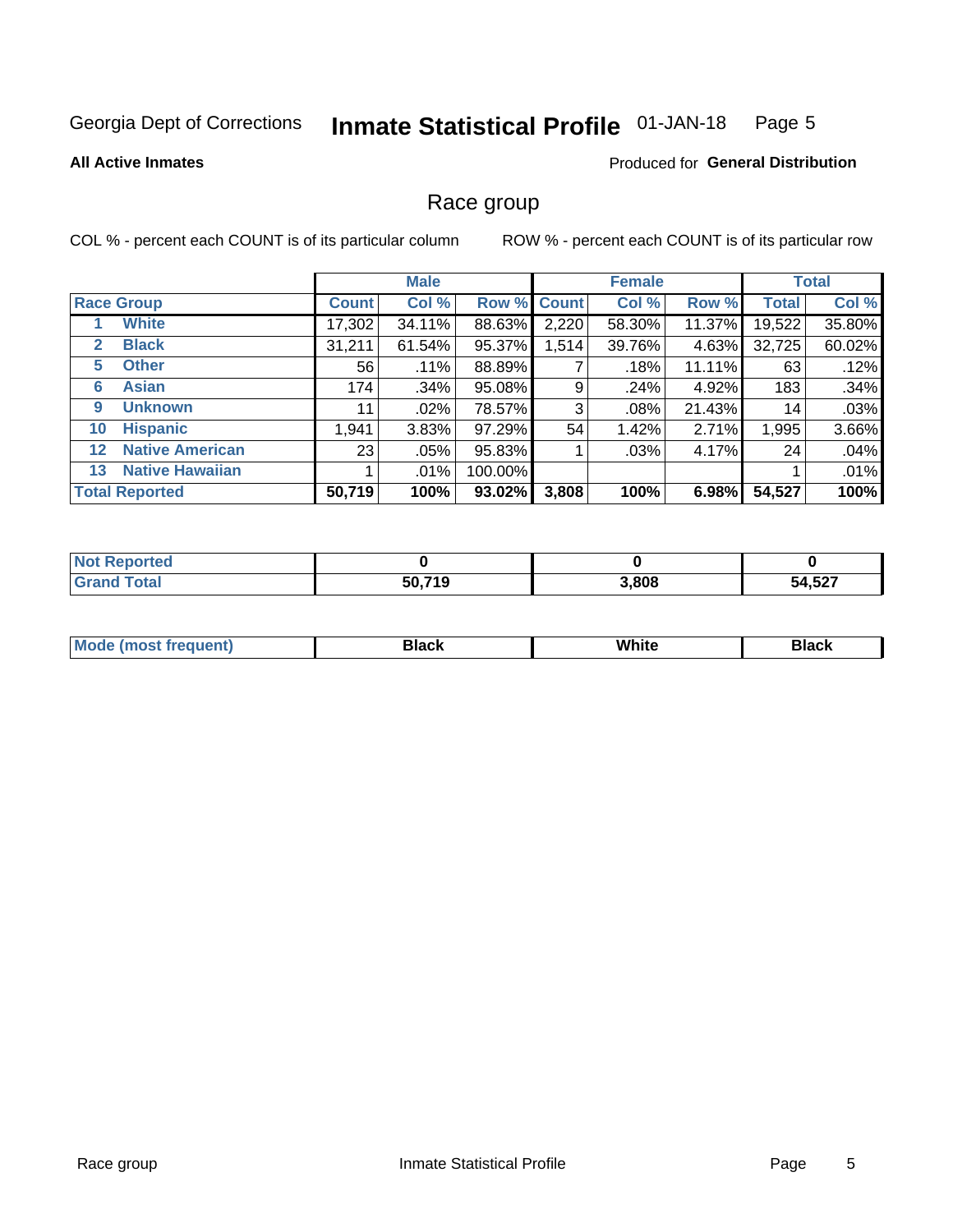#### Inmate Statistical Profile 01-JAN-18 Page 6

**All Active Inmates** 

#### Produced for General Distribution

### Marital status, self-reported at entry to prison

COL % - percent each COUNT is of its particular column

|                            | <b>Male</b>  |        |        |              | <b>Female</b> | <b>Total</b> |              |        |
|----------------------------|--------------|--------|--------|--------------|---------------|--------------|--------------|--------|
| <b>Marital Status</b>      | <b>Count</b> | Col %  | Row %  | <b>Count</b> | Col %         | Row %        | <b>Total</b> | Col %  |
| <b>Unknown</b><br>$\bf{0}$ | 991          | 1.95%  | 93.31% | 71           | $1.86\%$      | 6.69%        | 1,062        | 1.95%  |
| <b>Divorced</b><br>D       | 4,913        | 9.69%  | 89.62% | 569          | 14.94%        | 10.38%       | 5,482        | 10.05% |
| <b>Married</b><br>М        | 6,693        | 13.20% | 91.09% | 655          | 17.20%        | 8.91%        | 7,348        | 13.48% |
| <b>Separated</b><br>S.     | 1,834        | 3.62%  | 85.22% | 318          | 8.35%         | 14.78%       | 2,152        | 3.95%  |
| <b>Unmarried</b><br>U      | 35,727       | 70.44% | 94.55% | 2,060        | 54.10%        | 5.45%        | 37,787       | 69.30% |
| <b>Widow</b><br>W          | 561          | 1.11%  | 80.60% | 135          | 3.55%         | 19.40%       | 696          | 1.28%  |
| <b>Total Reported</b>      | 50,719       | 100%   | 93.02% | 3,808        | 100%          | 6.98%        | 54,527       | 100%   |

| orted<br>I NOT |            |       |        |
|----------------|------------|-------|--------|
| $\sim$<br>. Gr | <b>740</b> | 3,808 | 54,527 |

|--|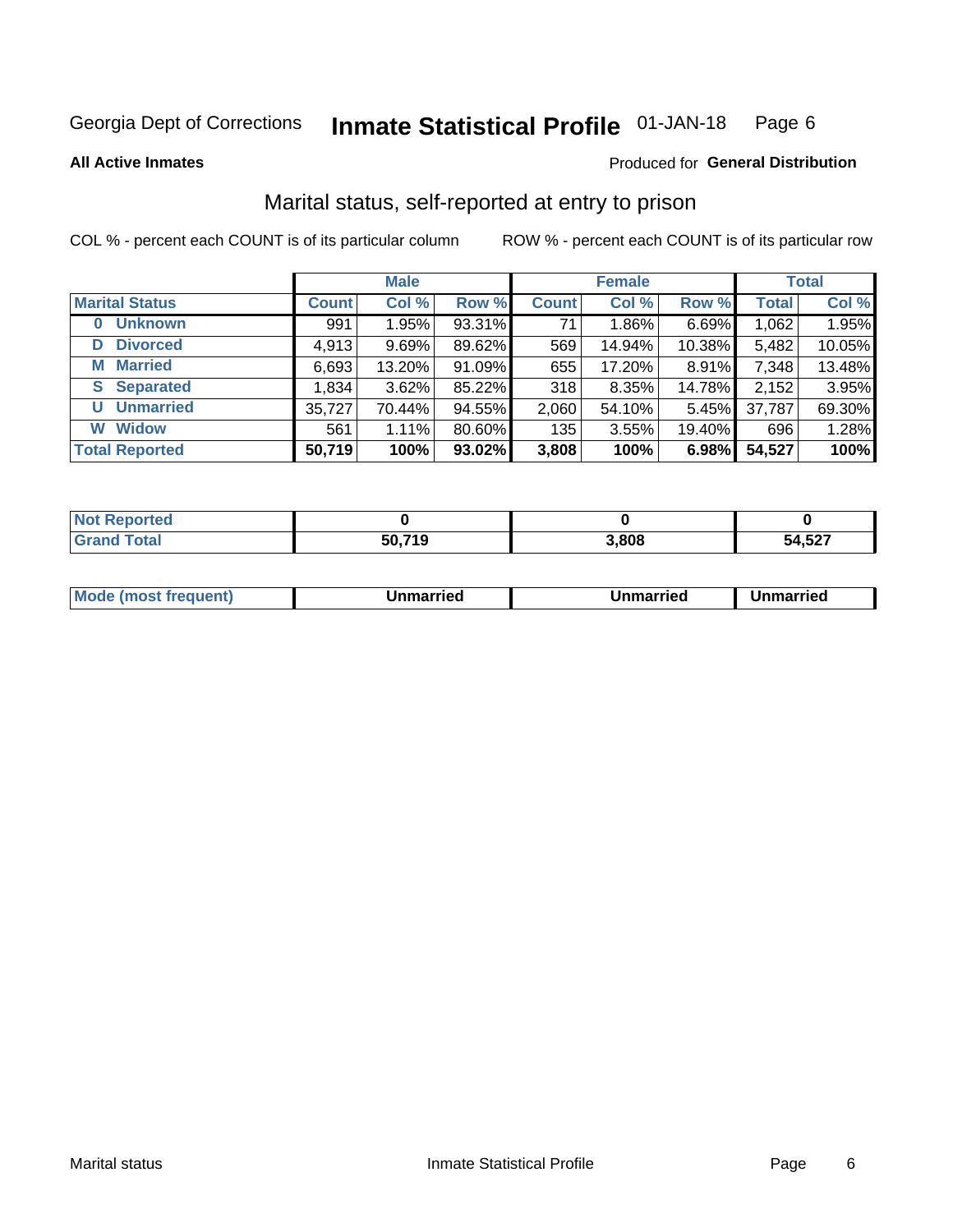#### **Inmate Statistical Profile 01-JAN-18** Page 7

#### **All Active Inmates**

#### Produced for General Distribution

### Number of Inmates with Dependents, Self-Reported at Entry to Prison

COL % - percent each COUNT is of its particular column

|                             |              | <b>Male</b> |        |              | <b>Female</b> |          |              | <b>Total</b> |
|-----------------------------|--------------|-------------|--------|--------------|---------------|----------|--------------|--------------|
| <b>Number of dependents</b> | <b>Count</b> | Col %       | Row %  | <b>Count</b> | Col %         | Row %    | <b>Total</b> | Col %        |
| l 0                         | 15,710       | 37.74%      | 93.77% | 1,044        | 32.85%        | 6.23%    | 16,754       | 37.40%       |
|                             | 9,689        | 23.28%      | 93.83% | 637          | 20.04%        | 6.17%    | 10,326       | 23.05%       |
| $\overline{2}$              | 7,245        | 17.41%      | 91.74% | 652          | 20.52%        | $8.26\%$ | 7,897        | 17.63%       |
| $\overline{\mathbf{3}}$     | 4,320        | 10.38%      | 90.28% | 465          | 14.63%        | 9.72%    | 4,785        | 10.68%       |
| 4                           | 2,237        | 5.37%       | 91.05% | 220          | 6.92%         | 8.95%    | 2,457        | 5.48%        |
| 5                           | 1,133        | 2.72%       | 93.10% | 84           | 2.64%         | 6.90%    | 1,217        | 2.72%        |
| 6                           | 588          | 1.41%       | 93.33% | 42           | 1.32%         | 6.67%    | 630          | 1.41%        |
| 7                           | 290          | 0.70%       | 94.46% | 17           | 0.53%         | 5.54%    | 307          | 0.69%        |
| $\overline{\mathbf{8}}$     | 144          | 0.35%       | 96.64% | 5            | 0.16%         | 3.36%    | 149          | 0.33%        |
| 9                           | 94           | 0.23%       | 94.95% | 5            | 0.16%         | 5.05%    | 99           | 0.22%        |
| 10                          | 76           | 0.18%       | 92.68% | 6            | 0.19%         | 7.32%    | 82           | 0.18%        |
| Over 10                     | 98           | 0.24%       | 98.99% |              | 0.03%         | 1.01%    | 99           | 0.22%        |
| <b>Total Reported</b>       | 41,624       | 100%        | 92.91% | 3,178        | 100%          | 7.09%    | 44,802       | 100.0%       |

| 9.095         | can<br>טכס | ラヘビ<br>1 LJ<br>v. |
|---------------|------------|-------------------|
| 50 719<br>. . | .808       | 4,527ر<br>54      |

| Mean (average)          | 1.63 | 1.49 |
|-------------------------|------|------|
| <b>Median (middle)</b>  |      |      |
| Mode<br>(most frequent) |      |      |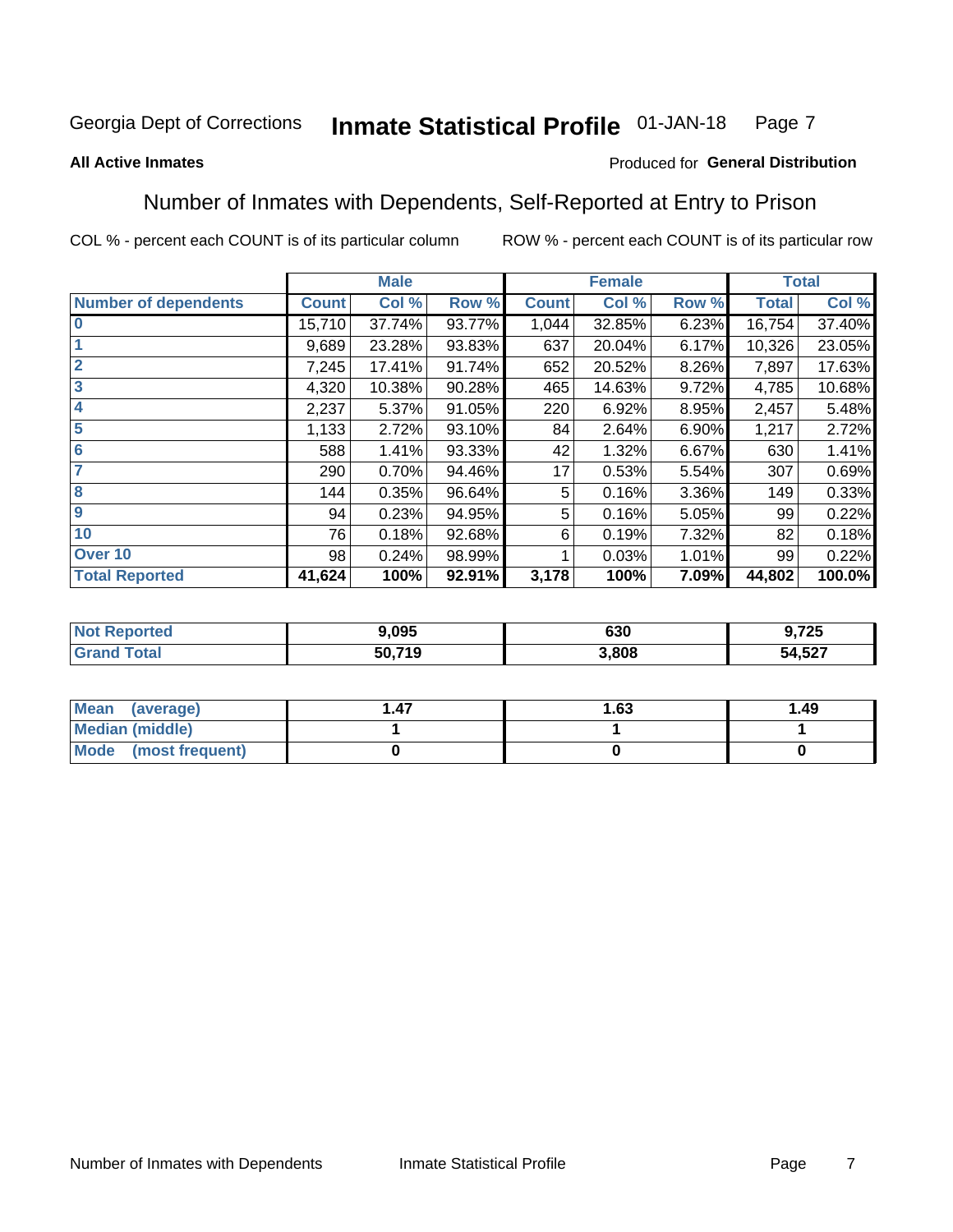#### **Inmate Statistical Profile 01-JAN-18** Page 8

#### **All Active Inmates**

#### Produced for General Distribution

### Religious affiliation, self-reported at entry to prison

COL % - percent each COUNT is of its particular column

|                |                              |                | <b>Male</b> |         |              | <b>Female</b> |        |              | <b>Total</b> |
|----------------|------------------------------|----------------|-------------|---------|--------------|---------------|--------|--------------|--------------|
|                | <b>Religious Affiliation</b> | <b>Count</b>   | Col %       | Row %   | <b>Count</b> | Col %         | Row %  | <b>Total</b> | Col %        |
| 1              | <b>Islam</b>                 | 1,312          | 5.92%       | 97.47%  | 34           | 1.46%         | 2.53%  | 1,346        | 5.49%        |
| $\mathbf{2}$   | <b>Catholic</b>              | 1,126          | 5.08%       | 89.37%  | 134          | 5.76%         | 10.63% | 1,260        | 5.14%        |
| 3              | <b>Baptist</b>               | 13,861         | 62.50%      | 89.03%  | 1,708        | 73.43%        | 10.97% | 15,569       | 63.54%       |
| 4              | <b>Methodist</b>             | 398            | 1.79%       | 88.64%  | 51           | 2.19%         | 11.36% | 449          | 1.83%        |
| 5              | <b>EpiscopIn</b>             | 44             | .20%        | 89.80%  | 5            | .21%          | 10.20% | 49           | .20%         |
| $6\phantom{a}$ | <b>Presbytrn</b>             | 76             | .34%        | 89.41%  | 9            | .39%          | 10.59% | 85           | .35%         |
| 7              | <b>Chc Of God</b>            | 434            | 1.96%       | 89.12%  | 53           | 2.28%         | 10.88% | 487          | 1.99%        |
| 8              | <b>Holiness</b>              | 569            | 2.57%       | 82.70%  | 119          | 5.12%         | 17.30% | 688          | 2.81%        |
| 9              | <b>Jewish</b>                | 64             | .29%        | 82.05%  | 14           | .60%          | 17.95% | 78           | .32%         |
| 10             | <b>Anglican</b>              | 37             | .17%        | 92.50%  | 3            | .13%          | 7.50%  | 40           | .16%         |
| 11             | <b>Grk Orthdx</b>            | 4              | .02%        | 57.14%  | 3            | .13%          | 42.86% | 7            | .03%         |
| 12             | <b>Hindu</b>                 | 10             | .05%        | 100.00% |              |               |        | 10           | .04%         |
| 13             | <b>Buddhist</b>              | 43             | .19%        | 87.76%  | 6            | .26%          | 12.24% | 49           | .20%         |
| 14             | <b>Taoist</b>                | 5              | .02%        | 83.33%  | 1            | .04%          | 16.67% | 6            | .02%         |
| 15             | <b>Shintoist</b>             | 4              | .02%        | 100.00% |              |               |        | 4            | .02%         |
| 16             | <b>Seven D Ad</b>            | 63             | .28%        | 86.30%  | 10           | .43%          | 13.70% | 73           | .30%         |
| 17             | <b>Jehovah Wt</b>            | 274            | 1.24%       | 88.96%  | 34           | 1.46%         | 11.04% | 308          | 1.26%        |
| 18             | <b>Latr Day S</b>            | 27             | .12%        | 87.10%  | 4            | .17%          | 12.90% | 31           | .13%         |
| 19             | Quaker                       | $\overline{2}$ | .01%        | 100.00% |              |               |        | 2            | .01%         |
| 20             | <b>Other Prot</b>            | 2,073          | 9.35%       | 94.31%  | 125          | 5.37%         | 5.69%  | 2,198        | 8.97%        |
| 21             | <b>Messianic Judaism</b>     | 3              | .01%        | 100.00% |              |               |        | 3            | .01%         |
| 96             | <b>None</b>                  | 1,749          | 7.89%       | 99.26%  | 13           | .56%          | .74%   | 1,762        | 7.19%        |
|                | <b>Total Reported</b>        | 22,178         | 100%        | 90.51%  | 2,326        | 100%          | 9.49%  | 24,504       | 100%         |

| <b>rtec</b><br>NA | 28,541       | ,482  | 30,023 |
|-------------------|--------------|-------|--------|
| ' Gra             | .719<br>50,7 | 3,808 | 54,527 |

| <b>Mode (most frequent)</b> | <b>Japtist</b> | Baptist | Baptist |
|-----------------------------|----------------|---------|---------|
|-----------------------------|----------------|---------|---------|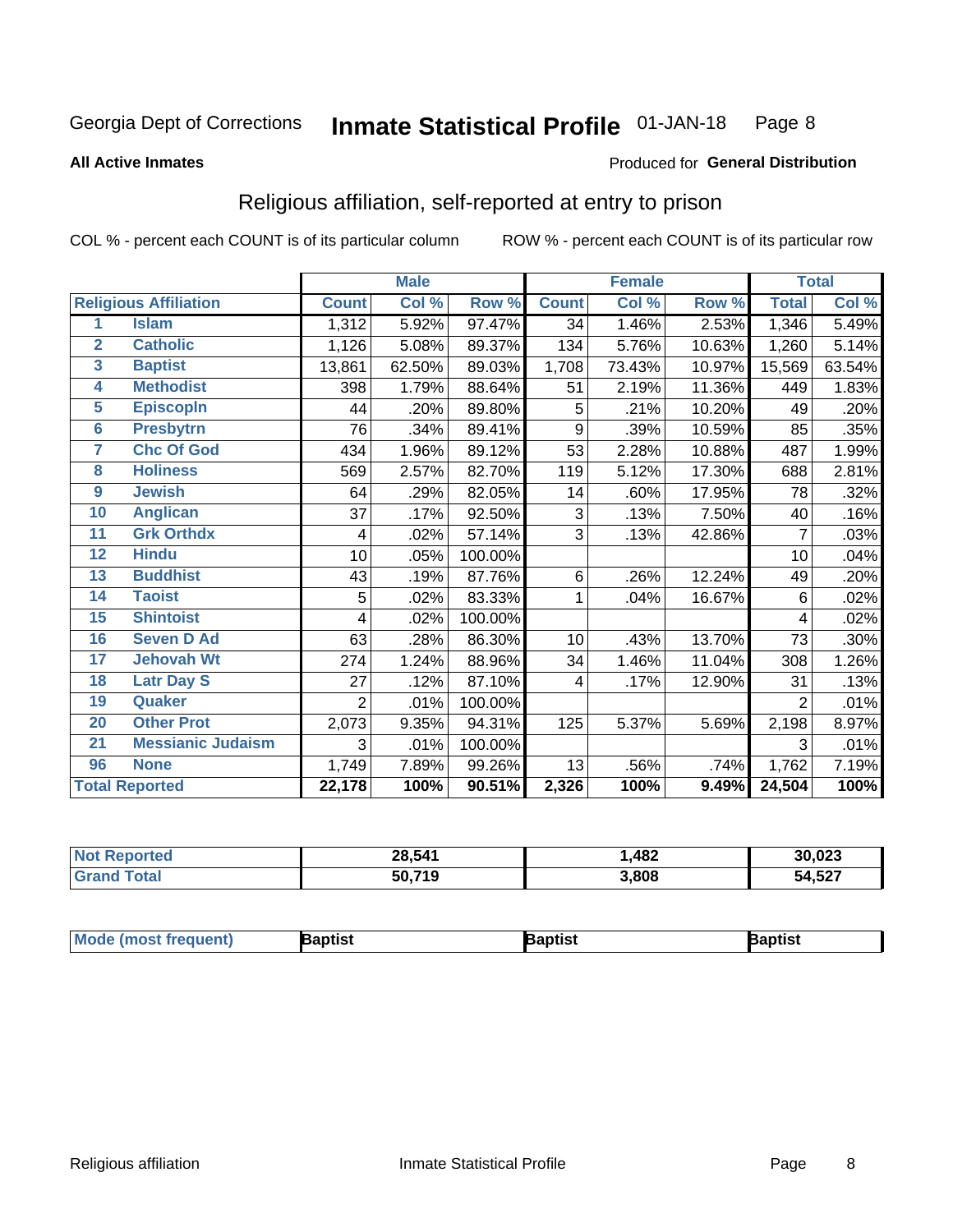#### Inmate Statistical Profile 01-JAN-18 Page 9

**All Active Inmates** 

#### Produced for General Distribution

### Home county, self-reported at entry to prison

COL % - percent each COUNT is of its particular column

|     |                             |              | <b>Male</b> |                  |                  | <b>Female</b> |        | <b>Total</b> |        |
|-----|-----------------------------|--------------|-------------|------------------|------------------|---------------|--------|--------------|--------|
|     | <b>Home County</b>          | <b>Count</b> | Col %       | Row <sup>%</sup> | <b>Count</b>     | Col %         | Row %  | <b>Total</b> | Col %  |
| 000 | <b>Unknown</b>              | 6,638        | 13.09%      | 92.67%           | 525              | 13.79%        | 7.33%  | 7,163        | 13.14% |
| 001 | <b>Appling County</b>       | 128          | .25%        | 94.12%           | 8                | .21%          | 5.88%  | 136          | .25%   |
| 002 | <b>Atkinson County</b>      | 37           | .07%        | 92.50%           | 3                | .08%          | 7.50%  | 40           | .07%   |
| 003 | <b>Bacon County</b>         | 67           | .13%        | 94.37%           | 4                | .11%          | 5.63%  | 71           | .13%   |
| 004 | <b>Baker County</b>         | 19           | .04%        | 95.00%           | $\mathbf{1}$     | .03%          | 5.00%  | 20           | .04%   |
| 005 | <b>Baldwin County</b>       | 262          | .52%        | 90.97%           | 26               | .68%          | 9.03%  | 288          | .53%   |
| 006 | <b>Banks County</b>         | 64           | .13%        | 86.49%           | 10               | .26%          | 13.51% | 74           | .14%   |
| 007 | <b>Barrow County</b>        | 307          | .61%        | 89.77%           | 35               | .92%          | 10.23% | 342          | .63%   |
| 008 | <b>Bartow County</b>        | 556          | 1.10%       | 85.80%           | 92               | 2.42%         | 14.20% | 648          | 1.19%  |
| 009 | <b>Ben Hill County</b>      | 198          | .39%        | 92.96%           | 15               | .39%          | 7.04%  | 213          | .39%   |
| 010 | <b>Berrien County</b>       | 74           | .15%        | 93.67%           | 5                | .13%          | 6.33%  | 79           | .14%   |
| 011 | <b>Bibb County</b>          | 1,153        | 2.27%       | 95.61%           | 53               | 1.39%         | 4.39%  | 1,206        | 2.21%  |
| 012 | <b>Bleckley County</b>      | 69           | .14%        | 90.79%           | 7                | .18%          | 9.21%  | 76           | .14%   |
| 013 | <b>Brantley County</b>      | 70           | .14%        | 83.33%           | 14               | .37%          | 16.67% | 84           | .15%   |
| 014 | <b>Brooks County</b>        | 216          | .43%        | 97.74%           | 5                | .13%          | 2.26%  | 221          | .41%   |
| 015 | <b>Bryan County</b>         | 82           | .16%        | 90.11%           | $\boldsymbol{9}$ | .24%          | 9.89%  | 91           | .17%   |
| 016 | <b>Bulloch County</b>       | 364          | .72%        | 95.29%           | 18               | .47%          | 4.71%  | 382          | .70%   |
| 017 | <b>Burke County</b>         | 219          | .43%        | 96.48%           | $\bf 8$          | .21%          | 3.52%  | 227          | .42%   |
| 018 | <b>Butts County</b>         | 129          | .25%        | 92.81%           | 10               | .26%          | 7.19%  | 139          | .25%   |
| 019 | <b>Calhoun County</b>       | 61           | .12%        | 88.41%           | 8                | .21%          | 11.59% | 69           | .13%   |
| 020 | <b>Camden County</b>        | 132          | .26%        | 90.41%           | 14               | .37%          | 9.59%  | 146          | .27%   |
| 021 | <b>Candler County</b>       | 109          | .21%        | 93.97%           | 7                | .18%          | 6.03%  | 116          | .21%   |
| 022 | <b>Carroll County</b>       | 556          | 1.10%       | 91.15%           | 54               | 1.42%         | 8.85%  | 610          | 1.12%  |
| 023 | <b>Catoosa County</b>       | 234          | .46%        | 90.35%           | 25               | .66%          | 9.65%  | 259          | .47%   |
| 024 | <b>Charlton County</b>      | 49           | .10%        | 92.45%           | 4                | .11%          | 7.55%  | 53           | .10%   |
| 025 | <b>Chatham County</b>       | 1,666        | 3.28%       | 96.08%           | 68               | 1.79%         | 3.92%  | 1,734        | 3.18%  |
| 026 | <b>Chattahoochee County</b> | 24           | .05%        | 100.00%          |                  |               |        | 24           | .04%   |
| 027 | <b>Chattooga County</b>     | 227          | .45%        | 90.08%           | 25               | .66%          | 9.92%  | 252          | .46%   |
| 028 | <b>Cherokee County</b>      | 380          | .75%        | 88.17%           | 51               | 1.34%         | 11.83% | 431          | .79%   |
| 029 | <b>Clarke County</b>        | 511          | 1.01%       | 93.76%           | 34               | .89%          | 6.24%  | 545          | 1.00%  |
| 030 | <b>Clay County</b>          | 40           | .08%        | 93.02%           | $\overline{3}$   | .08%          | 6.98%  | 43           | .08%   |
| 031 | <b>Clayton County</b>       | 1,457        | 2.87%       | 93.46%           | 102              | 2.68%         | 6.54%  | 1,559        | 2.86%  |
| 032 | <b>Clinch County</b>        | 54           | .11%        | 96.43%           | $\overline{2}$   | .05%          | 3.57%  | 56           | .10%   |
| 033 | <b>Cobb County</b>          | 1,778        | 3.51%       | 91.32%           | 169              | 4.44%         | 8.68%  | 1,947        | 3.57%  |
| 034 | <b>Coffee County</b>        | 257          | .51%        | 92.78%           | 20               | .53%          | 7.22%  | 277          | .51%   |
| 035 | <b>Colquitt County</b>      | 198          | .39%        | 96.12%           | 8                | .21%          | 3.88%  | 206          | .38%   |
| 036 | <b>Columbia County</b>      | 299          | .59%        | 92.86%           | 23               | .60%          | 7.14%  | 322          | .59%   |
| 037 | <b>Cook County</b>          | 130          | .26%        | 94.20%           | $\bf 8$          | .21%          | 5.80%  | 138          | .25%   |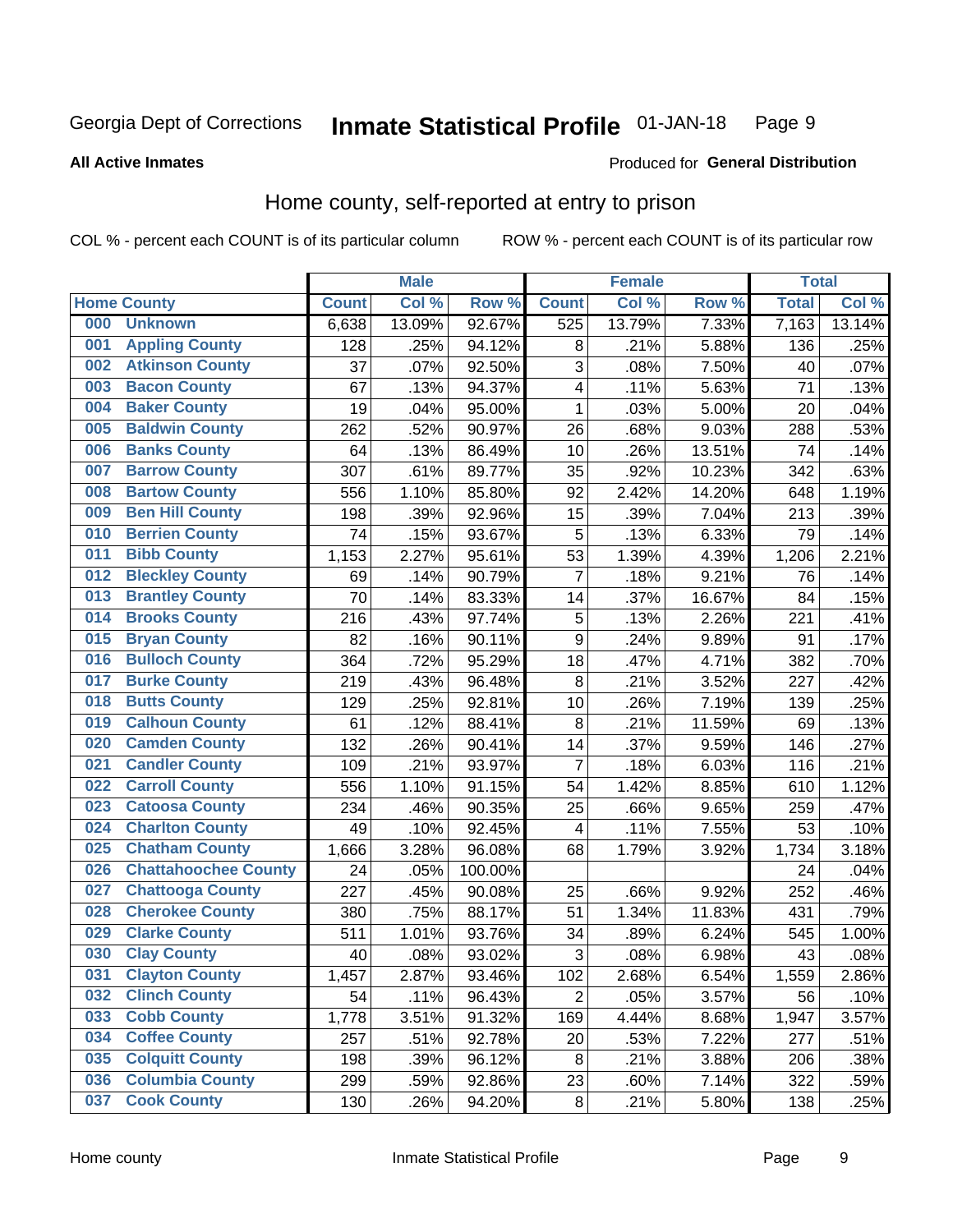#### **Inmate Statistical Profile 01-JAN-18** Page 10

**All Active Inmates** 

#### Produced for General Distribution

### Home county, self-reported at entry to prison

COL % - percent each COUNT is of its particular column

|     |                         |              | <b>Male</b> |         |                | <b>Female</b> |        | <b>Total</b> |       |
|-----|-------------------------|--------------|-------------|---------|----------------|---------------|--------|--------------|-------|
|     | <b>Home County</b>      | <b>Count</b> | Col %       | Row %   | <b>Count</b>   | Col %         | Row %  | <b>Total</b> | Col % |
| 038 | <b>Coweta County</b>    | 498          | .98%        | 94.14%  | 31             | .81%          | 5.86%  | 529          | .97%  |
| 039 | <b>Crawford County</b>  | 41           | .08%        | 78.85%  | 11             | .29%          | 21.15% | 52           | .10%  |
| 040 | <b>Crisp County</b>     | 225          | .44%        | 94.54%  | 13             | .34%          | 5.46%  | 238          | .44%  |
| 041 | <b>Dade County</b>      | 61           | .12%        | 88.41%  | 8              | .21%          | 11.59% | 69           | .13%  |
| 042 | <b>Dawson County</b>    | 68           | .13%        | 87.18%  | 10             | .26%          | 12.82% | 78           | .14%  |
| 043 | <b>Decatur County</b>   | 216          | .43%        | 94.74%  | 12             | .32%          | 5.26%  | 228          | .42%  |
| 044 | <b>Dekalb County</b>    | 2,918        | 5.75%       | 95.14%  | 149            | 3.91%         | 4.86%  | 3,067        | 5.62% |
| 045 | <b>Dodge County</b>     | 137          | .27%        | 93.20%  | 10             | .26%          | 6.80%  | 147          | .27%  |
| 046 | <b>Dooly County</b>     | 96           | .19%        | 96.97%  | 3              | .08%          | 3.03%  | 99           | .18%  |
| 047 | <b>Dougherty County</b> | 814          | 1.60%       | 94.76%  | 45             | 1.18%         | 5.24%  | 859          | 1.58% |
| 048 | <b>Douglas County</b>   | 558          | 1.10%       | 92.85%  | 43             | 1.13%         | 7.15%  | 601          | 1.10% |
| 049 | <b>Early County</b>     | 74           | .15%        | 88.10%  | 10             | .26%          | 11.90% | 84           | .15%  |
| 050 | <b>Echols County</b>    | 8            | .02%        | 100.00% |                |               |        | 8            | .01%  |
| 051 | <b>Effingham County</b> | 220          | .43%        | 92.83%  | 17             | .45%          | 7.17%  | 237          | .43%  |
| 052 | <b>Elbert County</b>    | 116          | .23%        | 89.92%  | 13             | .34%          | 10.08% | 129          | .24%  |
| 053 | <b>Emanuel County</b>   | 159          | .31%        | 93.53%  | 11             | .29%          | 6.47%  | 170          | .31%  |
| 054 | <b>Evans County</b>     | 64           | .13%        | 92.75%  | 5              | .13%          | 7.25%  | 69           | .13%  |
| 055 | <b>Fannin County</b>    | 98           | .19%        | 92.45%  | 8              | .21%          | 7.55%  | 106          | .19%  |
| 056 | <b>Fayette County</b>   | 175          | .35%        | 92.11%  | 15             | .39%          | 7.89%  | 190          | .35%  |
| 057 | <b>Floyd County</b>     | 745          | 1.47%       | 88.80%  | 94             | 2.47%         | 11.20% | 839          | 1.54% |
| 058 | <b>Forsyth County</b>   | 224          | .44%        | 88.89%  | 28             | .74%          | 11.11% | 252          | .46%  |
| 059 | <b>Franklin County</b>  | 134          | .26%        | 89.33%  | 16             | .42%          | 10.67% | 150          | .28%  |
| 060 | <b>Fulton County</b>    | 4,926        | 9.71%       | 95.84%  | 214            | 5.62%         | 4.16%  | 5,140        | 9.43% |
| 061 | <b>Gilmer County</b>    | 83           | .16%        | 87.37%  | 12             | .32%          | 12.63% | 95           | .17%  |
| 062 | <b>Glascock County</b>  | 9            | .02%        | 90.00%  | 1              | .03%          | 10.00% | 10           | .02%  |
| 063 | <b>Glynn County</b>     | 416          | .82%        | 94.12%  | 26             | .68%          | 5.88%  | 442          | .81%  |
| 064 | <b>Gordon County</b>    | 290          | .57%        | 88.41%  | 38             | 1.00%         | 11.59% | 328          | .60%  |
| 065 | <b>Grady County</b>     | 108          | .21%        | 94.74%  | 6              | .16%          | 5.26%  | 114          | .21%  |
| 066 | <b>Greene County</b>    | 94           | .19%        | 94.95%  | 5              | .13%          | 5.05%  | 99           | .18%  |
| 067 | <b>Gwinnett County</b>  | 1,794        | 3.54%       | 93.10%  | 133            | 3.49%         | 6.90%  | 1,927        | 3.53% |
| 068 | <b>Habersham County</b> | 110          | .22%        | 91.67%  | 10             | .26%          | 8.33%  | 120          | .22%  |
| 069 | <b>Hall County</b>      | 631          | 1.24%       | 90.79%  | 64             | 1.68%         | 9.21%  | 695          | 1.27% |
| 070 | <b>Hancock County</b>   | 50           | .10%        | 96.15%  | $\overline{2}$ | .05%          | 3.85%  | 52           | .10%  |
| 071 | <b>Haralson County</b>  | 132          | .26%        | 94.29%  | 8              | .21%          | 5.71%  | 140          | .26%  |
| 072 | <b>Harris County</b>    | 97           | .19%        | 91.51%  | 9              | .24%          | 8.49%  | 106          | .19%  |
| 073 | <b>Hart County</b>      | 152          | .30%        | 92.68%  | 12             | .32%          | 7.32%  | 164          | .30%  |
| 074 | <b>Heard County</b>     | 52           | .10%        | 88.14%  | $\overline{7}$ | .18%          | 11.86% | 59           | .11%  |
| 075 | <b>Henry County</b>     | 561          | 1.11%       | 91.37%  | 53             | 1.39%         | 8.63%  | 614          | 1.13% |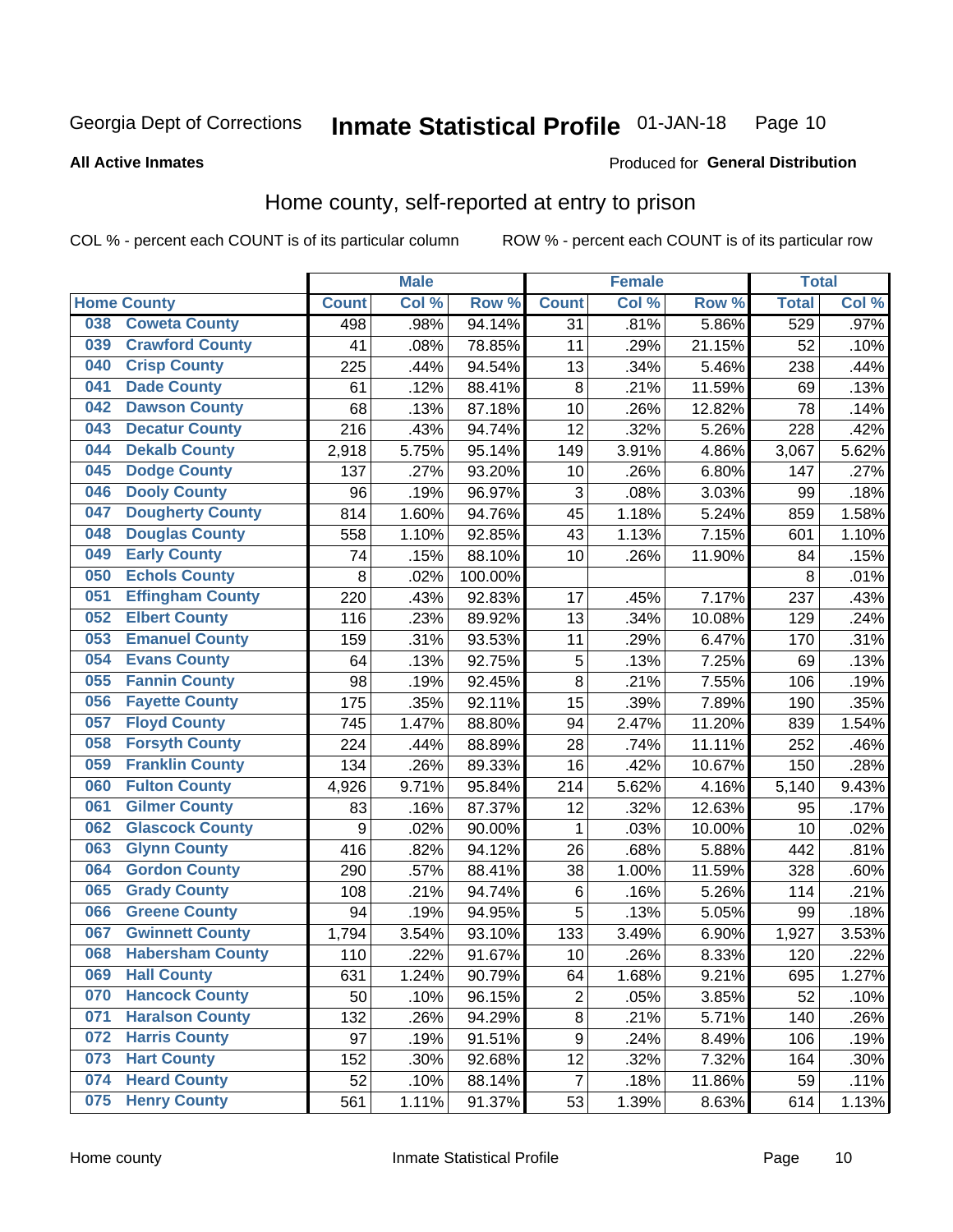#### Inmate Statistical Profile 01-JAN-18 Page 11

#### **All Active Inmates**

### Produced for General Distribution

### Home county, self-reported at entry to prison

COL % - percent each COUNT is of its particular column

|       |                          |              | <b>Male</b> |                  |                         | <b>Female</b> |        | <b>Total</b>     |       |
|-------|--------------------------|--------------|-------------|------------------|-------------------------|---------------|--------|------------------|-------|
|       | <b>Home County</b>       | <b>Count</b> | Col %       | Row <sup>%</sup> | <b>Count</b>            | Col %         | Row %  | <b>Total</b>     | Col % |
| 076   | <b>Houston County</b>    | 497          | .98%        | 91.19%           | 48                      | 1.26%         | 8.81%  | $\overline{545}$ | 1.00% |
| 077   | <b>Irwin County</b>      | 64           | .13%        | 94.12%           | 4                       | .11%          | 5.88%  | 68               | .12%  |
| 078   | <b>Jackson County</b>    | 246          | .49%        | 93.18%           | 18                      | .47%          | 6.82%  | 264              | .48%  |
| 079   | <b>Jasper County</b>     | 89           | .18%        | 96.74%           | 3                       | .08%          | 3.26%  | 92               | .17%  |
| 080   | <b>Jeff Davis County</b> | 75           | .15%        | 97.40%           | $\overline{2}$          | .05%          | 2.60%  | 77               | .14%  |
| 081   | <b>Jefferson County</b>  | 172          | .34%        | 95.03%           | $\boldsymbol{9}$        | .24%          | 4.97%  | 181              | .33%  |
| 082   | <b>Jenkins County</b>    | 63           | .12%        | 96.92%           | $\overline{2}$          | .05%          | 3.08%  | 65               | .12%  |
| 083   | <b>Johnson County</b>    | 33           | .07%        | 84.62%           | 6                       | .16%          | 15.38% | 39               | .07%  |
| 084   | <b>Jones County</b>      | 111          | .22%        | 90.24%           | 12                      | .32%          | 9.76%  | 123              | .23%  |
| 085   | <b>Lamar County</b>      | 72           | .14%        | 86.75%           | 11                      | .29%          | 13.25% | 83               | .15%  |
| 086   | <b>Lanier County</b>     | 42           | .08%        | 95.45%           | $\overline{2}$          | .05%          | 4.55%  | 44               | .08%  |
| 087   | <b>Laurens County</b>    | 242          | .48%        | 92.37%           | 20                      | .53%          | 7.63%  | 262              | .48%  |
| 088   | <b>Lee County</b>        | 93           | .18%        | 95.88%           | $\overline{\mathbf{4}}$ | .11%          | 4.12%  | 97               | .18%  |
| 089   | <b>Liberty County</b>    | 229          | .45%        | 95.42%           | 11                      | .29%          | 4.58%  | 240              | .44%  |
| 090   | <b>Lincoln County</b>    | 30           | .06%        | 88.24%           | $\overline{\mathbf{4}}$ | .11%          | 11.76% | 34               | .06%  |
| 091   | <b>Long County</b>       | 49           | .10%        | 92.45%           | 4                       | .11%          | 7.55%  | 53               | .10%  |
| 092   | <b>Lowndes County</b>    | 421          | .83%        | 96.78%           | 14                      | .37%          | 3.22%  | 435              | .80%  |
| 093   | <b>Lumpkin County</b>    | 87           | .17%        | 92.55%           | $\overline{7}$          | .18%          | 7.45%  | 94               | .17%  |
| 094   | <b>Macon County</b>      | 62           | .12%        | 91.18%           | $\,6$                   | .16%          | 8.82%  | 68               | .12%  |
| 095   | <b>Madison County</b>    | 190          | .37%        | 91.35%           | 18                      | .47%          | 8.65%  | 208              | .38%  |
| 096   | <b>Marion County</b>     | 52           | .10%        | 89.66%           | 6                       | .16%          | 10.34% | 58               | .11%  |
| 097   | <b>Mcduffie County</b>   | 161          | .32%        | 95.27%           | 8                       | .21%          | 4.73%  | 169              | .31%  |
| 098   | <b>Mcintosh County</b>   | 44           | .09%        | 100.00%          |                         |               |        | 44               | .08%  |
| 099   | <b>Meriwether County</b> | 167          | .33%        | 93.82%           | 11                      | .29%          | 6.18%  | 178              | .33%  |
| 100   | <b>Miller County</b>     | 29           | .06%        | 90.63%           | 3                       | .08%          | 9.38%  | 32               | .06%  |
| 101   | <b>Mitchell County</b>   | 150          | .30%        | 92.59%           | 12                      | .32%          | 7.41%  | 162              | .30%  |
| 102   | <b>Monroe County</b>     | 107          | .21%        | 95.54%           | 5                       | .13%          | 4.46%  | 112              | .21%  |
| 103   | <b>Montgomery County</b> | 83           | .16%        | 88.30%           | 11                      | .29%          | 11.70% | 94               | .17%  |
| 104   | <b>Morgan County</b>     | 102          | .20%        | 92.73%           | 8                       | .21%          | 7.27%  | 110              | .20%  |
| 105   | <b>Murray County</b>     | 208          | .41%        | 92.04%           | 18                      | .47%          | 7.96%  | 226              | .41%  |
| 106   | <b>Muscogee County</b>   | 1,005        | 1.98%       | 94.28%           | 61                      | 1.60%         | 5.72%  | 1,066            | 1.95% |
| 107   | <b>Newton County</b>     | 569          | 1.12%       | 90.75%           | 58                      | 1.52%         | 9.25%  | 627              | 1.15% |
| 108   | <b>Oconee County</b>     | 55           | .11%        | 83.33%           | 11                      | .29%          | 16.67% | 66               | .12%  |
| 109   | <b>Oglethorpe County</b> | 65           | .13%        | 92.86%           | 5                       | .13%          | 7.14%  | 70               | .13%  |
| 110   | <b>Paulding County</b>   | 325          | .64%        | 89.53%           | 38                      | 1.00%         | 10.47% | 363              | .67%  |
| 111   | <b>Peach County</b>      | 111          | .22%        | 95.69%           | 5                       | .13%          | 4.31%  | 116              | .21%  |
| 112   | <b>Pickens County</b>    | 113          | .22%        | 92.62%           | $\boldsymbol{9}$        | .24%          | 7.38%  | 122              | .22%  |
| $113$ | <b>Pierce County</b>     | 101          | .20%        | 90.99%           | 10                      | .26%          | 9.01%  | 111              | .20%  |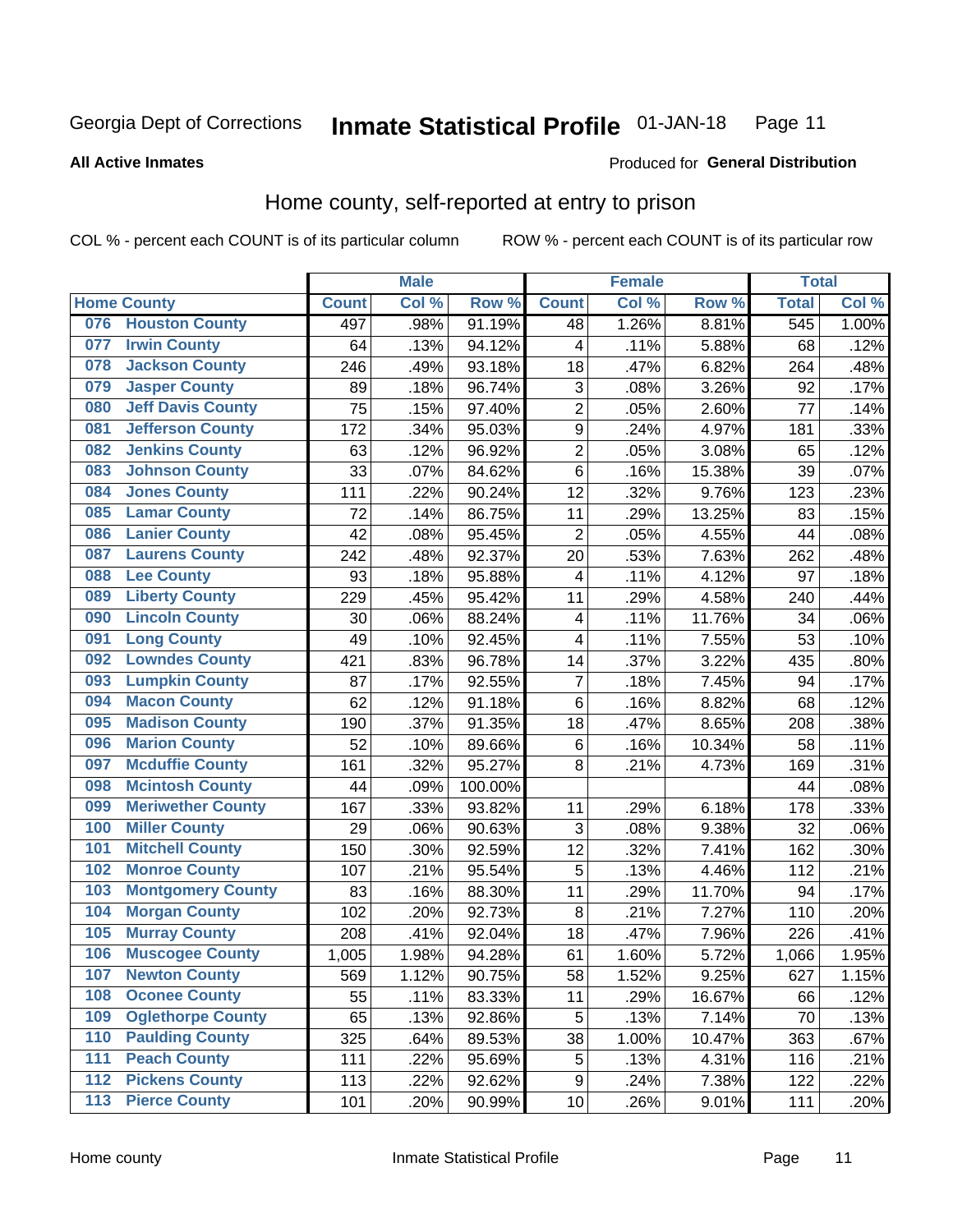#### Inmate Statistical Profile 01-JAN-18 Page 12

**All Active Inmates** 

#### Produced for General Distribution

### Home county, self-reported at entry to prison

COL % - percent each COUNT is of its particular column

|                  |                          |              | <b>Male</b> |         |                         | <b>Female</b>     |        | <b>Total</b> |         |
|------------------|--------------------------|--------------|-------------|---------|-------------------------|-------------------|--------|--------------|---------|
|                  | <b>Home County</b>       | <b>Count</b> | Col %       | Row %   | <b>Count</b>            | Col %             | Row %  | <b>Total</b> | Col %   |
| 114              | <b>Pike County</b>       | 40           | .08%        | 95.24%  | 2                       | .05%              | 4.76%  | 42           | .08%    |
| 115              | <b>Polk County</b>       | 244          | .48%        | 89.71%  | 28                      | .74%              | 10.29% | 272          | .50%    |
| 116              | <b>Pulaski County</b>    | 55           | .11%        | 90.16%  | $\,6$                   | .16%              | 9.84%  | 61           | .11%    |
| 117              | <b>Putnam County</b>     | 133          | .26%        | 90.48%  | 14                      | .37%              | 9.52%  | 147          | .27%    |
| 118              | <b>Quitman County</b>    | 18           | .04%        | 100.00% |                         |                   |        | 18           | .03%    |
| 119              | <b>Rabun County</b>      | 43           | .08%        | 84.31%  | 8                       | .21%              | 15.69% | 51           | .09%    |
| 120              | <b>Randolph County</b>   | 72           | .14%        | 94.74%  | 4                       | .11%              | 5.26%  | 76           | .14%    |
| 121              | <b>Richmond County</b>   | 1,717        | 3.39%       | 93.26%  | 124                     | 3.26%             | 6.74%  | 1,841        | 3.38%   |
| 122              | <b>Rockdale County</b>   | 363          | .72%        | 93.08%  | 27                      | .71%              | 6.92%  | 390          | .72%    |
| 123              | <b>Schley County</b>     | 17           | .03%        | 89.47%  | $\overline{c}$          | .05%              | 10.53% | 19           | .03%    |
| 124              | <b>Screven County</b>    | 113          | .22%        | 97.41%  | $\overline{3}$          | .08%              | 2.59%  | 116          | .21%    |
| 125              | <b>Seminole County</b>   | 65           | .13%        | 85.53%  | 11                      | .29%              | 14.47% | 76           | .14%    |
| 126              | <b>Spalding County</b>   | 459          | .90%        | 94.44%  | 27                      | .71%              | 5.56%  | 486          | .89%    |
| 127              | <b>Stephens County</b>   | 130          | .26%        | 87.25%  | 19                      | .50%              | 12.75% | 149          | .27%    |
| 128              | <b>Stewart County</b>    | 35           | .07%        | 100.00% |                         |                   |        | 35           | .06%    |
| 129              | <b>Sumter County</b>     | 174          | .34%        | 94.57%  | 10                      | .26%              | 5.43%  | 184          | .34%    |
| 130              | <b>Talbot County</b>     | 36           | .07%        | 87.80%  | 5                       | .13%              | 12.20% | 41           | .08%    |
| 131              | <b>Taliaferro County</b> | 12           | .02%        | 100.00% |                         |                   |        | 12           | .02%    |
| 132              | <b>Tattnall County</b>   | 154          | .30%        | 94.48%  | 9                       | .24%              | 5.52%  | 163          | .30%    |
| 133              | <b>Taylor County</b>     | 58           | .11%        | 86.57%  | 9                       | .24%              | 13.43% | 67           | .12%    |
| 134              | <b>Telfair County</b>    | 107          | .21%        | 93.04%  | 8                       | $\overline{.}21%$ | 6.96%  | 115          | .21%    |
| 135              | <b>Terrell County</b>    | 76           | .15%        | 92.68%  | $\,6$                   | .16%              | 7.32%  | 82           | .15%    |
| 136              | <b>Thomas County</b>     | 183          | .36%        | 94.33%  | 11                      | .29%              | 5.67%  | 194          | .36%    |
| 137              | <b>Tift County</b>       | 289          | .57%        | 96.98%  | 9                       | .24%              | 3.02%  | 298          | .55%    |
| 138              | <b>Toombs County</b>     | 284          | .56%        | 91.32%  | 27                      | .71%              | 8.68%  | 311          | .57%    |
| 139              | <b>Towns County</b>      | 21           | .04%        | 72.41%  | 8                       | .21%              | 27.59% | 29           | .05%    |
| 140              | <b>Treutlen County</b>   | 52           | .10%        | 94.55%  | 3                       | .08%              | 5.45%  | 55           | .10%    |
| 141              | <b>Troup County</b>      | 529          | 1.04%       | 92.64%  | 42                      | 1.10%             | 7.36%  | 571          | 1.05%   |
| $\overline{142}$ | <b>Turner County</b>     | 67           | .13%        | 97.10%  | $\overline{\mathbf{c}}$ | .05%              | 2.90%  | 69           | .13%    |
| 143              | <b>Twiggs County</b>     | 46           | .09%        | 88.46%  | $\overline{6}$          | .16%              | 11.54% | 52           | .10%    |
| 144              | <b>Union County</b>      | 71           | .14%        | 86.59%  | 11                      | .29%              | 13.41% | 82           | .15%    |
| 145              | <b>Upson County</b>      | 156          | .31%        | 95.12%  | 8                       | .21%              | 4.88%  | 164          | $.30\%$ |
| 146              | <b>Walker County</b>     | 372          | .73%        | 89.21%  | 45                      | 1.18%             | 10.79% | 417          | .76%    |
| 147              | <b>Walton County</b>     | 444          | .88%        | 91.36%  | 42                      | 1.10%             | 8.64%  | 486          | .89%    |
| 148              | <b>Ware County</b>       | 294          | .58%        | 93.63%  | 20                      | .53%              | 6.37%  | 314          | .58%    |
| 149              | <b>Warren County</b>     | 33           | .07%        | 94.29%  | $\overline{2}$          | .05%              | 5.71%  | 35           | .06%    |
| 150              | <b>Washington County</b> | 180          | .35%        | 91.84%  | 16                      | .42%              | 8.16%  | 196          | .36%    |
| 151              | <b>Wayne County</b>      | 182          | .36%        | 93.81%  | 12                      | .32%              | 6.19%  | 194          | $.36\%$ |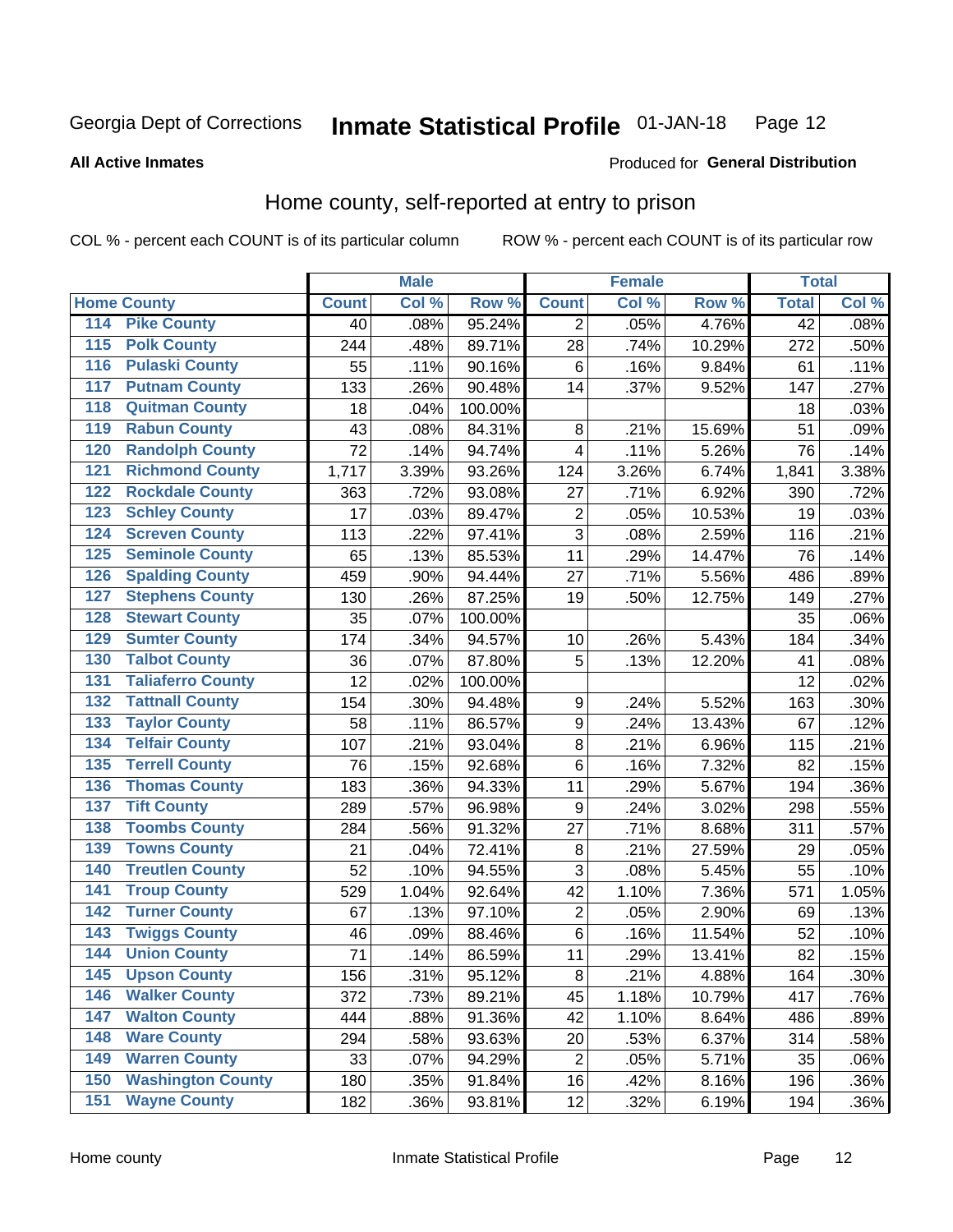#### Inmate Statistical Profile 01-JAN-18 Page 13

**All Active Inmates** 

#### Produced for General Distribution

### Home county, self-reported at entry to prison

COL % - percent each COUNT is of its particular column

|     |                             |              | <b>Male</b> |        |                | <b>Female</b> |          | <b>Total</b> |       |
|-----|-----------------------------|--------------|-------------|--------|----------------|---------------|----------|--------------|-------|
|     | <b>Home County</b>          | <b>Count</b> | Col %       | Row %  | <b>Count</b>   | Col %         | Row %    | <b>Total</b> | Col % |
| 152 | <b>Webster County</b>       | 9            | .02%        | 90.00% |                | .03%          | 10.00%   | 10           | .02%  |
| 153 | <b>Wheeler County</b>       | 53           | .10%        | 96.36% | $\overline{2}$ | .05%          | 3.64%    | 55           | .10%  |
| 154 | <b>White County</b>         | 98           | .19%        | 91.59% | 9              | .24%          | 8.41%    | 107          | .20%  |
| 155 | <b>Whitfield County</b>     | 543          | 1.07%       | 88.73% | 69             | 1.81%         | 11.27%   | 612          | 1.12% |
| 156 | <b>Wilcox County</b>        | 47           | .09%        | 88.68% | 6              | .16%          | 11.32%   | 53           | .10%  |
| 157 | <b>Wilkes County</b>        | 70           | .14%        | 90.91% | 7              | .18%          | 9.09%    | 77           | .14%  |
| 158 | <b>Wilkinson County</b>     | 50           | .10%        | 94.34% | 3              | .08%          | 5.66%    | 53           | .10%  |
| 159 | <b>Worth County</b>         | 111          | .22%        | 91.74% | 10             | .26%          | $8.26\%$ | 121          | .22%  |
| 999 | <b>Other Custody/Out Of</b> | 132          | .26%        | 95.65% | 6              | .16%          | 4.35%    | 138          | .25%  |
|     | <b>State</b>                |              |             |        |                |               |          |              |       |
|     | <b>Total Rported</b>        | 50,719       | 100%        | 93.02% | 3,808          | 100%          | 6.98%    | 54,527       | 100%  |

| 'Not<br>Reported |        |       |        |
|------------------|--------|-------|--------|
| <b>Total</b>     | 50,719 | 3,808 | 54,527 |

|  | Mode (most frequent) | <b>Fulton County</b> | <b>Fulton County</b> | <b>Fulton County</b> |
|--|----------------------|----------------------|----------------------|----------------------|
|--|----------------------|----------------------|----------------------|----------------------|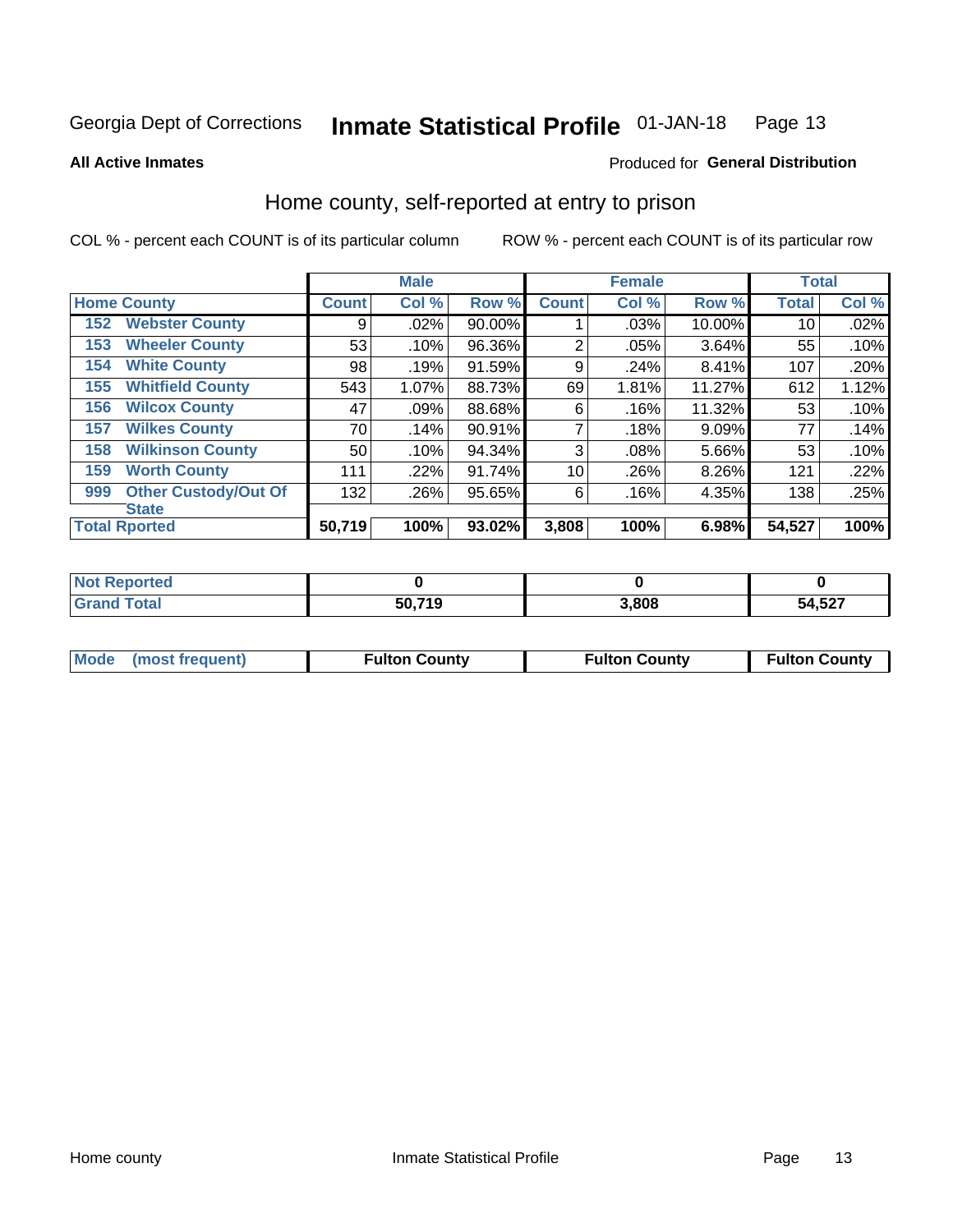#### Inmate Statistical Profile 01-JAN-18 Page 14

#### **All Active Inmates**

#### Produced for General Distribution

### Employment status before prison, self-reported at entry to prison

COL % - percent each COUNT is of its particular column

|                           | <b>Male</b>  |        |         | <b>Female</b> |        |        | <b>Total</b> |        |
|---------------------------|--------------|--------|---------|---------------|--------|--------|--------------|--------|
| <b>Employment Status</b>  | <b>Count</b> | Col %  | Row %   | <b>Count</b>  | Col %  | Row %  | <b>Total</b> | Col %  |
| <b>Full Time</b><br>01    | 18,512       | 46.69% | 93.24%  | 1,342         | 38.56% | 6.76%  | 19,854       | 46.03% |
| <b>Part Time</b><br>02    | 2,499        | 6.30%  | 88.96%  | 310           | 8.91%  | 11.04% | 2,809        | 6.51%  |
| Unempl $<$ 6M<br>03       | 2,261        | 5.70%  | 98.09%  | 44            | 1.26%  | 1.91%  | 2,305        | 5.34%  |
| Unempl > 6M<br>04         | 9,516        | 24.00% | 89.66%  | 1,097         | 31.52% | 10.34% | 10,613       | 24.61% |
| <b>Never Worked</b><br>05 | 3,849        | 9.71%  | 94.27%  | 234           | 6.72%  | 5.73%  | 4,083        | 9.47%  |
| <b>Student</b><br>06      | 1,034        | 2.61%  | 96.64%  | 36            | 1.03%  | 3.36%  | 1,070        | 2.48%  |
| <b>Incapable</b><br>07    | 1,977        | 4.99%  | 82.58%  | 417           | 11.98% | 17.42% | 2,394        | 5.55%  |
| <b>UNKNOWN</b><br>20      | 2            | .01%   | 100.00% |               |        |        | റ            | .01%   |
| <b>Total Reported</b>     | 39,650       | 100%   | 91.93%  | 3,480         | 100%   | 8.07%  | 43,130       | 100%   |

| <b>Not Reported</b>          | 1,071  | 328   | 11,399 |
|------------------------------|--------|-------|--------|
| <b>Total</b><br><b>Grand</b> | 50,721 | 3,808 | 54,529 |

| <b>Mode (most frequent)</b> | $^{\prime\prime}$ Time | <b>Time</b><br>rull i |
|-----------------------------|------------------------|-----------------------|
|                             |                        |                       |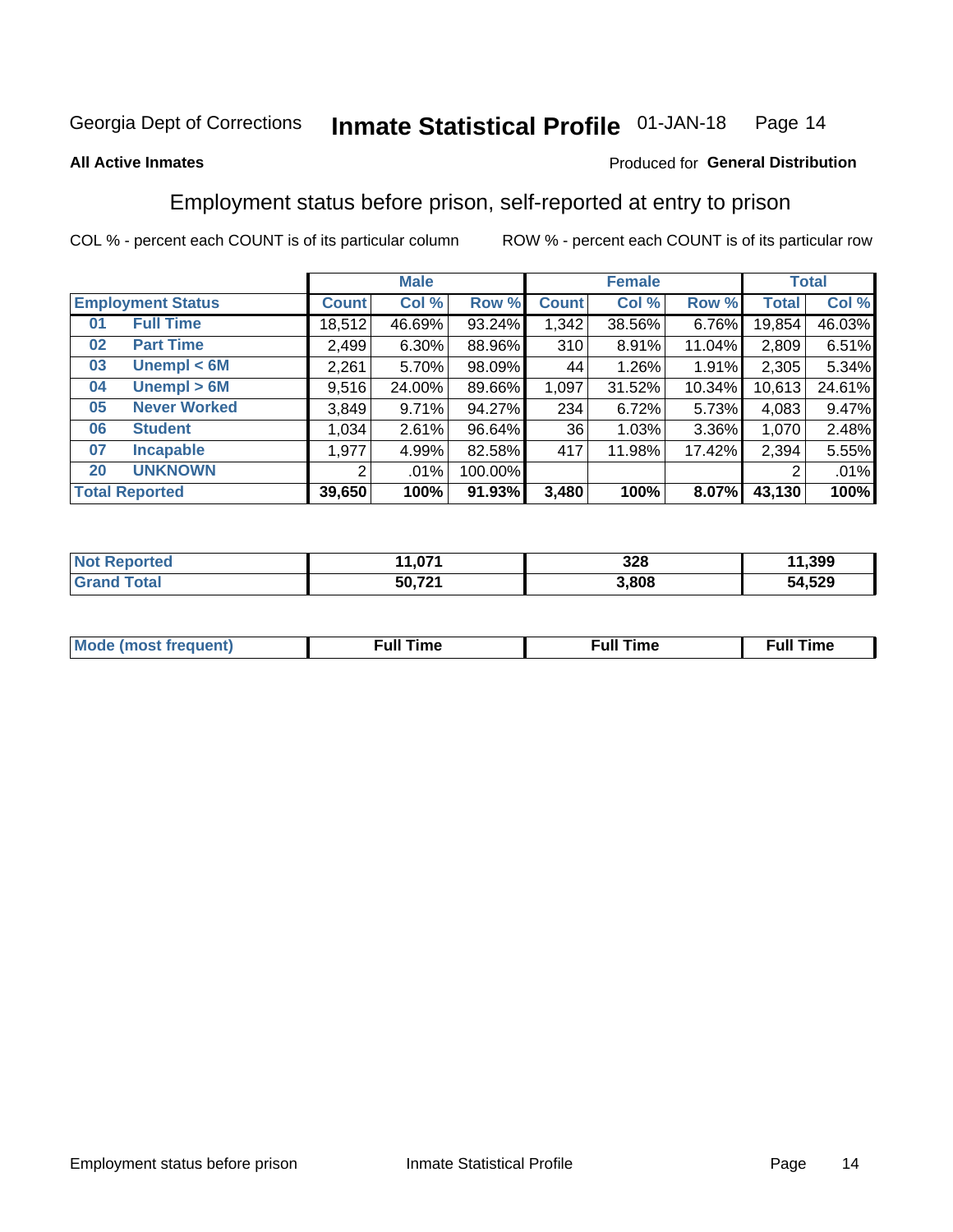#### **All Active Inmates**

Produced for General Distribution

### Age at admission

COL % - percent each COUNT is of its particular column

|                         |              | <b>Male</b> |         |                | <b>Female</b> |        |              | <b>Total</b> |
|-------------------------|--------------|-------------|---------|----------------|---------------|--------|--------------|--------------|
| <b>Age At Admission</b> | <b>Count</b> | Col %       | Row %   | <b>Count</b>   | Col %         | Row %  | <b>Total</b> | Col %        |
| 14                      | 16           | 0.03%       | 84.21%  | $\overline{3}$ | 0.08%         | 15.79% | 19           | 0.03%        |
| 15                      | 53           | 0.10%       | 100.00% |                |               |        | 53           | 0.10%        |
| 16                      | 138          | 0.27%       | 98.57%  | 2              | 0.05%         | 1.43%  | 140          | 0.26%        |
| 17                      | 712          | 1.40%       | 96.09%  | 29             | 0.76%         | 3.91%  | 741          | 1.36%        |
| $\overline{18}$         | 1,289        | 2.54%       | 97.06%  | 39             | 1.02%         | 2.94%  | 1,328        | 2.44%        |
| 19                      | 1,850        | 3.65%       | 96.96%  | 58             | 1.52%         | 3.04%  | 1,908        | 3.50%        |
| 20                      | 2,094        | 4.13%       | 95.88%  | 90             | 2.36%         | 4.12%  | 2,184        | 4.01%        |
| 21                      | 2,116        | 4.17%       | 95.88%  | 91             | 2.39%         | 4.12%  | 2,207        | 4.05%        |
| $\overline{22}$         | 2,194        | 4.33%       | 94.81%  | 120            | 3.15%         | 5.19%  | 2,314        | 4.24%        |
| 23                      | 2,009        | 3.96%       | 93.92%  | 130            | 3.41%         | 6.08%  | 2,139        | 3.92%        |
| 24                      | 2,058        | 4.06%       | 93.08%  | 153            | 4.02%         | 6.92%  | 2,211        | 4.05%        |
| 25                      | 1,944        | 3.83%       | 93.28%  | 140            | 3.68%         | 6.72%  | 2,084        | 3.82%        |
| 26                      | 1,942        | 3.83%       | 92.96%  | 147            | 3.86%         | 7.04%  | 2,089        | 3.83%        |
| $\overline{27}$         | 1,863        | 3.67%       | 92.92%  | 142            | 3.73%         | 7.08%  | 2,005        | 3.68%        |
| 28                      | 1,833        | 3.61%       | 93.00%  | 138            | 3.62%         | 7.00%  | 1,971        | 3.61%        |
| 29                      | 1,701        | 3.35%       | 92.15%  | 145            | 3.81%         | 7.85%  | 1,846        | 3.39%        |
| 30                      | 1,716        | 3.38%       | 92.11%  | 147            | 3.86%         | 7.89%  | 1,863        | 3.42%        |
| 31                      | 1,573        | 3.10%       | 91.56%  | 145            | 3.81%         | 8.44%  | 1,718        | 3.15%        |
| 32                      | 1,459        | 2.88%       | 90.73%  | 149            | 3.91%         | 9.27%  | 1,608        | 2.95%        |
| 33                      | 1,489        | 2.94%       | 91.18%  | 144            | 3.78%         | 8.82%  | 1,633        | 2.99%        |
| 34                      | 1,386        | 2.73%       | 90.00%  | 154            | 4.04%         | 10.00% | 1,540        | 2.82%        |
| 35                      | 1,445        | 2.85%       | 92.57%  | 116            | 3.05%         | 7.43%  | 1,561        | 2.86%        |
| 36                      | 1,349        | 2.66%       | 92.52%  | 109            | 2.86%         | 7.48%  | 1,458        | 2.67%        |
| 37                      | 1,325        | 2.61%       | 92.33%  | 110            | 2.89%         | 7.67%  | 1,435        | 2.63%        |
| 38                      | 1,185        | 2.34%       | 91.58%  | 109            | 2.86%         | 8.42%  | 1,294        | 2.37%        |
| 39                      | 1,088        | 2.15%       | 91.97%  | 95             | 2.49%         | 8.03%  | 1,183        | 2.17%        |
| 40                      | 1,016        | 2.00%       | 90.96%  | 101            | 2.65%         | 9.04%  | 1,117        | 2.05%        |
| 41                      | 985          | 1.94%       | 92.75%  | 77             | 2.02%         | 7.25%  | 1,062        | 1.95%        |
| 42                      | 900          | 1.77%       | 92.78%  | 70             | 1.84%         | 7.22%  | 970          | 1.78%        |
| 43                      | 899          | 1.77%       | 92.39%  | 74             | 1.94%         | 7.61%  | 973          | 1.78%        |
| 44                      | 787          | 1.55%       | 91.09%  | 77             | 2.02%         | 8.91%  | 864          | 1.58%        |
| 45                      | 729          | 1.44%       | 90.56%  | 76             | 2.00%         | 9.44%  | 805          | 1.48%        |
| 46                      | 741          | 1.46%       | 90.70%  | 76             | 2.00%         | 9.30%  | 817          | 1.50%        |
| 47                      | 672          | 1.32%       | 89.01%  | 83             | 2.18%         | 10.99% | 755          | 1.38%        |
| 48                      | 646          | 1.27%       | 89.72%  | 74             | 1.94%         | 10.28% | 720          | 1.32%        |
| 49                      | 632          | 1.25%       | 92.40%  | 52             | 1.37%         | 7.60%  | 684          | 1.25%        |
| 50                      | 574          | 1.13%       | 91.40%  | 54             | 1.42%         | 8.60%  | 628          | 1.15%        |
| 51                      | 477          | 0.94%       | 92.08%  | 41             | 1.08%         | 7.92%  | 518          | 0.95%        |
| 52                      | 507          | 1.00%       | 91.35%  | 48             | 1.26%         | 8.65%  | 555          | 1.02%        |
| 53                      | 476          | 0.94%       | 92.25%  | 40             | 1.05%         | 7.75%  | 516          | 0.95%        |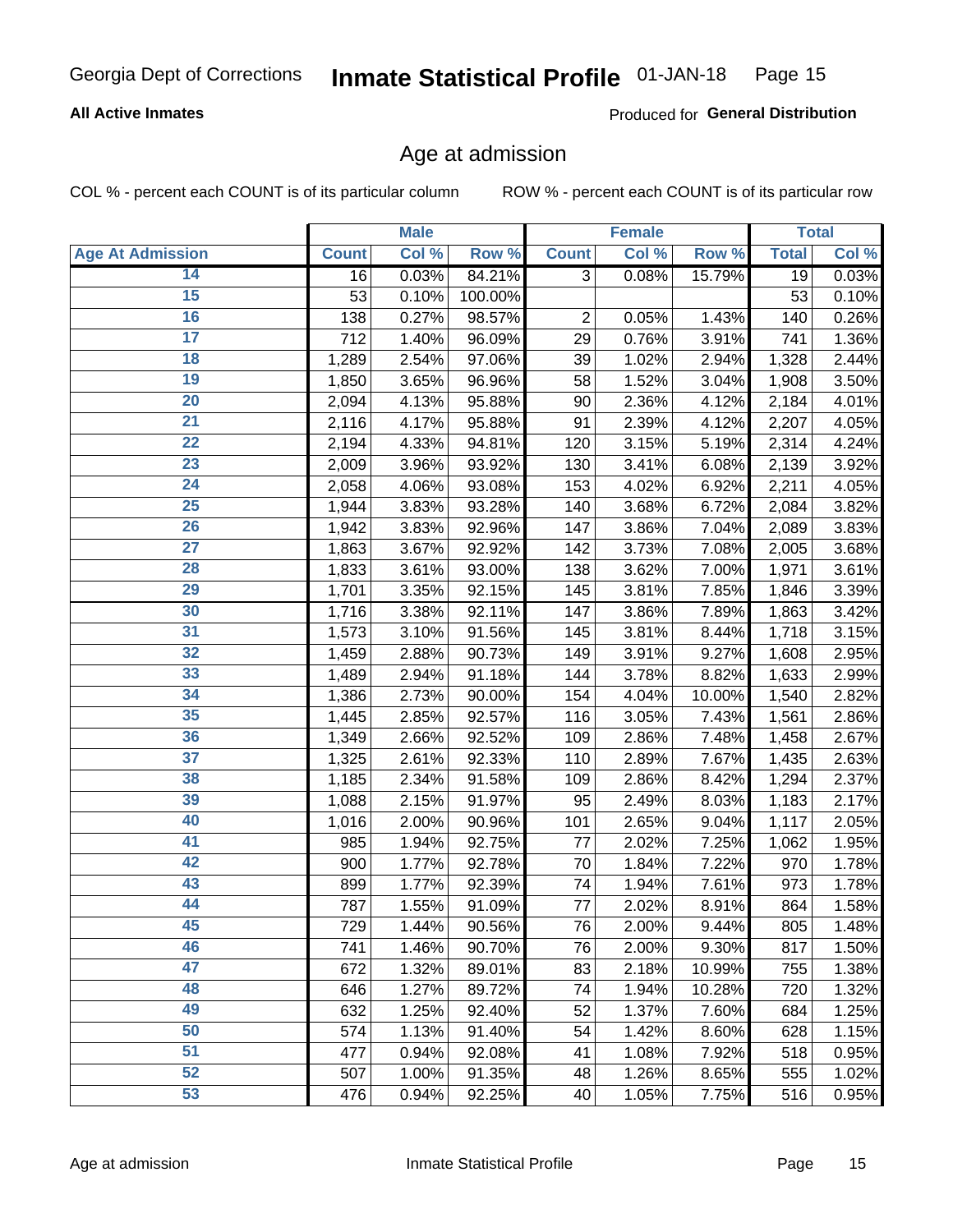#### **All Active Inmates**

Produced for General Distribution

### Age at admission

COL % - percent each COUNT is of its particular column

|                         |                | <b>Male</b> |         |                | <b>Female</b> |         |                | <b>Total</b> |
|-------------------------|----------------|-------------|---------|----------------|---------------|---------|----------------|--------------|
| <b>Age At Admission</b> | <b>Count</b>   | Col %       | Row %   | <b>Count</b>   | Col %         | Row %   | <b>Total</b>   | Col %        |
| 54                      | 422            | 0.83%       | 92.54%  | 34             | 0.89%         | 7.46%   | 456            | 0.84%        |
| 55                      | 358            | 0.71%       | 95.21%  | 18             | 0.47%         | 4.79%   | 376            | 0.69%        |
| 56                      | 323            | 0.64%       | 93.62%  | 22             | 0.58%         | 6.38%   | 345            | 0.63%        |
| $\overline{57}$         | 277            | 0.55%       | 95.52%  | 13             | 0.34%         | 4.48%   | 290            | 0.53%        |
| 58                      | 246            | 0.49%       | 94.62%  | 14             | 0.37%         | 5.38%   | 260            | 0.48%        |
| 59                      | 192            | 0.38%       | 93.20%  | 14             | 0.37%         | 6.80%   | 206            | 0.38%        |
| 60                      | 170            | 0.34%       | 93.92%  | 11             | 0.29%         | 6.08%   | 181            | 0.33%        |
| 61                      | 144            | 0.28%       | 97.96%  | 3              | 0.08%         | 2.04%   | 147            | 0.27%        |
| 62                      | 126            | 0.25%       | 92.65%  | 10             | 0.26%         | 7.35%   | 136            | 0.25%        |
| 63                      | 99             | 0.20%       | 97.06%  | 3              | 0.08%         | 2.94%   | 102            | 0.19%        |
| 64                      | 106            | 0.21%       | 94.64%  | $\overline{6}$ | 0.16%         | 5.36%   | 112            | 0.21%        |
| 65                      | 63             | 0.12%       | 96.92%  | $\overline{2}$ | 0.05%         | 3.08%   | 65             | 0.12%        |
| 66                      | 49             | 0.10%       | 96.08%  | $\overline{2}$ | 0.05%         | 3.92%   | 51             | 0.09%        |
| 67                      | 48             | 0.09%       | 96.00%  | $\overline{2}$ | 0.05%         | 4.00%   | 50             | 0.09%        |
| 68                      | 38             | 0.07%       | 97.44%  | 1              | 0.03%         | 2.56%   | 39             | 0.07%        |
| 69                      | 42             | 0.08%       | 97.67%  | 1              | 0.03%         | 2.33%   | 43             | 0.08%        |
| 70                      | 30             | 0.06%       | 96.77%  | 1              | 0.03%         | 3.23%   | 31             | 0.06%        |
| $\overline{71}$         | 19             | 0.04%       | 100.00% |                |               |         | 19             | 0.03%        |
| $\overline{72}$         | 17             | 0.03%       | 94.44%  | $\mathbf{1}$   | 0.03%         | 5.56%   | 18             | 0.03%        |
| $\overline{73}$         | 17             | 0.03%       | 100.00% |                |               |         | 17             | 0.03%        |
| $\overline{74}$         | 14             | 0.03%       | 93.33%  | $\mathbf{1}$   | 0.03%         | 6.67%   | 15             | 0.03%        |
| 75                      | 11             | 0.02%       | 100.00% |                |               |         | 11             | 0.02%        |
| 76                      | 12             | 0.02%       | 100.00% |                |               |         | 12             | 0.02%        |
| $\overline{77}$         | $\,6$          | 0.01%       | 100.00% |                |               |         | $\overline{6}$ | 0.01%        |
| 78                      | 3              | 0.01%       | 100.00% |                |               |         | 3              | 0.01%        |
| 79                      | $\overline{3}$ | 0.01%       | 100.00% |                |               |         | 3              | 0.01%        |
| 80                      |                |             |         | 1              | 0.03%         | 100.00% | $\mathbf{1}$   | 0.01%        |
| $\overline{81}$         | $\mathbf{3}$   | 0.01%       | 100.00% |                |               |         | 3              | 0.01%        |
| 82                      | 5              | 0.01%       | 100.00% |                |               |         | 5              | 0.01%        |
| 83                      | $\overline{2}$ | 0.01%       | 100.00% |                |               |         | $\overline{2}$ | 0.01%        |
| 84                      | 3              | 0.01%       | 100.00% |                |               |         | 3              | 0.01%        |
| 85                      | $\mathbf 1$    | 0.01%       | 100.00% |                |               |         | 1              | 0.01%        |
| 87                      | $\mathbf{1}$   | 0.01%       | 100.00% |                |               |         | $\mathbf{1}$   | 0.01%        |
| <b>Total Reported</b>   | 50,718         | 100%        | 93.02%  | 3,808          | 100%          | 6.98%   | 54,526         | 100%         |

| τυι<br>. |        |       |                        |
|----------|--------|-------|------------------------|
|          | 50 710 | 3,808 | 1.527<br>54.<br>י ∡כ,י |

| Me<br>22 ZN<br>$\sim$<br>34.4.<br>$32.8^{\circ}$<br>JL . I V<br>$\cdots$ |
|--------------------------------------------------------------------------|
|--------------------------------------------------------------------------|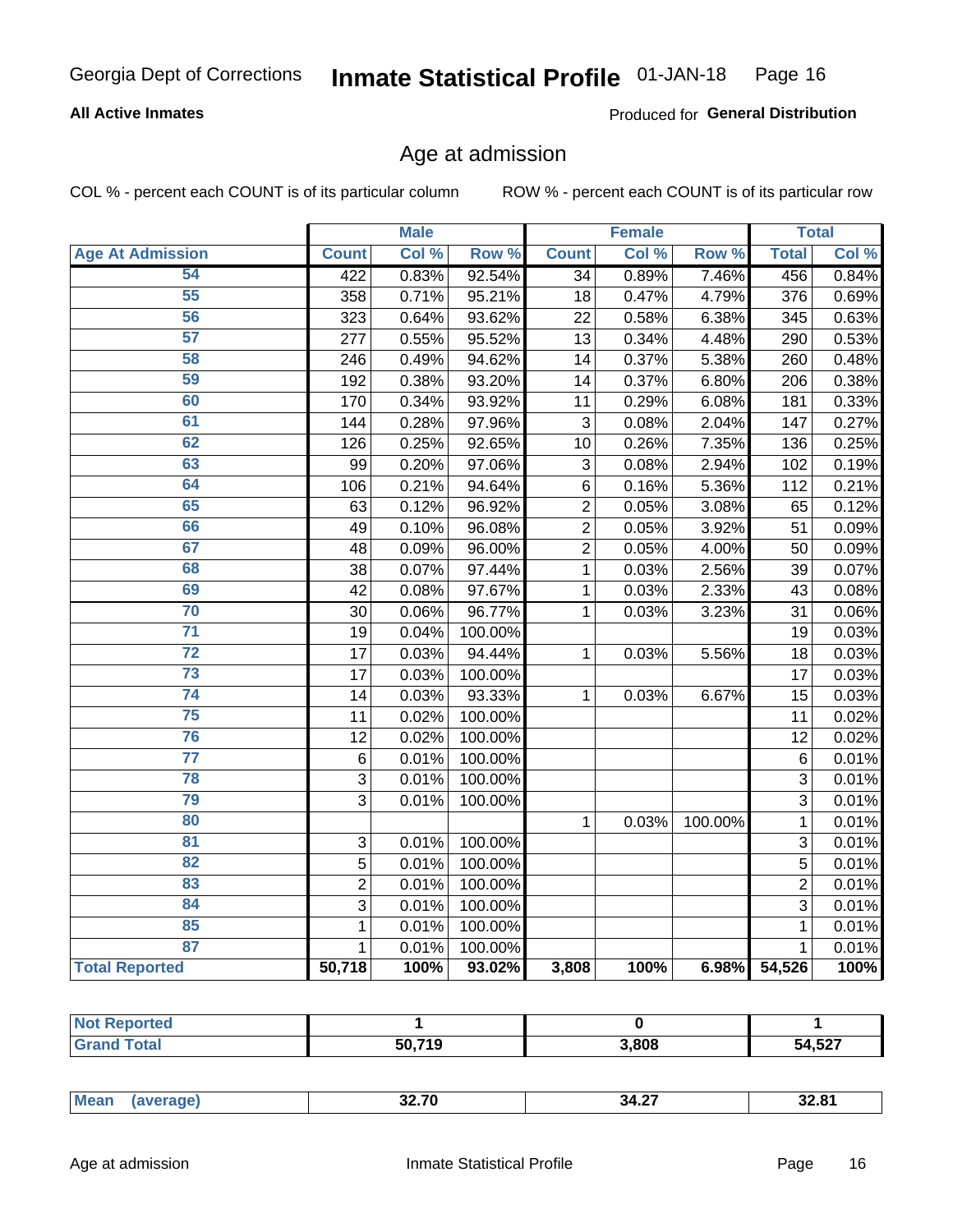**All Active Inmates** 

#### Inmate Statistical Profile 01-JAN-18 Page 17

### Age at admission

COL % - percent each COUNT is of its particular column

ROW % - percent each COUNT is of its particular row

Produced for General Distribution

|                                   | <b>Male</b> | <b>Female</b> | <b>Total</b> |
|-----------------------------------|-------------|---------------|--------------|
| MetiRep(avieldig)                 | 30          | 33            | 31           |
| <b>Micaded Tortadst frequent)</b> | ົ           | 34            | 22           |
|                                   |             |               |              |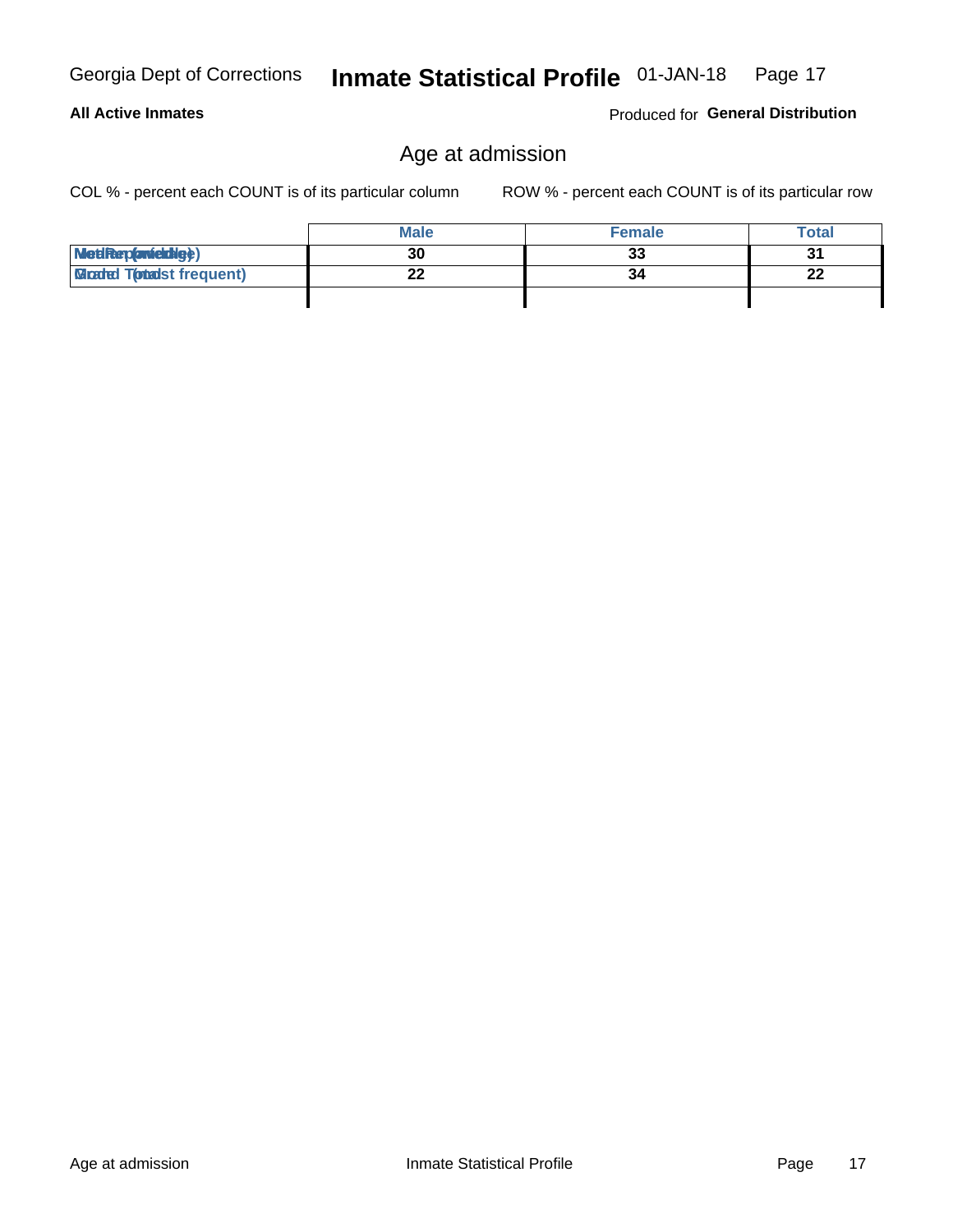#### **All Active Inmates**

#### Produced for General Distribution

### Height, measured at entry to prison

COL % - percent each COUNT is of its particular column

|                         |                | <b>Male</b> |         |              | <b>Female</b> |         |                | <b>Total</b> |
|-------------------------|----------------|-------------|---------|--------------|---------------|---------|----------------|--------------|
| <b>Height</b>           | <b>Count</b>   | Col %       | Row %   | <b>Count</b> | Col %         | Row %   | <b>Total</b>   | Col %        |
| $\overline{\mathbf{0}}$ | 625            | 1.23%       | 97.35%  | 17           | 0.45%         | 2.65%   | 642            | 1.18%        |
| 4'00''                  | 1              | 0.01%       | 100.00% |              |               |         | 1              | 0.01%        |
| 4'02''                  | 1              | 0.01%       | 33.33%  | 2            | 0.05%         | 66.67%  | 3              | 0.01%        |
| 4'03''                  | 3              | 0.01%       | 100.00% |              |               |         | 3              | 0.01%        |
| 4'04"                   | $\mathbf{1}$   | 0.01%       | 100.00% |              |               |         | 1              | 0.01%        |
| 4'05"                   |                |             |         | 1            | 0.03%         | 100.00% | 1              | 0.01%        |
| 4'06"                   | 1              | 0.01%       | 100.00% |              |               |         | 1              | 0.01%        |
| 4'07"                   | 1              | 0.01%       | 33.33%  | 2            | 0.05%         | 66.67%  | 3              | 0.01%        |
| 4'08"                   | 7              | 0.01%       | 58.33%  | 5            | 0.13%         | 41.67%  | 12             | 0.02%        |
| 4'09"                   | 3              | 0.01%       | 15.79%  | 16           | 0.42%         | 84.21%  | 19             | 0.03%        |
| 4'10"                   | 8              | 0.02%       | 32.00%  | 17           | 0.45%         | 68.00%  | 25             | 0.05%        |
| 4'11''                  | 14             | 0.03%       | 15.73%  | 75           | 1.97%         | 84.27%  | 89             | 0.16%        |
| 5'00''                  | 92             | 0.18%       | 37.25%  | 155          | 4.07%         | 62.75%  | 247            | 0.45%        |
| 5'01"                   | 113            | 0.22%       | 34.66%  | 213          | 5.59%         | 65.34%  | 326            | 0.60%        |
| 5'02"                   | 279            | 0.55%       | 41.46%  | 394          | 10.35%        | 58.54%  | 673            | 1.23%        |
| 5'03''                  | 385            | 0.76%       | 45.67%  | 458          | 12.03%        | 54.33%  | 843            | 1.55%        |
| 5'04"                   | 1,017          | 2.01%       | 64.65%  | 556          | 14.60%        | 35.35%  | 1,573          | 2.88%        |
| 5'05"                   | 1,730          | 3.41%       | 79.32%  | 451          | 11.84%        | 20.68%  | 2,181          | 4.00%        |
| 5'06''                  | 3,503          | 6.91%       | 88.06%  | 475          | 12.47%        | 11.94%  | 3,978          | 7.30%        |
| 5'07''                  | 4,089          | 8.06%       | 90.67%  | 421          | 11.06%        | 9.33%   | 4,510          | 8.27%        |
| 5'08''                  | 5,017          | 9.89%       | 96.13%  | 202          | 5.30%         | 3.87%   | 5,219          | 9.57%        |
| 5'09''                  | 6,446          | 12.71%      | 97.31%  | 178          | 4.67%         | 2.69%   | 6,624          | 12.15%       |
| 5'10''                  | 5,424          | 10.69%      | 98.58%  | 78           | 2.05%         | 1.42%   | 5,502          | 10.09%       |
| 5'11"                   | 6,096          | 12.02%      | 99.12%  | 54           | 1.42%         | 0.88%   | 6,150          | 11.28%       |
| 6'00''                  | 5,488          | 10.82%      | 99.65%  | 19           | 0.50%         | 0.35%   | 5,507          | 10.10%       |
| 6'01''                  | 4,079          | 8.04%       | 99.66%  | 14           | 0.37%         | 0.34%   | 4,093          | 7.51%        |
| 6'02"                   | 3,105          | 6.12%       | 99.94%  | 2            | 0.05%         | 0.06%   | 3,107          | 5.70%        |
| 6'03''                  | 1,626          | 3.21%       | 99.82%  | 3            | 0.08%         | 0.18%   | 1,629          | 2.99%        |
| 6'04"                   | 887            | 1.75%       | 100.00% |              |               |         | 887            | 1.63%        |
| 6'05"                   | 351            | 0.69%       | 100.00% |              |               |         | 351            | 0.64%        |
| 6'06''                  | 175            | 0.35%       | 100.00% |              |               |         | 175            | 0.32%        |
| 6'07"                   | 58             | 0.11%       | 100.00% |              |               |         | 58             | 0.11%        |
| 6'08''                  | 39             | 0.08%       | 100.00% |              |               |         | 39             | 0.07%        |
| 6'09''                  | 33             | 0.07%       | 100.00% |              |               |         | 33             | 0.06%        |
| 6'10''                  | 5              | 0.01%       | 100.00% |              |               |         | 5              | 0.01%        |
| 6'11''                  | 6              | 0.01%       | 100.00% |              |               |         | 6              | 0.01%        |
| 7'00"                   | 5              | 0.01%       | 100.00% |              |               |         | 5              | 0.01%        |
| 7'02"                   | 1              | 0.01%       | 100.00% |              |               |         | 1              | 0.01%        |
| 7'03''                  | $\overline{c}$ | 0.01%       | 100.00% |              |               |         | $\overline{c}$ | 0.01%        |
| 7'04"                   | $\overline{2}$ | 0.01%       | 100.00% |              |               |         | $\overline{2}$ | 0.01%        |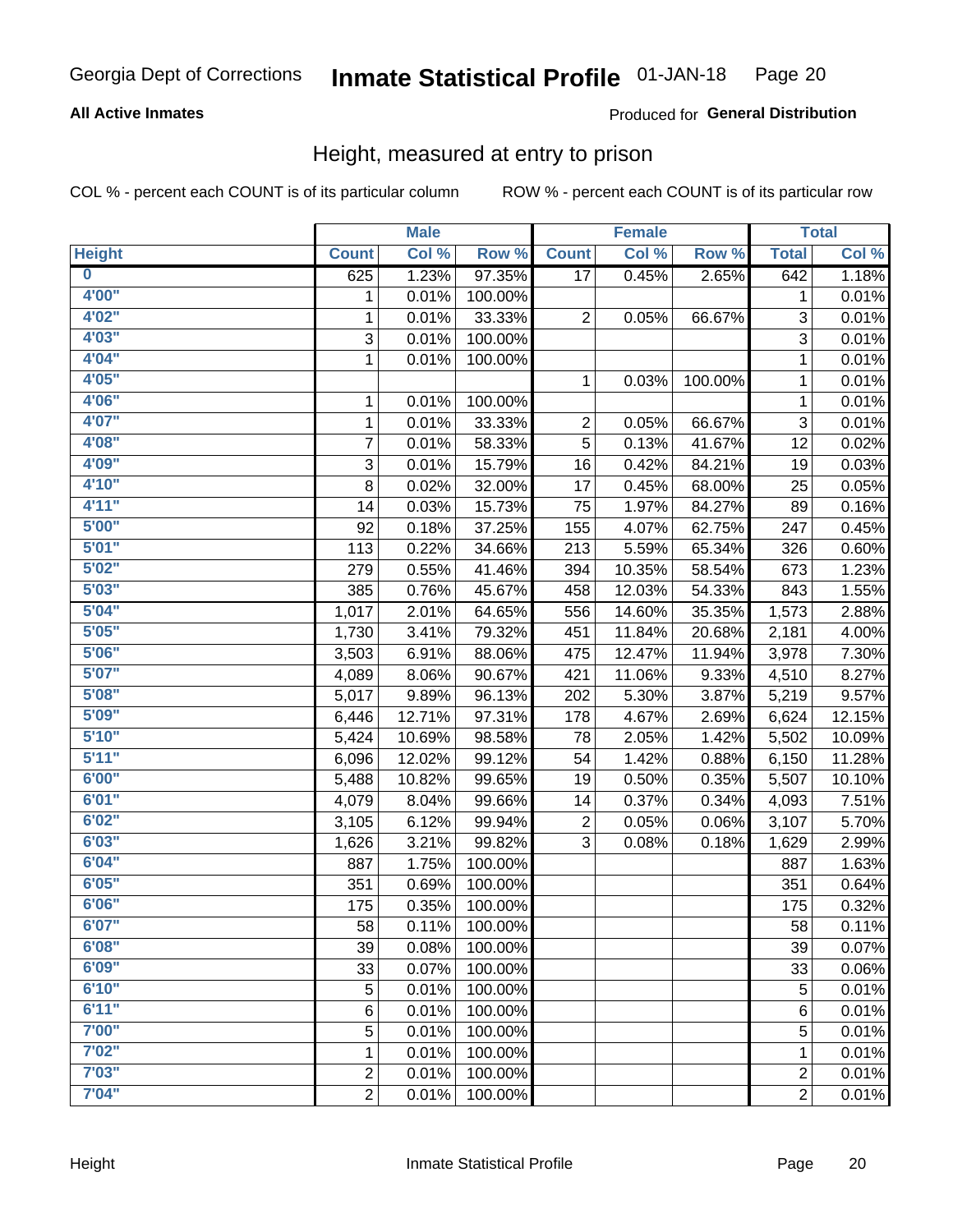#### **All Active Inmates**

#### Produced for General Distribution

### Height, measured at entry to prison

COL % - percent each COUNT is of its particular column

|                       |              | <b>Male</b> |         |             | <b>Female</b> |       |              | Total |
|-----------------------|--------------|-------------|---------|-------------|---------------|-------|--------------|-------|
| <b>Height</b>         | <b>Count</b> | Col %       |         | Row % Count | Col %         | Row % | <b>Total</b> | Col % |
| 7'07"                 |              | $0.01\%$    | 100.00% |             |               |       |              | 0.01% |
| <b>Total Reported</b> | 50,719       | 100%        | 93.02%  | 3,808       | 100%          |       | 6.98% 54,527 | 100%  |

| <b>Not Reported</b> |        |       |        |
|---------------------|--------|-------|--------|
| <b>Grand Total</b>  | 50,719 | 3,808 | 54,527 |

| <b>Mean</b> | (average)       | 5'10" | 5'05" | 5'10" |  |
|-------------|-----------------|-------|-------|-------|--|
|             |                 |       |       |       |  |
| Mode        | (most frequent) | 5'09" | 5'04" | 5'09" |  |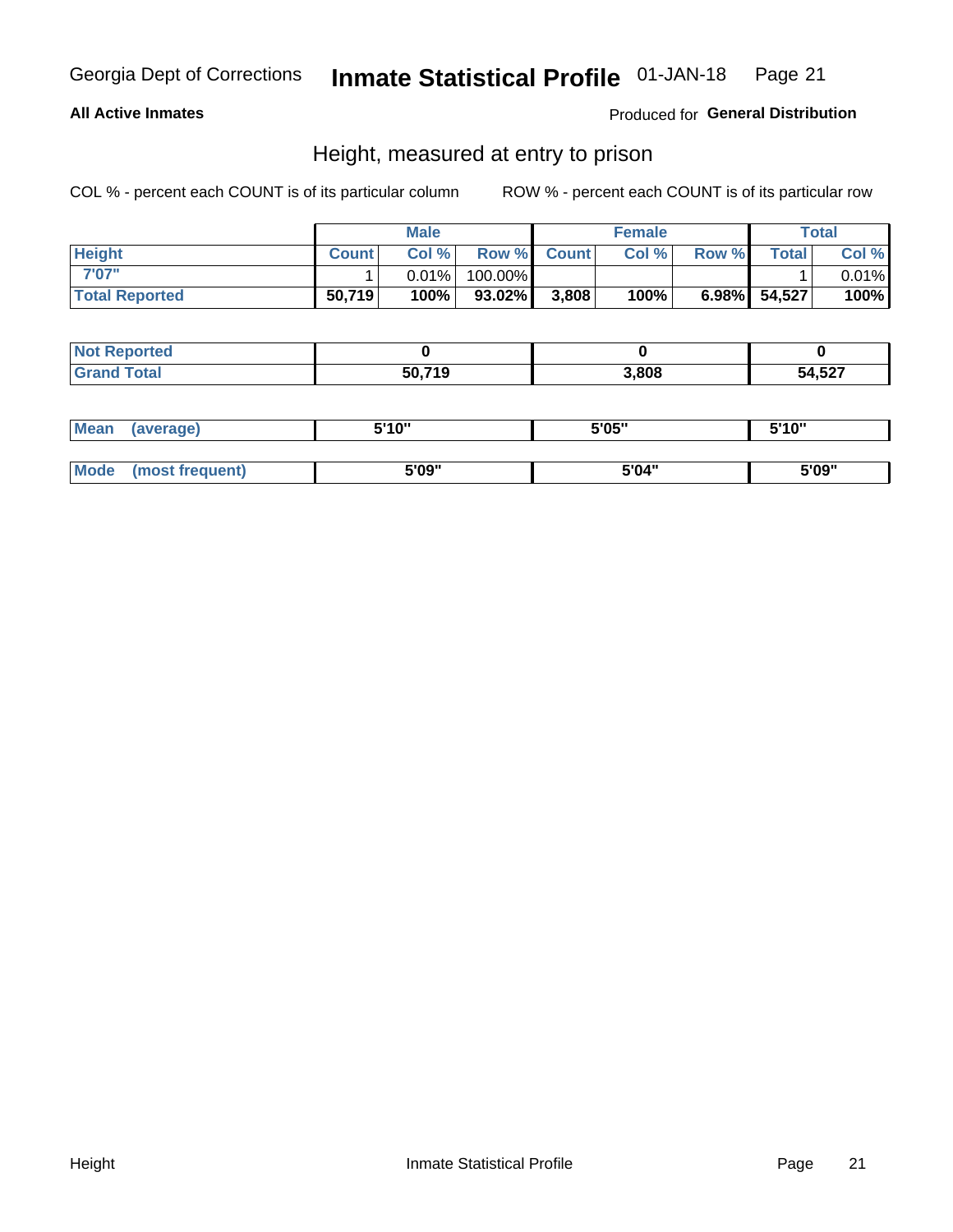**All Active Inmates** 

Produced for General Distribution

### Weight, measured at entry to prison

COL % - percent each COUNT is of its particular column

|                                           |              | <b>Male</b> |         |              | <b>Female</b>   |        |              | <b>Total</b> |
|-------------------------------------------|--------------|-------------|---------|--------------|-----------------|--------|--------------|--------------|
| Weight                                    | <b>Count</b> | Col %       | Row %   | <b>Count</b> | Col %           | Row %  | <b>Total</b> | Col %        |
| <b>Under 80 pounds</b>                    | 11           | 0.02%       | 100.00% |              |                 |        | 11           | 0.02%        |
| 90 - 99 pounds                            | 4            | 0.01%       | 30.77%  | 9            | 0.24%           | 69.23% | 13           | 0.02%        |
| 100 - 109 pounds                          | 30           | 0.06%       | 45.45%  | 36           | 0.95%           | 54.55% | 66           | 0.12%        |
| 110 - 119 pounds                          | 143          | 0.29%       | 59.58%  | 97           | 2.56%           | 40.42% | 240          | 0.44%        |
| 120 - 129 pounds                          | 593          | 1.18%       | 74.78%  | 200          | 5.28%           | 25.22% | 793          | 1.47%        |
| 130 - 139 pounds                          | 1,745        | 3.48%       | 83.85%  | 336          | 8.86%           | 16.15% | 2,081        | 3.86%        |
| 140 - 149 pounds                          | 3,574        | 7.13%       | 89.75%  | 408          | 10.76%          | 10.25% | 3,982        | 7.38%        |
| 150 - 159 pounds                          | 5,390        | 10.75%      | 92.56%  | 433          | 11.42%          | 7.44%  | 5,823        | 10.79%       |
| 160 - 169 pounds                          | 6,795        | 13.55%      | 94.09%  | 427          | 11.26%          | 5.91%  | 7,222        | 13.39%       |
| 170 - 179 pounds                          | 6,228        | 12.42%      | 94.29%  | 377          | 9.94%           | 5.71%  | 6,605        | 12.24%       |
| 180 - 189 pounds                          | 6,546        | 13.05%      | 94.76%  | 362          | 9.55%           | 5.24%  | 6,908        | 12.80%       |
| 190 - 199 pounds                          | 4,360        | 8.69%       | 94.93%  | 233          | 6.15%           | 5.07%  | 4,593        | 8.51%        |
| 200 - 209 pounds                          | 3,974        | 7.92%       | 94.80%  | 218          | 5.75%           | 5.20%  | 4,192        | 7.77%        |
| 210 - 219 pounds                          | 2,924        | 5.83%       | 94.84%  | 159          | 4.19%           | 5.16%  | 3,083        | 5.71%        |
| 220 - 229 pounds                          | 2,356        | 4.70%       | 94.62%  | 134          | 3.53%           | 5.38%  | 2,490        | 4.62%        |
| 230 - 239 pounds                          | 1,489        | 2.97%       | 93.24%  | 108          | 2.85%           | 6.76%  | 1,597        | 2.96%        |
| 240 - 249 pounds                          | 1,188        | 2.37%       | 95.27%  | 59           | 1.56%           | 4.73%  | 1,247        | 2.31%        |
| 250 - 259 pounds                          | 925          | 1.84%       | 93.43%  | 65           | 1.71%           | 6.57%  | 990          | 1.84%        |
| 260 - 269 pounds                          | 552          | 1.10%       | 93.09%  | 41           | 1.08%           | 6.91%  | 593          | 1.10%        |
| 270 - 279 pounds                          | 395          | 0.79%       | 96.34%  | 15           | 0.40%           | 3.66%  | 410          | 0.76%        |
| 280 - 289 pounds                          | 285          | 0.57%       | 91.64%  | 26           | 0.69%           | 8.36%  | 311          | 0.58%        |
| 290 - 299 pounds                          | 175          | 0.35%       | 94.59%  | 10           | 0.26%           | 5.41%  | 185          | 0.34%        |
| 300 - 309 pounds                          | 136          | 0.27%       | 89.47%  | 16           | 0.42%           | 10.53% | 152          | 0.28%        |
| 310 - 319 pounds                          | 78           | 0.16%       | 95.12%  | 4            | 0.11%           | 4.88%  | 82           | 0.15%        |
| 320 - 329 pounds                          | 77           | 0.15%       | 95.06%  | 4            | 0.11%           | 4.94%  | 81           | 0.15%        |
| 330 - 339 pounds                          | 43           | 0.09%       | 93.48%  | 3            | 0.08%           | 6.52%  | 46           | 0.09%        |
| 340 - 349 pounds                          | 25           | 0.05%       | 96.15%  | 1            | 0.03%           | 3.85%  | 26           | 0.05%        |
| 350 - 359 pounds                          | 41           | 0.08%       | 83.67%  | 8            | 0.21%           | 16.33% | 49           | 0.09%        |
| 360 - 369 pounds                          | 20           | 0.04%       | 95.24%  | $\mathbf{1}$ | 0.03%           | 4.76%  | 21           | 0.04%        |
| 370 - 379 pounds                          | 14           | 0.03%       | 100.00% |              |                 |        | 14           | 0.03%        |
| 380 - 389 pounds                          | 8            | 0.02%       | 100.00% |              |                 |        | $\bf 8$      | 0.01%        |
| 390 - 399 pounds                          | 3            | 0.01%       | 75.00%  | 1            | 0.03%           | 25.00% | 4            | 0.01%        |
| 400 pounds and over                       | 30           | 0.06%       | 100.00% |              |                 |        | 30           | 0.06%        |
| <b>Total Reported</b>                     | 50,157       | 100%        | 92.97%  | 3,791        | 100%            | 7.03%  | 53,948       | 100%         |
|                                           |              |             |         |              | $\overline{17}$ |        |              |              |
| <b>Not Reported</b><br><b>Grand Total</b> | 562          |             |         |              |                 | 579    |              |              |
|                                           |              | 50,719      |         | 3,808        |                 |        | 54,527       |              |
| <b>Mean</b><br>(average)                  |              | 184         |         |              | 173             |        |              | 183          |
| <b>Median (middle)</b>                    |              | 180         |         |              | 166             |        |              | 180          |
| <b>Mode</b><br>(most frequent)            |              | 160         |         | 150          |                 |        | 160          |              |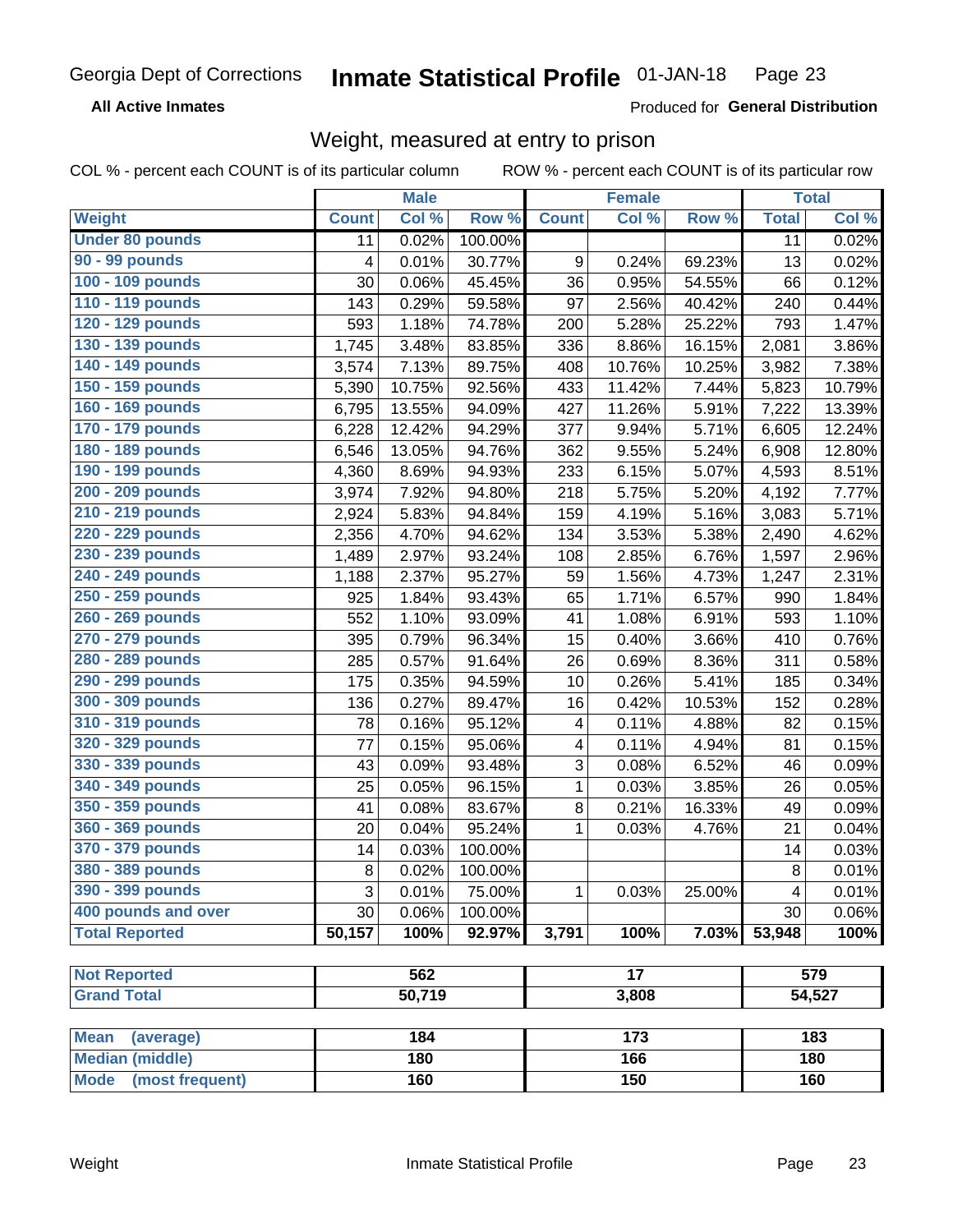#### Inmate Statistical Profile 01-JAN-18 Page 24

**All Active Inmates** 

#### Produced for General Distribution

### Veterans validated by Veteran's Administration

COL % - percent each COUNT is of its particular column

|                             |              | <b>Male</b> |         |                    | <b>Female</b> |          |              | <b>Total</b> |
|-----------------------------|--------------|-------------|---------|--------------------|---------------|----------|--------------|--------------|
| <b>Military service</b>     | <b>Count</b> | Col %       |         | <b>Row % Count</b> | Col %         | Row %    | <b>Total</b> | Col %        |
| <b>Others</b><br>0          | 906          | 31.57%      | 97.42%  | 24                 | 48.98%        | 2.58%    | 930          | 31.86%       |
| <b>Air Force</b>            | 1,147        | 39.97%      | 98.45%  | 18                 | 36.73%        | 1.55%    | 1,165        | 39.91%       |
| <b>Army</b><br>$\mathbf{2}$ | 167          | 5.82%       | 98.82%  | 2                  | 4.08%         | 1.18%    | 169          | 5.79%        |
| <b>Navy</b><br>3            | 378          | 13.17%      | 99.47%  | 2                  | 4.08%         | .53%     | 380          | 13.02%       |
| <b>Marines</b><br>4         | 15           | .52%        | 100.00% |                    |               |          | 15           | .51%         |
| <b>Coast Guard</b><br>5.    | 257          | 8.95%       | 98.85%  | 3                  | 6.12%         | $1.15\%$ | 260          | 8.91%        |
| <b>Total Reported</b>       | 2,870        | 100%        | 98.32%  | 49                 | 100%          | 1.68%    | 2,919        | 100%         |

| rted | 47,849 | 3,759 | 51,608 |
|------|--------|-------|--------|
|      | 50,719 | 3,808 | 54,527 |

| Mode (most frequent) | <b>Force</b><br>. | 0thers | orce |
|----------------------|-------------------|--------|------|
|                      |                   |        |      |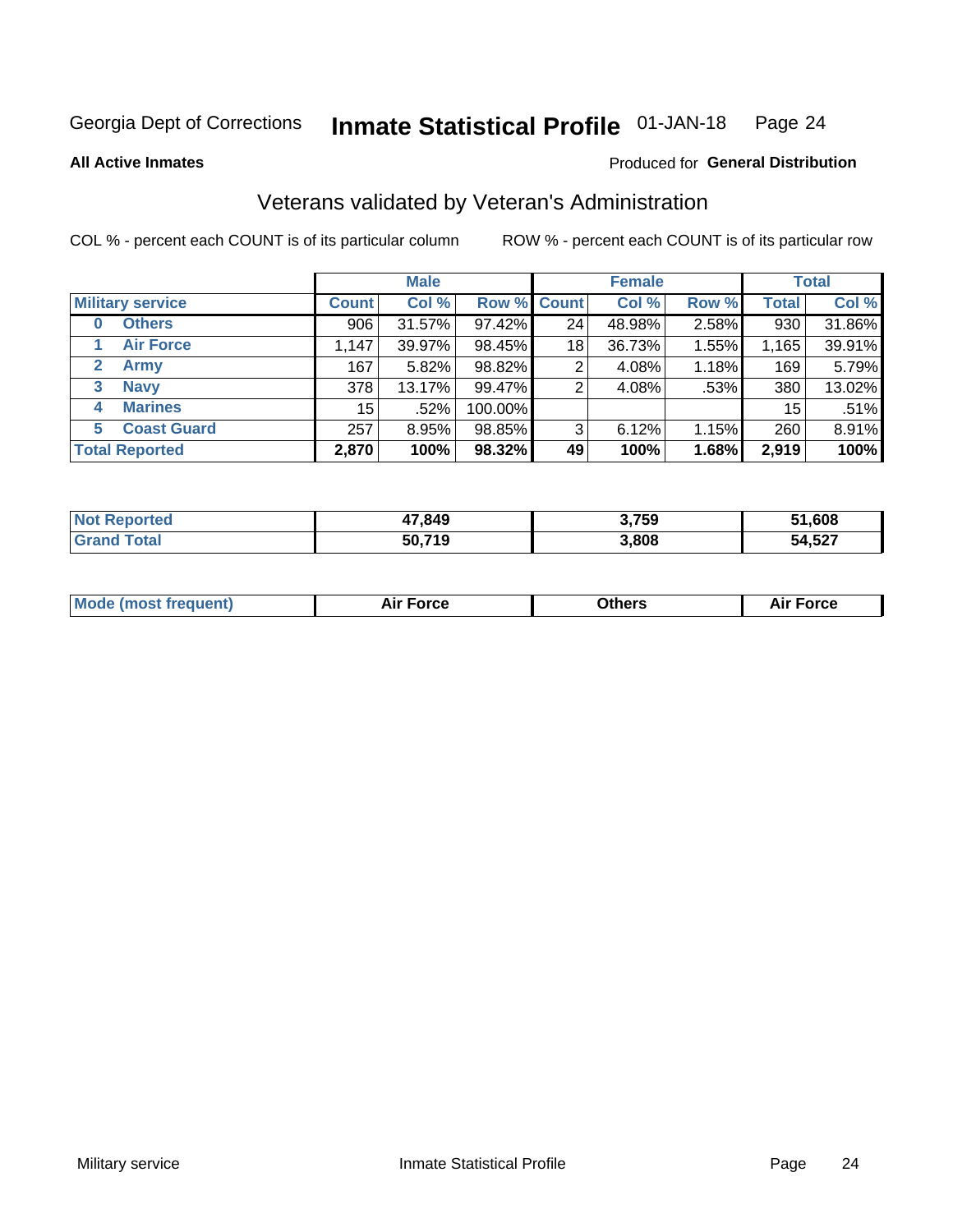#### Inmate Statistical Profile 01-JAN-18 Page 25

**All Active Inmates** 

#### Produced for General Distribution

### Type of admission to prison

COL % - percent each COUNT is of its particular column

|    |                                  |              | <b>Male</b> |                    |                | <b>Female</b> |        |                | <b>Total</b> |
|----|----------------------------------|--------------|-------------|--------------------|----------------|---------------|--------|----------------|--------------|
|    | <b>Type of Admission</b>         | <b>Count</b> | Col %       | <b>Row % Count</b> |                | Col %         | Row %  | <b>Total</b>   | Col %        |
| 16 | <b>Population Redistribution</b> | 6            | .01%        | 100.00%            |                |               |        | 6              | .01%         |
| 27 | <b>Boot Camp Plus</b>            |              | .01%        | 100.00%            |                |               |        |                | .01%         |
| 28 | <b>Initial Assignment</b>        | 12           | .02%        | 100.00%            |                |               |        | 12             | .02%         |
| 52 | <b>New Sentence</b>              | 40,544       | 79.96%      | 93.18% 2,966       |                | 77.89%        | 6.82%  | 43,510         | 79.81%       |
| 53 | <b>Probation Rev Partial</b>     | 2,176        | 4.29%       | 90.40%             | 231            | 6.07%         | 9.60%  | 2,407          | 4.42%        |
| 54 | <b>Probation Rev Remainder</b>   | 3,253        | 6.42%       | 89.39%             | 386            | 10.14%        | 10.61% | 3,639          | 6.68%        |
| 55 | <b>Parole Rev New Sentence</b>   | 2,804        | 5.53%       | 95.28%             | 139            | 3.65%         | 4.72%  | 2,943          | 5.40%        |
| 56 | <b>Parole Rev No New</b>         | 1,835        | 3.62%       | 95.62%             | 84             | 2.21%         | 4.38%  | 1,919          | 3.52%        |
|    | <b>Sentence</b>                  |              |             |                    |                |               |        |                |              |
| 57 | <b>Released In Error</b>         | 15           | .03%        | 88.24%             | $\overline{2}$ | .05%          | 11.76% | 17             | .03%         |
| 65 | <b>Return Appeal/Bond</b>        | 2            | .01%        | 100.00%            |                |               |        | $\overline{2}$ | .01%         |
| 67 | <b>Admit Fm Other Cust</b>       | 5            | .01%        | 100.00%            |                |               |        | 5              | .01%         |
| 69 | <b>New Sent/Par Rev Pnd</b>      | 4            | .01%        | 100.00%            |                |               |        | 4              | .01%         |
| 70 | <b>Life W/O Parole</b>           | 14           | .03%        | 100.00%            |                |               |        | 14             | .03%         |
| 72 | <b>Par Rev/Rsn Unknown</b>       | 27           | .05%        | 100.00%            |                |               |        | 27             | .05%         |
| 74 | <b>Pb Parole Rescinded</b>       |              | .01%        | 100.00%            |                |               |        |                | .01%         |
| 76 | <b>Par Rev/Revoc Center</b>      |              | .01%        | 100.00%            |                |               |        |                | .01%         |
| 82 | <b>Unknown</b>                   | 6            | .01%        | 100.00%            |                |               |        | 6              | .01%         |
|    | <b>Total Reported</b>            | 50,706       | 100%        | 93.01% 3,808       |                | 100%          | 6.99%  | 54,514         | 100%         |

| rted<br><b>Not</b> |                    |       | . .  |
|--------------------|--------------------|-------|------|
| $\sim$             | 50 71 <sup>c</sup> | 3,808 | .527 |

| <b>Mode (most frequent)</b> | New Sentence | <b>New Sentence</b> | <b>New Sentence</b> |
|-----------------------------|--------------|---------------------|---------------------|
|                             |              |                     |                     |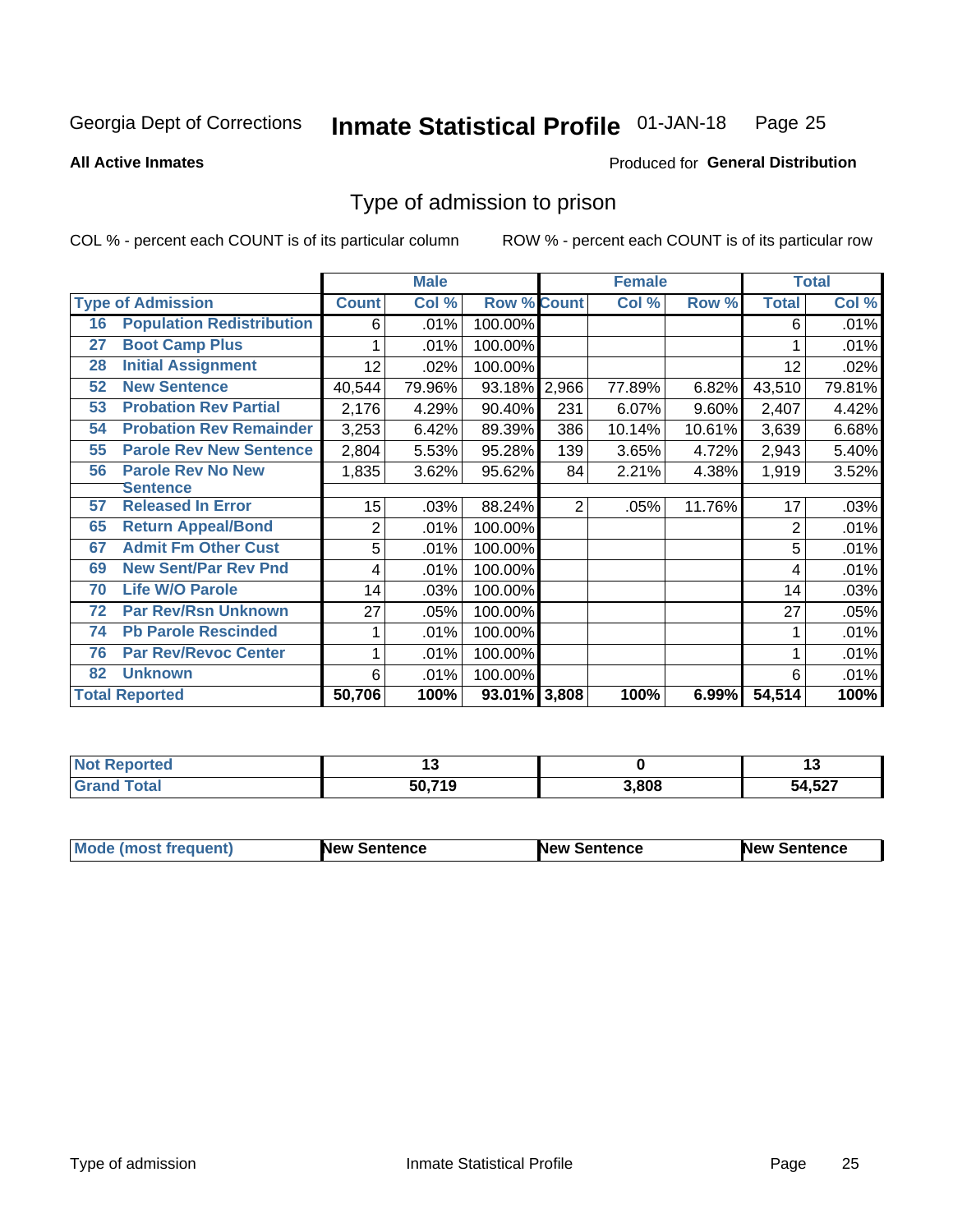#### Inmate Statistical Profile 01-JAN-18 Page 26

**All Active Inmates** 

### Produced for General Distribution

### Current / last supervision level

COL % - percent each COUNT is of its particular column

|                        |              | <b>Male</b> |                    |       | <b>Female</b> |          |        | <b>Total</b> |
|------------------------|--------------|-------------|--------------------|-------|---------------|----------|--------|--------------|
| <b>Security Status</b> | <b>Count</b> | Col %       | <b>Row % Count</b> |       | Col %         | Row %    | Total  | Col %        |
| 3 Minimum              | 4.015        | $7.92\%$    | 72.21%             | 1,545 | 40.63%        | 27.79%   | 5,560  | $10.20\%$    |
| 4 Medium               | 36,929       | 72.83%      | 94.72%             | 2,060 | 54.17%        | $5.28\%$ | 38,989 | 71.53%       |
| 5 Close                | 9,762        | 19.25%      | 98.01%             | 198   | 5.21%         | $1.99\%$ | 9,960  | 18.27%       |
| <b>Total Reported</b>  | 50,706       | 100%        | 93.02%             | 3,803 | 100%          | 6.98%    | 54,509 | 100%         |

| <b>Still being diagnosed</b> |        |       |        |
|------------------------------|--------|-------|--------|
| <b>Not Reported</b>          |        |       | 18     |
| <b>Grand Total</b>           | 50.719 | 3,808 | 54,527 |

| M | M | . . |
|---|---|-----|
|   |   |     |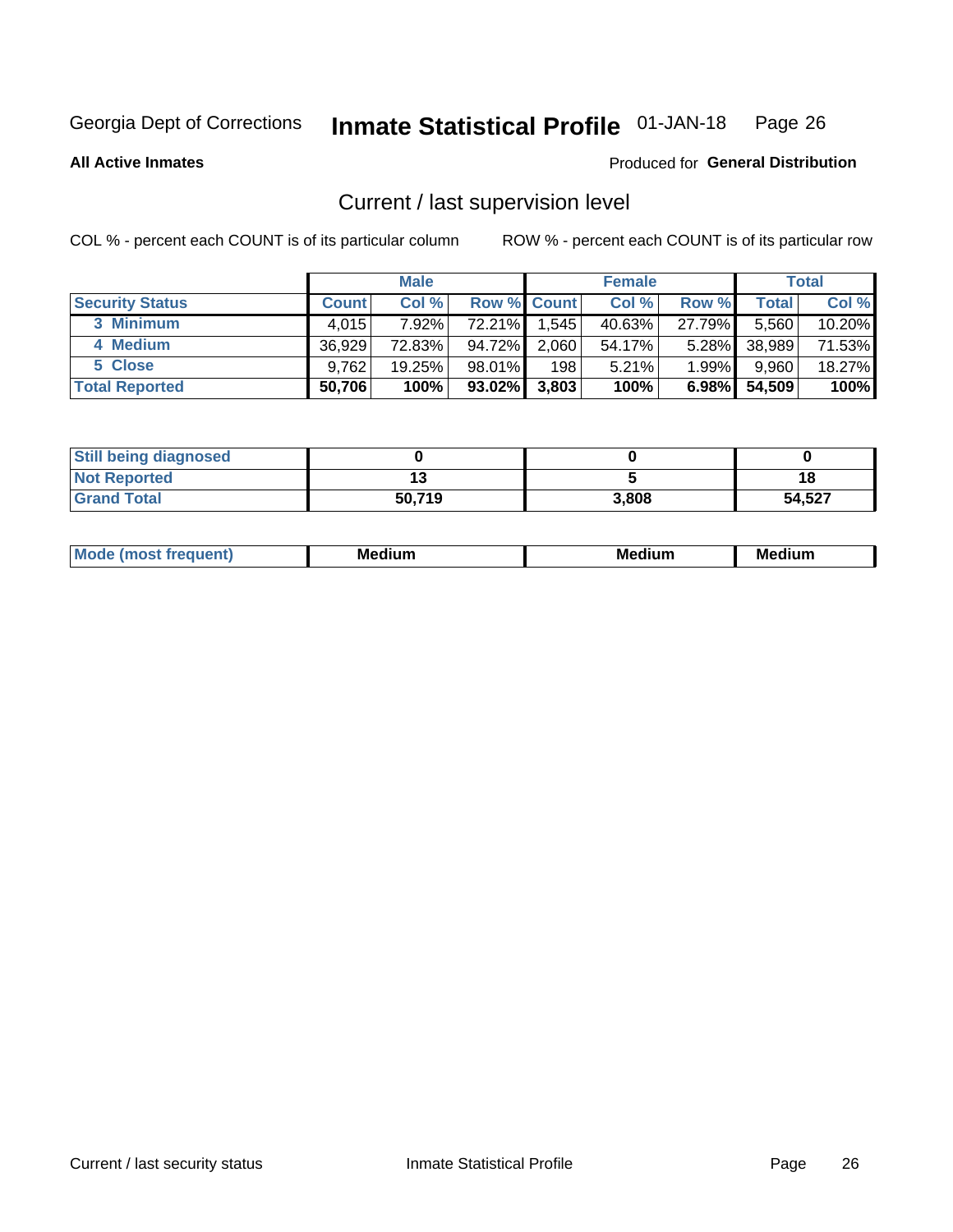#### Inmate Statistical Profile 01-JAN-18 Page 27

**All Active Inmates** 

#### Produced for General Distribution

### Current / last type of institution

COL % - percent each COUNT is of its particular column

|                                   |                | <b>Male</b> |             |       | <b>Female</b> |          |              | <b>Total</b> |
|-----------------------------------|----------------|-------------|-------------|-------|---------------|----------|--------------|--------------|
| <b>Type of Institution</b>        | <b>Count</b>   | Col %       | Row % Count |       | Col %         | Row %    | <b>Total</b> | Col %        |
| <b>County Ci</b>                  | 4,857          | 9.63%       | 99.98%      |       | $.03\%$       | .02%     | 4,858        | 8.95%        |
| <b>Probation Detention Center</b> |                | .01%        | 100.00%     |       |               |          |              | .01%         |
| <b>State Prison</b>               | 35,485         | 70.33%      | 90.85%      | 3,572 | 93.80%        | 9.15%    | 39,057       | 71.97%       |
| <b>Transitional Center</b>        | 2,120          | 4.20%       | $90.06\%$   | 234   | 6.14%         | 9.94%    | 2,354        | 4.34%        |
| <b>Private Prison</b>             | 7,983          | 15.82%      | 100.00%     |       |               |          | 7,983        | 14.71%       |
| <b>County Jail</b>                |                | .01%        | 100.00%     |       |               |          |              | .01%         |
| <b>Rsat - Center</b>              |                | $.01\%$     | 100.00%     |       |               |          |              | .01%         |
| <b>State Hospital</b>             | 3 <sup>1</sup> | $.01\%$     | 75.00%      |       | .03%          | 25.00%   | 4            | .01%         |
| <b>Total Reported</b>             | 50,458         | 100%        | 92.98%      | 3,808 | 100%          | $7.02\%$ | 54,266       | 100%         |

| $Not$<br>Reported  |        |       |        |
|--------------------|--------|-------|--------|
| <b>Grand Total</b> | 50,458 | 3,808 | 54,266 |

| Mode (most frequent) | <b>State Prison</b> | <b>State Prison</b> | <b>State Prisonl</b> |
|----------------------|---------------------|---------------------|----------------------|
|                      |                     |                     |                      |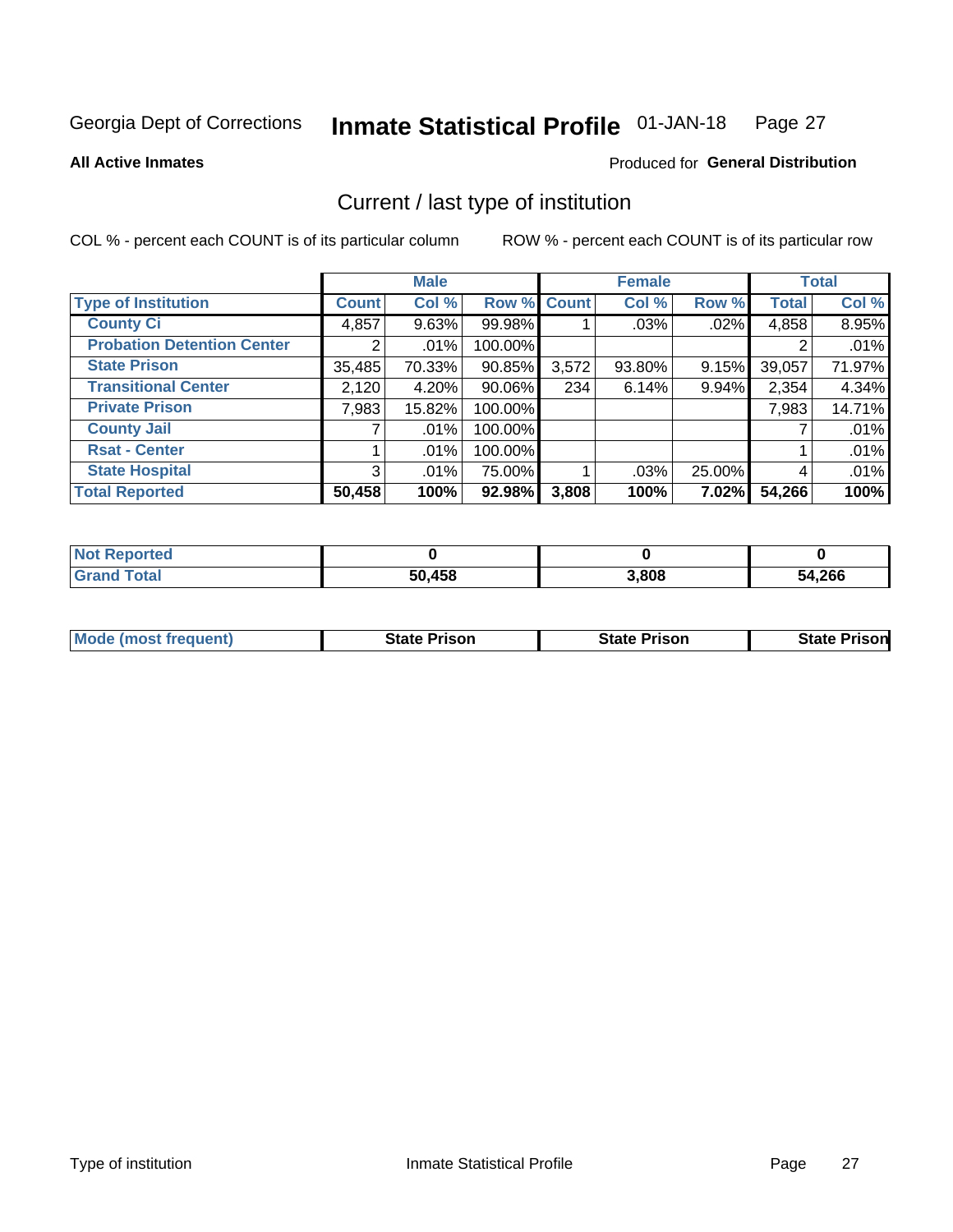#### Inmate Statistical Profile 01-JAN-18 Page 28

**All Active Inmates** 

#### Produced for General Distribution

### Institution type - transitional centers

COL % - percent each COUNT is of its particular column

|                                          |              | <b>Male</b> |         |              | <b>Female</b> |         |              | <b>Total</b> |
|------------------------------------------|--------------|-------------|---------|--------------|---------------|---------|--------------|--------------|
| <b>Institution Type - Trans. Centers</b> | <b>Count</b> | Col %       | Row %   | <b>Count</b> | Col %         | Row %   | <b>Total</b> | Col %        |
| <b>Albany Tc</b>                         | 155          | 6.70%       | 100.00% |              |               |         | 155          | 5.84%        |
| <b>Arrendale State Prison</b>            |              |             |         | 107          | 31.38%        | 100.00% | 107          | 4.03%        |
| <b>Atlanta Tc</b>                        | 280          | 12.10%      | 100.00% |              |               |         | 280          | 10.54%       |
| <b>Augusta Tc</b>                        | 227          | 9.81%       | 100.00% |              |               |         | 227          | 8.55%        |
| <b>Charles D. Hudson Tc</b>              | 154          | 6.65%       | 100.00% |              |               |         | 154          | 5.80%        |
| <b>Clayton Tc</b>                        | 379          | 16.37%      | 100.00% |              |               |         | 379          | 14.27%       |
| <b>Coastal Tc</b>                        | 259          | 11.19%      | 100.00% |              |               |         | 259          | 9.75%        |
| <b>Columbus Tc</b>                       | 136          | 5.87%       | 100.00% |              |               |         | 136          | 5.12%        |
| <b>Macon Tc</b>                          | 158          | 6.83%       | 100.00% |              |               |         | 158          | 5.95%        |
| <b>Macon Womens Tc</b>                   |              |             |         | 2            | .59%          | 100.00% | 2            | .08%         |
| <b>Metro Tc</b>                          |              |             |         | 232          | 68.04%        | 100.00% | 232          | 8.73%        |
| <b>Phillips State Prison</b>             | 195          | 8.42%       | 100.00% |              |               |         | 195          | 7.34%        |
| <b>Savannah Mens Tc</b>                  |              | .04%        | 100.00% |              |               |         |              | .04%         |
| <b>Smith Tc</b>                          | 209          | 9.03%       | 100.00% |              |               |         | 209          | 7.87%        |
| <b>Valdosta Tc</b>                       | 162          | 7.00%       | 100.00% |              |               |         | 162          | 6.10%        |
| <b>Total Reported</b>                    | 2,315        | 100%        | 87.16%  | 341          | 100%          | 12.84%  | 2,656        | 100%         |

| τeα |                          |       |       |
|-----|--------------------------|-------|-------|
|     | 0.24E<br>. ا ب<br>ا پي ک | $  -$ | 2,656 |

| Mode (most frequent) | <b>Clayton Tc</b> | Metro Tc | <b>Clayton Tc</b> |
|----------------------|-------------------|----------|-------------------|
|                      |                   |          |                   |
|                      |                   |          |                   |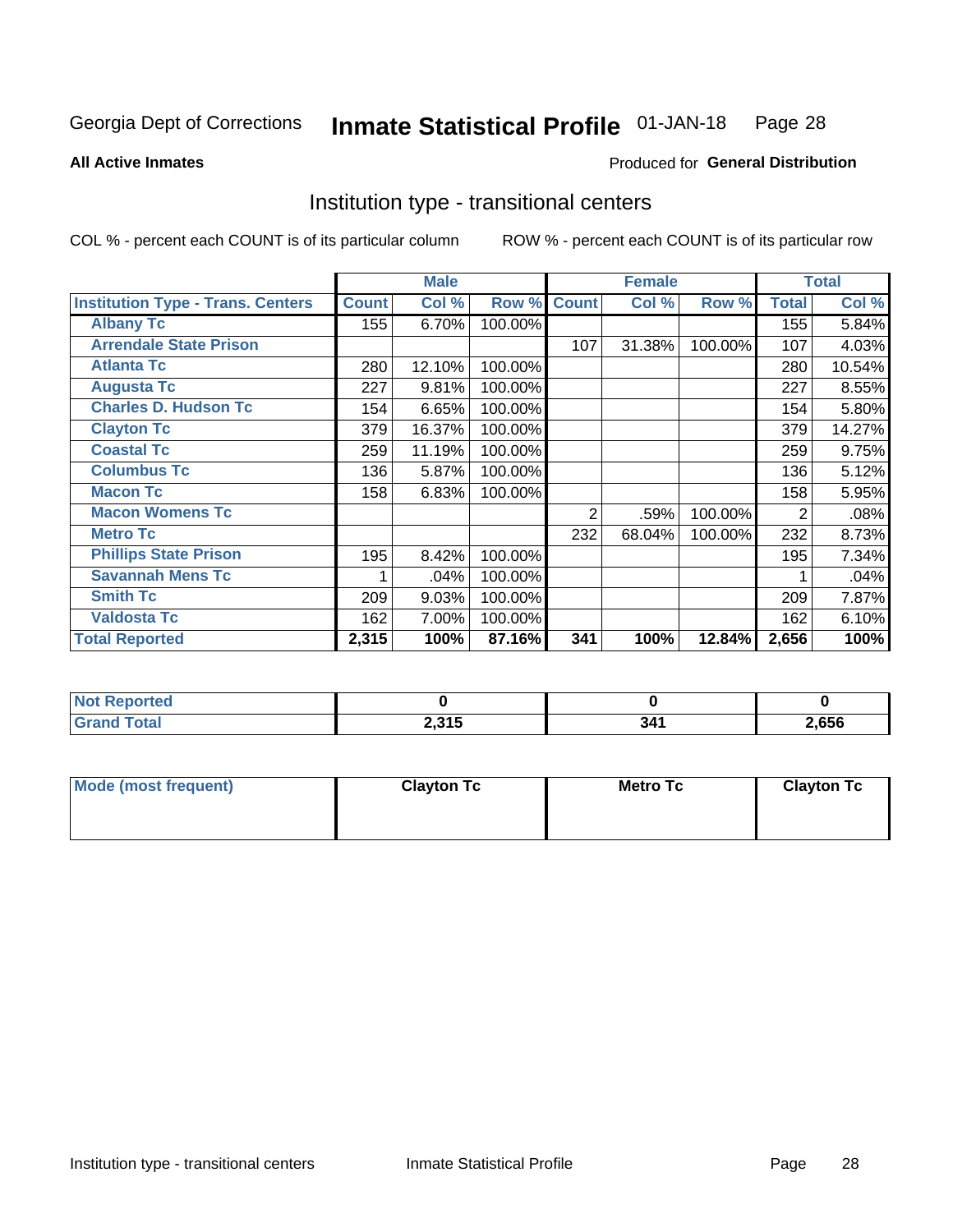#### Inmate Statistical Profile 01-JAN-18 Page 29

#### **All Active Inmates**

#### Produced for General Distribution

#### Institution type - county prisons

COL % - percent each COUNT is of its particular column

|                                          |                | <b>Male</b> |         |              | <b>Female</b> |       |                | <b>Total</b> |
|------------------------------------------|----------------|-------------|---------|--------------|---------------|-------|----------------|--------------|
| <b>Institution Type - County Prisons</b> | <b>Count</b>   | Col %       | Row %   | <b>Count</b> | Col %         | Row % | <b>Total</b>   | Col %        |
| <b>Baldwin County Ci</b>                 | $\mathbf{1}$   | .02%        | 100.00% |              |               |       | 1              | .02%         |
| <b>Bulloch County Ci</b>                 | 154            | 3.17%       | 100.00% |              |               |       | 154            | 3.17%        |
| <b>Carroll County Ci</b>                 | 245            | 5.04%       | 100.00% |              |               |       | 245            | 5.04%        |
| <b>Clarke County Ci</b>                  | 126            | 2.59%       | 100.00% |              |               |       | 126            | 2.59%        |
| <b>Clayton County Ci</b>                 | 248            | 5.11%       | 100.00% |              |               |       | 248            | 5.10%        |
| <b>Colquitt County Ci</b>                | 192            | 3.95%       | 100.00% |              |               |       | 192            | 3.95%        |
| <b>Coweta County Ci</b>                  | 224            | 4.61%       | 100.00% |              |               |       | 224            | 4.61%        |
| <b>Decatur County Ci</b>                 | 196            | 4.04%       | 100.00% |              |               |       | 196            | 4.03%        |
| <b>Dougherty County Ci</b>               | 1              | .02%        | 100.00% |              |               |       | $\mathbf{1}$   | .02%         |
| <b>Effingham County Ci</b>               | 192            | 3.95%       | 100.00% |              |               |       | 192            | 3.95%        |
| <b>Floyd County Ci</b>                   | 445            | 9.16%       | 100.00% |              |               |       | 445            | 9.16%        |
| <b>Fulton County Ci</b>                  | 8              | .16%        | 100.00% |              |               |       | 8              | .16%         |
| <b>Gilmer County Ci</b>                  | 3              | .06%        | 100.00% |              |               |       | 3              | .06%         |
| <b>Grady County Ci</b>                   | $\overline{2}$ | .04%        | 100.00% |              |               |       | $\overline{2}$ | .04%         |
| <b>Gwinnett County Ci</b>                | 215            | 4.43%       | 100.00% |              |               |       | 215            | 4.43%        |
| <b>Hall County Ci</b>                    | 194            | 3.99%       | 100.00% |              |               |       | 194            | 3.99%        |
| <b>Hancock County Ci</b>                 | 1              | .02%        | 100.00% |              |               |       | $\mathbf{1}$   | .02%         |
| <b>Harris County Ci</b>                  | 151            | 3.11%       | 100.00% |              |               |       | 151            | 3.11%        |
| <b>Hart County Ci</b>                    | 4              | .08%        | 100.00% |              |               |       | 4              | .08%         |
| <b>Jackson County Ci</b>                 | 153            | 3.15%       | 100.00% |              |               |       | 153            | 3.15%        |
| Jefferson County Ci                      | 146            | 3.01%       | 100.00% |              |               |       | 146            | 3.01%        |
| <b>Meriwether County Ci</b>              | 3              | .06%        | 100.00% |              |               |       | 3              | .06%         |
| <b>Miller County Ci</b>                  | 1              | .02%        | 100.00% |              |               |       | $\mathbf{1}$   | .02%         |
| <b>Mitchell County Ci</b>                | 141            | 2.90%       | 100.00% |              |               |       | 141            | 2.90%        |
| <b>Morgan County Ci</b>                  | 1              | .02%        | 100.00% |              |               |       | $\mathbf{1}$   | .02%         |
| <b>Muscogee County Ci</b>                | 534            | 10.99%      | 100.00% |              |               |       | 534            | 10.99%       |
| <b>Richmond County Ci</b>                | 238            | 4.90%       | 100.00% |              |               |       | 238            | 4.90%        |
| <b>Screven County Ci</b>                 | 148            | 3.05%       | 100.00% |              |               |       | 148            | 3.05%        |
| <b>Spalding County Ci</b>                | 379            | 7.80%       | 100.00% |              |               |       | 379            | 7.80%        |
| <b>Stewart County Ci</b>                 | $\overline{2}$ | .04%        | 100.00% |              |               |       | $\overline{2}$ | .04%         |
| <b>Sumter County Ci</b>                  | 352            | 7.25%       | 100.00% |              |               |       | 352            | 7.25%        |
| Terrell County Ci                        | 143            | 2.94%       | 100.00% |              |               |       | 143            | 2.94%        |
| <b>Thomas County Ci</b>                  | 1              | .02%        | 100.00% |              |               |       | 1              | .02%         |
| <b>Tift County Ci</b>                    | 3              | .06%        | 100.00% |              |               |       | 3              | .06%         |
| <b>Upson County Ci</b>                   | $\overline{2}$ | .04%        | 100.00% |              |               |       | $\overline{2}$ | .04%         |
| <b>Walker County Ci</b>                  | $\overline{3}$ | .06%        | 100.00% |              |               |       | 3              | .06%         |
| <b>Walton County Ci</b>                  | 3              | .06%        | 100.00% |              |               |       | 3              | .06%         |
| <b>Wilkes County Ci</b>                  | 1              | .02%        | 100.00% |              |               |       | 1              | .02%         |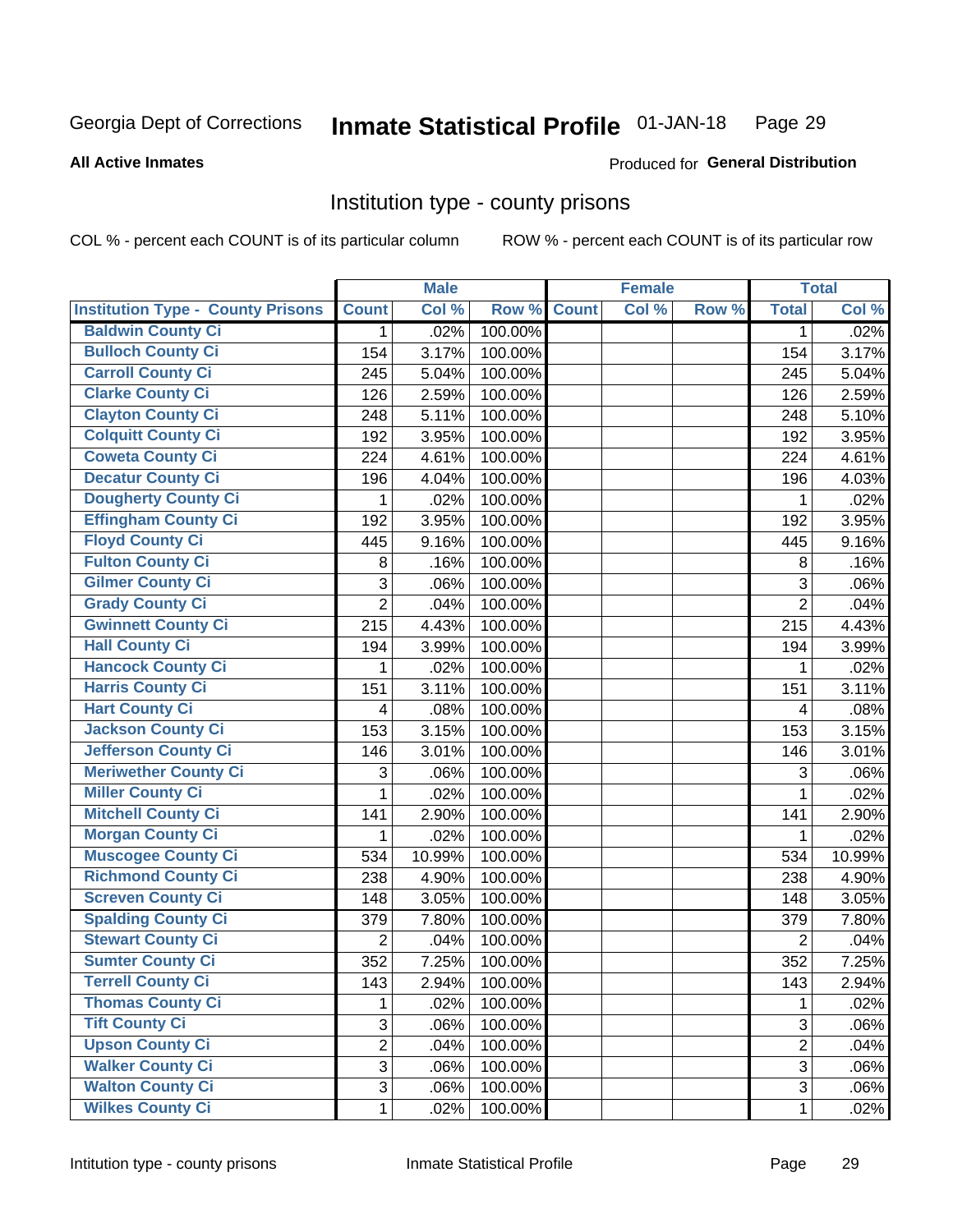#### Inmate Statistical Profile 01-JAN-18 Page 30

**All Active Inmates** 

#### Produced for General Distribution

### Institution type - county prisons

COL % - percent each COUNT is of its particular column

|                                                |       | <b>Male</b> |                    | <b>Female</b> |         |       | Total   |
|------------------------------------------------|-------|-------------|--------------------|---------------|---------|-------|---------|
| <b>Institution Type - County Prisons Count</b> |       | Col%        | <b>Row % Count</b> | Col%          | Row %   | Total | Col %   |
| <b>Womens Ci</b>                               |       |             |                    | 100.00%       | 100.00% |       | $.02\%$ |
| <b>Worth County Ci</b>                         |       | $.02\%$     | 100.00%            |               |         |       | .02%    |
| <b>Total Reported</b>                          | 4,857 | 100%        | 99.98%             | 100%          | $.02\%$ | 4,858 | 100%    |

| <b>Not Reported</b> |            |       |
|---------------------|------------|-------|
| <b>Total</b>        | 0E7<br>טטי | 4,858 |

| Mode (most frequent) | <b>Muscogee County Ci</b> | <b>Womens Ci</b> Muscogee County |
|----------------------|---------------------------|----------------------------------|
|----------------------|---------------------------|----------------------------------|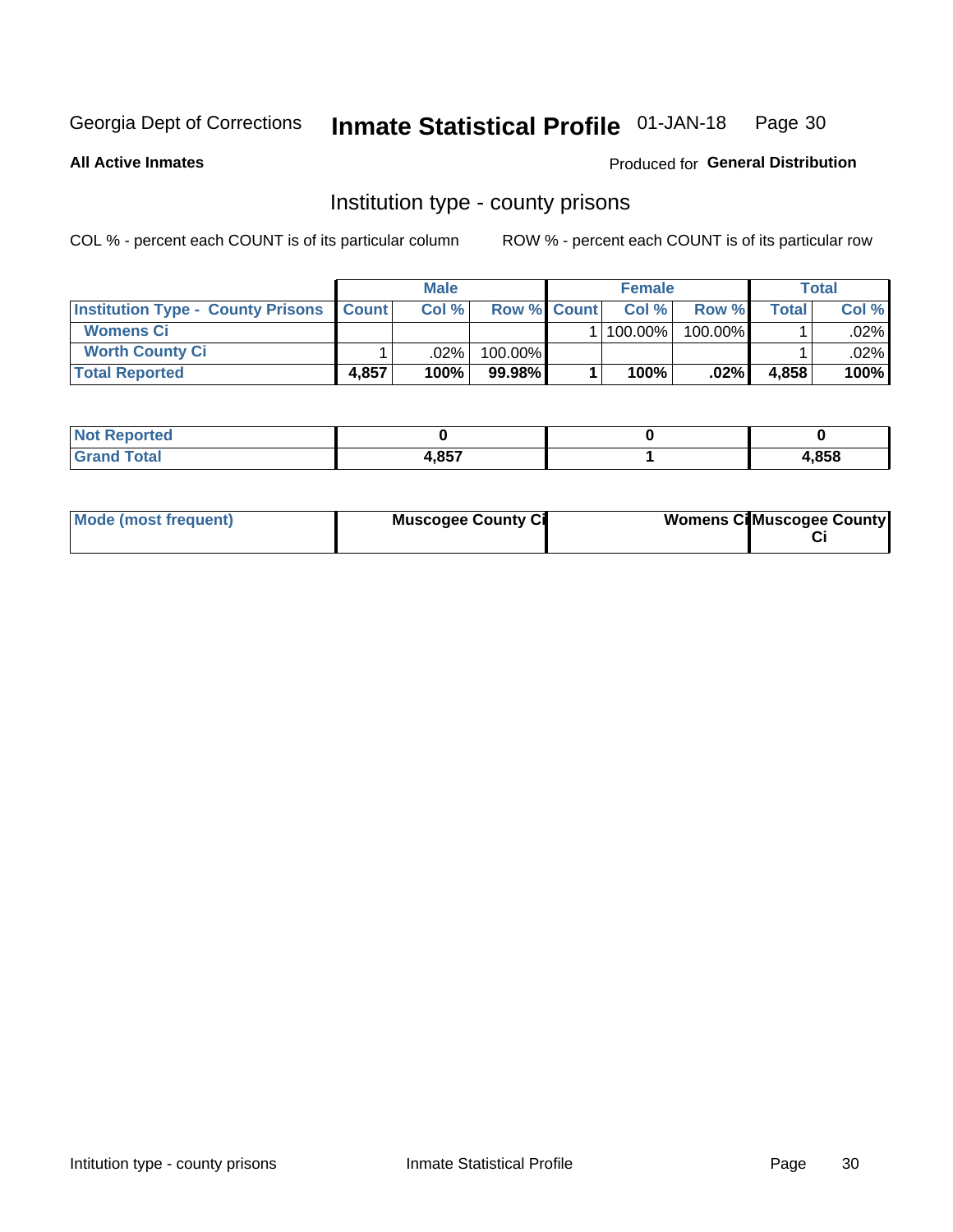#### Inmate Statistical Profile 01-JAN-18 Page 31

#### **All Active Inmates**

#### Produced for General Distribution

### Institution type - state prisons

COL % - percent each COUNT is of its particular column

|                                         |              | <b>Male</b> |         |              | <b>Female</b> |         | <b>Total</b> |       |
|-----------------------------------------|--------------|-------------|---------|--------------|---------------|---------|--------------|-------|
| <b>Institution Type - State Prisons</b> | <b>Count</b> | Col %       | Row %   | <b>Count</b> | Col %         | Row %   | <b>Total</b> | Col % |
| <b>Arrendale State Prison</b>           |              |             |         | 1,560        | 43.67%        | 100.00% | 1,560        | 3.99% |
| <b>Augusta State Med. Prison</b>        | 1,154        | 3.25%       | 99.91%  | 1.           | .03%          | .09%    | 1,155        | 2.96% |
| <b>Autry State Prison</b>               | 1,713        | 4.83%       | 100.00% |              |               |         | 1,713        | 4.39% |
| <b>Baldwin State Prison</b>             | 962          | 2.71%       | 100.00% |              |               |         | 962          | 2.46% |
| <b>Burruss Correctional Training</b>    | 743          | 2.09%       | 100.00% |              |               |         | 743          | 1.90% |
| <b>Ctr</b>                              |              |             |         |              |               |         |              |       |
| <b>Calhoun State Prison</b>             | 1,626        | 4.58%       | 100.00% |              |               |         | 1,626        | 4.16% |
| <b>Central State Prison</b>             | 1,133        | 3.19%       | 100.00% |              |               |         | 1,133        | 2.90% |
| <b>Chatham State Prison</b>             | 6            | .02%        | 100.00% |              |               |         | 6            | .02%  |
| <b>Coastal State Prison</b>             | 1,764        | 4.97%       | 100.00% |              |               |         | 1,764        | 4.52% |
| <b>Dodge State Prison</b>               | 1,230        | 3.47%       | 100.00% |              |               |         | 1,230        | 3.15% |
| <b>Dooly State Prison</b>               | 1,658        | 4.67%       | 100.00% |              |               |         | 1,658        | 4.25% |
| <b>Emanuel Women'S Facility</b>         |              |             |         | 406          | 11.37%        | 100.00% | 406          | 1.04% |
| <b>Ga Diag Class Prison</b>             | 3,430        | 9.67%       | 99.97%  | 1.           | .03%          | .03%    | 3,431        | 8.78% |
| <b>Ga State Prison</b>                  | 1,466        | 4.13%       | 100.00% |              |               |         | 1,466        | 3.75% |
| <b>Hancock State Prison</b>             | 1,065        | 3.00%       | 100.00% |              |               |         | 1,065        | 2.73% |
| <b>Hays State Prison</b>                | 1,033        | 2.91%       | 100.00% |              |               |         | 1,033        | 2.64% |
| <b>Helms Facility</b>                   | 19           | .05%        | 67.86%  | 9            | .25%          | 32.14%  | 28           | .07%  |
| <b>Johnson State Prison</b>             | 1,568        | 4.42%       | 100.00% |              |               |         | 1,568        | 4.01% |
| <b>Lee State Prison</b>                 | 736          | 2.07%       | 100.00% |              |               |         | 736          | 1.88% |
| <b>Long Unit</b>                        | 202          | .57%        | 100.00% |              |               |         | 202          | .52%  |
| <b>Lowndes Unit</b>                     | 6            | .02%        | 100.00% |              |               |         | 6            | .02%  |
| <b>Macon State Prison</b>               | 1,678        | 4.73%       | 100.00% |              |               |         | 1,678        | 4.30% |
| <b>Metro State Prison (W)</b>           |              |             |         | 1            | .03%          | 100.00% | 1            | .01%  |
| <b>Montgomery State Prison</b>          | 413          | 1.16%       | 100.00% |              |               |         | 413          | 1.06% |
| <b>Phillips State Prison</b>            | 1,058        | 2.98%       | 100.00% |              |               |         | 1,058        | 2.71% |
| <b>Pulaski State Prison</b>             |              |             |         | 1,154        | 32.31%        | 100.00% | 1,154        | 2.95% |
| <b>Putnam State Prison</b>              | 1            | .01%        | 100.00% |              |               |         | 1            | .01%  |
| <b>Rivers State Prison</b>              | $\mathbf{1}$ | .01%        | 100.00% |              |               |         | 1            | .01%  |
| <b>Rogers State Prison</b>              | 1,401        | 3.95%       | 100.00% |              |               |         | 1,401        | 3.59% |
| <b>Rutledge State Prison</b>            | 625          | 1.76%       | 100.00% |              |               |         | 625          | 1.60% |
| <b>Smith State Prison</b>               | 1,501        | $4.23\%$    | 100.00% |              |               |         | 1,501        | 3.84% |
| <b>Telfair State Prison</b>             | 1,370        | 3.86%       | 100.00% |              |               |         | 1,370        | 3.51% |
| <b>Valdosta State Prison</b>            | 919          | 2.59%       | 100.00% |              |               |         | 919          | 2.35% |
| <b>Walker State Prison</b>              | 405          | 1.14%       | 100.00% |              |               |         | 405          | 1.04% |
| <b>Ware State Prison</b>                | 1,500        | 4.23%       | 100.00% |              |               |         | 1,500        | 3.84% |
| <b>Washington State Prison</b>          | 1,314        | 3.70%       | 100.00% |              |               |         | 1,314        | 3.36% |
| <b>Wayne State Prison</b>               | 1            | .01%        | 100.00% |              |               |         | 1            | .01%  |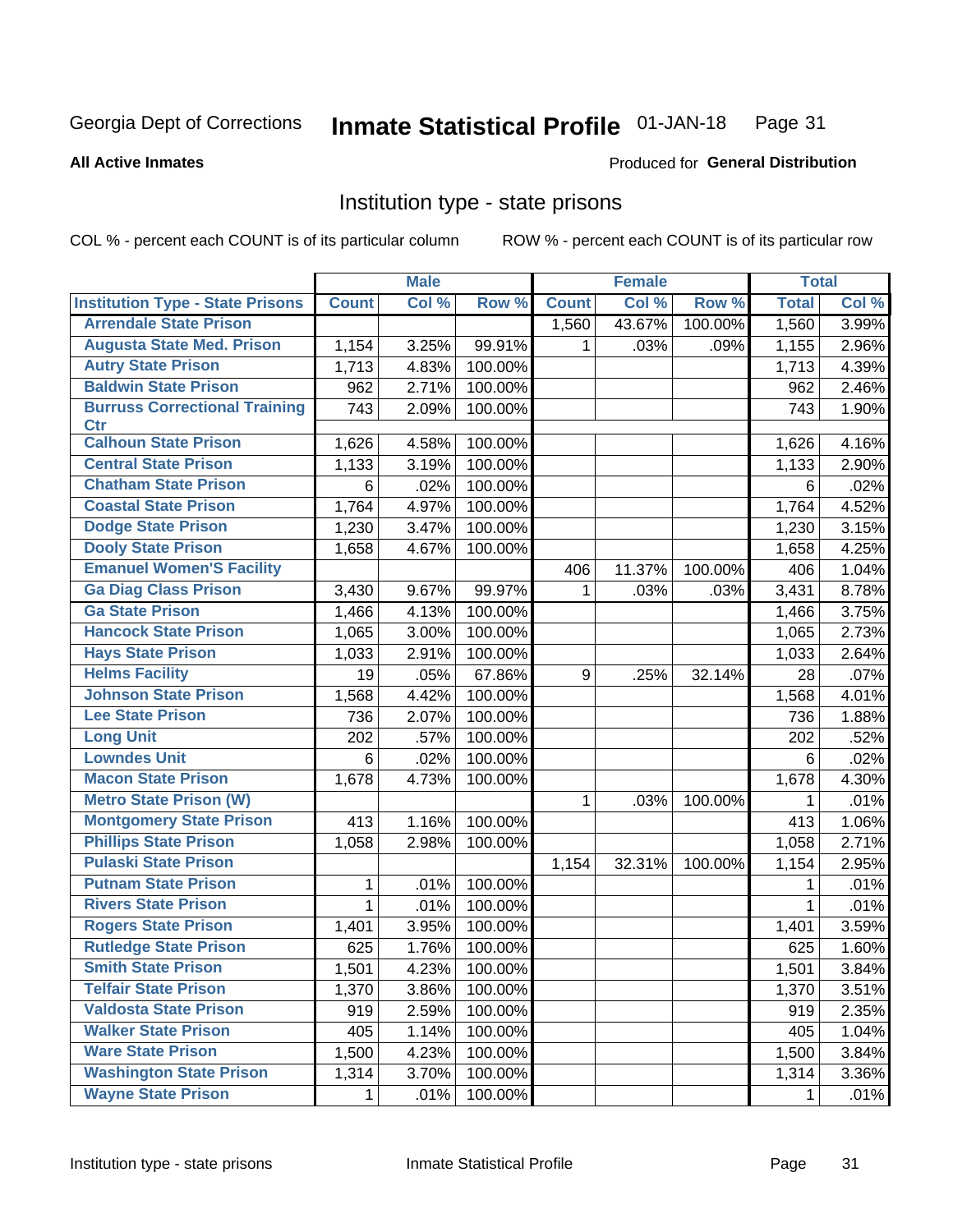## Inmate Statistical Profile 01-JAN-18 Page 32

#### **All Active Inmates**

#### Produced for General Distribution

### Institution type - state prisons

COL % - percent each COUNT is of its particular column ROW % - percent each COUNT is of its particular row

|                                         |              | <b>Male</b>                 |           |                               | <b>Female</b> |        | <b>Total</b>                   |       |
|-----------------------------------------|--------------|-----------------------------|-----------|-------------------------------|---------------|--------|--------------------------------|-------|
| <b>Institution Type - State Prisons</b> | <b>Count</b> | Col %                       | Row %     | <b>Count</b>                  | Col %         | Row %  | <b>Total</b>                   | Col % |
| <b>Whitworth Women'S Facility</b>       |              | .01%                        | $.23\%$   | 440                           | 12.32%        | 99.77% | 441                            | 1.13% |
| <b>Wilcox State Prison</b>              | 1,783        | 5.02%                       | 100.00%   |                               |               |        | 1,783                          | 4.57% |
| <b>Total Reported</b>                   | 35,485       | 100%                        | $90.85\%$ | 3,572                         | 100%          | 9.15%  | 39,057                         | 100%  |
| <b>Not Reported</b>                     |              | 0                           |           |                               | 0             |        | 0                              |       |
|                                         |              |                             |           |                               |               |        |                                |       |
| <b>Grand Total</b>                      |              | 35,485                      |           |                               | 3,572         |        | 39,057                         |       |
| <b>Mode (most frequent)</b>             |              | <b>Ga Diag Class Prison</b> |           | <b>Arrendale State Prison</b> |               |        | <b>Ga Diag Class</b><br>Prison |       |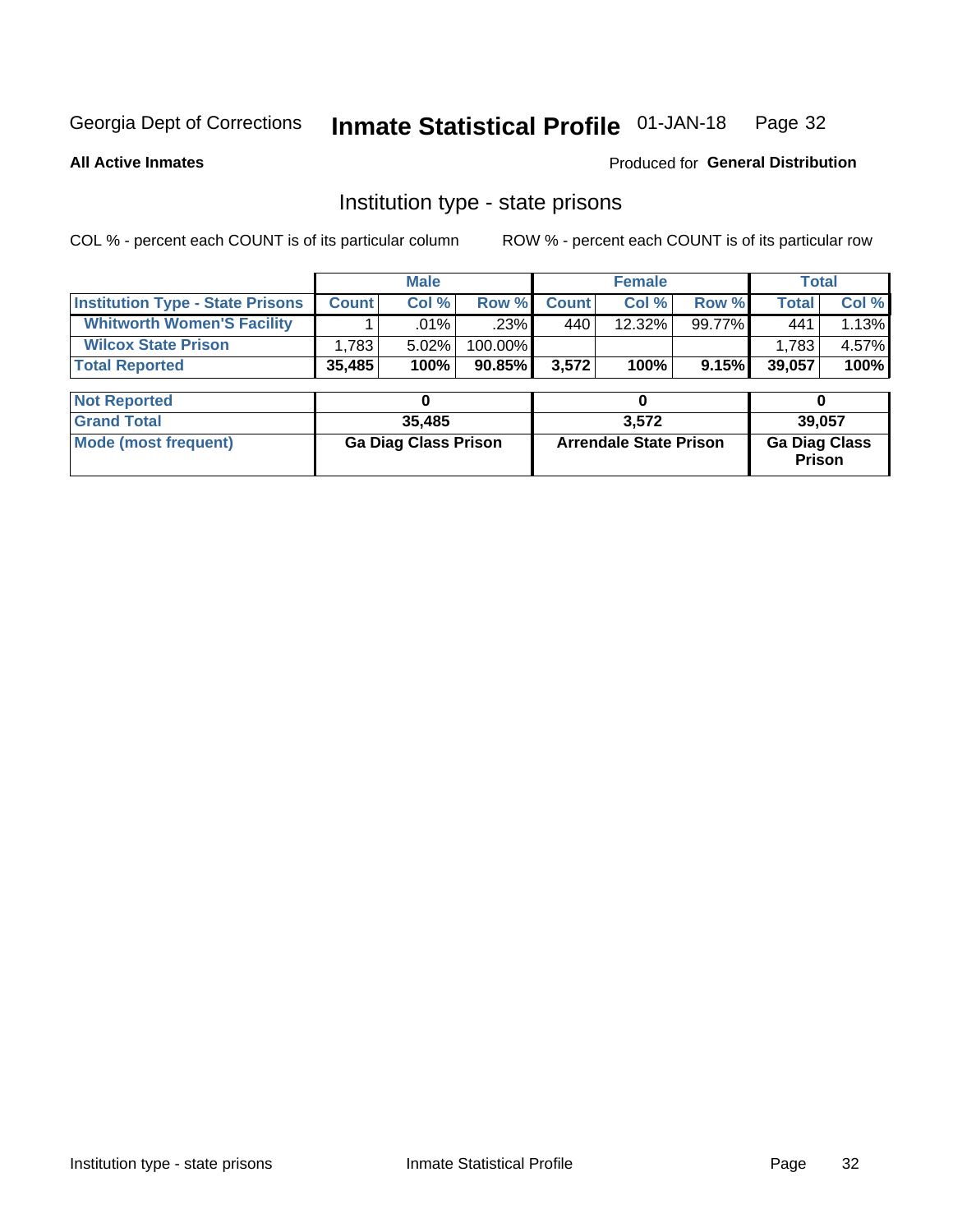#### Inmate Statistical Profile 01-JAN-18 Page 33

**All Active Inmates** 

#### Produced for General Distribution

### Institution type - private prisons

COL % - percent each COUNT is of its particular column

|                                           |              | <b>Male</b> |                    | <b>Female</b> |       |       | <b>Total</b> |
|-------------------------------------------|--------------|-------------|--------------------|---------------|-------|-------|--------------|
| <b>Institution Type - Private Prisons</b> | <b>Count</b> | Col %       | <b>Row % Count</b> | Col %         | Row % | Total | Col %        |
| <b>Coffee Corr Facility</b>               | 2.660        | 33.32%      | 100.00%            |               |       | 2,660 | 33.32%       |
| <b>Jenkins Corr Facility</b>              | 1.164        | 14.58%      | $100.00\%$         |               |       | 1,164 | 14.58%       |
| <b>Riverbend Corr Facility</b>            | 1.513        | 18.95%      | 100.00%            |               |       | 1,513 | 18.95%       |
| <b>Wheeler Corr Facility</b>              | 2.646        | 33.15%      | 100.00%            |               |       | 2,646 | 33.15%       |
| <b>Total Reported</b>                     | 7,983        | 100%        | 100%               |               | %।    | 7,983 | 100%         |

| <b>Reported</b><br>' NOI |       |       |
|--------------------------|-------|-------|
| <b>Total</b>             | 7,983 | 7,983 |

| Mode (most frequent) | <b>Coffee Corr Facility</b> | <b>Null</b> | <b>Coffee Corr</b><br><b>Facility</b> |
|----------------------|-----------------------------|-------------|---------------------------------------|
|----------------------|-----------------------------|-------------|---------------------------------------|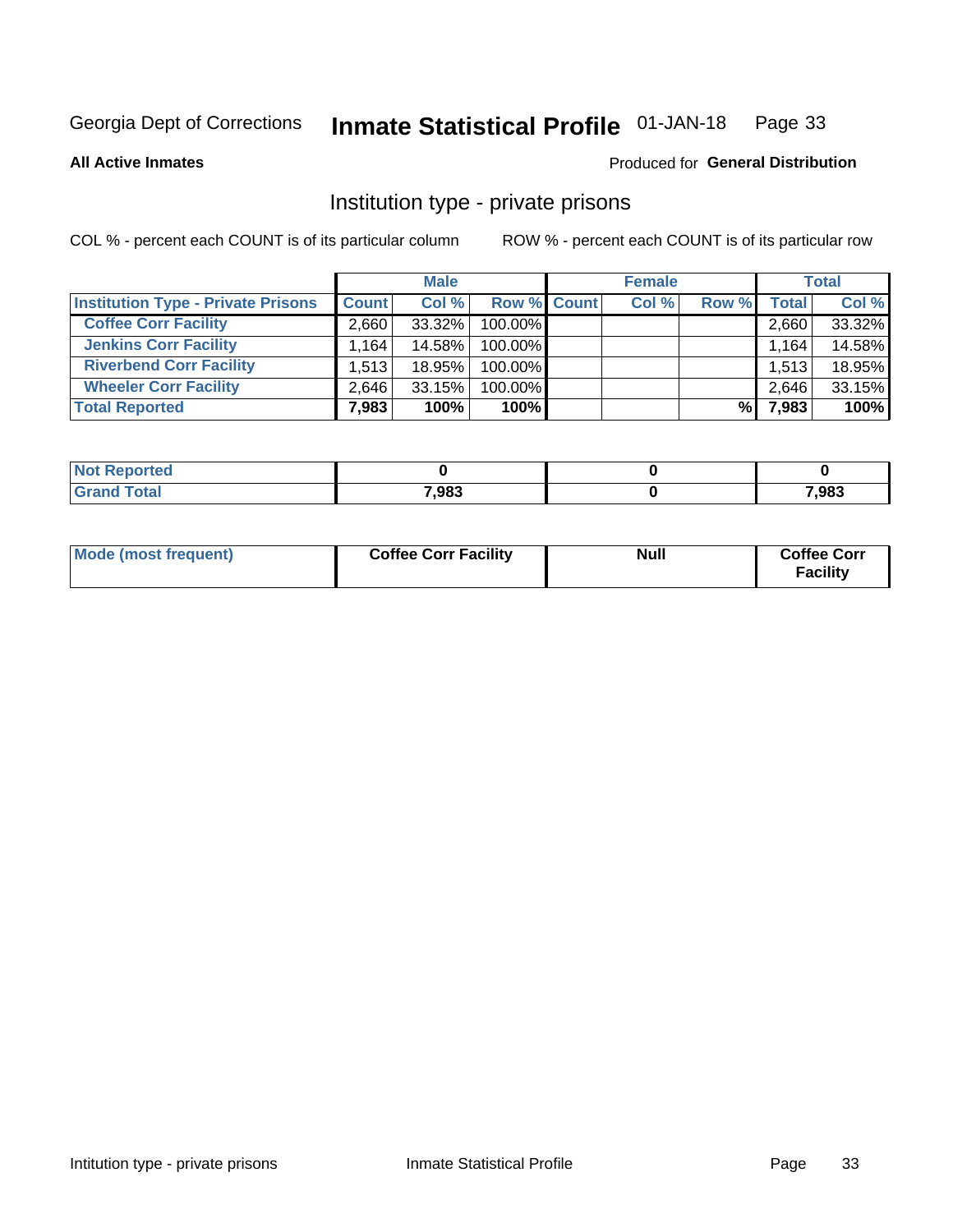#### Inmate Statistical Profile 01-JAN-18 Page 34

**All Active Inmates** 

#### Produced for General Distribution

### Institution type - inmate boot camp

COL % - percent each COUNT is of its particular column

|                                      |                  | <b>Male</b> |              |              | <b>Female</b> |             | <b>Total</b> |
|--------------------------------------|------------------|-------------|--------------|--------------|---------------|-------------|--------------|
| <b>Institution Type - Boot Camps</b> | <b>I</b> Count I | Col %       | <b>Row %</b> | <b>Count</b> | Col %         | Row % Total | Col %        |
| <b>Total Rported</b>                 |                  |             |              |              |               |             |              |

| <b>Not Reported</b>            |  |  |
|--------------------------------|--|--|
| <b>Total</b><br>C <sub>r</sub> |  |  |

| Mod<br>uamo | Nul.<br>$- - - - - -$ | <b>Null</b> | . .<br>uu.<br>------ |
|-------------|-----------------------|-------------|----------------------|
|             |                       |             |                      |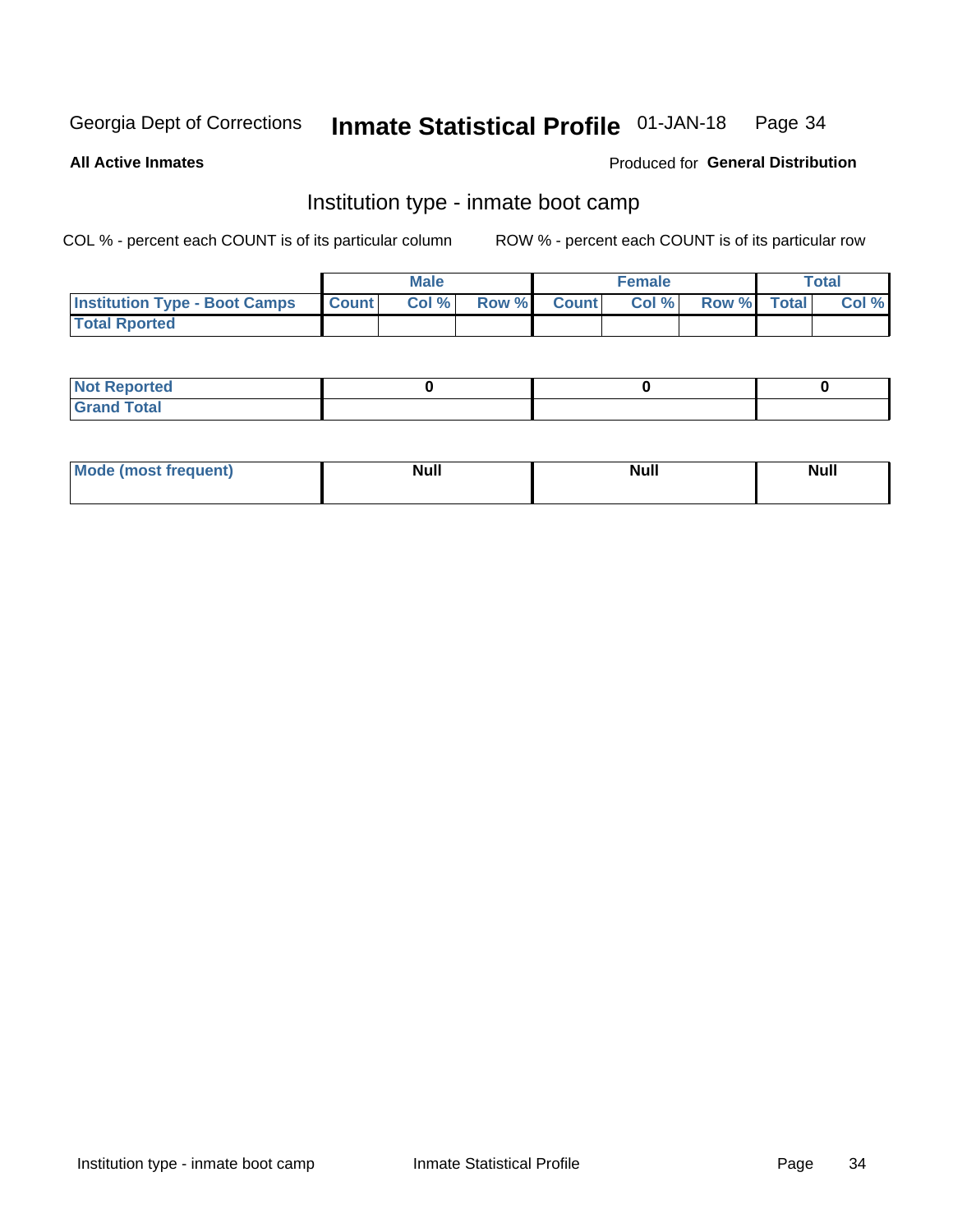#### Inmate Statistical Profile 01-JAN-18 Page 35

#### **All Active Inmates**

#### Produced for General Distribution

### Number of disciplinary reports

COL % - percent each COUNT is of its particular column

|                                       |              | <b>Male</b> |        |       | <b>Female</b> |          |              | <b>Total</b> |
|---------------------------------------|--------------|-------------|--------|-------|---------------|----------|--------------|--------------|
| <b>Number of Disciplinary Reports</b> | <b>Count</b> | Col %       | Row %  | Count | Col %         | Row %    | <b>Total</b> | Col %        |
| $\bf{0}$                              | 21,148       | 41.70%      | 90.19% | 2,299 | 60.37%        | 9.81%    | 23,447       | 43.00%       |
|                                       | 6,329        | 12.48%      | 92.58% | 507   | 13.31%        | $7.42\%$ | 6,836        | 12.54%       |
| $\overline{2}$                        | 4,037        | 7.96%       | 94.63% | 229   | 6.01%         | 5.37%    | 4,266        | 7.82%        |
| 3                                     | 2,859        | 5.64%       | 94.83% | 156   | 4.10%         | 5.17%    | 3,015        | 5.53%        |
| 4                                     | 2,100        | 4.14%       | 95.15% | 107   | 2.81%         | 4.85%    | 2,207        | 4.05%        |
| 5                                     | 1,691        | $3.33\%$    | 95.75% | 75    | 1.97%         | 4.25%    | 1,766        | 3.24%        |
| <b>More Than 5</b>                    | 12,555       | 24.75%      | 96.65% | 435   | 11.42%        | $3.35\%$ | 12,990       | 23.82%       |
| <b>Total Reported</b>                 | 50,719       | 100%        | 93.02% | 3,808 | 100%          | 6.98%    | 54,527       | 100%         |

| orted<br>וחש |              |       |        |
|--------------|--------------|-------|--------|
| Total        | 50 719<br>ıч | 3,808 | 54,527 |

| Mean (average)       | 5.35 | 2.61 | 5.16 |
|----------------------|------|------|------|
| Median (middle)      |      |      |      |
| Mode (most frequent) |      |      |      |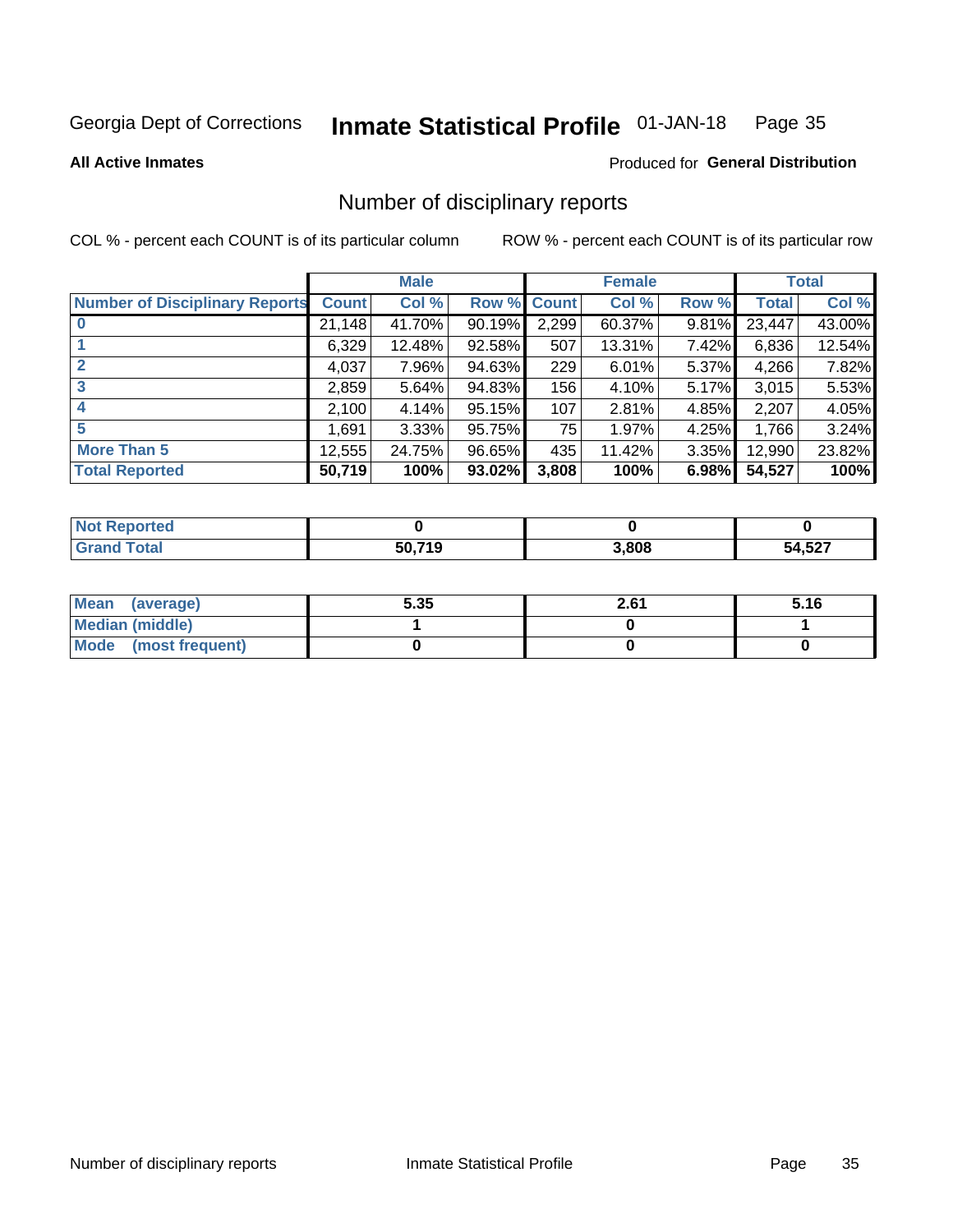#### Inmate Statistical Profile 01-JAN-18 Page 36

#### **All Active Inmates**

#### Produced for General Distribution

### Number of transfers

COL % - percent each COUNT is of its particular column

|                            |         | <b>Male</b> |                    |       | <b>Female</b> |          |              | <b>Total</b> |
|----------------------------|---------|-------------|--------------------|-------|---------------|----------|--------------|--------------|
| <b>Number of Transfers</b> | Count l | Col %       | <b>Row % Count</b> |       | Col %         | Row %    | <b>Total</b> | Col %        |
| $\bf{0}$                   | 3,919   | 7.73%       | 82.16%             | 851   | 22.35%        | 17.84%   | 4,770        | 8.75%        |
|                            | 15,476  | 30.51%      | 90.65%             | 1,596 | 41.91%        | 9.35%    | 17,072       | 31.31%       |
| $\overline{2}$             | 8,383   | 16.53%      | 92.58%             | 672   | 17.65%        | 7.42%    | 9,055        | 16.61%       |
| 3                          | 5,353   | 10.55%      | 95.08%             | 277   | 7.27%         | $4.92\%$ | 5,630        | 10.33%       |
| 4                          | 3,523   | 6.95%       | 96.49%             | 128   | 3.36%         | $3.51\%$ | 3,651        | 6.70%        |
| 5                          | 2,487   | 4.90%       | 96.28%             | 96    | 2.52%         | 3.72%    | 2,583        | 4.74%        |
| <b>More Than 5</b>         | 11,578  | 22.83%      | 98.40%             | 188   | 4.94%         | $1.60\%$ | 11,766       | 21.58%       |
| <b>Total Reported</b>      | 50,719  | 100%        | 93.02%             | 3,808 | 100%          | 6.98%    | 54,527       | 100.0%       |

| orted<br>וחש |              |       |        |
|--------------|--------------|-------|--------|
| Total        | 50 719<br>ıч | 3,808 | 54,527 |

| Mean (average)       | י ∩י | l.68 | 4.03 |
|----------------------|------|------|------|
| Median (middle)      |      |      |      |
| Mode (most frequent) |      |      |      |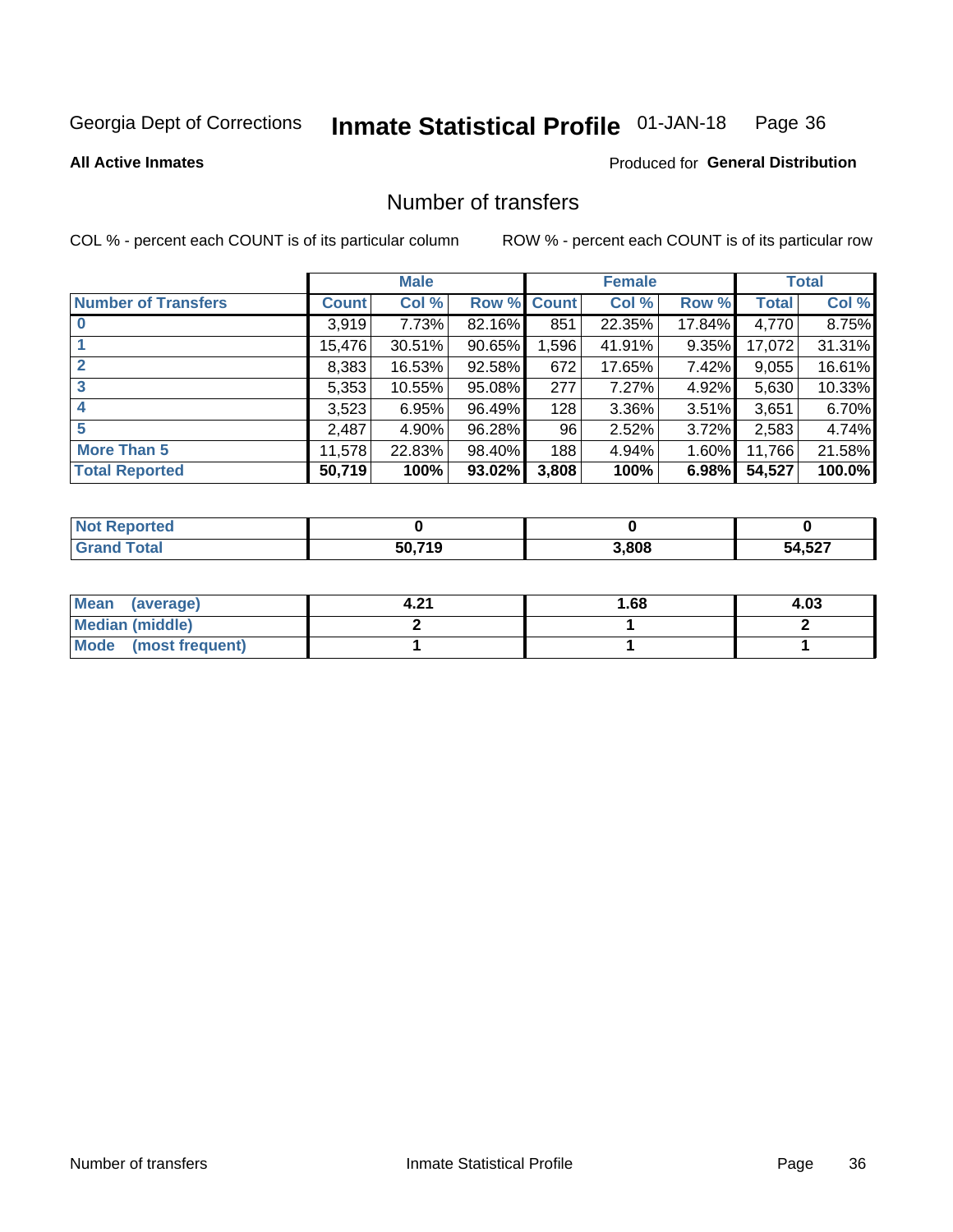#### Inmate Statistical Profile 01-JAN-18 Page 37

**All Active Inmates** 

**Produced for General Distribution** 

### Number of escapes

COL % - percent each COUNT is of its particular column

|                          |              | <b>Male</b> |             |       | <b>Female</b> |          |        | <b>Total</b> |
|--------------------------|--------------|-------------|-------------|-------|---------------|----------|--------|--------------|
| <b>Number of Escapes</b> | <b>Count</b> | Col %       | Row % Count |       | Col %         | Row %    | Total  | Col %        |
|                          | 50,177       | 98.93%      | 92.96%      | 3,800 | 99.79%        | 7.04%    | 53,977 | 98.99%       |
|                          | 513          | 1.01%       | 98.46%      | 8     | 0.21%         | $1.54\%$ | 521    | 0.96%        |
|                          | 24           | 0.05%       | 100.00%     |       |               |          | 24     | 0.04%        |
|                          |              | 0.01%       | $100.00\%$  |       |               |          |        | 0.01%        |
|                          |              | 0.01%       | 100.00%     |       |               |          |        | 0.01%        |
| <b>Total Reported</b>    | 50,719       | 100%        | 93.02%      | 3,808 | 100%          | 6.98%    | 54,527 | 100.0%       |

| <b>Not Reported</b> |        |       |        |
|---------------------|--------|-------|--------|
| <b>Grand Total</b>  | 50.719 | 3.808 | 54,527 |

| Mean (average)       |  |  |
|----------------------|--|--|
| Median (middle)      |  |  |
| Mode (most frequent) |  |  |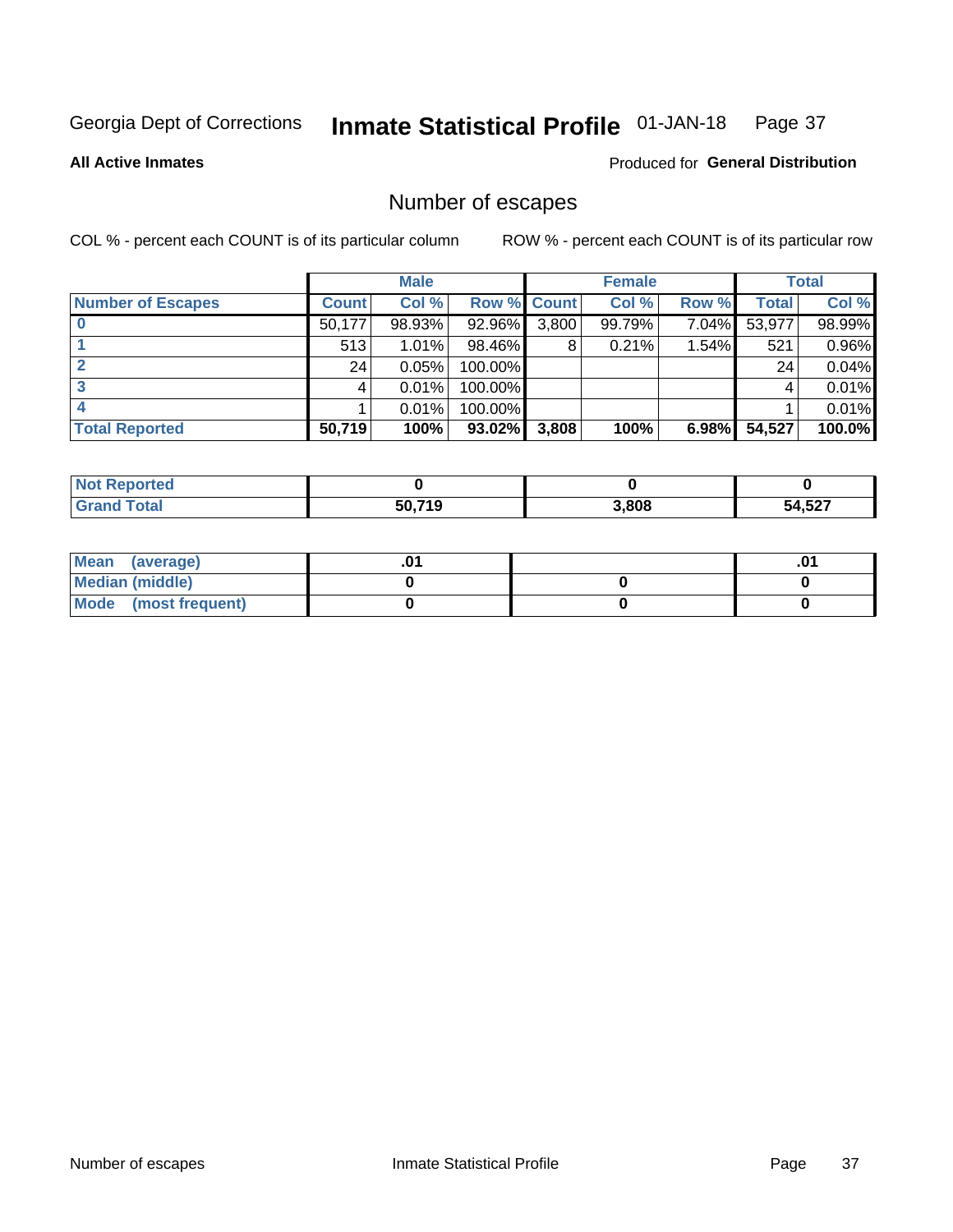#### Inmate Statistical Profile 01-JAN-18 Page 38

**All Active Inmates** 

#### Produced for General Distribution

### Split sentences - Probation to follow

COL % - percent each COUNT is of its particular column

|                            |              | <b>Male</b> |                 |     | <b>Female</b> |          |              | <b>Total</b> |
|----------------------------|--------------|-------------|-----------------|-----|---------------|----------|--------------|--------------|
| <b>Probation to follow</b> | <b>Count</b> | Col%        | Row % Count     |     | Col %         | Row %    | <b>Total</b> | Col %        |
| <b>Yes</b>                 | 37.647       | 74.23%      | $92.74\%$ 2.948 |     | 77.42%        | 7.26%    | 40,595       | 74.45%       |
| <b>No</b>                  | 13.072       | 25.77%      | 93.83%          | 860 | 22.58%        |          | 6.17% 13,932 | 25.55%       |
| <b>Total Reported</b>      | 50,719       | 100%        | $93.02\%$ 3,808 |     | 100%          | $6.98\%$ | 54,527       | 100%         |

| _______ | EN 740<br>. | .808 | $\overline{a}$ $\overline{a}$ $\overline{a}$ $\overline{a}$ $\overline{a}$ $\overline{a}$ $\overline{a}$ $\overline{a}$ $\overline{a}$ $\overline{a}$ $\overline{a}$ $\overline{a}$ $\overline{a}$ $\overline{a}$ $\overline{a}$ $\overline{a}$ $\overline{a}$ $\overline{a}$ $\overline{a}$ $\overline{a}$ $\overline{a}$ $\overline{a}$ $\overline{a}$ $\overline{a}$ $\overline{$<br>ว4,ວ∠ <i>เ</i> |
|---------|-------------|------|--------------------------------------------------------------------------------------------------------------------------------------------------------------------------------------------------------------------------------------------------------------------------------------------------------------------------------------------------------------------------------------------------------|
|         |             |      |                                                                                                                                                                                                                                                                                                                                                                                                        |

| <b>Mode</b><br>reauent)<br>Yes<br>v.c<br>0٥<br>.<br>. .<br>$\sim$ |
|-------------------------------------------------------------------|
|-------------------------------------------------------------------|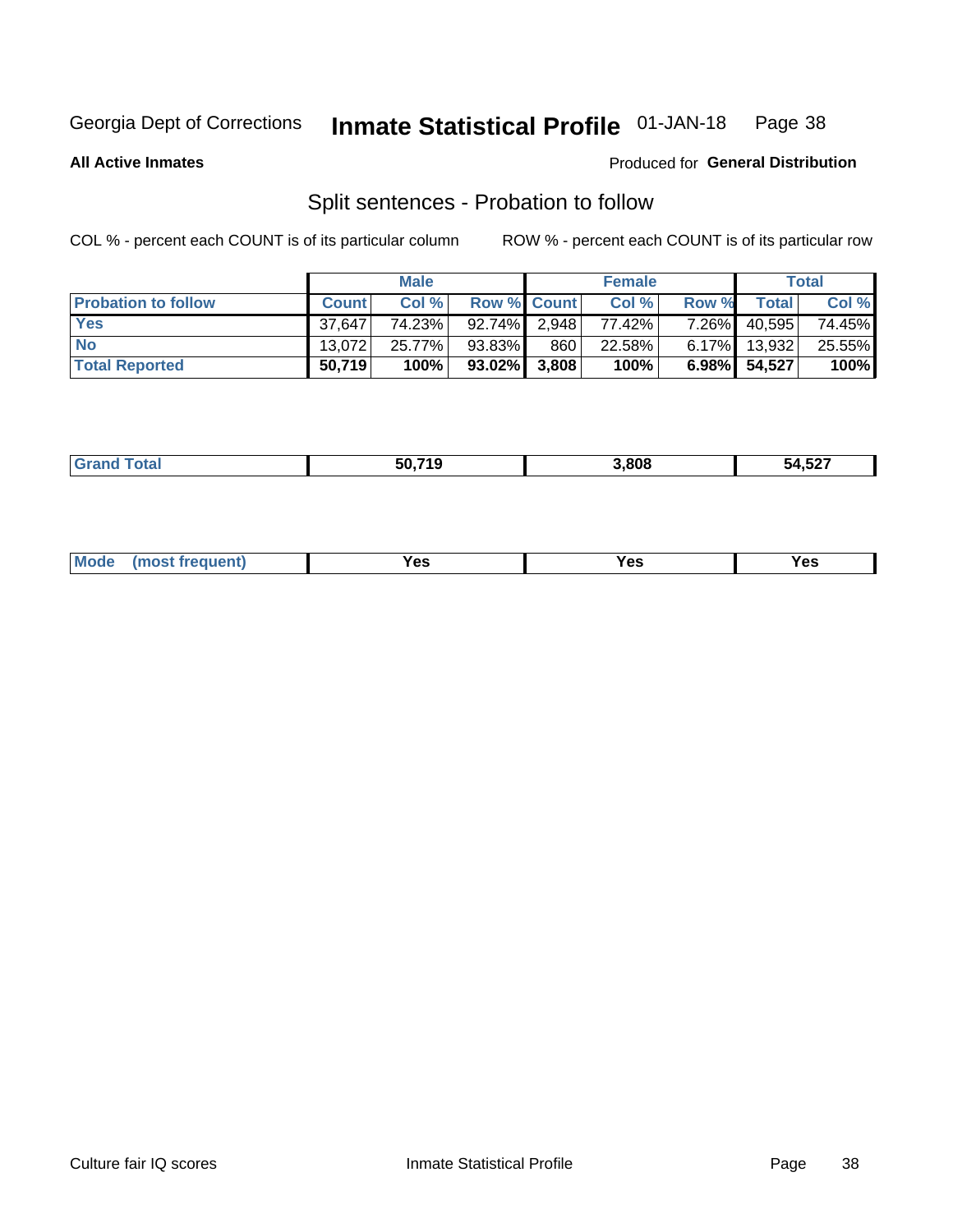#### Inmate Statistical Profile 01-JAN-18 Page 39

#### **All Active Inmates**

#### Produced for General Distribution

### Probable future release type of still active inmates

COL % - percent each COUNT is of its particular column

|                                         |              | <b>Male</b> |                    |     | <b>Female</b> |       | <b>Total</b> |        |
|-----------------------------------------|--------------|-------------|--------------------|-----|---------------|-------|--------------|--------|
| <b>Probable Future Release Type</b>     | <b>Count</b> | Col %       | <b>Row % Count</b> |     | Col %         | Row % | <b>Total</b> | Col %  |
| <b>Paroled with probation to follow</b> | 21,251       | 43.28%      | 91.54% 1,963       |     | 52.50%        | 8.46% | 23,214       | 43.93% |
| Paroled w/o probation to follow         | 6,146        | 12.52%      | 92.01%             | 534 | 14.28%        | 7.99% | 6,680        | 12.64% |
| <b>Maxout with probation to follow</b>  | 13,890       | 28.29%      | 93.92%             | 899 | 24.04%        | 6.08% | 14,789       | 27.99% |
| <b>Maxout w/o probation to follow</b>   | 2,354        | 4.79%       | 95.00%             | 124 | 3.32%         | 5.00% | 2,478        | 4.69%  |
| Life, LWOP or death sentence            | 5.464        | 11.13%      | 96.15%             | 219 | 5.86%         | 3.85% | 5,683        | 10.75% |
| <b>Total Reported</b>                   | 49,105       | 100%        | $92.92\%$ 3,739    |     | 100%          | 7.08% | 52,844       | 100%   |

| жн                |        |      |        |
|-------------------|--------|------|--------|
| $F \sim f \sim f$ | 49,105 | ,739 | 52,844 |

| Mode (most frequent) | <b>PAR with PROB follow</b> | <b>PAR with PROB follow</b> | <b>PAR with PROB</b><br>follow |
|----------------------|-----------------------------|-----------------------------|--------------------------------|
|                      |                             |                             |                                |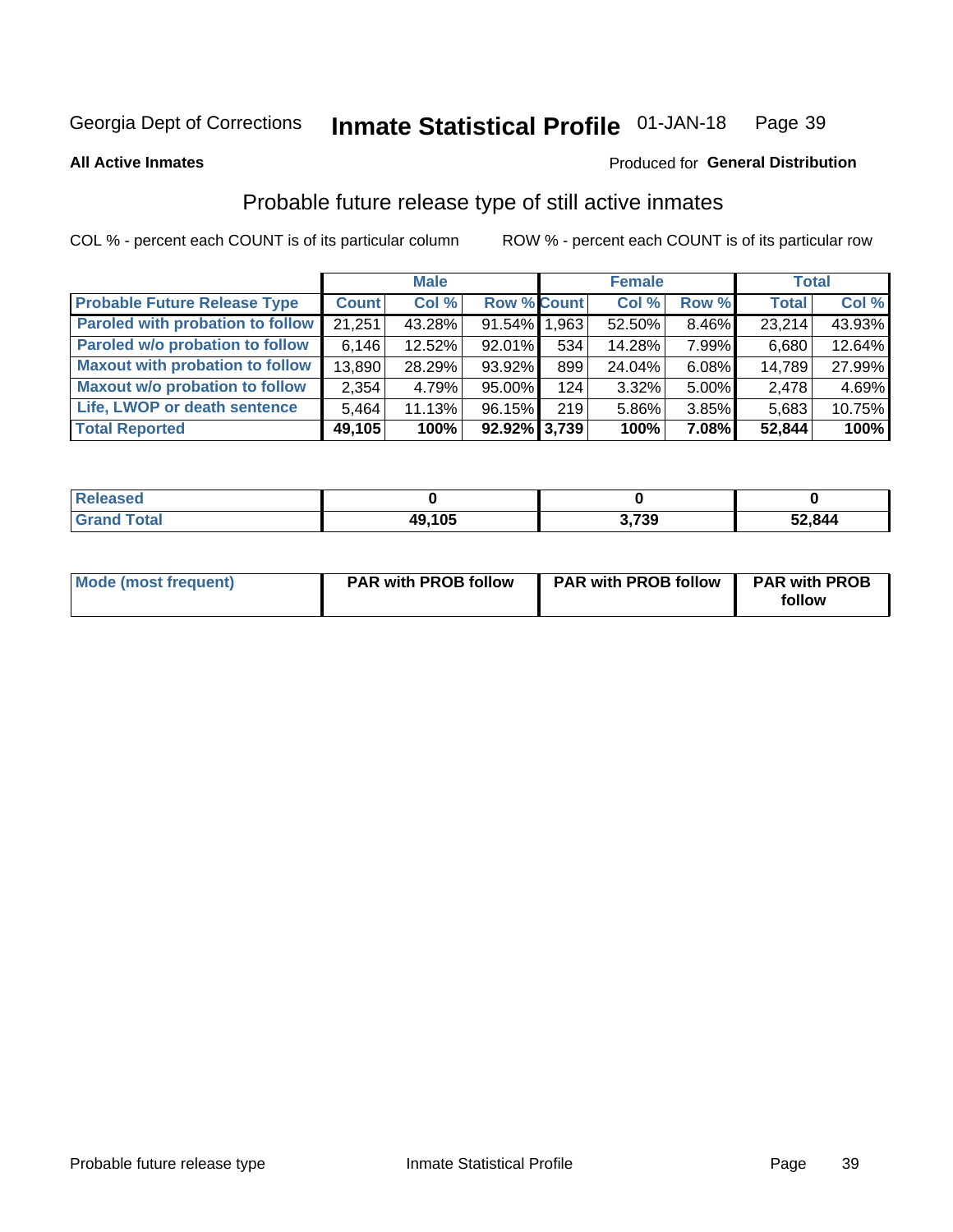## **All Active Inmates**

## **Produced for General Distribution**

# Time served in current (or last) institution

COL % - percent each COUNT is of its particular column

|                            | <b>Male</b>  |        |        | <b>Female</b> |        |        | <b>Total</b> |        |
|----------------------------|--------------|--------|--------|---------------|--------|--------|--------------|--------|
| <b>Time In Institution</b> | <b>Count</b> | Col %  | Row %  | <b>Count</b>  | Col %  | Row %  | <b>Total</b> | Col %  |
| 0 to 3 months              | 12,189       | 24.03% | 91.86% | 1,080         | 28.36% | 8.14%  | 13,269       | 24.33% |
| 3.01 to 6 months           | 7,923        | 15.62% | 93.65% | 537           | 14.10% | 6.35%  | 8,460        | 15.52% |
| 6.01 to 9 months           | 5,785        | 11.41% | 92.77% | 451           | 11.84% | 7.23%  | 6,236        | 11.44% |
| 9.01 to 12 months          | 3,858        | 7.61%  | 92.76% | 301           | 7.90%  | 7.24%  | 4,159        | 7.63%  |
| <b>12.01 to 18 months</b>  | 5,052        | 9.96%  | 94.06% | 319           | 8.38%  | 5.94%  | 5,371        | 9.85%  |
| 18.01 to 24 months         | 3,505        | 6.91%  | 93.79% | 232           | 6.09%  | 6.21%  | 3,737        | 6.85%  |
| $2.01$ to 3 years          | 4,718        | 9.30%  | 94.51% | 274           | 7.20%  | 5.49%  | 4,992        | 9.16%  |
| 3.01 to 4 years            | 2,771        | 5.46%  | 94.80% | 152           | 3.99%  | 5.20%  | 2,923        | 5.36%  |
| 4.01 to 5 years            | 1,450        | 2.86%  | 92.42% | 119           | 3.13%  | 7.58%  | 1,569        | 2.88%  |
| 5.01 to 6 years            | 992          | 1.96%  | 92.71% | 78            | 2.05%  | 7.29%  | 1,070        | 1.96%  |
| 6.01 to 7 years            | 682          | 1.34%  | 86.11% | 110           | 2.89%  | 13.89% | 792          | 1.45%  |
| 7.01 to 8 years            | 443          | 0.87%  | 90.78% | 45            | 1.18%  | 9.22%  | 488          | 0.89%  |
| $8.01$ to 9 years          | 301          | 0.59%  | 92.05% | 26            | 0.68%  | 7.95%  | 327          | 0.60%  |
| 9.01 to 10 years           | 233          | 0.46%  | 93.95% | 15            | 0.39%  | 6.05%  | 248          | 0.45%  |
| Over 10 years              | 817          | 1.61%  | 92.21% | 69            | 1.81%  | 7.79%  | 886          | 1.62%  |
| <b>Total Reported</b>      | 50,719       | 100%   | 93.02% | 3,808         | 100%   | 6.98%  | 54,527       | 100%   |

| I NOT<br>meo |        |      |        |
|--------------|--------|------|--------|
|              | 50,719 | .808 | 54,527 |

| <b>Mean</b><br>(average) | 24 months | 20 months | 23 months |
|--------------------------|-----------|-----------|-----------|
| Median (middle)          | 9 months  | 8 months  | 9 months  |
| Mode (most frequent)     | 0 months  | months    | 1 months  |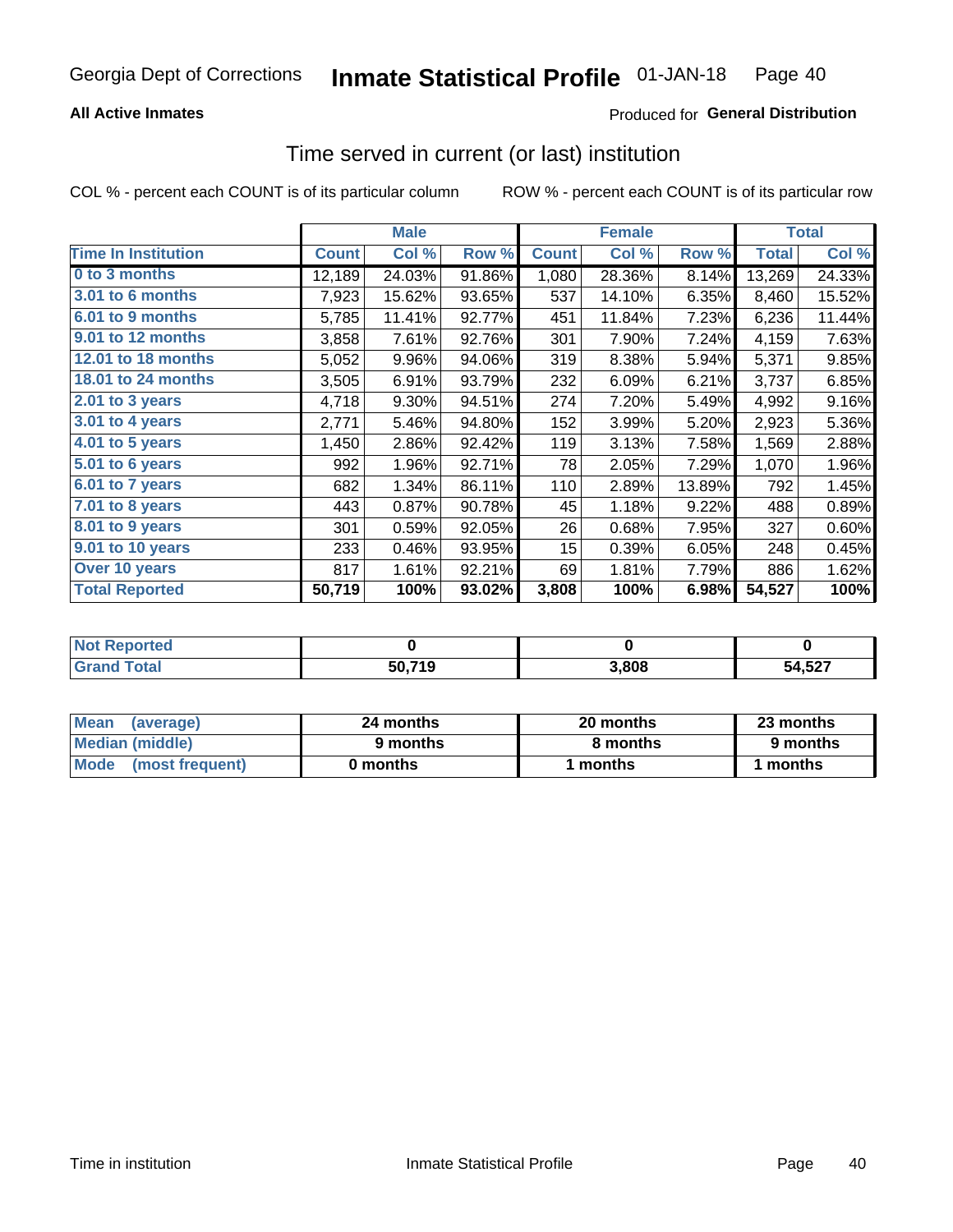### **All Active Inmates**

### Produced for General Distribution

# Highest grade level attained

COL % - percent each COUNT is of its particular column

|                              |                 | <b>Male</b> |         |                | <b>Female</b> |        |                 | <b>Total</b> |
|------------------------------|-----------------|-------------|---------|----------------|---------------|--------|-----------------|--------------|
| <b>Grade Level</b>           | <b>Count</b>    | Col %       | Row %   | <b>Count</b>   | Col%          | Row %  | <b>Total</b>    | Col %        |
| No school at all             | $\overline{16}$ | 0.04%       | 100.00% |                |               |        | $\overline{16}$ | 0.04%        |
| <b>Grade 1</b>               | 20              | 0.05%       | 100.00% |                |               |        | 20              | 0.05%        |
| <b>Grade 2</b>               | 26              | 0.07%       | 83.87%  | 5              | 0.19%         | 16.13% | 31              | 0.08%        |
| Grade 3                      | 79              | 0.21%       | 98.75%  | $\mathbf{1}$   | 0.04%         | 1.25%  | 80              | 0.20%        |
| Grade 4                      | 82              | 0.21%       | 97.62%  | $\overline{2}$ | 0.08%         | 2.38%  | 84              | 0.21%        |
| Grade 5                      | 96              | 0.25%       | 96.00%  | 4              | 0.15%         | 4.00%  | 100             | 0.24%        |
| Grade 6                      | 380             | 0.99%       | 94.53%  | 22             | 0.85%         | 5.47%  | 402             | 0.98%        |
| <b>Grade 7</b>               | 707             | 1.85%       | 94.39%  | 42             | 1.62%         | 5.61%  | 749             | 1.83%        |
| Grade 8                      | 2,572           | 6.71%       | 94.07%  | 162            | 6.27%         | 5.93%  | 2,734           | 6.69%        |
| Grade 9                      | 4,884           | 12.75%      | 95.39%  | 236            | 9.13%         | 4.61%  | 5,120           | 12.52%       |
| Grade 10                     | 6,638           | 17.33%      | 95.46%  | 316            | 12.22%        | 4.54%  | 6,954           | 17.01%       |
| Grade 11                     | 6,640           | 17.34%      | 94.88%  | 358            | 13.85%        | 5.12%  | 6,998           | 17.12%       |
| <b>Grade 12 or GED</b>       | 12,443          | 32.49%      | 93.05%  | 929            | 35.94%        | 6.95%  | 13,372          | 32.70%       |
| <b>Some tech school</b>      | 293             | 0.76%       | 85.42%  | 50             | 1.93%         | 14.58% | 343             | 0.84%        |
| <b>Completed tech school</b> | 277             | 0.72%       | 83.94%  | 53             | 2.05%         | 16.06% | 330             | 0.81%        |
| College, 1 year              | 1,038           | 2.71%       | 89.64%  | 120            | 4.64%         | 10.36% | 1,158           | 2.83%        |
| College, 2 year              | 1,256           | 3.28%       | 88.14%  | 169            | 6.54%         | 11.86% | 1,425           | 3.49%        |
| College, 3 year              | 319             | 0.83%       | 87.64%  | 45             | 1.74%         | 12.36% | 364             | 0.89%        |
| <b>Bachelor's degree</b>     | 427             | 1.11%       | 87.50%  | 61             | 2.36%         | 12.50% | 488             | 1.19%        |
| <b>Master's degree</b>       | 69              | 0.18%       | 89.61%  | 8              | 0.31%         | 10.39% | 77              | 0.19%        |
| Ph.D. degree                 | 13              | 0.03%       | 92.86%  | $\mathbf{1}$   | 0.04%         | 7.14%  | 14              | 0.03%        |
| Law degree                   | 17              | 0.04%       | 94.44%  | $\mathbf{1}$   | 0.04%         | 5.56%  | 18              | 0.04%        |
| <b>Some medical school</b>   | $\overline{2}$  | 0.01%       | 100.00% |                |               |        | $\overline{2}$  | 0.01%        |
| <b>Medical degree</b>        | 8               | 0.02%       | 100.00% |                |               |        | 8               | 0.02%        |
|                              | 1               | 0.01%       | 100.00% |                |               |        | $\mathbf{1}$    | 0.01%        |
| <b>Total Reported</b>        | 38,303          | 100%        | 93.68%  | 2,585          | 100%          | 6.32%  | 40,888          | 100.0%       |

| $\overline{A}$<br>טוי | 1,223 | $\sim$<br>.039     |
|-----------------------|-------|--------------------|
| 50,719                | 3,808 | ドウフ<br>ו אטי<br>__ |

| Mean<br>(average)    | 10.81           | 11.33           | 10.84           |
|----------------------|-----------------|-----------------|-----------------|
| Median (middle)      | Grade 11        | Grade 12 or GED | Grade 11        |
| Mode (most frequent) | Grade 12 or GED | Grade 12 or GED | Grade 12 or GED |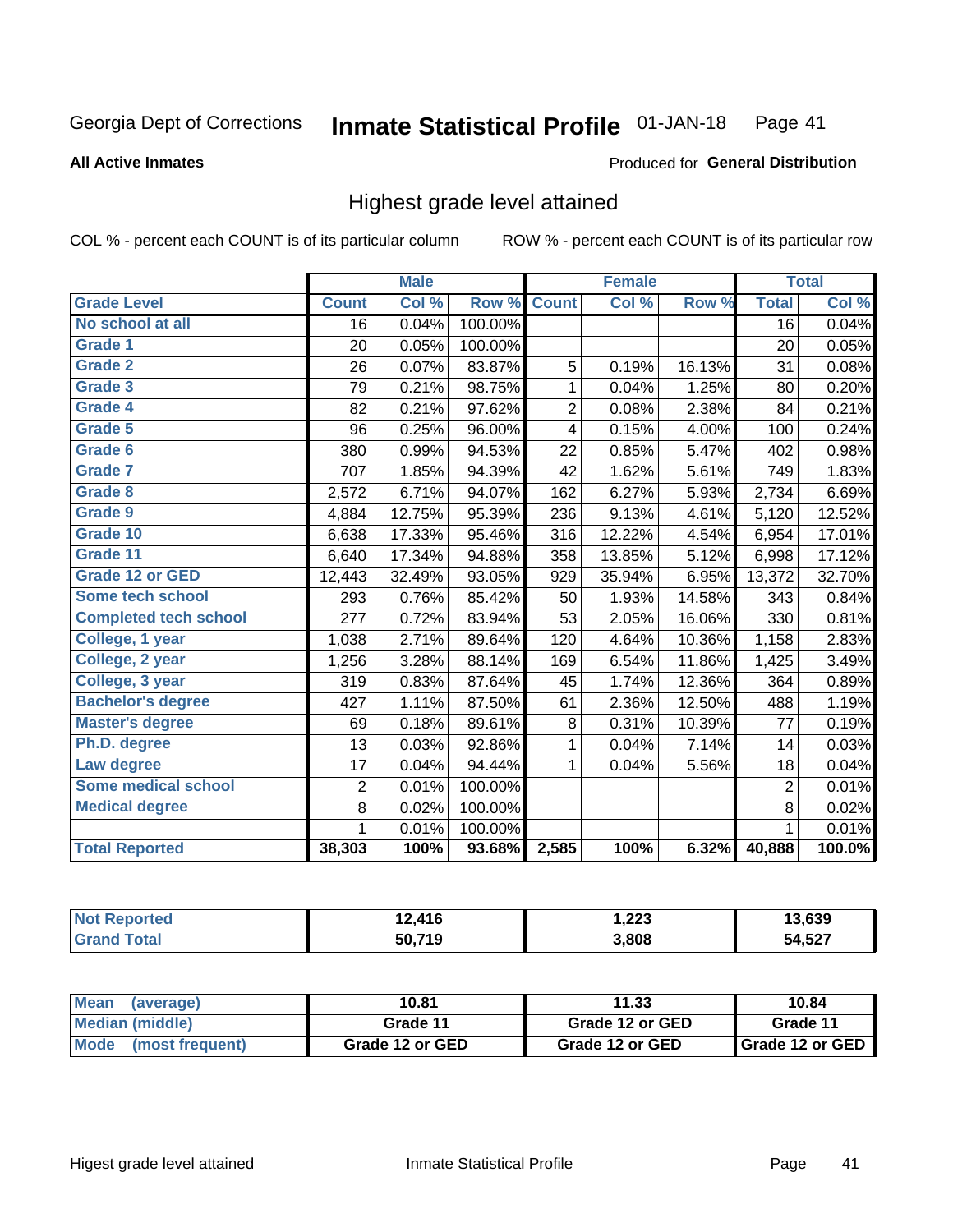### Inmate Statistical Profile 01-JAN-18 Page 42

**All Active Inmates** 

## **Produced for General Distribution**

# Culture fair IQ scores

COL % - percent each COUNT is of its particular column

|                       |              | <b>Male</b> |             |       | <b>Female</b> |          |              | <b>Total</b> |
|-----------------------|--------------|-------------|-------------|-------|---------------|----------|--------------|--------------|
| <b>IQ Scores</b>      | <b>Count</b> | Col %       | Row % Count |       | Col %         | Row %    | <b>Total</b> | Col %        |
| $60 - 69$             | 926          | 2.22%       | 93.07%      | 69    | 2.13%         | 6.93%    | 995          | 2.21%        |
| $70 - 79$             | 2,829        | 6.77%       | 93.03%      | 212   | 6.54%         | 6.97%    | 3,041        | 6.75%        |
| $80 - 89$             | 6,362        | 15.22%      | 89.13%      | 776   | 23.93%        | 10.87%   | 7,138        | 15.85%       |
| $90 - 99$             | 11,787       | 28.20%      | 90.69%      | 1,210 | 37.31%        | $9.31\%$ | 12,997       | 28.86%       |
| $100 - 109$           | 11,559       | 27.66%      | 95.54%      | 539   | 16.62%        | 4.46%    | 12,098       | 26.86%       |
| $110 - 119$           | 6,915        | 16.55%      | 96.50%      | 251   | 7.74%         | 3.50%    | 7,166        | 15.91%       |
| $120 - 129$           | 1,352        | 3.23%       | 91.91%      | 119   | 3.67%         | 8.09%    | 1,471        | 3.27%        |
| $130 - 139$           | 56           | 0.13%       | 53.33%      | 49    | 1.51%         | 46.67%   | 105          | 0.23%        |
| 140 & Up              | 9            | 0.02%       | 33.33%      | 18    | 0.56%         | 66.67%   | 27           | 0.06%        |
| <b>Total Reported</b> | 41,795       | 100%        | 92.80%      | 3,243 | 100.0%        | 7.20%    | 45,038       | 100%         |

| <b>Not Reported</b>         | 8,105  | 419   | 8,524  |
|-----------------------------|--------|-------|--------|
| <b>Not Valid (under 60)</b> | 819    | 146   | 965    |
| <b>Grand Total</b>          | 50,719 | 3,808 | 54,527 |

| <b>Mean</b><br>(average) | 98 | 96 | 98 |
|--------------------------|----|----|----|
| Median (middle)          | 99 | 94 | 99 |
| Mode<br>(most frequent)  | 99 | 99 | 99 |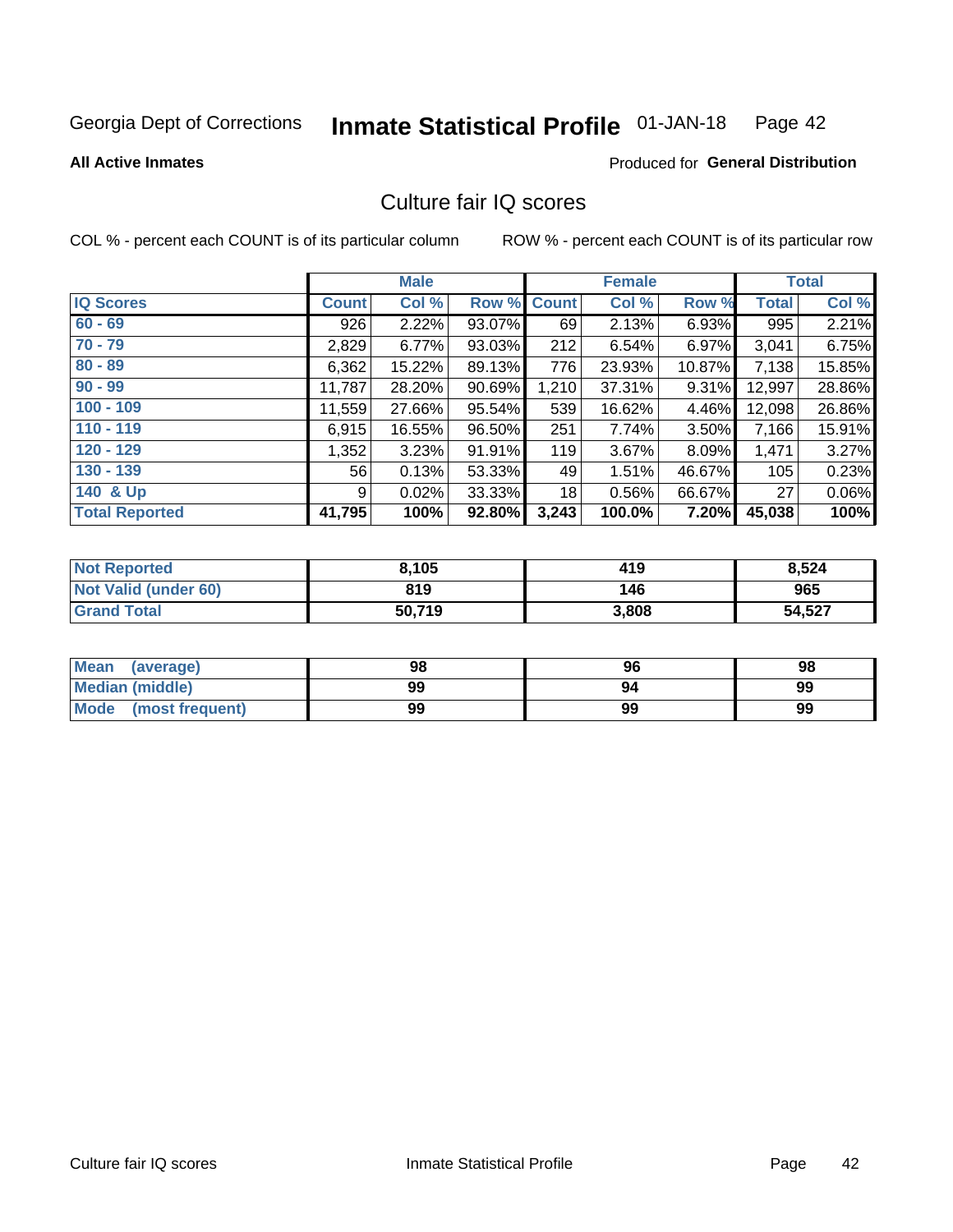### Inmate Statistical Profile 01-JAN-18 Page 43

**All Active Inmates** 

## Produced for General Distribution

# Wide Range Achievement Test (WRAT) reading score

COL % - percent each COUNT is of its particular column

|                           |              | <b>Male</b> |        |                 | <b>Female</b> |        |              | <b>Total</b> |
|---------------------------|--------------|-------------|--------|-----------------|---------------|--------|--------------|--------------|
| <b>WRAT Reading Score</b> | <b>Count</b> | Col %       | Row %  | <b>Count</b>    | Col %         | Row %  | <b>Total</b> | Col %        |
| $0.1$ to $0.9$            | 834          | 1.83%       | 99.52% | 4               | 0.12%         | 0.48%  | 838          | 1.71%        |
| 1.0 to 1.9                | 803          | 1.76%       | 98.53% | 12 <sub>2</sub> | 0.35%         | 1.47%  | 815          | 1.66%        |
| 2.0 to 2.9                | 1,583        | 3.47%       | 97.72% | 37              | 1.09%         | 2.28%  | 1,620        | 3.31%        |
| 3.0 to 3.9                | 3,610        | 7.92%       | 97.36% | 98              | 2.89%         | 2.64%  | 3,708        | 7.57%        |
| 4.0 to 4.9                | 4,242        | 9.31%       | 95.93% | 180             | 5.31%         | 4.07%  | 4,422        | 9.03%        |
| 5.0 to 5.9                | 3,713        | 8.15%       | 96.04% | 153             | 4.51%         | 3.96%  | 3,866        | 7.89%        |
| 6.0 to 6.9                | 4,347        | 9.54%       | 95.22% | 218             | 6.43%         | 4.78%  | 4,565        | 9.32%        |
| 7.0 to 7.9                | 1,699        | 3.73%       | 94.49% | 99              | 2.92%         | 5.51%  | 1,798        | 3.67%        |
| 8.0 to 8.9                | 3,332        | 7.31%       | 94.66% | 188             | 5.54%         | 5.34%  | 3,520        | 7.19%        |
| 9.0 to 9.9                | 1,992        | 4.37%       | 95.04% | 104             | 3.07%         | 4.96%  | 2,096        | 4.28%        |
| 10.0 to 10.9              | 2,936        | 6.44%       | 92.85% | 226             | 6.66%         | 7.15%  | 3,162        | 6.46%        |
| 11.0 to 11.9              | 4,375        | 9.60%       | 91.15% | 425             | 12.53%        | 8.85%  | 4,800        | 9.80%        |
| 12.0 to 12.9              | 11,470       | 25.16%      | 88.01% | 1,563           | 46.09%        | 11.99% | 13,033       | 26.61%       |
| 13                        | 644          | 1.41%       | 88.46% | 84              | 2.48%         | 11.54% | 728          | 1.49%        |
| <b>Total Reported</b>     | 45,580       | 100%        | 93.08% | 3,391           | 100%          | 6.92%  | 48,971       | 100%         |

| Reported<br><b>NO</b> | 5,139  | 447   | 5,556  |
|-----------------------|--------|-------|--------|
| <b>ota</b>            | 50.719 | 3,808 | 54,527 |

| <b>Mean</b><br>(average) | 8.35 | 10.37 | 8.49 |
|--------------------------|------|-------|------|
| Median (middle)          | 8.8  | 11.9  | 8.9  |
| Mode<br>(most frequent)  | 12.9 | 12.9  | 12.9 |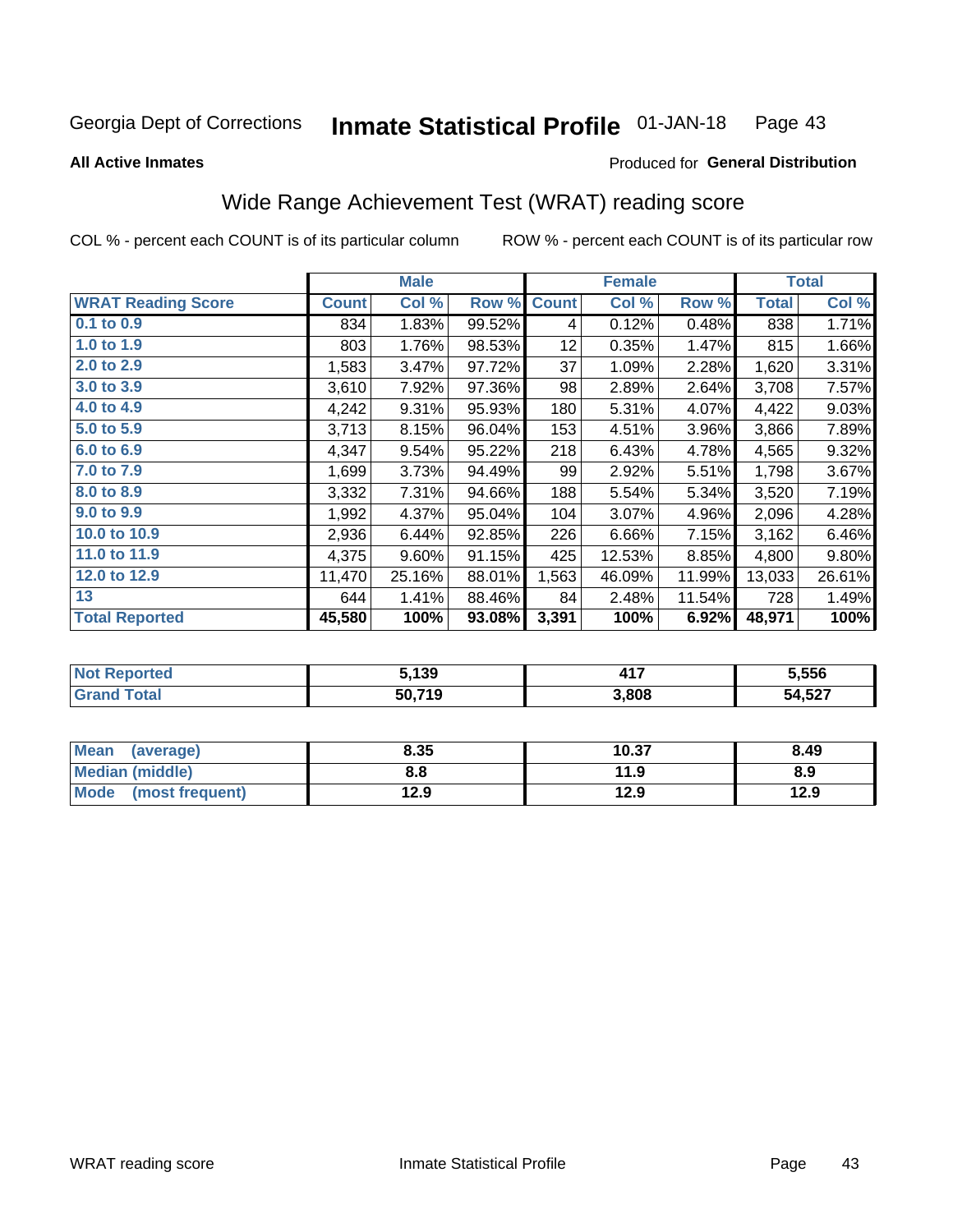### **Inmate Statistical Profile 01-JAN-18** Page 44

**All Active Inmates** 

### Produced for General Distribution

# Wide Range Achievement Test (WRAT) math score

COL % - percent each COUNT is of its particular column

|                              |              | <b>Male</b> |        |              | <b>Female</b> |        |              | <b>Total</b> |
|------------------------------|--------------|-------------|--------|--------------|---------------|--------|--------------|--------------|
| <b>WRAT Mathematic Score</b> | <b>Count</b> | Col %       | Row %  | <b>Count</b> | Col %         | Row %  | <b>Total</b> | Col %        |
| $0.1$ to $0.9$               | 100          | 0.22%       | 99.01% | 1.           | 0.03%         | 0.99%  | 101          | 0.21%        |
| 1.0 to 1.9                   | 295          | 0.65%       | 97.68% | 7            | 0.21%         | 2.32%  | 302          | 0.62%        |
| 2.0 to 2.9                   | 917          | 2.01%       | 96.12% | 37           | 1.09%         | 3.88%  | 954          | 1.95%        |
| 3.0 to 3.9                   | 2,180        | 4.78%       | 95.82% | 95           | 2.80%         | 4.18%  | 2,275        | 4.65%        |
| 4.0 to 4.9                   | 5,698        | 12.50%      | 94.75% | 316          | 9.31%         | 5.25%  | 6,014        | 12.28%       |
| 5.0 to 5.9                   | 7,092        | 15.56%      | 93.27% | 512          | 15.09%        | 6.73%  | 7,604        | 15.53%       |
| 6.0 to 6.9                   | 9,384        | 20.59%      | 93.05% | 701          | 20.66%        | 6.95%  | 10,085       | 20.59%       |
| 7.0 to 7.9                   | 3,631        | 7.97%       | 93.53% | 251          | 7.40%         | 6.47%  | 3,882        | 7.93%        |
| 8.0 to 8.9                   | 4,975        | 10.92%      | 91.77% | 446          | 13.14%        | 8.23%  | 5,421        | 11.07%       |
| 9.0 to 9.9                   | 2,595        | 5.69%       | 92.18% | 220          | 6.48%         | 7.82%  | 2,815        | 5.75%        |
| 10.0 to 10.9                 | 476          | 1.04%       | 96.55% | 17           | 0.50%         | 3.45%  | 493          | 1.01%        |
| 11.0 to 11.9                 | 1,811        | 3.97%       | 92.30% | 151          | 4.45%         | 7.70%  | 1,962        | 4.01%        |
| 12.0 to 12.9                 | 6,345        | 13.92%      | 91.09% | 621          | 18.30%        | 8.91%  | 6,966        | 14.22%       |
| 13                           | 79           | 0.17%       | 81.44% | 18           | 0.53%         | 18.56% | 97           | 0.20%        |
| <b>Total Reported</b>        | 45,578       | 100%        | 93.07% | 3,393        | 100%          | 6.93%  | 48,971       | 100.0%       |
|                              |              |             |        |              |               |        |              |              |

| <b>Not Reported</b> | 5,141  | 415   | 5,556  |
|---------------------|--------|-------|--------|
| <b>Grand Total</b>  | 50,719 | 3,808 | 54,527 |

| <b>Mean</b><br>(average)       | 7.39 | 7.95 | 7.43 |
|--------------------------------|------|------|------|
| <b>Median (middle)</b>         | 6.9  | -4   | 6.9  |
| <b>Mode</b><br>(most frequent) | 12.9 | 12.9 | 12.9 |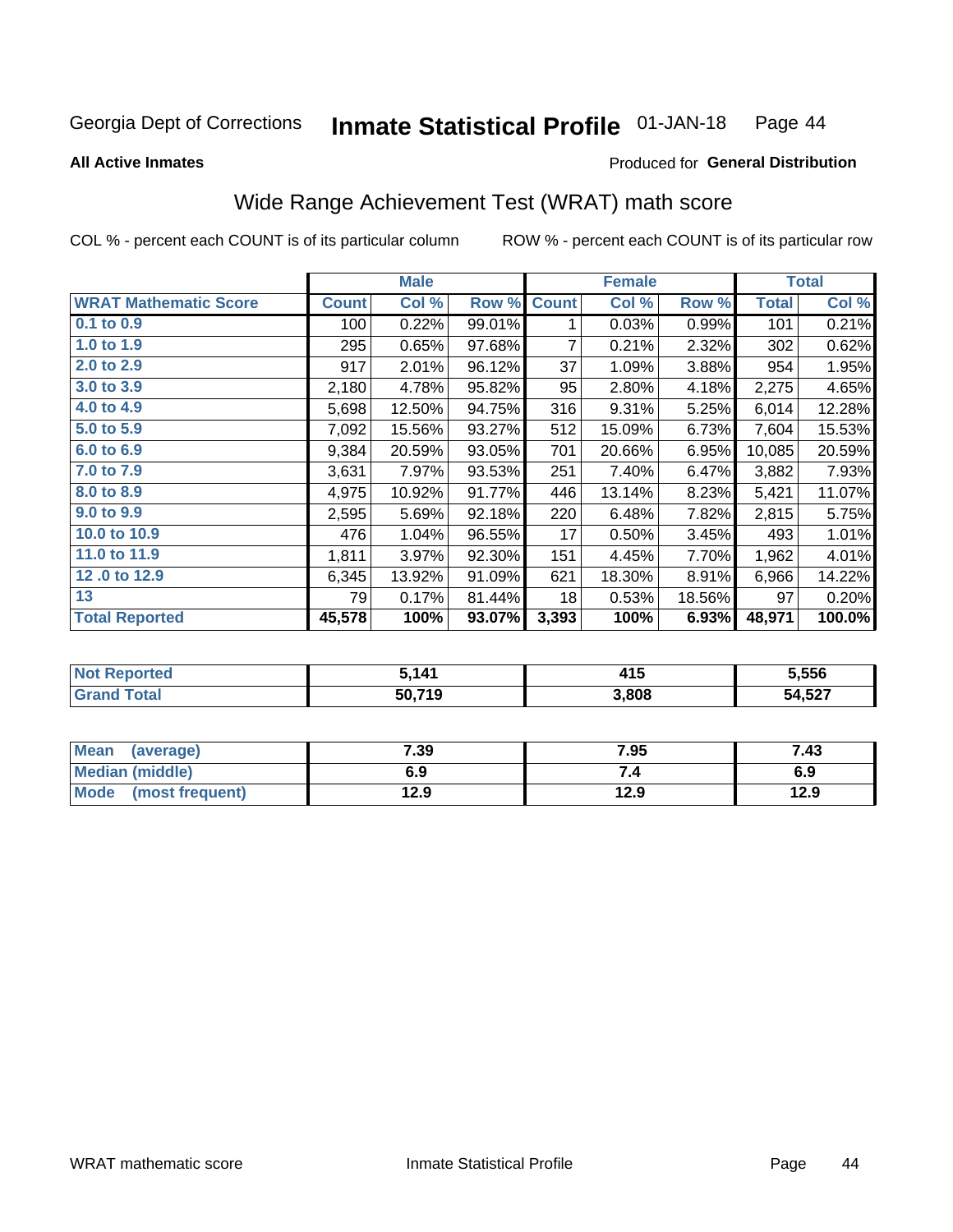### **Inmate Statistical Profile 01-JAN-18** Page 45

### **All Active Inmates**

## Produced for General Distribution

# Wide Range Achievement Test (WRAT) spelling score

COL % - percent each COUNT is of its particular column

|                            |              | <b>Male</b> |        |              | <b>Female</b> |        |              | <b>Total</b> |
|----------------------------|--------------|-------------|--------|--------------|---------------|--------|--------------|--------------|
| <b>WRAT Spelling Score</b> | <b>Count</b> | Col %       | Row %  | <b>Count</b> | Col %         | Row %  | <b>Total</b> | Col %        |
| 0.1 to 0.9                 | 963          | 2.11%       | 99.38% | 6            | 0.18%         | 0.62%  | 969          | 1.98%        |
| 1.0 to 1.9                 | 1,188        | 2.61%       | 98.43% | 19           | 0.56%         | 1.57%  | 1,207        | 2.46%        |
| 2.0 to 2.9                 | 2,112        | 4.63%       | 97.87% | 46           | 1.36%         | 2.13%  | 2,158        | 4.41%        |
| 3.0 to 3.9                 | 3,299        | 7.24%       | 97.66% | 79           | 2.33%         | 2.34%  | 3,378        | 6.90%        |
| 4.0 to 4.9                 | 3,013        | 6.61%       | 96.73% | 102          | 3.01%         | 3.27%  | 3,115        | 6.36%        |
| 5.0 to 5.9                 | 5,233        | 11.48%      | 96.04% | 216          | 6.37%         | 3.96%  | 5,449        | 11.12%       |
| 6.0 to 6.9                 | 4,243        | 9.31%       | 95.03% | 222          | 6.54%         | 4.97%  | 4,465        | 9.12%        |
| 7.0 to 7.9                 | 3,938        | 8.64%       | 93.92% | 255          | 7.52%         | 6.08%  | 4,193        | 8.56%        |
| 8.0 to 8.9                 | 3,874        | 8.50%       | 93.71% | 260          | 7.66%         | 6.29%  | 4,134        | 8.44%        |
| 9.0 to 9.9                 | 2,198        | 4.82%       | 92.51% | 178          | 5.25%         | 7.49%  | 2,376        | 4.85%        |
| 10.0 to 10.9               | 2,134        | 4.68%       | 92.86% | 164          | 4.83%         | 7.14%  | 2,298        | 4.69%        |
| 11.0 to 11.9               | 3,487        | 7.65%       | 91.55% | 322          | 9.49%         | 8.45%  | 3,809        | 7.78%        |
| 12.0 to 12.9               | 9,602        | 21.06%      | 86.68% | 1,475        | 43.47%        | 13.32% | 11,077       | 22.61%       |
| 13                         | 304          | 0.67%       | 86.12% | 49           | 1.44%         | 13.88% | 353          | 0.72%        |
| <b>Total Reported</b>      | 45,588       | 100%        | 93.07% | 3,393        | 100.0%        | 6.93%  | 48,981       | 100%         |

| <b>orted</b><br>NO | こ イウイ  | 4 A F<br>л п<br><b>TIV</b> | 5,546  |
|--------------------|--------|----------------------------|--------|
| int                | 50,719 | 3,808                      | 54,527 |

| Mean (average)       | 7.90 | 10.08 | 8.05 |
|----------------------|------|-------|------|
| Median (middle)      | .    | 11.3  | .    |
| Mode (most frequent) | 12.9 | 12.9  | 12.9 |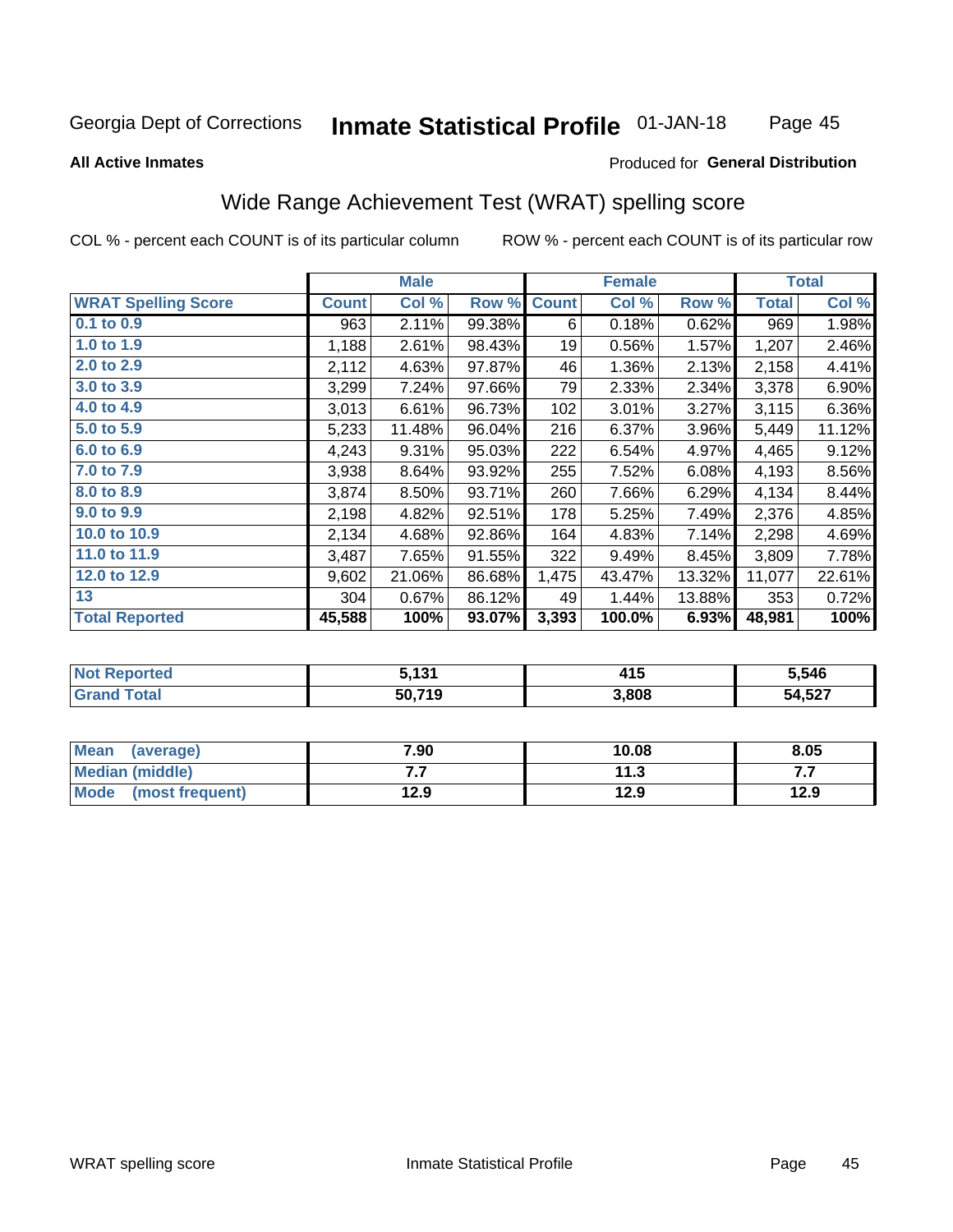### Inmate Statistical Profile 01-JAN-18 Page 46

**All Active Inmates** 

## **Produced for General Distribution**

# Current / last mental health treatment level

COL % - percent each COUNT is of its particular column

|                                    |                 | <b>Male</b> |         |              | <b>Female</b> |        |        | <b>Total</b> |
|------------------------------------|-----------------|-------------|---------|--------------|---------------|--------|--------|--------------|
| <b>Mental Health Treatment Lev</b> | <b>Count</b>    | Col %       | Row %   | <b>Count</b> | Col %         | Row %  | Total  | Col %        |
| 1 No problem at current time       | 8,745           | 52.89%      | 92.83%  | 675          | 24.55%        | 7.17%  | 9,420  | 48.85%       |
| 2 Receiving outpatient             | 6,016           | 36.39%      | 74.97%  | 2,009        | 73.05%        | 25.03% | 8,025  | 41.62%       |
| <b>Treatment</b>                   |                 |             |         |              |               |        |        |              |
| 3 Inpatient, moderate              | 1,461           | 8.84%       | 96.44%  | 54           | 1.96%         | 3.56%  | 1,515  | 7.86%        |
| <b>Treatment</b>                   |                 |             |         |              |               |        |        |              |
| 4 Inpatient, intensive             | 290             | 1.75%       | 96.03%  | 12           | 0.44%         | 3.97%  | 302    | 1.57%        |
| <b>Treatment</b>                   |                 |             |         |              |               |        |        |              |
| 5 Undergoing crisis                | 20 <sub>1</sub> | 0.12%       | 100.00% |              |               |        | 20     | 0.10%        |
| <b>stabilization</b>               |                 |             |         |              |               |        |        |              |
| <b>6 Hospital for criminally</b>   |                 | 0.01%       | 100.00% |              |               |        |        | 0.01%        |
| Tnsane                             |                 |             |         |              |               |        |        |              |
| <b>Total Evaluated</b>             | 16,533          | 100%        | 85.74%  | 2,750        | 100%          | 14.26% | 19,283 | 100.0%       |

| <b>Never had MH evaluation</b> | 34,186 | ,058  | 35,244 |
|--------------------------------|--------|-------|--------|
| Total<br>Grand                 | 50,719 | 3,808 | 54,527 |

| Median (middle) | No problem at current time | <b>Receiving outpatient</b><br>treatment | <b>Receiving</b><br>outpatient<br>treatment |
|-----------------|----------------------------|------------------------------------------|---------------------------------------------|
| <b>Mode</b>     | No problem at current time | <b>Receiving outpatient</b>              | No problem at                               |
| (most frequent) |                            | treatment                                | current time                                |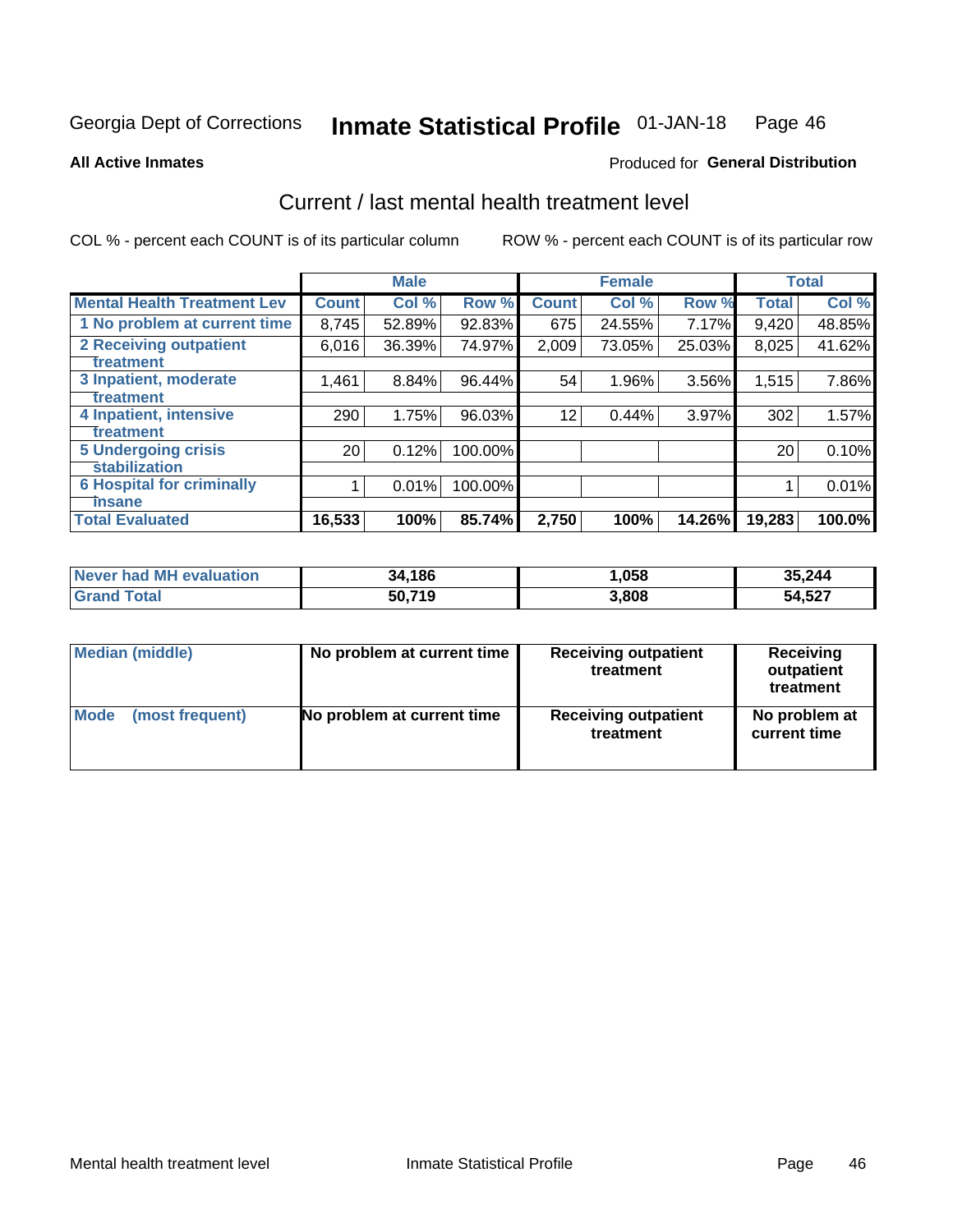## **All Active Inmates**

## Produced for General Distribution

# PULHESDWIT medical scale - 'P' overall condition ('P'hysical)

COL % - percent each COUNT is of its particular column

|                                         |              | <b>Male</b> |         |              | <b>Female</b> |         |                 | <b>Total</b> |
|-----------------------------------------|--------------|-------------|---------|--------------|---------------|---------|-----------------|--------------|
| 'P' Overall Condition                   | <b>Count</b> | Col %       | Row %   | <b>Count</b> | Col %         | Row %   | <b>Total</b>    | Col %        |
| 1 No medical illness                    | 34,853       | 75.32%      | 94.08%  | 2,195        | 63.40%        | 5.92%   | 37,048          | 74.49%       |
| 2 Well-controlled chronic               | 10,505       | 22.70%      | 89.99%  | 1,168        | 33.74%        | 10.01%  | 11,673          | 23.47%       |
| <b>illness</b>                          |              |             |         |              |               |         |                 |              |
| 3 Poorly-controlled chronic             | 819          | 1.77%       | 93.07%  | 61           | 1.76%         | 6.93%   | 880             | 1.77%        |
| <b>illness</b>                          |              |             |         |              |               |         |                 |              |
| <b>4 Significant problems requiring</b> | 88           | 0.19%       | 83.02%  | 18           | 0.52%         | 16.98%  | 106             | 0.21%        |
| special housing                         |              |             |         |              |               |         |                 |              |
| 5 Terminal illness, < 6 months          | 6            | 0.01%       | 100.00% |              |               |         | 6               | 0.01%        |
| to live                                 |              |             |         |              |               |         |                 |              |
| 6 Inmate is pregnant                    |              |             |         | 20           | 0.58%         | 100.00% | 20 <sub>1</sub> | 0.04%        |
| <b>Total Reported</b>                   | 46,271       | 100%        | 93.04%  | 3,462        | 100%          | 6.96%   | 49,733          | 100%         |

| тео | .448   | 346  | ,794       |
|-----|--------|------|------------|
|     | 70.740 | .808 | ,527<br>54 |

| Mode | (most frequent) | 1 No medical illness | 1 No medical illness | 1 No medical<br>illness |
|------|-----------------|----------------------|----------------------|-------------------------|
|------|-----------------|----------------------|----------------------|-------------------------|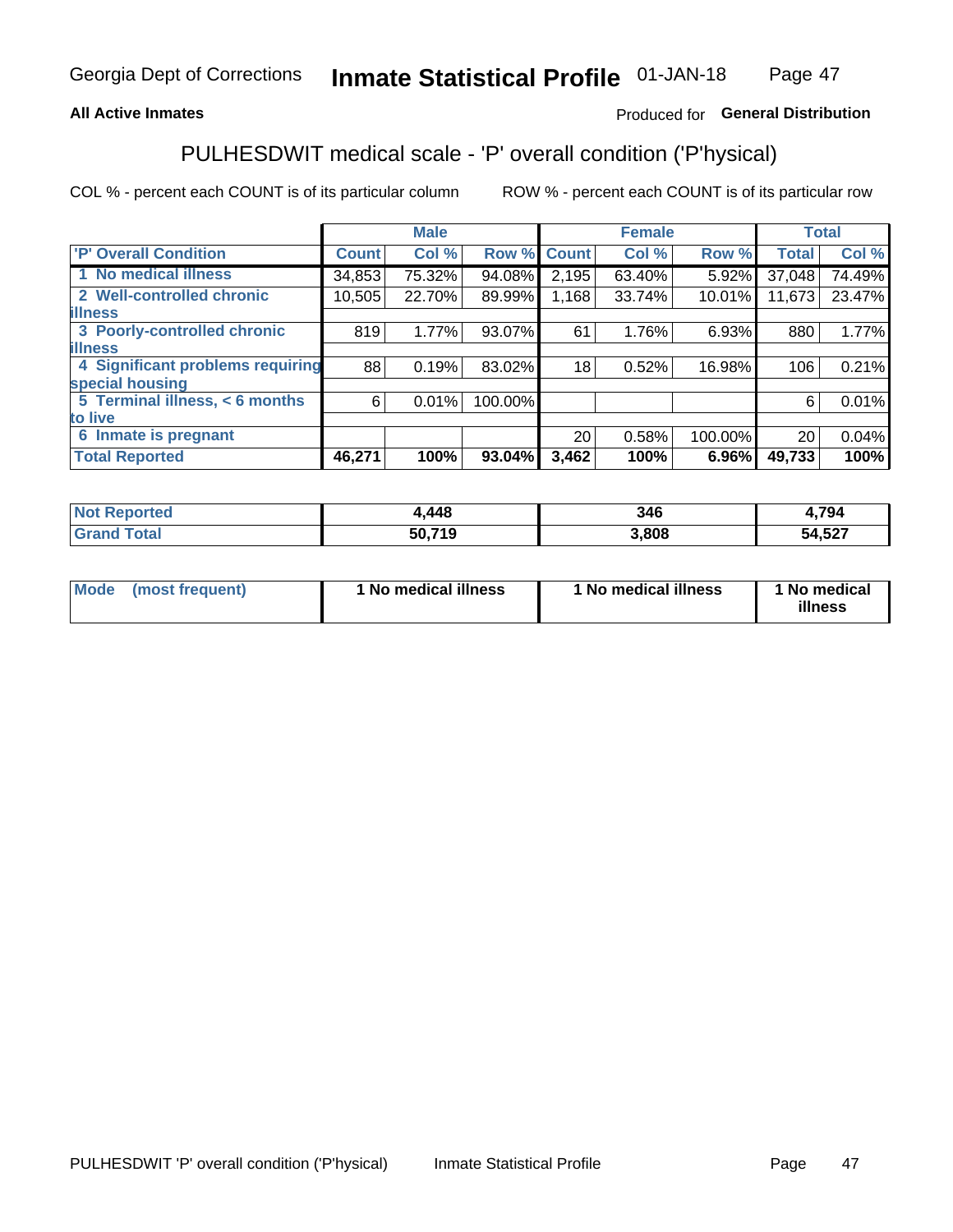### **All Active Inmates**

## Produced for General Distribution

# PULHESDWIT medical scale - 'U' upper body

COL % - percent each COUNT is of its particular column

|                              |                    | <b>Male</b> |        |                | <b>Female</b> |        |              | <b>Total</b> |
|------------------------------|--------------------|-------------|--------|----------------|---------------|--------|--------------|--------------|
| <b>U' Upper Body</b>         | Count <sup>1</sup> | Col %       | Row %  | <b>Count</b>   | Col %         | Row %  | <b>Total</b> | Col %        |
| 1 Upper bones, joints,       | 44,284             | 95.87%      | 93.16% | 3,251          | 93.88%        | 6.84%  | 47,535       | 95.73%       |
| muscles all OK               |                    |             |        |                |               |        |              |              |
| 2 One or both arms minimally | 1,621              | 3.51%       | 89.76% | 185            | 5.34%         | 10.24% | 1,806        | 3.64%        |
| limited                      |                    |             |        |                |               |        |              |              |
| 3 One or both arms           | 243                | 0.53%       | 91.01% | 24             | 0.69%         | 8.99%  | 267          | 0.54%        |
| <b>moderately limited</b>    |                    |             |        |                |               |        |              |              |
| 4 One arm disabled,          | 43                 | 0.09%       | 95.56% | $\overline{2}$ | 0.06%         | 4.44%  | 45           | 0.09%        |
| paralyzed, or amputated      |                    |             |        |                |               |        |              |              |
| 5 Both arms disabled,        | 3                  | 0.01%       | 75.00% |                | 0.03%         | 25.00% | 4            | 0.01%        |
| paralyzed, or amputated      |                    |             |        |                |               |        |              |              |
| <b>Total Reported</b>        | 46,194             | 100%        | 93.03% | 3,463          | 100%          | 6.97%  | 49,657       | 100.0%       |

| <b>Not Reported</b>          | 1,525  | 345   | 4,870  |
|------------------------------|--------|-------|--------|
| <b>Total</b><br><b>Grand</b> | 50,719 | 3,808 | 54,527 |

| Mode (most frequent) | 1 Upper bones, joints,<br>muscles all OK | 1 Upper bones, joints,<br>muscles all OK | 1 Upper bones,<br>joints, muscles all<br>ΟK |
|----------------------|------------------------------------------|------------------------------------------|---------------------------------------------|
|----------------------|------------------------------------------|------------------------------------------|---------------------------------------------|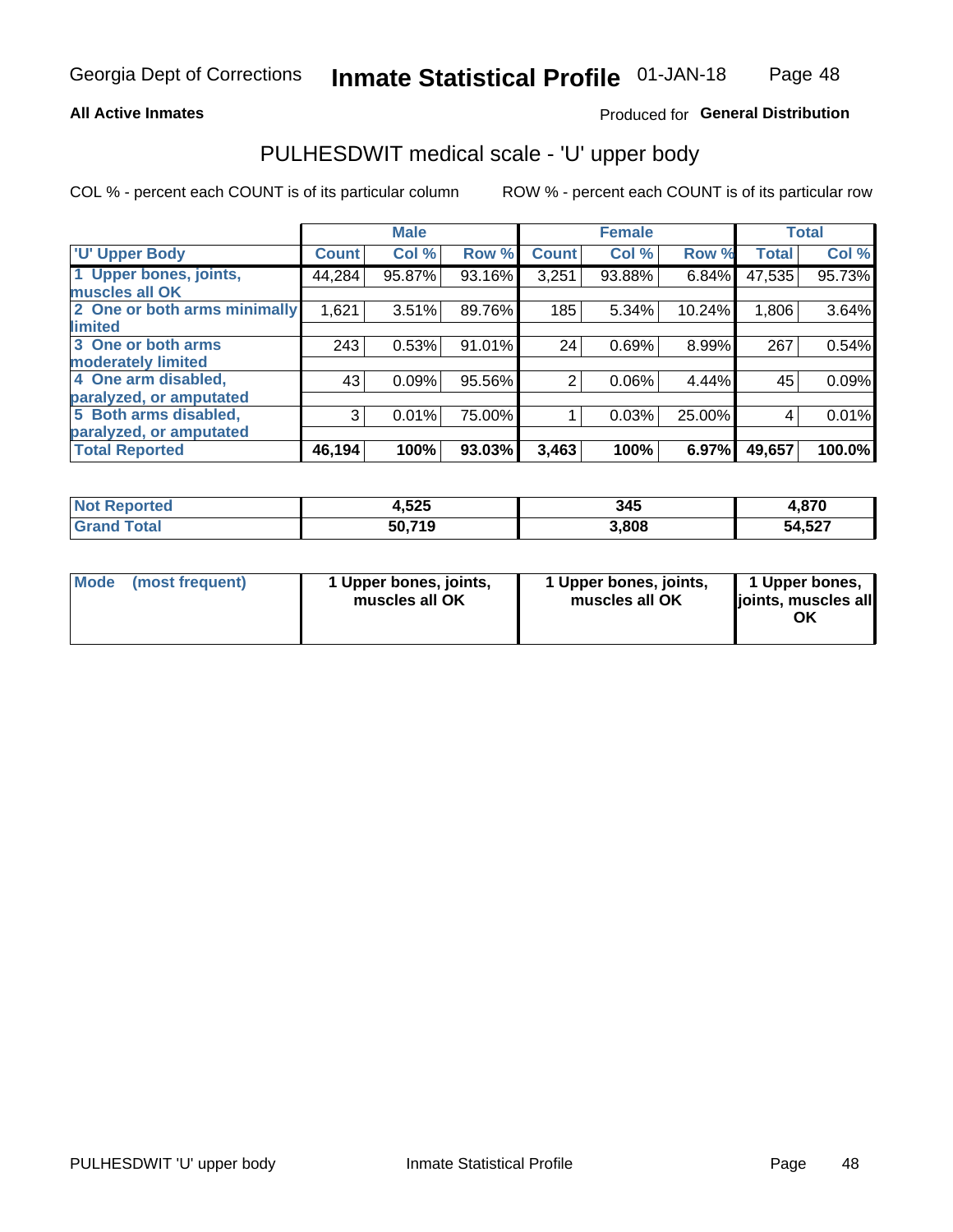### **All Active Inmates**

## Produced for General Distribution

# PULHESDWIT medical scale - 'L' lower body

COL % - percent each COUNT is of its particular column

|                                |              | <b>Male</b> |         |              | <b>Female</b> |       |                 | <b>Total</b> |
|--------------------------------|--------------|-------------|---------|--------------|---------------|-------|-----------------|--------------|
| 'L' Lower Body                 | <b>Count</b> | Col %       | Row %   | <b>Count</b> | Col %         | Row % | <b>Total</b>    | Col %        |
| 1 Lower bones, joints,         | 41,722       | 90.33%      | 93.21%  | 3,039        | 87.81%        | 6.79% | 44,761          | 90.16%       |
| muscles all OK                 |              |             |         |              |               |       |                 |              |
| 2 One or both legs minimally   | 3,736        | 8.09%       | 90.88%  | 375          | 10.84%        | 9.12% | 4,111           | 8.28%        |
| limited                        |              |             |         |              |               |       |                 |              |
| 3 One or both legs             | 604          | 1.31%       | 94.38%  | 36           | 1.04%         | 5.63% | 640             | 1.29%        |
| moderately limited             |              |             |         |              |               |       |                 |              |
| 4 One leg disabled, paralyzed, | 110          | 0.24%       | 90.91%  | 11           | 0.32%         | 9.09% | 121             | 0.24%        |
| or amputated                   |              |             |         |              |               |       |                 |              |
| 5 Both legs disabled,          | 14           | 0.03%       | 100.00% |              |               |       | 14 <sub>1</sub> | 0.03%        |
| paralyzed, or amputated        |              |             |         |              |               |       |                 |              |
| <b>Total Reported</b>          | 46,186       | 100%        | 93.03%  | 3,461        | 100%          | 6.97% | 49,647          | 100%         |

| <b>Not Reported</b>   | 4,533  | 347   | 1,880  |
|-----------------------|--------|-------|--------|
| <b>Total</b><br>Grand | 50,719 | 3,808 | 54,527 |

| Mode | (most frequent) | 1 Lower bones, joints,<br>muscles all OK | 1 Lower bones, joints,<br>muscles all OK | 1 Lower bones,<br>joints, muscles all<br>ΟK |
|------|-----------------|------------------------------------------|------------------------------------------|---------------------------------------------|
|------|-----------------|------------------------------------------|------------------------------------------|---------------------------------------------|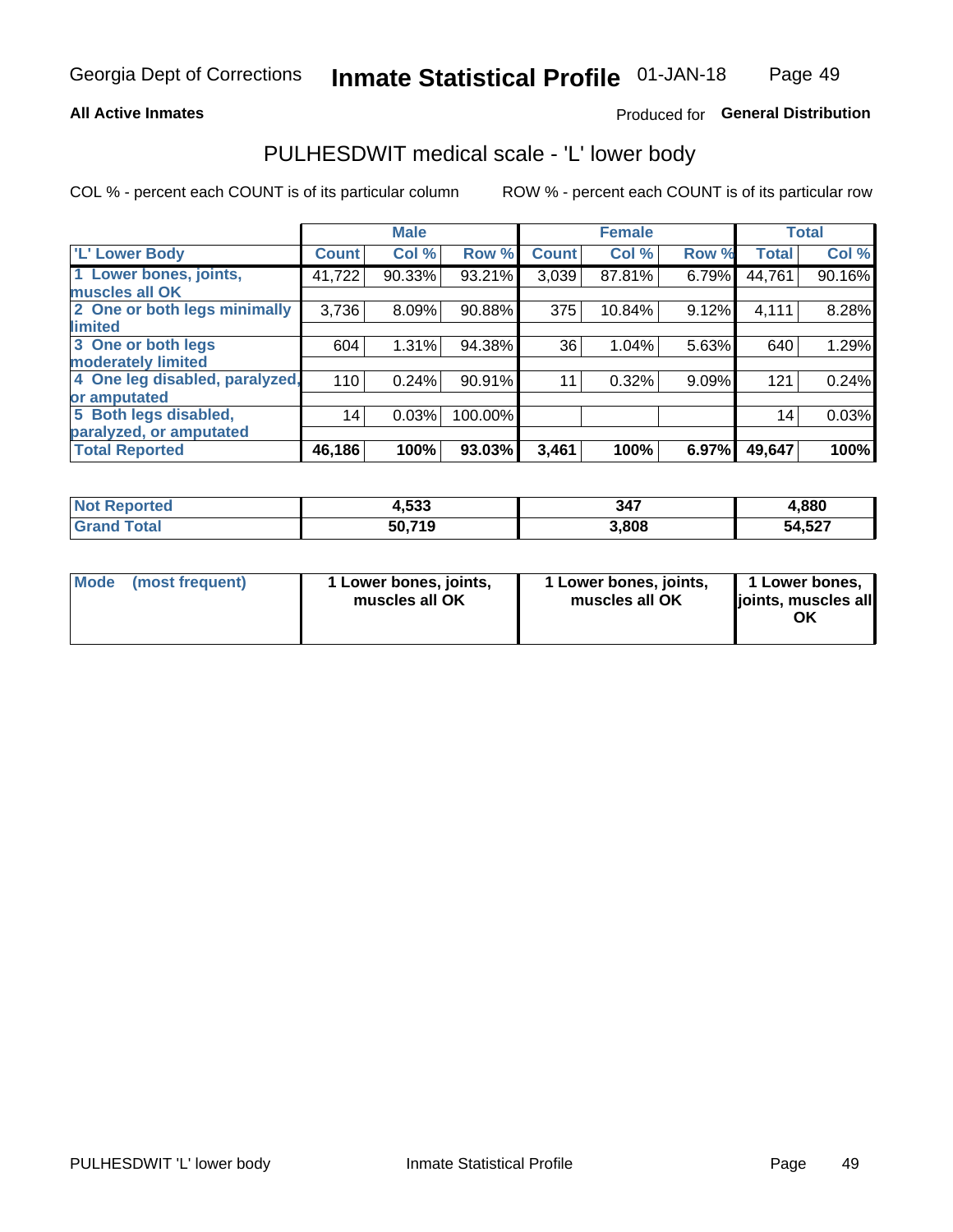### **All Active Inmates**

## Produced for General Distribution

# PULHESDWIT medical scale - 'H' hearing

COL % - percent each COUNT is of its particular column

|                                |                    | <b>Male</b> |        |             | <b>Female</b> |        | <b>Total</b> |        |
|--------------------------------|--------------------|-------------|--------|-------------|---------------|--------|--------------|--------|
| <b>'H' Hearing</b>             | Count <sup>1</sup> | Col %       |        | Row % Count | Col %         | Row %  | <b>Total</b> | Col %  |
| 1 Normal hearing both ears     | 45,605             | 98.77%      | 93.05% | 3,408       | 98.50%        | 6.95%  | 49,013       | 98.75% |
| 2 Some loss in one ear with    | 434                | 0.94%       | 90.23% | 47          | 1.36%         | 9.77%  | 481          | 0.97%  |
| other OK, or mild loss in both |                    |             |        |             |               |        |              |        |
| 3 Total loss in one ear with   | 88                 | 0.19%       | 97.78% | 2           | 0.06%         | 2.22%  | 90           | 0.18%  |
| mild loss in other             |                    |             |        |             |               |        |              |        |
| 4 Severe loss in both ears     | 28                 | 0.06%       | 96.55% |             | 0.03%         | 3.45%  | 29           | 0.06%  |
| 5 Total loss in both ears,     | 16                 | 0.03%       | 88.89% | 2           | 0.06%         | 11.11% | 18           | 0.04%  |
| requiring special housing      |                    |             |        |             |               |        |              |        |
| <b>Total Reported</b>          | 46,171             | 100%        | 93.03% | 3,460       | 100%          | 6.97%  | 49,631       | 100%   |

| <b>Not Renc</b><br><b>ported</b> | 1,548  | 348   | 1.896  |
|----------------------------------|--------|-------|--------|
| Total                            | 50,719 | 3,808 | 54,527 |

| Mode (most frequent) | 1 Normal hearing both ears 11 Normal hearing both ears 1 Normal hearing | both ears |
|----------------------|-------------------------------------------------------------------------|-----------|
|                      |                                                                         |           |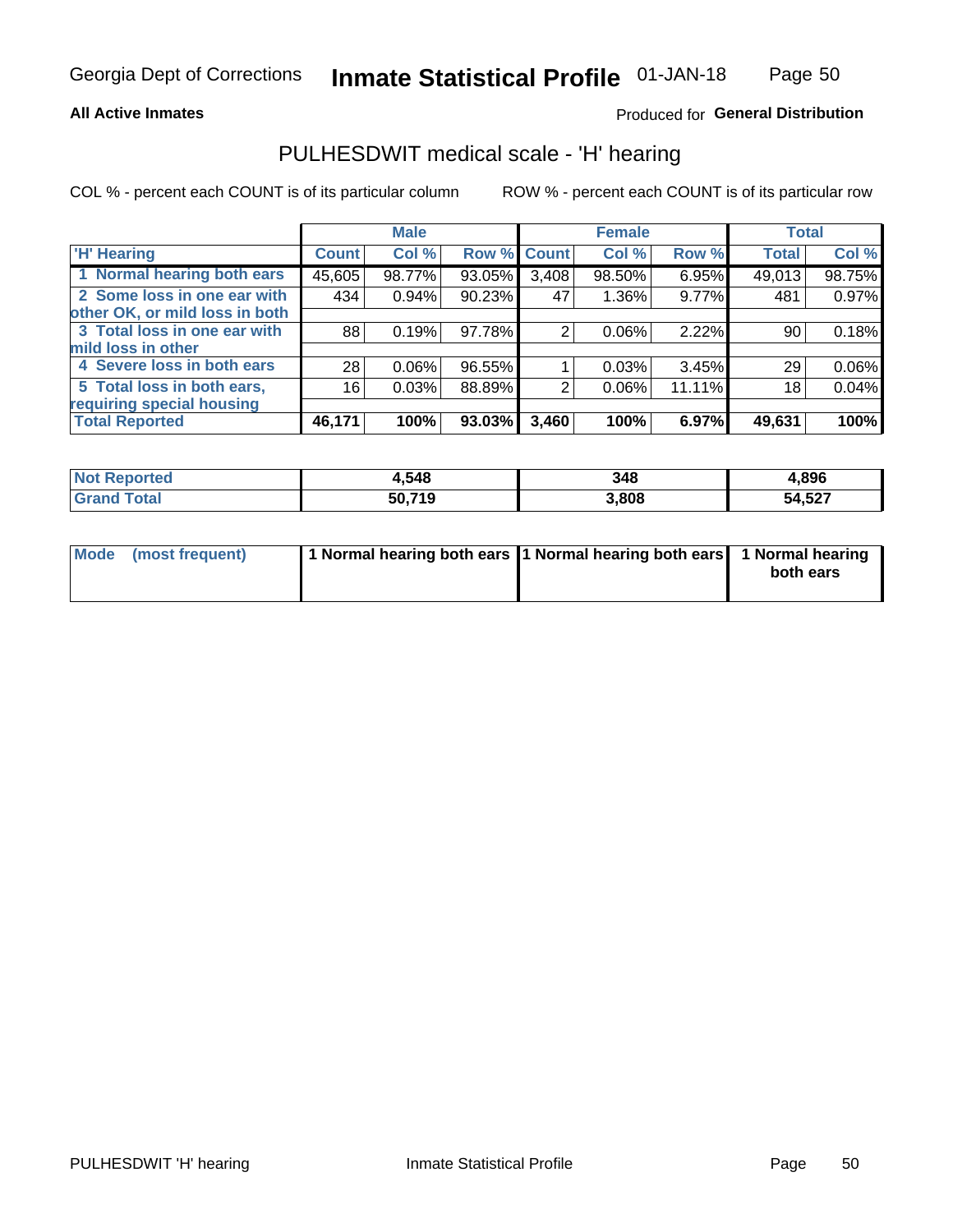## **All Active Inmates**

## Produced for General Distribution

# PULHESDWIT medical scale - 'E' vision

COL % - percent each COUNT is of its particular column

|                                 |              | <b>Male</b> |        |              | <b>Female</b> |        |              | <b>Total</b> |
|---------------------------------|--------------|-------------|--------|--------------|---------------|--------|--------------|--------------|
| <b>E' Vision</b>                | <b>Count</b> | Col %       | Row %  | <b>Count</b> | Col %         | Row %  | <b>Total</b> | Col %        |
| 1 Correctable to 20/40 in both  | 34,978       | 76.42%      | 95.11% | ا 798.       | 52.87%        | 4.89%  | 36,776       | 74.79%       |
| eyes                            |              |             |        |              |               |        |              |              |
| 2 Correctable to 20/70 in one   | 9,768        | 21.34%      | 86.96% | 1,465        | 43.08%        | 13.04% | 11,233       | 22.84%       |
| eye, may be blind in other      |              |             |        |              |               |        |              |              |
| 3 Correctable to 20/200 in one  | 855          | 1.87%       | 86.89% | 129          | 3.79%         | 13.11% | 984          | 2.00%        |
| eye, may be blind in other      |              |             |        |              |               |        |              |              |
| 4 One eye not correctable to    | 154          | 0.34%       | 95.06% | 8            | 0.24%         | 4.94%  | 162          | 0.33%        |
| 20/200, other may be blind      |              |             |        |              |               |        |              |              |
| 5 Blind in both eyes, requiring | 18           | 0.04%       | 94.74% |              | 0.03%         | 5.26%  | 19           | 0.04%        |
| special housing                 |              |             |        |              |               |        |              |              |
| <b>Total Reported</b>           | 45,773       | 100%        | 93.08% | 3,401        | 100%          | 6.92%  | 49,174       | 100%         |

| <b>Not Reported</b> | 4,946  | 407   | 5,353  |
|---------------------|--------|-------|--------|
| <b>Total</b>        | 50,719 | 3,808 | 54,527 |

| Mode (most frequent) | 1 Correctable to 20/40 in both<br>eves | 1 Correctable to 20/40 in   1 Correctable to  <br>both eyes | 20/40 in both eyes |
|----------------------|----------------------------------------|-------------------------------------------------------------|--------------------|
|                      |                                        |                                                             |                    |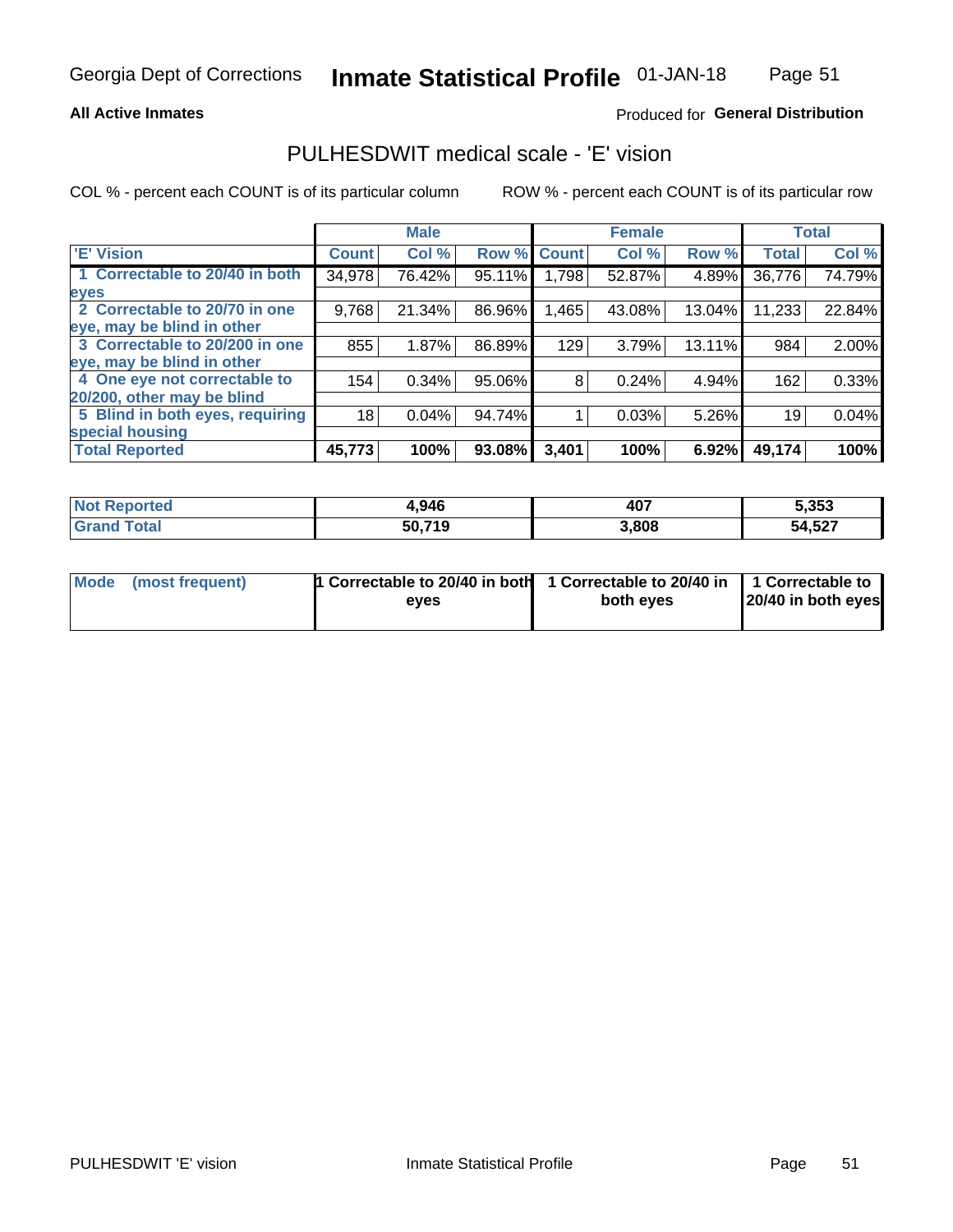## **All Active Inmates**

## Produced for General Distribution

# PULHESDWIT medical scale - 'S' pSychiatric

COL % - percent each COUNT is of its particular column

|                                        |              | <b>Male</b> |        |              | <b>Female</b> |        |              | <b>Total</b> |
|----------------------------------------|--------------|-------------|--------|--------------|---------------|--------|--------------|--------------|
| 'S' pSychiatric                        | <b>Count</b> | Col %       | Row %  | <b>Count</b> | Col %         | Row %  | <b>Total</b> | Col %        |
| 1 No impairment or disorders           | 40,515       | 88.19%      | 97.04% | .236         | 40.39%        | 2.96%  | 41,751       | 85.20%       |
| 2 Stable, or in remission, or          | 4,305        | 9.37%       | 70.55% | 1,797        | 58.73%        | 29.45% | 6,102        | 12.45%       |
| mild impairment or retardation         |              |             |        |              |               |        |              |              |
| 3 Requires moderate inpatient          | 935          | 2.04%       | 97.80% | 21           | 0.69%         | 2.20%  | 956          | 1.95%        |
| treatment                              |              |             |        |              |               |        |              |              |
| 4 Requires intensive inpatient         | 179          | 0.39%       | 97.28% | 5            | 0.16%         | 2.72%  | 184          | 0.38%        |
| treatment                              |              |             |        |              |               |        |              |              |
| <b>5 Requires Crisis Stabilization</b> | 9            | 0.02%       | 90.00% |              | 0.03%         | 10.00% | 10           | 0.02%        |
| Unit (CSU) inpatient care              |              |             |        |              |               |        |              |              |
| <b>Total Reported</b>                  | 45,943       | 100%        | 93.76% | 3,060        | 100%          | 6.24%  | 49,003       | 100%         |

| <b>Not Reported</b>    | 776ء   | 748   | 5,524  |
|------------------------|--------|-------|--------|
| Total<br><b>'Grand</b> | 50,719 | 3,808 | 54,527 |

| Mode (most frequent) | <b>h</b> No impairment or disorders 2 Stable, or in remission, 1 No impairment or |                       |           |
|----------------------|-----------------------------------------------------------------------------------|-----------------------|-----------|
|                      |                                                                                   | or mild impairment or | disorders |
|                      |                                                                                   | retardation           |           |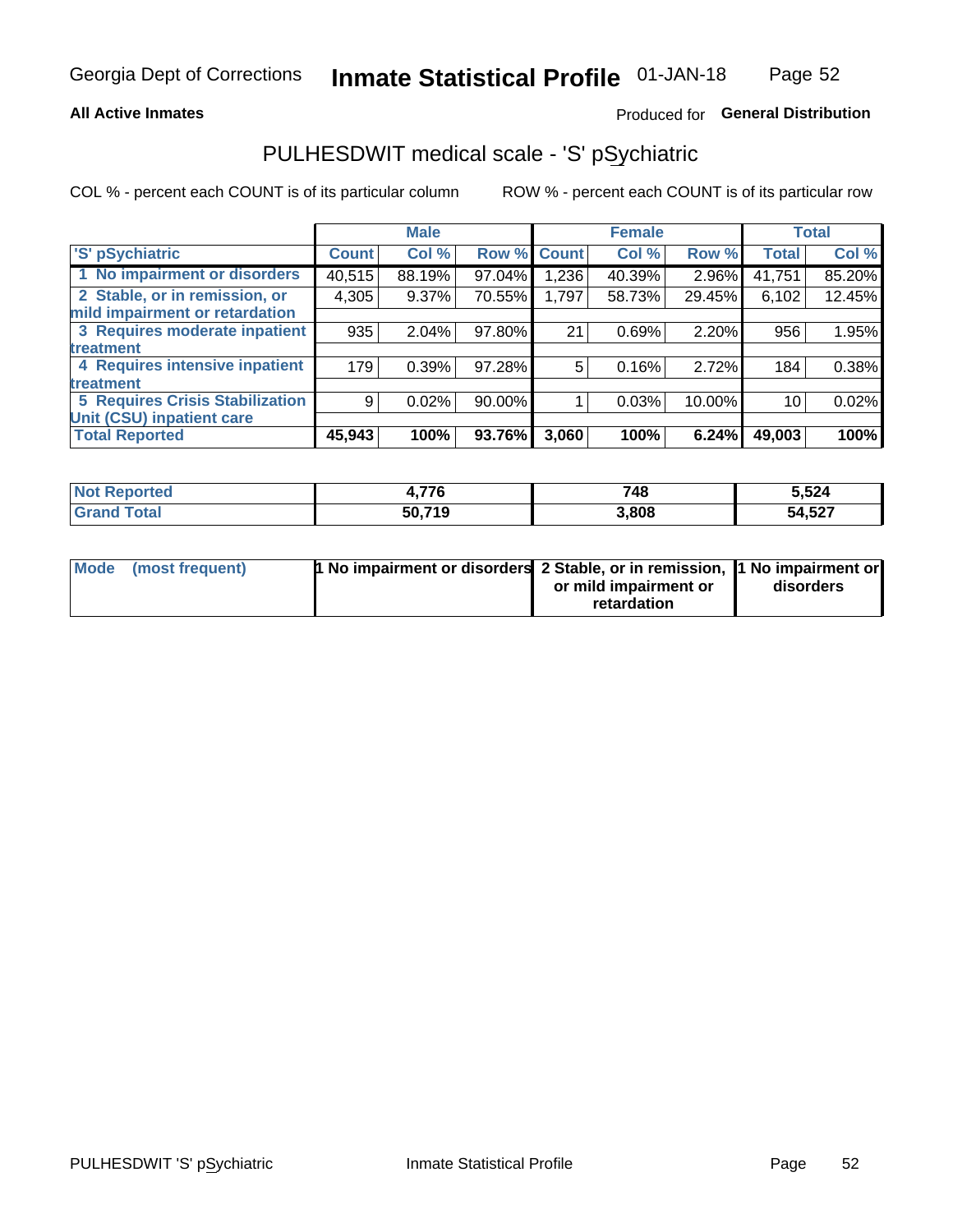## **All Active Inmates**

## Produced for General Distribution

# PULHESDWIT medical scale - 'D' dental

COL % - percent each COUNT is of its particular column

|                                 |              | <b>Male</b> |         |              | <b>Female</b> |       |              | <b>Total</b> |
|---------------------------------|--------------|-------------|---------|--------------|---------------|-------|--------------|--------------|
| <b>D'</b> Dental                | <b>Count</b> | Col %       | Row %   | <b>Count</b> | Col %         | Row % | <b>Total</b> | Col %        |
| 1 Minimal routine dental health | 26,172       | 59.60%      | 92.43%  | 2,145        | 68.07%        | 7.57% | 28,317       | 60.17%       |
| <b>needs</b>                    |              |             |         |              |               |       |              |              |
| 2 Moderate cavities and/or gum  | 14,626       | 33.31%      | 95.45%  | 698          | 22.15%        | 4.55% | 15,324       | 32.56%       |
| disease                         |              |             |         |              |               |       |              |              |
| 3 Extensive gum disease         | 3,031        | 6.90%       | 90.78%  | 308          | 9.77%         | 9.22% | 3,339        | 7.09%        |
| and/or widespread decay         |              |             |         |              |               |       |              |              |
| 4 Urgent need for dental        | 81           | 0.18%       | 100.00% |              |               |       | 81           | 0.17%        |
| <b>services</b>                 |              |             |         |              |               |       |              |              |
| 5 Life-threatening disease or   | 2            | 0.01%       | 100.00% |              |               |       | 2            | 0.01%        |
| extreme pain or infection       |              |             |         |              |               |       |              |              |
| <b>Total Reported</b>           | 43,912       | 100%        | 93.30%  | 3,151        | 100%          | 6.70% | 47,063       | 100%         |

| <b>Not Reported</b>     | 6,807  | 657   | 7,464  |
|-------------------------|--------|-------|--------|
| <b>Total</b><br>' Grand | 50,719 | 3,808 | 54,527 |

| 1 Minimal routine dental<br>Mode<br>(most frequent)<br>health needs | 1 Minimal routine dental 1 Minimal routine<br>health needs | dental health<br>needs |
|---------------------------------------------------------------------|------------------------------------------------------------|------------------------|
|---------------------------------------------------------------------|------------------------------------------------------------|------------------------|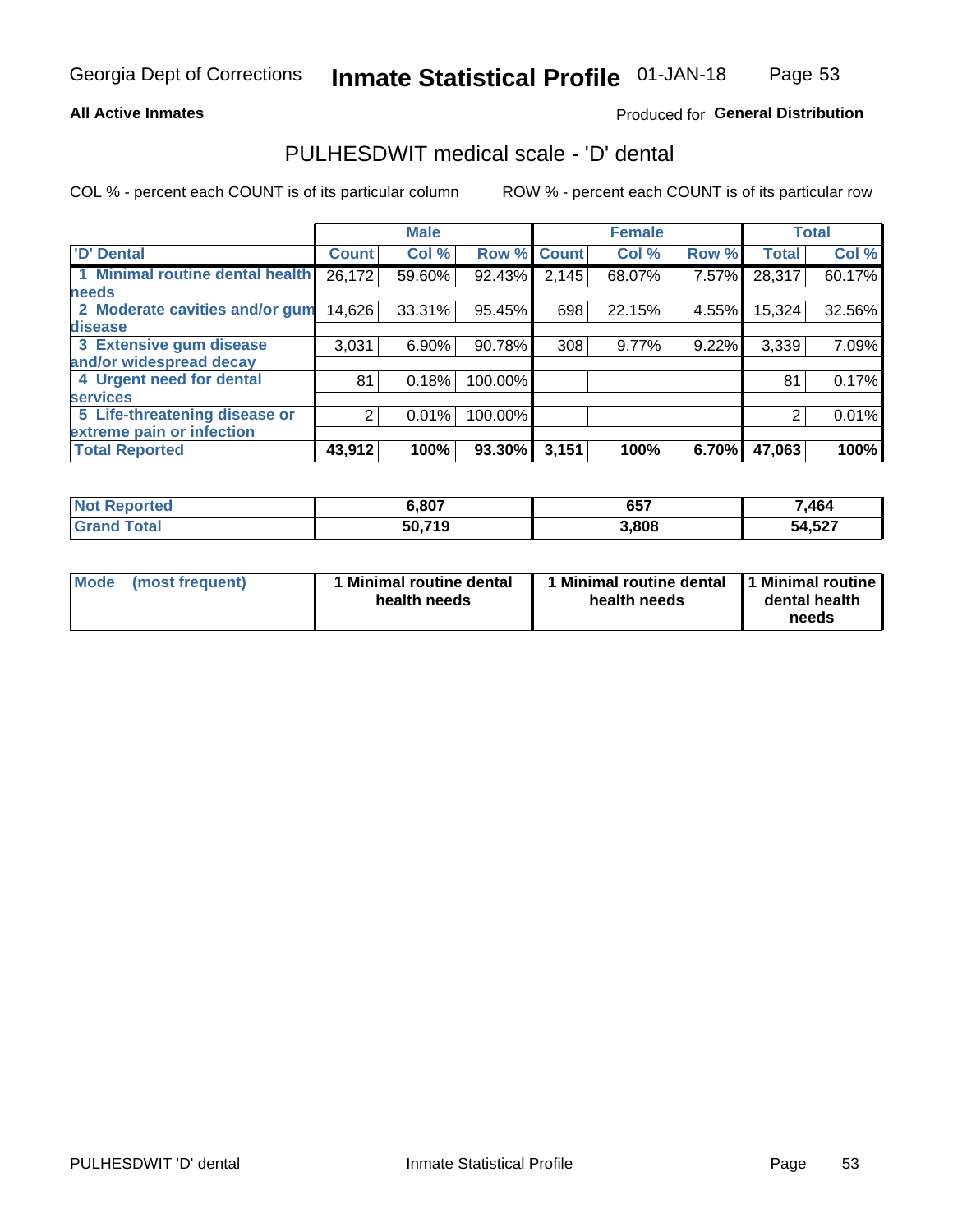## **All Active Inmates**

## Produced for General Distribution

# PULHESDWIT medical scale - 'W' work ability

COL % - percent each COUNT is of its particular column

|                                 |              | <b>Male</b> |           |             | <b>Female</b> |        |              | <b>Total</b> |
|---------------------------------|--------------|-------------|-----------|-------------|---------------|--------|--------------|--------------|
| 'W' work ability                | <b>Count</b> | Col %       |           | Row % Count | Col %         | Row %  | <b>Total</b> | Col %        |
| 1 Unrestricted work or activity | 39,514       | 85.55%      | 93.80%    | 2,612       | 75.51%        | 6.20%  | 42,126       | 84.85%       |
| 2 Minor restrictions on type of | 5,201        | 11.26%      | 87.57%    | 738         | 21.34%        | 12.43% | 5,939        | 11.96%       |
| <b>work</b>                     |              |             |           |             |               |        |              |              |
| 3 Moderate restrictions on type | 978          | 2.12%       | 95.04%    | 51          | 1.47%         | 4.96%  | 1,029        | 2.07%        |
| lof work                        |              |             |           |             |               |        |              |              |
| 4 Major restrictions on type of | 344          | 0.74%       | $90.53\%$ | 36          | 1.04%         | 9.47%  | 380          | 0.77%        |
| <b>work</b>                     |              |             |           |             |               |        |              |              |
| 5 Cannot work under any         | 151          | 0.33%       | 87.28%    | 22          | 0.64%         | 12.72% | 173          | 0.35%        |
| <b>circumstances</b>            |              |             |           |             |               |        |              |              |
| <b>Total Reported</b>           | 46,188       | 100%        | 93.03%    | 3,459       | 100%          | 6.97%  | 49,647       | 100%         |

| <b>Not Reported</b>          | 4,531  | 349   | 1,880  |
|------------------------------|--------|-------|--------|
| <b>Total</b><br><b>Grand</b> | 50,719 | 3,808 | 54,527 |

| Mode            | 1 Unrestricted work or | 1 Unrestricted work or | 1 Unrestricted   |
|-----------------|------------------------|------------------------|------------------|
| (most frequent) | activity               | activity               | work or activity |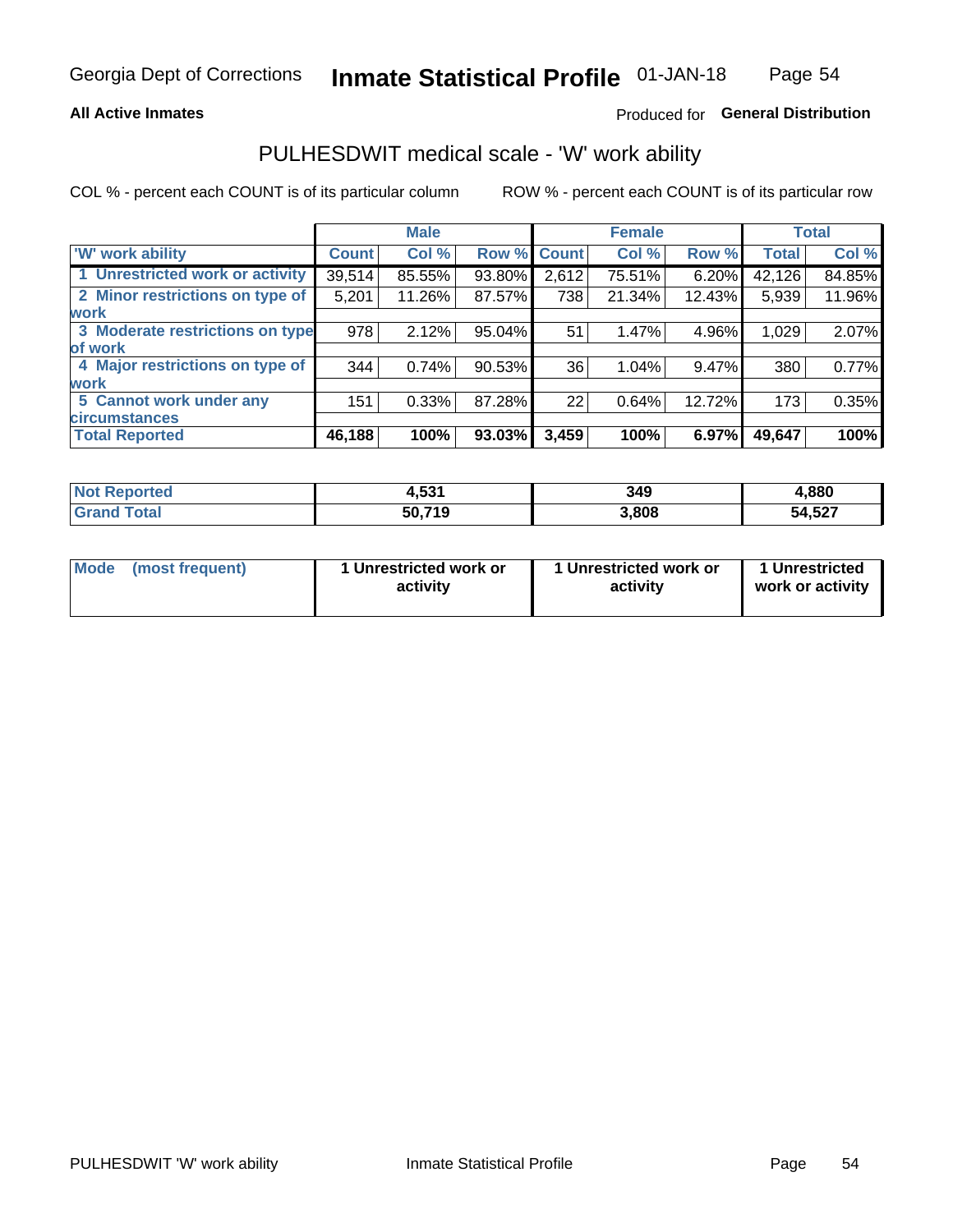### **All Active Inmates**

### Produced for General Distribution

## PULHESDWIT medical scale - 'I' impairment

COL % - percent each COUNT is of its particular column ROW % - percent each COUNT is of its particular row

**Female Male Total** 'l' Impairment **Count** Col % Row % **Count** Col % Row % **Total** Col % 1 No impairments or 93.03% 45,793 99.16%  $3,431$ 99.19% 6.97% 49,224 99.16% disabilities 2 Wheelchair-bound but  $234$  $0.51%$ 92.49%  $\overline{19}$ 7.51%  $253$  $0.51%$ 0.55% otherwise OK **3 Needs low-level Assisted**  $50$  $0.11%$ 87.72%  $\overline{7}$ 12.28% 0.20% 57  $0.11%$ Living (level I) 4 Needs moderate Assisted  $34$  $0.07\%$ 100.00%  $\overline{34}$ 0.07% Living (level II) **5 Needs maximal Assisted**  $\overline{2}$  $69$ 0.15% 97.18% 0.06% 2.82% 71  $0.14%$ Living (level III) **Total Reported** 46,180 100% 93.03%  $3,459$ 100%  $6.97%$ 49,639 100%

| <b>Not</b><br>Reported | 1,539  | 349   | 4,888  |
|------------------------|--------|-------|--------|
| ™ota⊩                  | 50,719 | 3.808 | 54,527 |

| Mode | (most frequent) | 1 No impairments or<br>disabilities | 1 No impairments or<br>disabilities | 1 No impairments<br>or disabilities |
|------|-----------------|-------------------------------------|-------------------------------------|-------------------------------------|
|------|-----------------|-------------------------------------|-------------------------------------|-------------------------------------|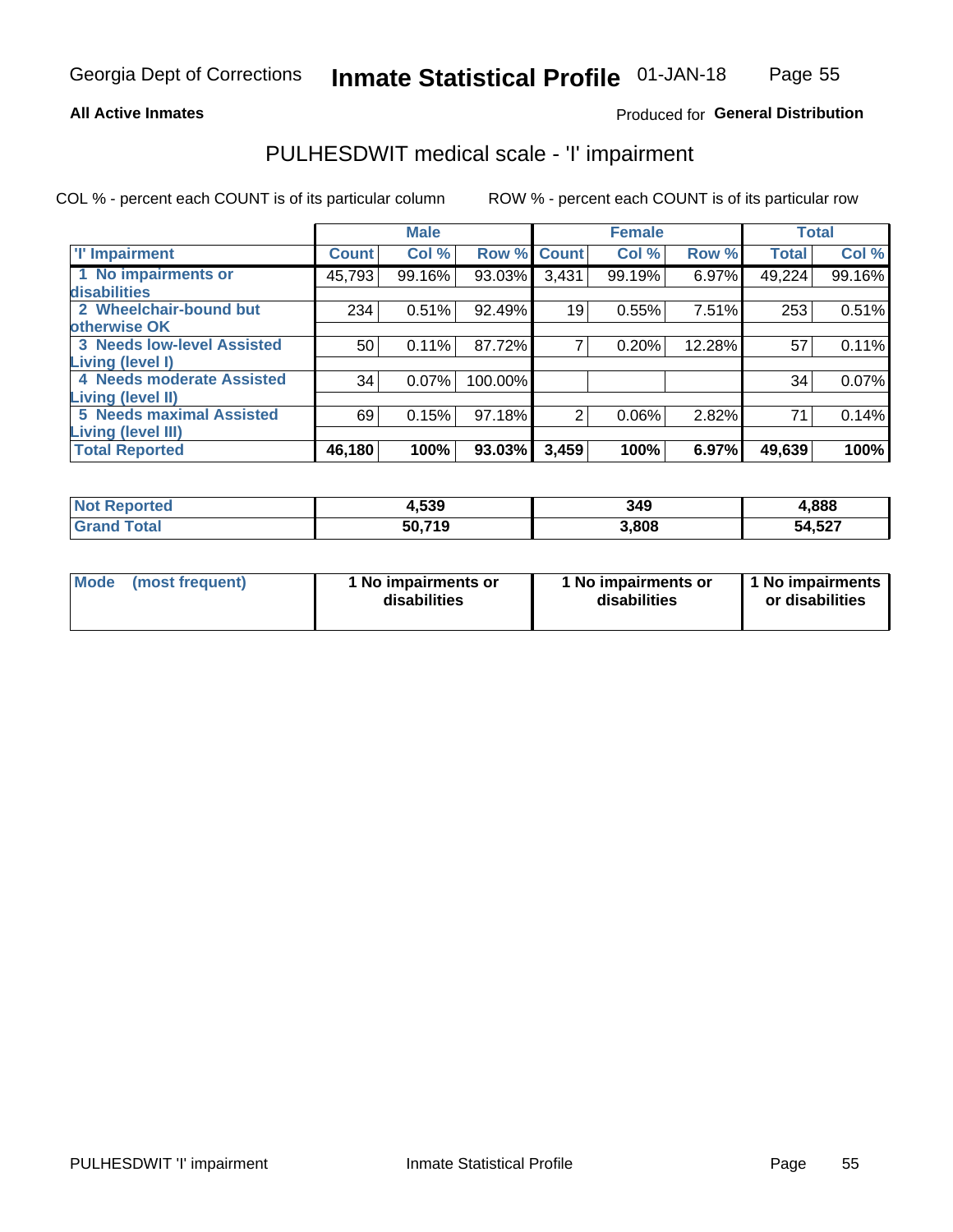## **All Active Inmates**

## Produced fo General Distribution

# PULHESDWIT medical scale - 'T' transportability

COL % - percent each COUNT is of its particular column

|                              |              | <b>Male</b> |         | <b>Female</b> |        |        | <b>Total</b> |        |
|------------------------------|--------------|-------------|---------|---------------|--------|--------|--------------|--------|
| <b>T' Transportability</b>   | <b>Count</b> | Col %       | Row %   | <b>Count</b>  | Col %  | Row %  | <b>Total</b> | Col %  |
| 1 Can be transported in any  | 45,916       | 99.37%      | 93.05%  | 3,430         | 99.45% | 6.95%  | 49,346       | 99.38% |
| ordinary approved vehicle    |              |             |         |               |        |        |              |        |
| 2 Wheelchair-bound, not      | 46           | 0.10%       | 88.46%  | 6             | 0.17%  | 11.54% | 52           | 0.10%  |
| needing special vehicle      |              |             |         |               |        |        |              |        |
| 3 Wheelchair-bound, requires | 13           | 0.03%       | 100.00% |               |        |        | 13           | 0.03%  |
| special vehicle              |              |             |         |               |        |        |              |        |
| 4 Needs specially-equipped   | 5            | 0.01%       | 100.00% |               |        |        | 5            | 0.01%  |
| medical vehicle              |              |             |         |               |        |        |              |        |
| <b>5 Requires ambulance</b>  | 225          | 0.49%       | 94.54%  | 13            | 0.38%  | 5.46%  | 238          | 0.48%  |
| transport                    |              |             |         |               |        |        |              |        |
| <b>Total Reported</b>        | 46,205       | 100%        | 93.05%  | 3,449         | 100%   | 6.95%  | 49,654       | 100%   |

| orted       | E4 A<br>. .   | 359   | 4,873           |
|-------------|---------------|-------|-----------------|
| <b>otal</b> | 50.719<br>. . | 3.808 | A 597<br>34,521 |

|  | Mode (most frequent) | 1 Can be transported in any 1 Can be transported in any<br>ordinary approved vehicle   ordinary approved vehicle   transported in any |  | 1 Can be<br>  ordinary approved  <br>vehicle |
|--|----------------------|---------------------------------------------------------------------------------------------------------------------------------------|--|----------------------------------------------|
|--|----------------------|---------------------------------------------------------------------------------------------------------------------------------------|--|----------------------------------------------|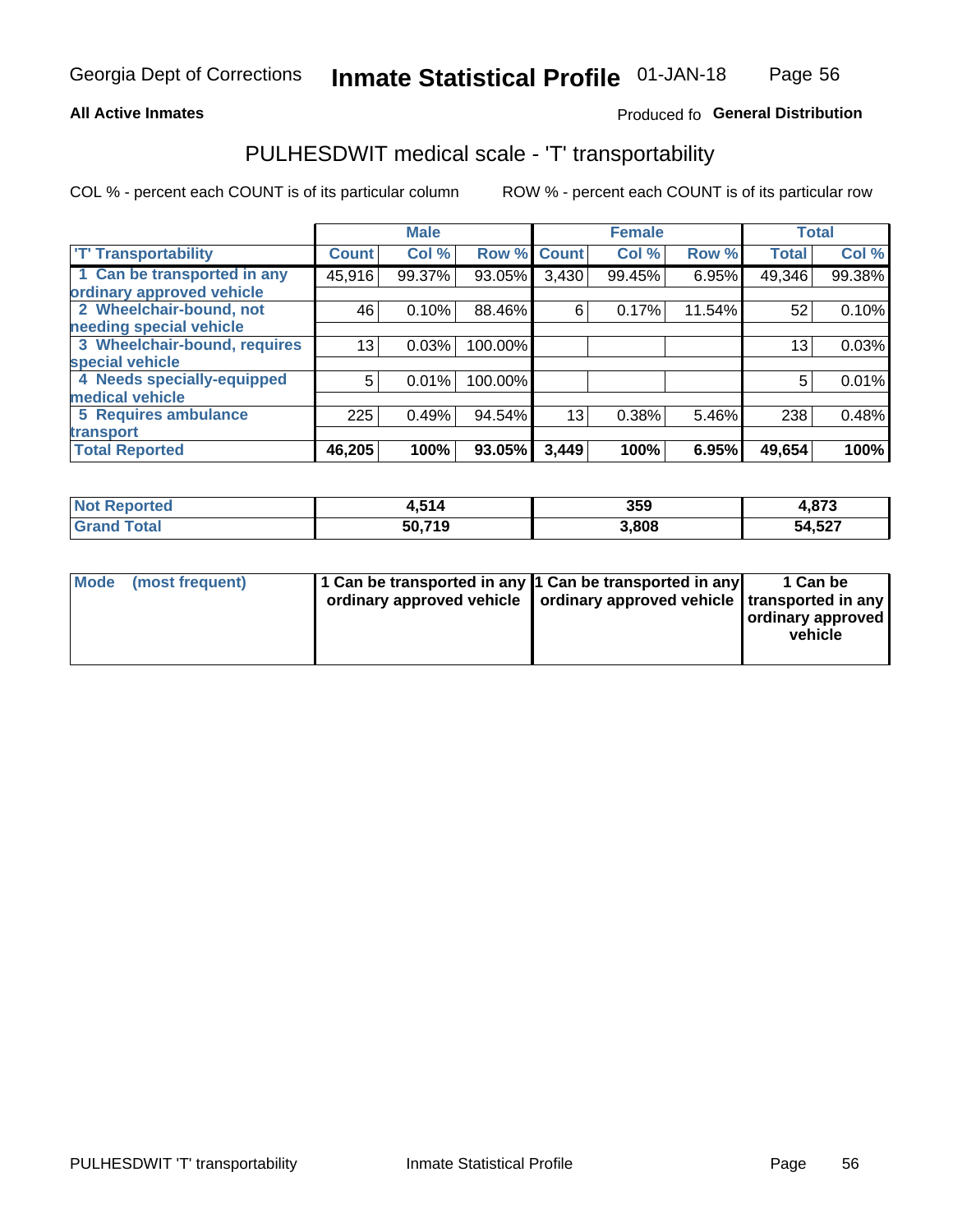### Inmate Statistical Profile 01-JAN-18 Page 57

**All Active Inmates** 

## **Produced for General Distribution**

# Number of prior Georgia incarcerations

COL % - percent each COUNT is of its particular column

|                                       |              | <b>Male</b> |                    |       | <b>Female</b> |       |        | <b>Total</b> |
|---------------------------------------|--------------|-------------|--------------------|-------|---------------|-------|--------|--------------|
| <b>Num of Prior GA Incarcerations</b> | <b>Count</b> | Col %       | <b>Row % Count</b> |       | Col %         | Row % | Total  | Col %        |
| $\bf{0}$                              | 28,310       | 55.82%      | 91.14%             | 2,752 | 72.27%        | 8.86% | 31,062 | 56.97%       |
|                                       | 9,464        | 18.66%      | 94.39%             | 562   | 14.76%        | 5.61% | 10,026 | 18.39%       |
| $\mathbf{2}$                          | 5,346        | 10.54%      | 95.89%             | 229   | 6.01%         | 4.11% | 5,575  | 10.22%       |
| 3                                     | 3,194        | $6.30\%$    | 96.58%             | 113   | 2.97%         | 3.42% | 3,307  | 6.06%        |
| 4                                     | 1,817        | 3.58%       | 97.43%             | 48    | 1.26%         | 2.57% | 1,865  | 3.42%        |
| 5                                     | 1,059        | 2.09%       | 96.62%             | 37    | 0.97%         | 3.38% | 1,096  | 2.01%        |
| <b>More Than 5</b>                    | 1,529        | 3.01%       | 95.80%             | 67    | 1.76%         | 4.20% | 1,596  | 2.93%        |
| <b>Total Reported</b>                 | 50,719       | 100%        | 93.02%             | 3,808 | 100%          | 6.98% | 54,527 | 100%         |

| <b>Not</b><br>Reported |        |       |        |
|------------------------|--------|-------|--------|
| Total<br>"Gran∟        | 50,719 | 3,808 | 54,527 |

| Mean (average)         | .05 | .58 | 1.02 |
|------------------------|-----|-----|------|
| <b>Median (middle)</b> |     |     |      |
| Mode (most frequent)   |     |     |      |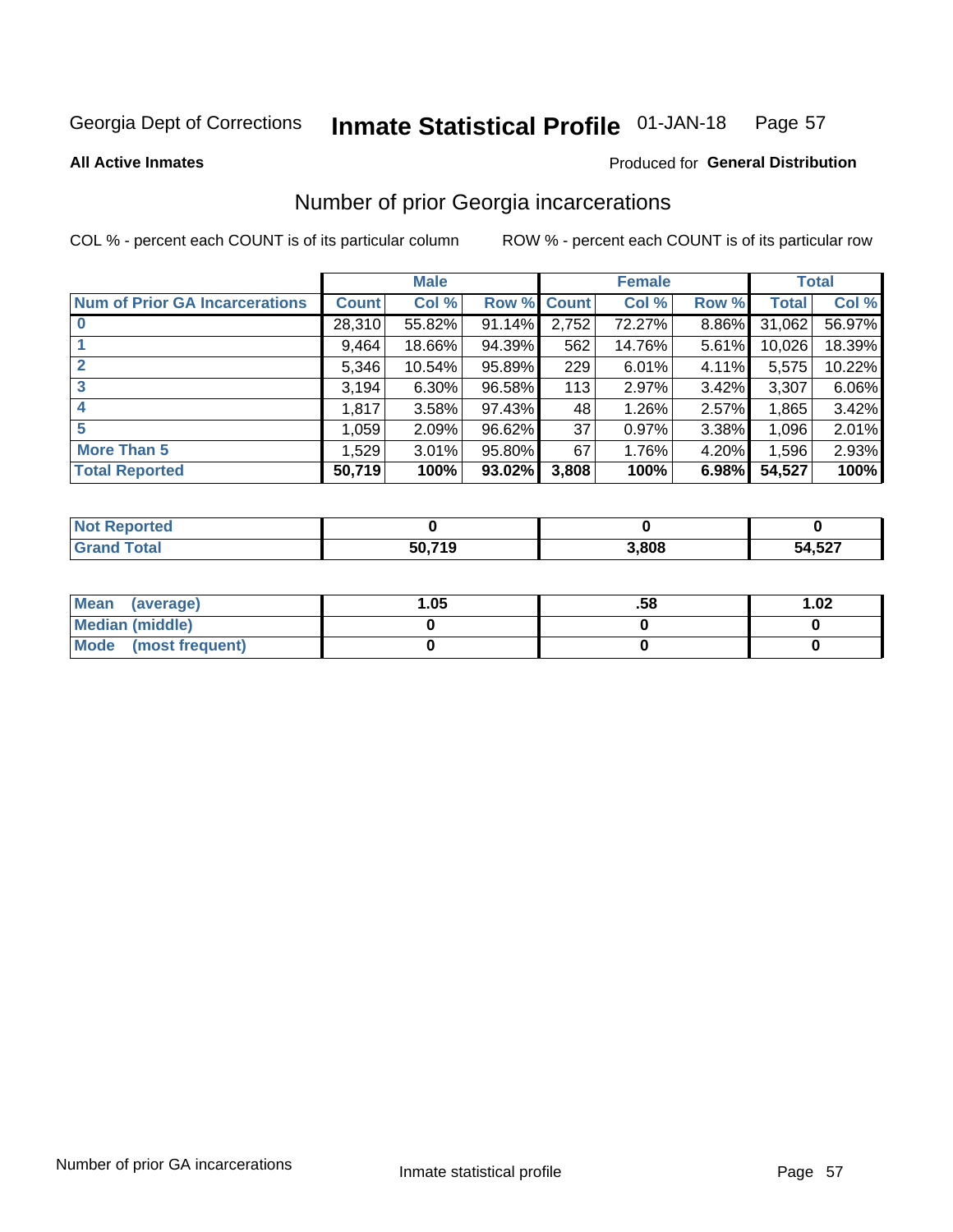#### Inmate Statistical Profile 01-JAN-18 Page 58

### **All Active Inmates**

### Produced for General Distribution

## Prison sentence in years

COL % - percent each COUNT is of its particular column

ROW % - percent each COUNT is of its particular row

|                                 |              | <b>Male</b> |         |                | <b>Female</b> |        |              | <b>Total</b> |
|---------------------------------|--------------|-------------|---------|----------------|---------------|--------|--------------|--------------|
| <b>Prison Sentence In Years</b> | <b>Count</b> | Col %       | Row %   | <b>Count</b>   | Col %         | Row %  | <b>Total</b> | Col %        |
| $0 - 1$                         | 447          | 0.88%       | 92.55%  | 36             | 0.95%         | 7.45%  | 483          | 0.89%        |
| $1.1 - 2$                       | 703          | 1.39%       | 90.83%  | 71             | 1.86%         | 9.17%  | 774          | 1.42%        |
| $2.1 - 3$                       | 966          | 1.90%       | 86.95%  | 145            | 3.81%         | 13.05% | 1,111        | 2.04%        |
| $3.1 - 4$                       | 834          | 1.64%       | 90.06%  | 92             | 2.42%         | 9.94%  | 926          | 1.70%        |
| $4.1 - 5$                       | 1,963        | 3.87%       | 89.63%  | 227            | 5.96%         | 10.37% | 2,190        | 4.02%        |
| $5.1 - 6$                       | 1,066        | 2.10%       | 91.03%  | 105            | 2.76%         | 8.97%  | 1,171        | 2.15%        |
| $6.1 - 7$                       | 1,136        | 2.24%       | 90.37%  | 121            | 3.18%         | 9.63%  | 1,257        | 2.31%        |
| $7.1 - 8$                       | 1,167        | 2.30%       | 91.24%  | 112            | 2.94%         | 8.76%  | 1,279        | 2.35%        |
| $8.1 - 9$                       | 1,285        | 2.53%       | 93.59%  | 88             | 2.31%         | 6.41%  | 1,373        | 2.52%        |
| $9.1 - 10$                      | 3,936        | 7.76%       | 90.36%  | 420            | 11.03%        | 9.64%  | 4,356        | 7.99%        |
| $10.1 - 12$                     | 2,383        | 4.70%       | 91.09%  | 233            | 6.12%         | 8.91%  | 2,616        | 4.80%        |
| $12.1 - 15$                     | 5,285        | 10.42%      | 92.35%  | 438            | 11.50%        | 7.65%  | 5,723        | 10.50%       |
| $15.1 - 20$                     | 9,617        | 18.96%      | 93.56%  | 662            | 17.38%        | 6.44%  | 10,279       | 18.85%       |
| 20.1 - Over                     | 11,076       | 21.84%      | 94.59%  | 634            | 16.65%        | 5.41%  | 11,710       | 21.48%       |
| <b>Life</b>                     | 7,323        | 14.44%      | 95.15%  | 373            | 9.80%         | 4.85%  | 7,696        | 14.11%       |
| <b>Life Without Parole</b>      | 1,328        | 2.62%       | 96.44%  | 49             | 1.29%         | 3.56%  | 1,377        | 2.53%        |
| <b>Death</b>                    | 122          | 0.24%       | 100.00% |                |               |        | 122          | 0.22%        |
| <b>Youthful Offenders</b>       | 82           | 0.16%       | 97.62%  | $\overline{2}$ | 0.05%         | 2.38%  | 84           | 0.15%        |
| <b>Total Reported</b>           | 50,719       | 100%        | 93.02%  | 3,808          | 100.0%        | 6.98%  | 54,527       | 100.0%       |

| <b>Reported</b><br>I NOT |                      |       |        |
|--------------------------|----------------------|-------|--------|
|                          | 50 74 O<br>50<br>- - | 8,808 | 54,527 |

### **Determinate (numeric) sentences only**

| <b>Me:</b><br>$\overline{\phantom{a}}$<br><br>10<br><br>_____ |  |  |  |
|---------------------------------------------------------------|--|--|--|
|                                                               |  |  |  |

All sentences (including determinate), with life, life without parole, and death sentences figured at 45 years

| <b>Mear</b><br>36.21<br>33.99<br>∍ מפ<br>. .<br>ت. ب<br>___ |  |  |  |
|-------------------------------------------------------------|--|--|--|
|                                                             |  |  |  |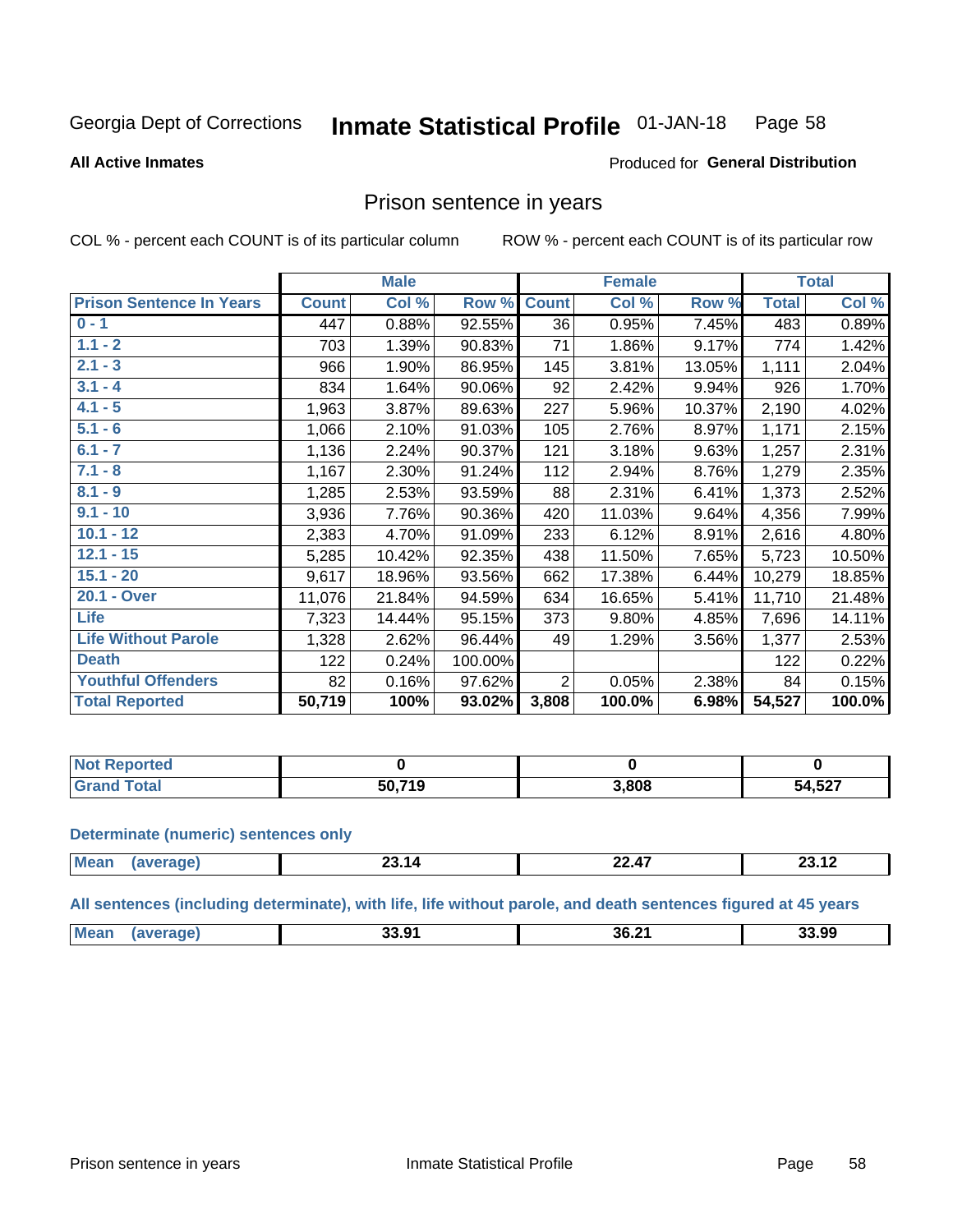### Inmate Statistical Profile 01-JAN-18 Page 59

### **All Active Inmates**

## Produced for General Distribution

# Primary offense, broken out into felonies vs misdemeanors

COL % - percent each COUNT is of its particular column

|                                  |              | <b>Male</b> |           |                    | <b>Female</b> |          | Total  |        |
|----------------------------------|--------------|-------------|-----------|--------------------|---------------|----------|--------|--------|
| <b>Felonies and Misdemeanors</b> | <b>Count</b> | Col%        |           | <b>Row % Count</b> | Col%          | Row %    | Total, | Col %  |
| <b>Felonies</b>                  | 50,487       | 99.80%      | $93.00\%$ | 3.798              | 99.89%        | $7.00\%$ | 54,285 | 99.81% |
| <b>Misdemeanors</b>              | 99           | .20%        | 96.12%    |                    | $.11\%$       | $3.88\%$ | 103    | .19%   |
| <b>Total Reported</b>            | 50,586       | 100%        | $93.01\%$ | 3,802              | 100%          | 6.99%    | 54,388 | 100%   |

| Not<br>ted | ,,,<br>טט ו    |        | 39            |
|------------|----------------|--------|---------------|
| ⊺otar      | $-0.740$<br>ວບ | 50,592 | ドヘブ<br>54,527 |

| Mo | ____ | 11 C.S<br>. | onies<br>. |
|----|------|-------------|------------|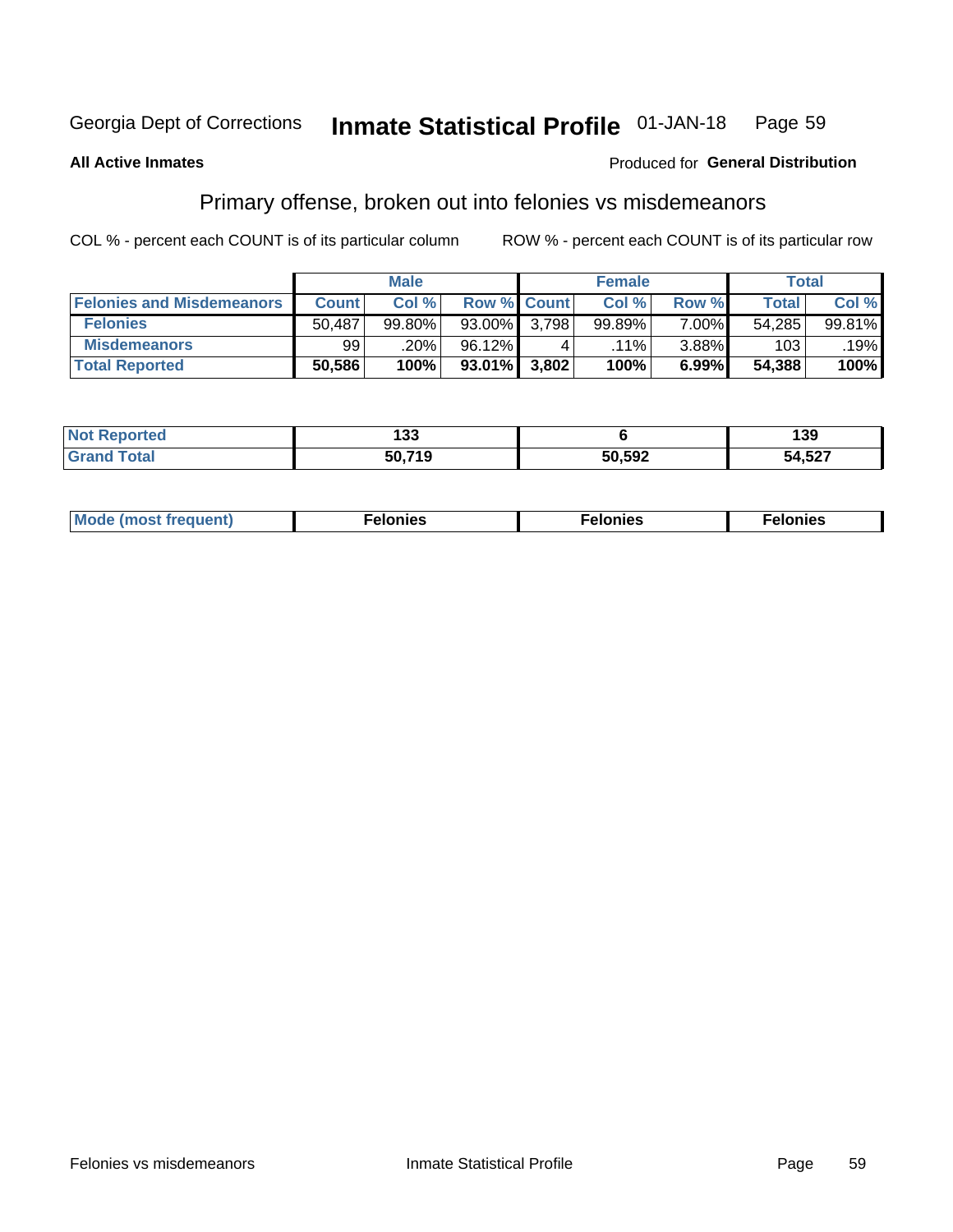### Inmate Statistical Profile 01-JAN-18 Page 60

**All Active Inmates** 

## Produced for General Distribution

# Primary offense, broken out into six broad crime categories

COL % - percent each COUNT is of its particular column

|                                 |              | <b>Male</b> |        |             | <b>Female</b> |        |              | <b>Total</b> |
|---------------------------------|--------------|-------------|--------|-------------|---------------|--------|--------------|--------------|
| <b>Crime Categories</b>         | <b>Count</b> | Col %       |        | Row % Count | Col %         | Row %  | <b>Total</b> | Col %        |
| <b>Violent</b>                  | 26,489       | 52.31%      | 93.98% | 1,698       | 44.59%        | 6.02%  | 28,187       | 51.77%       |
| <b>Sex Crime</b><br>2           | 8,371        | 16.53%      | 98.54% | 124         | $3.26\%$      | 1.46%  | 8,495        | 15.60%       |
| $\mathbf{3}$<br><b>Property</b> | 7,935        | 15.67%      | 89.07% | 974         | 25.58%        | 10.93% | 8,909        | 16.36%       |
| <b>Drug</b><br>4                | 5,267        | 10.40%      | 86.44% | 826         | 21.69%        | 13.56% | 6,093        | 11.19%       |
| <b>Habit/DUI</b><br>5           | 100          | .20%        | 91.74% | 9           | .24%          | 8.26%  | 109          | .20%         |
| <b>Other</b><br>6               | 2,479        | 4.90%       | 93.34% | 177         | 4.65%         | 6.66%  | 2,656        | 4.88%        |
| <b>Total Reported</b>           | 50,641       | 100%        | 93.01% | 3,808       | 100%          | 6.99%  | 54,449       | 100%         |

| rtea<br>NO |              |      | 70<br>$\mathbf \sigma$ |
|------------|--------------|------|------------------------|
| Eata       | .719<br>50,7 | 808, | 54,527                 |

| Mo<br>uent)<br>nos | .<br>/iolent | <br>Violent | - --<br><b>Tiolent</b> |
|--------------------|--------------|-------------|------------------------|
|                    |              |             |                        |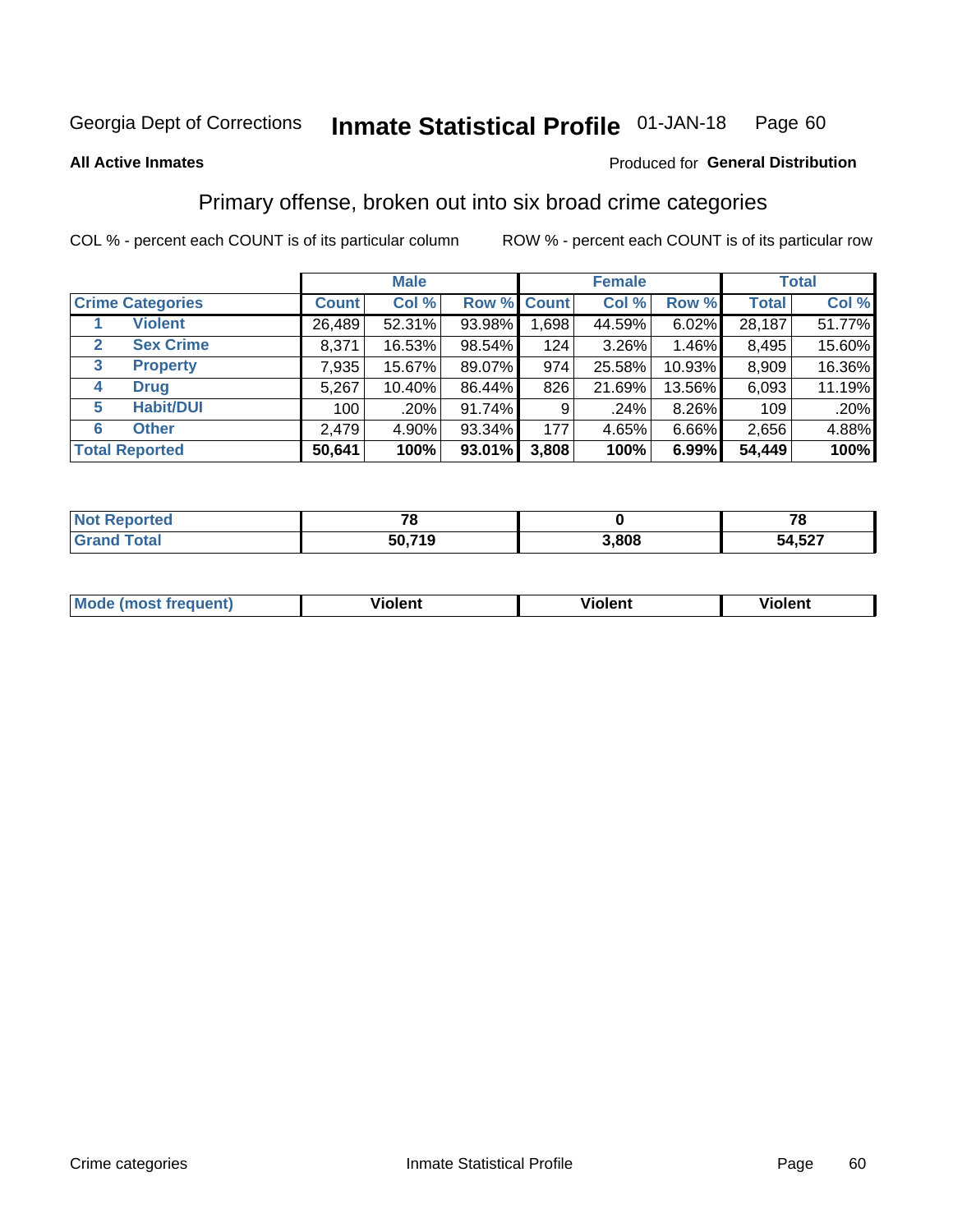### Inmate Statistical Profile 01-JAN-18 Page 61

### **All Active Inmates**

## **Produced for General Distribution**

# Primary offense, detailed offense code

COL % - percent each COUNT is of its particular column

|                                            |                | <b>Male</b> |         |                | <b>Female</b> |         |                | <b>Total</b> |
|--------------------------------------------|----------------|-------------|---------|----------------|---------------|---------|----------------|--------------|
| <b>Primary Offense</b>                     | <b>Count</b>   | Col %       | Row %   | <b>Count</b>   | Col %         | Row %   | <b>Total</b>   | Col %        |
| <b>Abuse Neglect Elder/Disab (2812)</b>    | 48             | .09%        | 64.86%  | 26             | .68%          | 35.14%  | 74             | .14%         |
| Agg Aslt W Intnt To Rape (2095)            | 67             | .13%        | 100.00% |                |               |         | 67             | .12%         |
| <b>Agg Sex Battery Atmpt (2099)</b>        | $\overline{2}$ | .01%        | 100.00% |                |               |         | 2              | .01%         |
| <b>Aggrav Assault (1302)</b>               | 5,175          | 10.22%      | 94.59%  | 296            | 7.77%         | 5.41%   | 5,471          | 10.05%       |
| <b>Aggrav Assault Peace Ofcr</b><br>(1314) | 312            | .62%        | 93.98%  | 20             | .53%          | 6.02%   | 332            | .61%         |
| <b>Aggrav Battery (1305)</b>               | 1,362          | 2.69%       | 93.87%  | 89             | 2.34%         | 6.13%   | 1,451          | 2.66%        |
| <b>Aggrav Battery Peace Ofcr</b><br>(1315) | 29             | .06%        | 100.00% |                |               |         | 29             | .05%         |
| <b>Aggrav Ch Molest Atmpt (2096)</b>       | 3              | .01%        | 100.00% |                |               |         | 3              | .01%         |
| <b>Aggrav Child Molestation (2021)</b>     | 1,256          | 2.48%       | 98.43%  | 20             | .53%          | 1.57%   | 1,276          | 2.34%        |
| <b>Aggrav Cruelty To Animals</b><br>(2972) | 12             | .02%        | 92.31%  | 1              | .03%          | 7.69%   | 13             | .02%         |
| <b>Aggrav Sexual Battery (2009)</b>        | 218            | .43%        | 99.54%  | 1              | .03%          | .46%    | 219            | .40%         |
| <b>Aggrav Sodomy (2003)</b>                | 211            | .42%        | 98.60%  | 3              | .08%          | 1.40%   | 214            | .39%         |
| <b>Aggrav Stalking (1321)</b>              | 325            | .64%        | 96.73%  | 11             | .29%          | 3.27%   | 336            | .62%         |
| <b>Aggravated Assault On 65+</b><br>(1304) | $\overline{4}$ | .01%        | 66.67%  | $\overline{2}$ | .05%          | 33.33%  | 6              | .01%         |
| <b>Alter Id (1506)</b>                     | $\overline{2}$ | .01%        | 100.00% |                |               |         | $\overline{2}$ | .01%         |
| <b>Armed Robbery (1902)</b>                | 5,921          | 11.69%      | 96.50%  | 215            | 5.65%         | 3.50%   | 6,136          | 11.27%       |
| Arson 1st Degree (1401)                    | 57             | .11%        | 86.36%  | 9              | .24%          | 13.64%  | 66             | .12%         |
| <b>Arson 2nd Degree (1402)</b>             | 10             | .02%        | 90.91%  | 1              | .03%          | 9.09%   | 11             | .02%         |
| <b>Arson 3rd Degree (1403)</b>             | 6              | .01%        | 85.71%  | 1              | .03%          | 14.29%  | $\overline{7}$ | .01%         |
| Ass W/ Int Transmit Hiv (1313)             | 1              | .01%        | 50.00%  | 1              | .03%          | 50.00%  | $\overline{2}$ | .01%         |
| <b>Atmpt Aggrav Assault (1303)</b>         | 8              | .02%        | 88.89%  | 1              | .03%          | 11.11%  | 9              | .02%         |
| <b>Atmpt Aggrav Sodomy (2093)</b>          | 4              | .01%        | 100.00% |                |               |         | $\overline{4}$ | .01%         |
| <b>Atmpt Armed Robbery (1992)</b>          | 93             | .18%        | 93.00%  | 7              | .18%          | 7.00%   | 100            | .18%         |
| <b>Atmpt Burglary (1690)</b>               | 30             | .06%        | 100.00% |                |               |         | 30             | .06%         |
| <b>Atmpt Child Molestation (2094)</b>      | 46             | .09%        | 100.00% |                |               |         | 46             | .08%         |
| <b>Atmpt Escape (2590)</b>                 | 1              | .01%        | 100.00% |                |               |         | 1              | .01%         |
| <b>Atmpt Finan Ident Frd (7014)</b>        |                |             |         | 1              | .03%          | 100.00% | 1              | .01%         |
| <b>Atmpt Kidnap (1390)</b>                 | $\overline{2}$ | .01%        | 100.00% |                |               |         | 2              | .01%         |
| <b>Atmpt Murder (1190)</b>                 | 117            | .23%        | 92.13%  | $10$           | .26%          | 7.87%   | 127            | .23%         |
| Atmpt Rape (2091)                          | 48             | .09%        | 97.96%  | 1              | .03%          | 2.04%   | 49             | .09%         |
| <b>Atmpt Robbery (1991)</b>                | 35             | .07%        | 97.22%  | 1              | .03%          | 2.78%   | 36             | .07%         |
| <b>Atmpt Sodomy (2092)</b>                 | 4              | .01%        | 100.00% |                |               |         | 4              | .01%         |
| <b>Atmpt Theft By Taking (1812)</b>        | 3              | .01%        | 100.00% |                |               |         | 3              | .01%         |
| <b>Atmpt Viol Substance Act (4090)</b>     | 14             | .03%        | 77.78%  | 4              | .11%          | 22.22%  | 18             | .03%         |
| <b>Att/Consprcy Commt C/S/Of</b><br>(4134) | 41             | .08%        | 83.67%  | 8              | .21%          | 16.33%  | 49             | .09%         |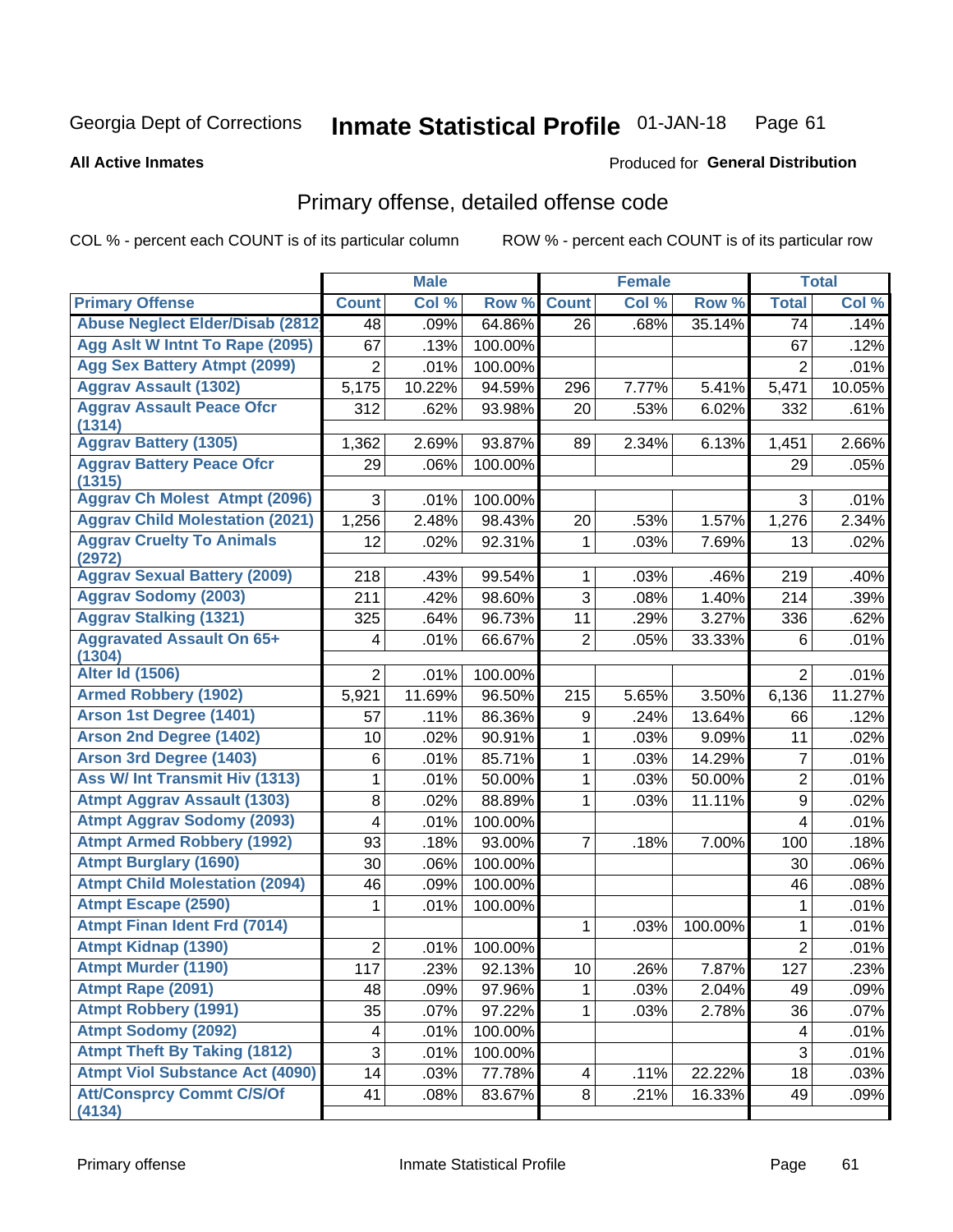#### **Inmate Statistical Profile 01-JAN-18** Page 62

### **All Active Inmates**

## Produced for General Distribution

# Primary offense, detailed offense code

COL % - percent each COUNT is of its particular column

|                                                   |                | <b>Male</b> |         |                | <b>Female</b> |         |                | <b>Total</b> |
|---------------------------------------------------|----------------|-------------|---------|----------------|---------------|---------|----------------|--------------|
| <b>Primary Offense</b>                            | <b>Count</b>   | Col %       | Row %   | <b>Count</b>   | Col %         | Row %   | <b>Total</b>   | Col %        |
| <b>Bad Checks (1704)</b>                          | 1.             | .01%        | 50.00%  | $\mathbf{1}$   | .03%          | 50.00%  | $\overline{2}$ | .01%         |
| <b>Bail Jumping (2511)</b>                        | 6              | .01%        | 85.71%  | 1              | .03%          | 14.29%  | $\overline{7}$ | .01%         |
| <b>Bigamy (2007)</b>                              | $\overline{2}$ | .01%        | 100.00% |                |               |         | $\overline{2}$ | .01%         |
| <b>Bribery Govt Officer (2301)</b>                |                |             |         | $\overline{2}$ | .05%          | 100.00% | $\overline{2}$ | .01%         |
| Burg 1st Aft 6/30/12 (1611)                       | 1,919          | 3.79%       | 93.66%  | 130            | 3.41%         | 6.34%   | 2,049          | 3.76%        |
| Burg 2nd Aft 6/30/12 (1612)                       | 644            | 1.27%       | 95.27%  | 32             | .84%          | 4.73%   | 676            | 1.24%        |
| Burg Bef 7/1/12 (1601)                            | 2,525          | 4.99%       | 96.56%  | 90             | 2.36%         | 3.44%   | 2,615          | 4.80%        |
| <b>Carry Weapon At School (2915)</b>              |                |             |         | 1              | .03%          | 100.00% | 1              | .01%         |
| <b>Child Molestation (2019)</b>                   | 2,610          | 5.15%       | 98.12%  | 50             | 1.31%         | 1.88%   | 2,660          | 4.89%        |
| <b>Chop Shop Violation (5003)</b>                 | 1              | .01%        | 100.00% |                |               |         | 1              | .01%         |
| <b>Cnspire Traffic Cntrl Sub (4130)</b>           | 6              | .01%        | 100.00% |                |               |         | 6              | .01%         |
| <b>Computer Pornography (1760)</b>                | 93             | .18%        | 97.89%  | $\overline{2}$ | .05%          | 2.11%   | 95             | .17%         |
| <b>Computer Theft (1761)</b>                      | 3              | .01%        | 30.00%  | $\overline{7}$ | .18%          | 70.00%  | 10             | .02%         |
| <b>Computer Trespass (1762)</b>                   |                |             |         | $\overline{2}$ | .05%          | 100.00% | $\mathbf 2$    | .01%         |
| <b>Conceal Death Of Another (1125)</b>            | 17             | .03%        | 70.83%  | 7              | .18%          | 29.17%  | 24             | .04%         |
| <b>Conspiracy (9901)</b>                          | 29             | .06%        | 85.29%  | 5              | .13%          | 14.71%  | 34             | .06%         |
| <b>Convsn Paymnts Real Propy</b><br>(1811)        | $\mathbf{1}$   | .01%        | 100.00% |                |               |         | 1              | .01%         |
| Crmnl Atmpt (9905)                                | 1              | .01%        | 100.00% |                |               |         | 1              | .01%         |
| <b>Crmnl Damage 1st Degree (1501)</b>             | 25             | .05%        | 96.15%  | 1              | .03%          | 3.85%   | 26             | .05%         |
| <b>Crmnl Damage 2nd Degree</b>                    | 71             | .14%        | 84.52%  | 13             | .34%          | 15.48%  | 84             | .15%         |
| (1502)<br><b>Crmnl Interfere Govt Prop (2613)</b> | 18             | .04%        | 90.00%  | $\overline{2}$ | .05%          | 10.00%  | 20             | .04%         |
| <b>Crmnl Poss Explosives (1404)</b>               | 1              | .01%        | 100.00% |                |               |         |                | .01%         |
| <b>Crmnl Solicitation (9910)</b>                  | 1              | .01%        | 100.00% |                |               |         | 1<br>1         | .01%         |
| <b>Cruelty To Animals (2971)</b>                  | 1              | .01%        | 100.00% |                |               |         | 1              | .01%         |
| <b>Cruelty To Children (2801)</b>                 | 295            | .58%        | 74.12%  | 103            | 2.70%         | 25.88%  | 398            | .73%         |
| <b>Cruelty To Elder Person (2811)</b>             | 25             | .05%        | 65.79%  | 13             | .34%          | 34.21%  | 38             | .07%         |
| <b>Damage Destroy Secr Prop</b>                   | $\mathbf 2$    | .01%        | 100.00% |                |               |         | $\overline{2}$ | .01%         |
| (1504)                                            |                |             |         |                |               |         |                |              |
| <b>Defrauding State (2307)</b>                    | 1              | .01%        | 100.00% |                |               |         | $\mathbf 1$    | .01%         |
| Drv W/ Improp Veh Reg (7013)                      |                |             |         | 1              | .03%          | 100.00% | 1              | .01%         |
| <b>Drvng Habtl Violator (5004)</b>                | $\,6$          | .01%        | 100.00% |                |               |         | 6              | .01%         |
| <b>Entering Vehicle (1880)</b>                    | 124            | .24%        | 98.41%  | $\overline{2}$ | .05%          | 1.59%   | 126            | .23%         |
| <b>Entice Child Attempted (2090)</b>              | 3              | .01%        | 100.00% |                |               |         | 3              | .01%         |
| <b>Enticing Child-Indec Purp (2020)</b>           | 80             | .16%        | 94.12%  | 5              | .13%          | 5.88%   | 85             | .16%         |
| <b>Escape (2501)</b>                              | 27             | .05%        | 90.00%  | 3              | .08%          | 10.00%  | 30             | .06%         |
| <b>False Certificates (2311)</b>                  | 4              | .01%        | 100.00% |                |               |         | 4              | .01%         |
| <b>False Imprisonment (1308)</b>                  | 191            | .38%        | 95.98%  | 8              | .21%          | 4.02%   | 199            | .37%         |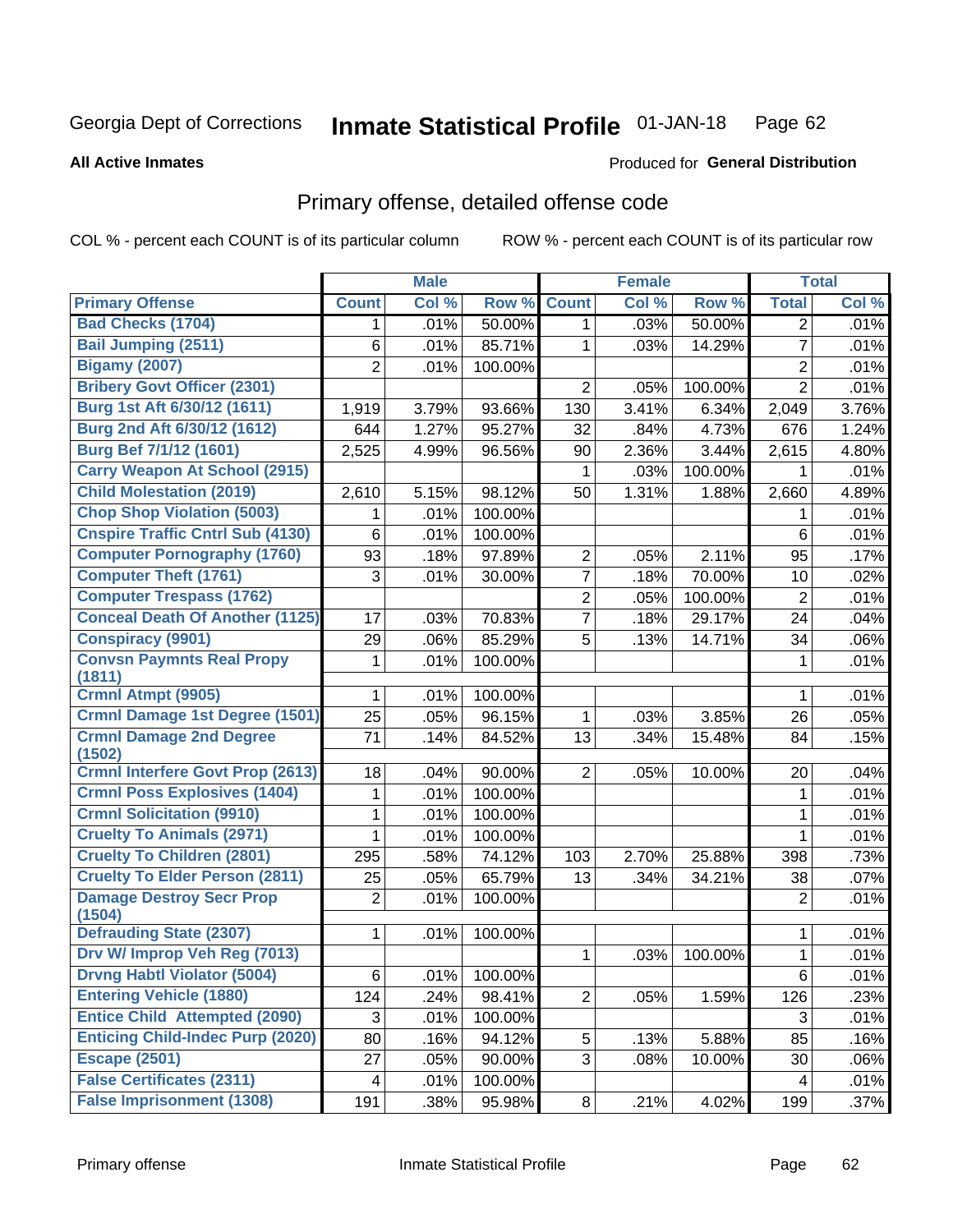### Inmate Statistical Profile 01-JAN-18 Page 63

### **All Active Inmates**

## **Produced for General Distribution**

# Primary offense, detailed offense code

COL % - percent each COUNT is of its particular column

|                                                  |                | <b>Male</b> |         |                | <b>Female</b> |        |                | <b>Total</b> |
|--------------------------------------------------|----------------|-------------|---------|----------------|---------------|--------|----------------|--------------|
| <b>Primary Offense</b>                           | <b>Count</b>   | Col %       | Row %   | <b>Count</b>   | Col %         | Row %  | <b>Total</b>   | Col %        |
| <b>False Statements Govt (2408)</b>              | 25             | .05%        | 86.21%  | $\overline{4}$ | .11%          | 13.79% | 29             | .05%         |
| <b>False Swearing (2402)</b>                     | 3              | .01%        | 100.00% |                |               |        | 3              | .01%         |
| <b>False Swearng Writtn Stmt</b>                 | $\overline{2}$ | .01%        | 100.00% |                |               |        | $\overline{2}$ | .01%         |
| (2205)<br><b>Family Violence Battery (1301)</b>  | 159            | .31%        | 94.08%  | 10             | .26%          | 5.92%  | 169            | .31%         |
| Feticide (1121)                                  | 1              | .01%        | 100.00% |                |               |        | 1              | .01%         |
| <b>Feticide By Vehicle (1118)</b>                | 4              | .01%        | 100.00% |                |               |        | 4              | .01%         |
| <b>Financial Identity Fraud (1756)</b>           | 60             | .12%        | 65.22%  | 32             | .84%          | 34.78% | 92             | .17%         |
| <b>Fleeing/Eluding Police (2316)</b>             | 423            | .84%        | 96.80%  | 14             | .37%          | 3.20%  | 437            | .80%         |
| Forg 1st Aft 6/30/12 (1711)                      | 106            | .21%        | 69.28%  | 47             | 1.23%         | 30.72% | 153            | .28%         |
| Forg 1st Bef 7/1/12 (1701)                       | 260            | .51%        | 72.83%  | 97             | 2.55%         | 27.17% | 357            | .66%         |
| Forg 2nd Aft 6/30/12 (1712)                      | 25             | .05%        | 65.79%  | 13             | .34%          | 34.21% | 38             | .07%         |
| Forg 2nd Bef 7/1/12 (1702)                       | 8              | .02%        | 100.00% |                |               |        | 8              | .01%         |
| Forg 3rd Aft 6/30/12 (1713)                      | 63             | .12%        | 81.82%  | 14             | .37%          | 18.18% | 77             | .14%         |
| Forg 4th Aft 6/30/12 (1714)                      | 9              | .02%        | 60.00%  | 6              | .16%          | 40.00% | 15             | .03%         |
| <b>Forgery Credit Card (1752)</b>                | 4              | .01%        | 100.00% |                |               |        | 4              | .01%         |
| <b>Fraudulent Access Compute</b>                 | 4              | .01%        | 100.00% |                |               |        | 4              | .01%         |
| (1796)                                           |                |             |         |                |               |        |                |              |
| <b>Fraudulent Checks (1750)</b>                  | $\overline{2}$ | .01%        | 66.67%  | 1              | .03%          | 33.33% | 3              | .01%         |
| <b>Fraudulent Credit Card (1753)</b>             | 52             | .10%        | 64.20%  | 29             | .76%          | 35.80% | 81             | .15%         |
| <b>Gang Participation (9914)</b>                 | 29             | .06%        | 100.00% |                |               |        | 29             | .05%         |
| <b>Guard Line W/Weapon/Drugs</b>                 | 26             | .05%        | 78.79%  | $\overline{7}$ | .18%          | 21.21% | 33             | .06%         |
| (2963)<br><b>Habit Traf Viol/Impaired (5005)</b> | 8              | .02%        | 88.89%  | 1              | .03%          | 11.11% | 9              | .02%         |
| <b>Habit Traf Viol/Other (5006)</b>              | 11             | .02%        | 100.00% |                |               |        | 11             | .02%         |
| <b>Hijacking Motor Vehicle (1911)</b>            | 37             | .07%        | 97.37%  | 1              | .03%          | 2.63%  | 38             | .07%         |
| <b>Hindering Appreh Or Pun (2503)</b>            | 5              | .01%        | 71.43%  | $\overline{2}$ | .05%          | 28.57% | 7              | .01%         |
| Hit-Run W/Injury/Fatality (5007)                 | 29             | .06%        | 85.29%  | 5              | .13%          | 14.71% | 34             | .06%         |
| Home Invasion 1st Degree (7007)                  | 12             | .02%        | 85.71%  | $\overline{2}$ | .05%          | 14.29% | 14             | .03%         |
| <b>Homicide By Vessel (1124)</b>                 | 52             | .10%        | 91.23%  | $\overline{5}$ | .13%          | 8.77%  | 57             | .10%         |
| <b>Illegal Attm To Obt Drugs (4011)</b>          | $\overline{2}$ | .01%        | 50.00%  | $\overline{2}$ | .05%          | 50.00% | 4              | .01%         |
| <b>Impersonating Officer (2405)</b>              | $\overline{2}$ | .01%        | 100.00% |                |               |        | $\overline{2}$ | .01%         |
| <b>Impersonation (2404)</b>                      | 2              | .01%        | 66.67%  | $\mathbf{1}$   | .03%          | 33.33% | 3              | .01%         |
| <b>Incest (2006)</b>                             | 210            | .41%        | 99.53%  | 1              | .03%          | .47%   | 211            | .39%         |
| <b>Incest Atmpt (2098)</b>                       | 1              | .01%        | 100.00% |                |               |        | 1              | .01%         |
| <b>Inciting To Insurrection (2203)</b>           | 3              | .01%        | 100.00% |                |               |        | 3              | .01%         |
| <b>Influencing Witness (2313)</b>                | 5              | .01%        | 83.33%  | 1              | .03%          | 16.67% | 6              | .01%         |
| <b>Injury By Vehicle (1318)</b>                  | 92             | .18%        | 81.42%  | 21             | .55%          | 18.58% | 113            | .21%         |
| <b>Insurrection (2202)</b>                       | 3              | .01%        | 100.00% |                |               |        | 3              | .01%         |
|                                                  |                |             |         |                |               |        |                |              |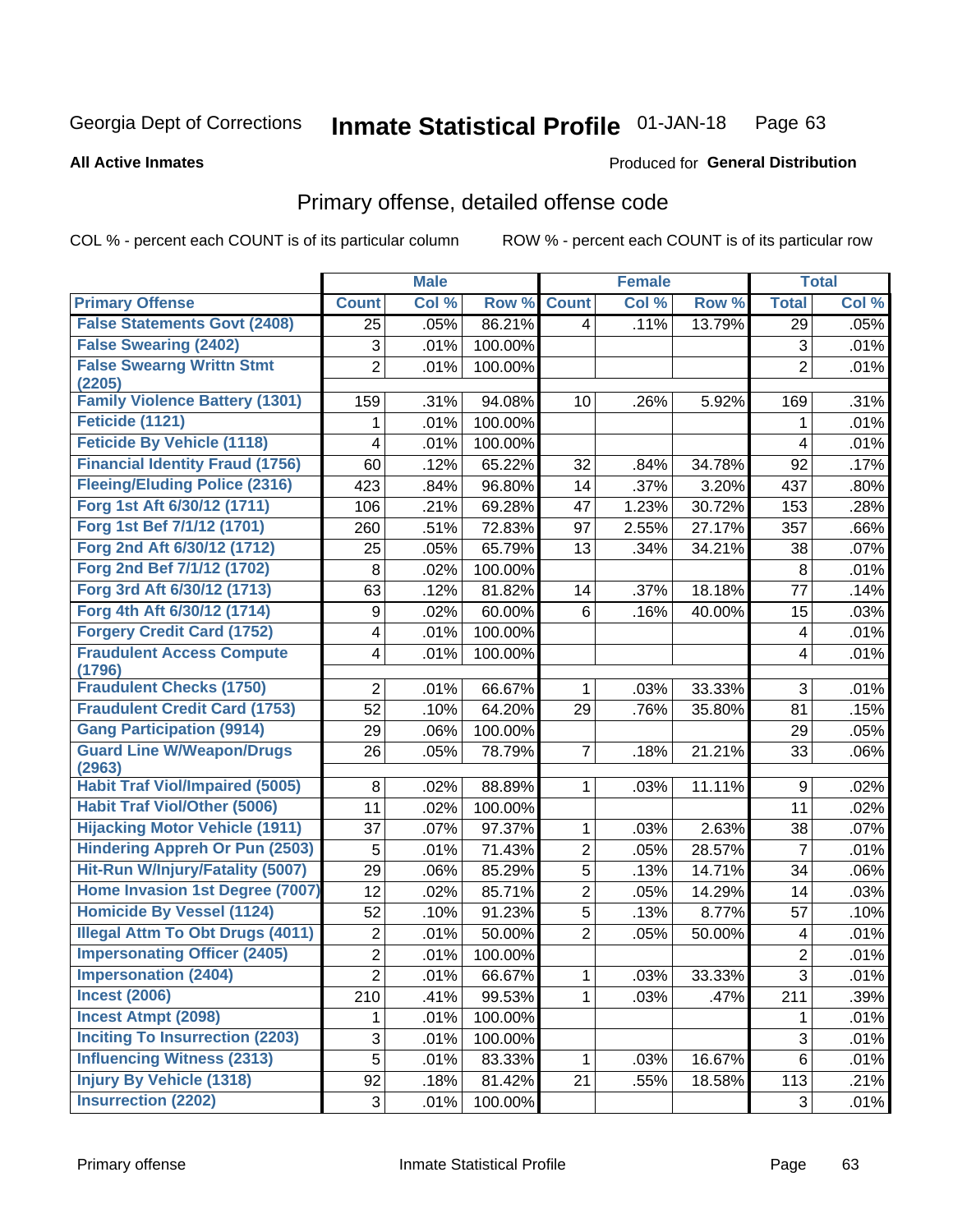### Inmate Statistical Profile 01-JAN-18 Page 64

### **All Active Inmates**

## **Produced for General Distribution**

# Primary offense, detailed offense code

COL % - percent each COUNT is of its particular column

|                                            |                | <b>Male</b> |         |                | <b>Female</b> |        |                 | <b>Total</b> |
|--------------------------------------------|----------------|-------------|---------|----------------|---------------|--------|-----------------|--------------|
| <b>Primary Offense</b>                     | <b>Count</b>   | Col %       | Row %   | <b>Count</b>   | Col %         | Row %  | <b>Total</b>    | Col %        |
| <b>Interference With Custody (1312)</b>    | 14             | .03%        | 93.33%  | $\mathbf{1}$   | .03%          | 6.67%  | $\overline{15}$ | .03%         |
| <b>Involuntary Manslaughter (1103)</b>     | 173            | .34%        | 86.07%  | 28             | .74%          | 13.93% | 201             | .37%         |
| Kidnapping (1311)                          | 1,465          | 2.89%       | 97.41%  | 39             | 1.02%         | 2.59%  | 1,504           | 2.76%        |
| <b>Livestock Theft (1817)</b>              | 4              | .01%        | 100.00% |                |               |        | 4               | .01%         |
| <b>Lottery Violation (2730)</b>            | $\overline{2}$ | .01%        | 100.00% |                |               |        | $\overline{2}$  | .01%         |
| <b>Machine Gun Activities (2906)</b>       | 1              | .01%        | 100.00% |                |               |        | 1               | .01%         |
| Manf Methamph 200-399 Gm<br>(4144)         | 6              | .01%        | 100.00% |                |               |        | 6               | .01%         |
| <b>Manf Methamph 28-199 Gm</b><br>(4143)   | 18             | .04%        | 94.74%  | 1              | .03%          | 5.26%  | 19              | .03%         |
| Manf Methamph 400+ Gm (4145)               | 1              | .01%        | 100.00% |                |               |        | 1               | .01%         |
| <b>Manf Methamph Unspec Amt</b><br>(4147)  | 117            | .23%        | 90.70%  | 12             | .32%          | 9.30%  | 129             | .24%         |
| <b>Manufac Marijuana (7012)</b>            | 12             | .02%        | 92.31%  | $\mathbf{1}$   | .03%          | 7.69%  | 13              | .02%         |
| <b>Manufact Meth Near Child (2803)</b>     | 14             | .03%        | 87.50%  | $\overline{2}$ | .05%          | 12.50% | 16              | .03%         |
| <b>Misc Assault/Battery (1300)</b>         | 12             | .02%        | 100.00% |                |               |        | 12              | .02%         |
| <b>Misc Correctionl Inst Off (6200)</b>    | 4              | .01%        | 80.00%  | 1              | .03%          | 20.00% | 5               | .01%         |
| <b>Misc Criminal Damage (1500)</b>         | 1              | .01%        | 100.00% |                |               |        | 1               | .01%         |
| <b>Misc Drugs Trafficking (4100)</b>       | 7              | .01%        | 100.00% |                |               |        | $\overline{7}$  | .01%         |
| <b>Misc Family Violence (1306)</b>         | 1              | .01%        | 100.00% |                |               |        | 1               | .01%         |
| <b>Misc Forgery (1700)</b>                 | $\overline{2}$ | .01%        | 66.67%  | 1              | .03%          | 33.33% | 3               | .01%         |
| <b>Misc Fraud (1799)</b>                   | 12             | .02%        | 63.16%  | 7              | .18%          | 36.84% | 19              | .03%         |
| <b>Misc Homicide Offense (1100)</b>        | 8              | .02%        | 88.89%  | 1              | .03%          | 11.11% | 9               | .02%         |
| <b>Misc Invasion Of Privacy (3000)</b>     | 5              | .01%        | 100.00% |                |               |        | 5               | .01%         |
| <b>Misc Obscenity (2100)</b>               | $\overline{3}$ | .01%        | 100.00% |                |               |        | 3               | .01%         |
| <b>Misc Public Order (2200)</b>            | 3              | .01%        | 100.00% |                |               |        | 3               | .01%         |
| <b>Misc Sexual Offense (2000)</b>          | 24             | .05%        | 96.00%  | $\mathbf 1$    | .03%          | 4.00%  | 25              | .05%         |
| <b>Misc Weapon/Explosive Off</b><br>(2900) | $\overline{2}$ | .01%        | 100.00% |                |               |        | $\overline{2}$  | .01%         |
| <b>Murder (1101)</b>                       | 6,023          | 11.89%      | 93.76%  | 401            | 10.53%        | 6.24%  | 6,424           | 11.80%       |
| <b>Murder Conspire To Commit</b><br>(1191) | 15             | .03%        | 100.00% |                |               |        | 15              | .03%         |
| <b>Mutiny In Penal Inst (2507)</b>         | 5              | .01%        | 83.33%  | $\mathbf{1}$   | .03%          | 16.67% | 6               | .01%         |
| Necrophilia (2022)                         | 1              | .01%        | 100.00% |                |               |        | 1               | .01%         |
| <b>Obstr Of Law Enf Officer (2314)</b>     | 401            | .79%        | 90.32%  | 43             | 1.13%         | 9.68%  | 444             | .82%         |
| <b>Pandering By Compulsion (2017)</b>      | $\overline{2}$ | .01%        | 100.00% |                |               |        | $\overline{2}$  | .01%         |
| Peeping Tom (3002)                         | 15             | .03%        | 100.00% |                |               |        | 15              | .03%         |
| Perjury (2401)                             | 4              | .01%        | 80.00%  | 1              | .03%          | 20.00% | 5               | .01%         |
| <b>Pimping A Minor Under 18 (2016)</b>     | 8              | .02%        | 100.00% |                |               |        | 8               | .01%         |
| Poss Alprazolam (7003)                     | $\overline{7}$ | .01%        | 87.50%  | $\mathbf{1}$   | .03%          | 12.50% | 8               | .01%         |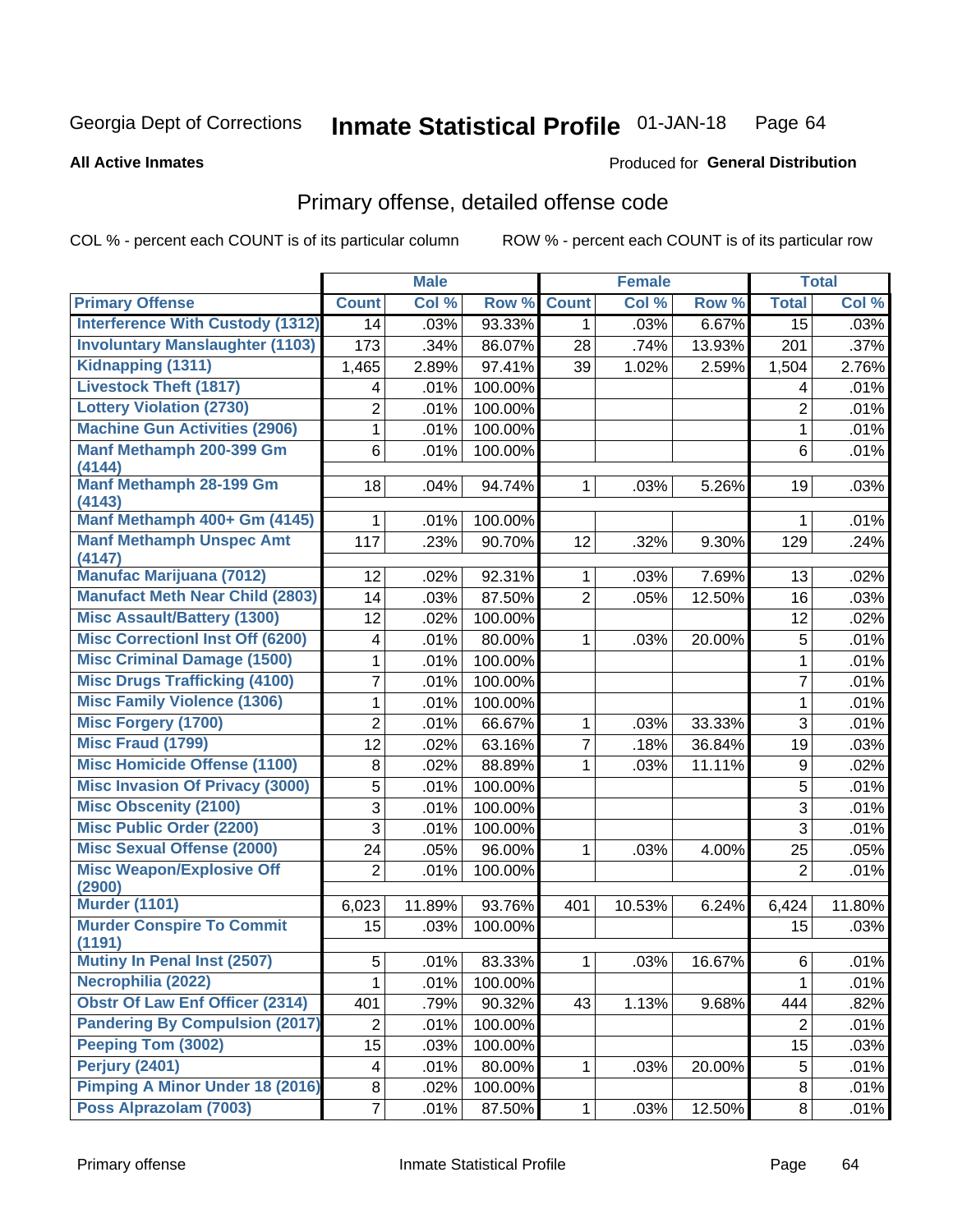### Inmate Statistical Profile 01-JAN-18 Page 65

**All Active Inmates** 

## **Produced for General Distribution**

# Primary offense, detailed offense code

COL % - percent each COUNT is of its particular column

|                                            |                         | <b>Male</b> |         |                         | <b>Female</b> |        |              | <b>Total</b> |
|--------------------------------------------|-------------------------|-------------|---------|-------------------------|---------------|--------|--------------|--------------|
| <b>Primary Offense</b>                     | <b>Count</b>            | Col %       | Row %   | <b>Count</b>            | Col %         | Row %  | <b>Total</b> | Col %        |
| Poss By Inm Proh Items (7015)              | 3                       | .01%        | 100.00% |                         |               |        | 3            | .01%         |
| <b>Poss Contraband Articles (5171)</b>     | $\overline{\mathbf{4}}$ | .01%        | 100.00% |                         |               |        | 4            | .01%         |
| <b>Poss Dep Stim Cntrf Drugs</b><br>(4007) | 60                      | .12%        | 73.17%  | 22                      | .58%          | 26.83% | 82           | .15%         |
| Poss Drug Related Matrl (4016)             | 24                      | .05%        | 80.00%  | 6                       | .16%          | 20.00% | 30           | .06%         |
| Poss Ephedrine (4030)                      | 3                       | .01%        | 75.00%  | 1                       | .03%          | 25.00% | 4            | .01%         |
| Poss Firearm 1st Offender (2913)           | 103                     | .20%        | 94.50%  | 6                       | .16%          | 5.50%  | 109          | .20%         |
| <b>Poss Firearm Convct Felon</b><br>(2914) | 1,122                   | 2.22%       | 96.64%  | 39                      | 1.02%         | 3.36%  | 1,161        | 2.13%        |
| Poss Hydrocodone (7004)                    | 9                       | .02%        | 81.82%  | $\overline{2}$          | .05%          | 18.18% | 11           | .02%         |
| <b>Poss Knife During Crime (2911)</b>      | 3                       | .01%        | 100.00% |                         |               |        | 3            | .01%         |
| Poss Mda/Extsy (4033)                      | 1                       | .01%        | 100.00% |                         |               |        | $\mathbf{1}$ | .01%         |
| Poss Methamphetamine (4031)                | 445                     | .88%        | 74.29%  | 154                     | 4.04%         | 25.71% | 599          | 1.10%        |
| <b>Poss Narcotics Opiates (4006)</b>       | 78                      | .15%        | 73.58%  | 28                      | .74%          | 26.42% | 106          | .19%         |
| <b>Poss Of Certain Weapons (2912)</b>      | 22                      | .04%        | 91.67%  | $\overline{2}$          | .05%          | 8.33%  | 24           | .04%         |
| <b>Poss Of Cocaine (4022)</b>              | 379                     | .75%        | 90.02%  | 42                      | 1.10%         | 9.98%  | 421          | .77%         |
| <b>Poss Of Firearm Dur Crime</b><br>(2910) | 771                     | 1.52%       | 95.78%  | 34                      | .89%          | 4.22%  | 805          | 1.48%        |
| Poss Of Marijuana (4009)                   | 57                      | .11%        | 93.44%  | $\overline{\mathbf{4}}$ | .11%          | 6.56%  | 61           | .11%         |
| <b>Poss Tools Commit Crime (1602)</b>      | 27                      | .05%        | 96.43%  | 1                       | .03%          | 3.57%  | 28           | .05%         |
| Poss W Int Dis Other Drug (4053)           | 118                     | .23%        | 86.76%  | 18                      | .47%          | 13.24% | 136          | .25%         |
| <b>Poss W Int Dist Cocaine (4050)</b>      | 295                     | .58%        | 94.25%  | 18                      | .47%          | 5.75%  | 313          | .57%         |
| Poss W Int Dist Marijuana (4051)           | 615                     | 1.21%       | 93.75%  | 41                      | 1.08%         | 6.25%  | 656          | 1.20%        |
| Poss W Int Dist Meth (4052)                | 462                     | .91%        | 79.93%  | 116                     | 3.05%         | 20.07% | 578          | 1.06%        |
| Poss Within 1000 Hous Pjt (7009)           | 1                       | .01%        | 100.00% |                         |               |        | 1            | .01%         |
| <b>Poss Wpn Drugs By Prisnr</b><br>(2965)  | 41                      | .08%        | 93.18%  | 3                       | .08%          | 6.82%  | 44           | .08%         |
| <b>Racketeering (3404)</b>                 | 97                      | .19%        | 71.85%  | 38                      | 1.00%         | 28.15% | 135          | .25%         |
| <b>Rape (2001)</b>                         | 1,786                   | 3.53%       | 99.50%  | 9                       | .24%          | .50%   | 1,795        | 3.30%        |
| <b>Reck Cond Infected Person</b>           | 13                      | .03%        | 86.67%  | $\overline{2}$          | .05%          | 13.33% | 15           | .03%         |
| (1317)                                     |                         |             |         |                         |               |        |              |              |
| <b>Recy Gds Srvs Fraud Obtnd</b><br>(1755) | $\mathbf{1}$            | .01%        | 100.00% |                         |               |        | 1            | .01%         |
| <b>Removal Baggage Cargo Etc</b><br>(2761) | 2                       | .01%        | 66.67%  | 1                       | .03%          | 33.33% | 3            | .01%         |
| <b>Robbery (1901)</b>                      | 1,288                   | 2.54%       | 93.40%  | 91                      | 2.39%         | 6.60%  | 1,379        | 2.53%        |
| <b>Robbery By Force (1903)</b>             | 238                     | .47%        | 95.20%  | 12                      | .32%          | 4.80%  | 250          | .46%         |
| <b>Robbery By Intimidation (1904)</b>      | 255                     | .50%        | 94.44%  | 15                      | .39%          | 5.56%  | 270          | .50%         |
| <b>Robbery By Sudden Snatch</b><br>(1905)  | 128                     | .25%        | 96.24%  | 5                       | .13%          | 3.76%  | 133          | .24%         |
| S/D Cocaine (4021)                         | 405                     | .80%        | 95.74%  | 18                      | .47%          | 4.26%  | 423          | .78%         |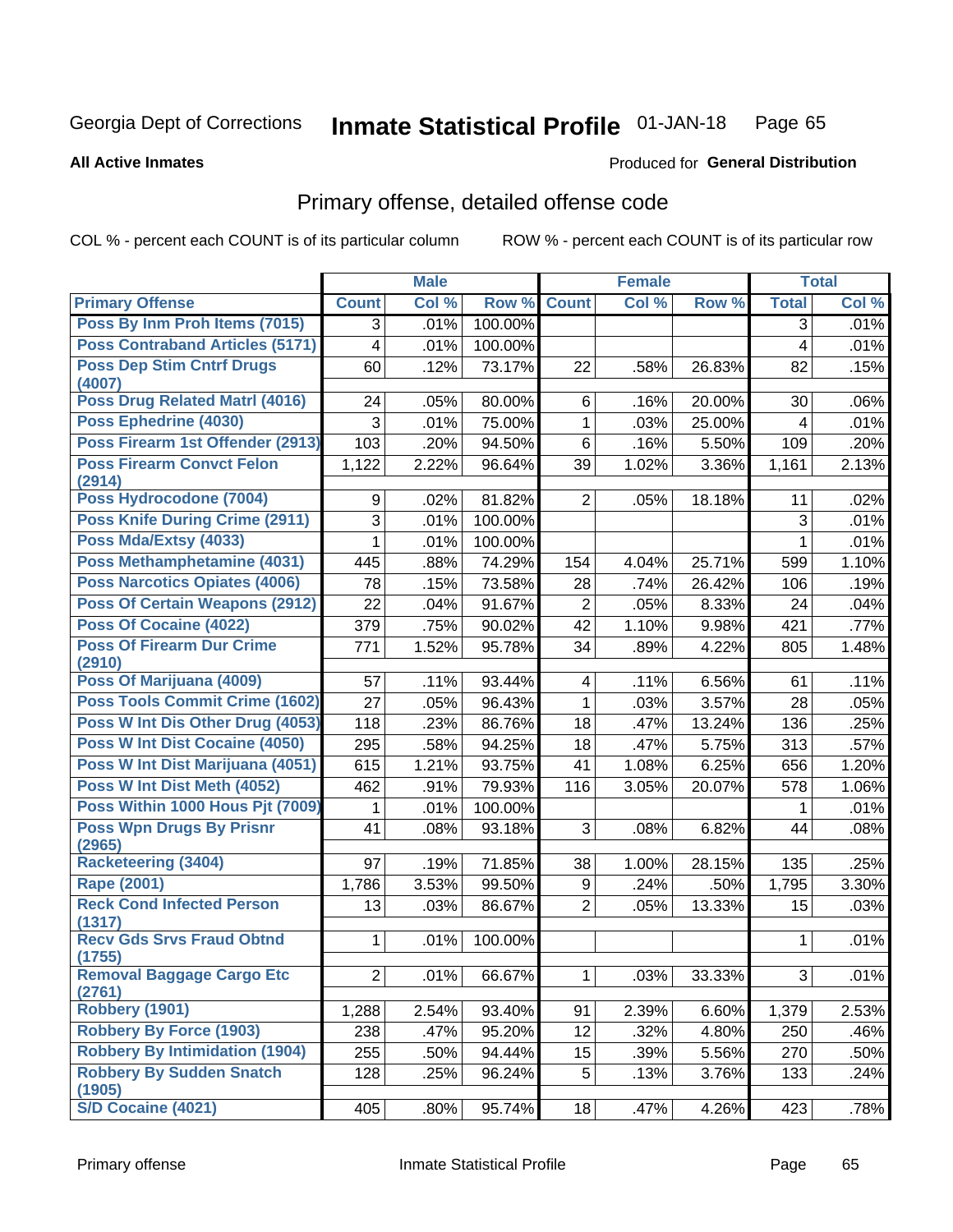### Inmate Statistical Profile 01-JAN-18 Page 66

### **All Active Inmates**

# **Produced for General Distribution**

# Primary offense, detailed offense code

COL % - percent each COUNT is of its particular column

|                                            |                           | <b>Male</b> |                  |                | <b>Female</b> |         |                | <b>Total</b> |
|--------------------------------------------|---------------------------|-------------|------------------|----------------|---------------|---------|----------------|--------------|
| <b>Primary Offense</b>                     | <b>Count</b>              | Col %       | Row <sup>%</sup> | <b>Count</b>   | Col %         | Row %   | <b>Total</b>   | Col %        |
| S/D Cont Sub Public (4017)                 | 27                        | .05%        | 100.00%          |                |               |         | 27             | .05%         |
| S/D Cont Sub School (4018)                 | 24                        | .05%        | 88.89%           | 3              | .08%          | 11.11%  | 27             | .05%         |
| S/D Dep Stim Cntrf Drugs (4002)            | 54                        | .11%        | 79.41%           | 14             | .37%          | 20.59%  | 68             | .12%         |
| <b>S/D Narcotics Opiates (4001)</b>        | 19                        | .04%        | 76.00%           | 6              | .16%          | 24.00%  | 25             | .05%         |
| S/D Of Marijuana (4004)                    | 222                       | .44%        | 95.69%           | 10             | .26%          | 4.31%   | 232            | .43%         |
| Sale Mda/Extsy (4034)                      | 5                         | .01%        | 100.00%          |                |               |         | 5              | .01%         |
| Sale Methamphetamine (4032)                | 242                       | .48%        | 83.45%           | 48             | 1.26%         | 16.55%  | 290            | .53%         |
| <b>Sex Exploitation Child (2843)</b>       | 214                       | .42%        | 99.07%           | $\overline{2}$ | .05%          | .93%    | 216            | .40%         |
| <b>Sex Offender Fail Registr (2026)</b>    | 482                       | .95%        | 98.77%           | 6              | .16%          | 1.23%   | 488            | .90%         |
| <b>Sex Offender Fail To Move (2028)</b>    | 6                         | .01%        | 100.00%          |                |               |         | 6              | .01%         |
| Sexl/Asslt/Agn/Pers/Cstdy (2023)           | 16                        | .03%        | 100.00%          |                |               |         | 16             | .03%         |
| <b>Sexual Aslt By Therapist (2024)</b>     |                           |             |                  | 1              | .03%          | 100.00% | 1              | .01%         |
| <b>Sexual Battery (2011)</b>               | 190                       | .38%        | 98.96%           | $\overline{2}$ | .05%          | 1.04%   | 192            | .35%         |
| <b>Simple Battery (1316)</b>               | 12                        | .02%        | 100.00%          |                |               |         | 12             | .02%         |
| <b>Sodomy (2002)</b>                       | 11                        | .02%        | 100.00%          |                |               |         | 11             | .02%         |
| <b>Solicit Sodomy From Minor</b>           | 7                         | .01%        | 100.00%          |                |               |         | $\overline{7}$ | .01%         |
| (2025)                                     |                           |             |                  |                |               |         |                |              |
| <b>Solicit/Accepting Bribe (2712)</b>      | 1                         | .01%        | 100.00%          |                |               |         | 1              | .01%         |
| <b>Stalking (1320)</b>                     | 6                         | .01%        | 100.00%          |                |               |         | 6              | .01%         |
| <b>Statutory Rape (2018)</b>               | 748                       | 1.48%       | 97.52%           | 19             | .50%          | 2.48%   | 767            | 1.41%        |
| <b>Tampering With Evidence (2315)</b>      | 7                         | .01%        | 70.00%           | 3              | .08%          | 30.00%  | 10             | .02%         |
| <b>Telecommunications Fraud</b><br>(1759)  | 1                         | .01%        | 100.00%          |                |               |         | 1              | .01%         |
| <b>Terrorist Threats &amp; Acts (1307)</b> | 373                       | .74%        | 94.19%           | 23             | .60%          | 5.81%   | 396            | .73%         |
| <b>Theft Bring Prop In State (1815)</b>    | 6                         | .01%        | 75.00%           | 2              | .05%          | 25.00%  | 8              | .01%         |
| <b>Theft By Conversion (1808)</b>          | 15                        | .03%        | 88.24%           | $\overline{2}$ | .05%          | 11.76%  | 17             | .03%         |
| <b>Theft By Deception (1803)</b>           | 29                        | .06%        | 70.73%           | 12             | .32%          | 29.27%  | 41             | .08%         |
| <b>Theft By Extortion (1804)</b>           |                           |             |                  | $\overline{2}$ | .05%          | 100.00% | $\overline{2}$ | .01%         |
| Theft By Rec Stolen Prop (1806)            | 503                       | .99%        | 89.50%           | 59             | 1.55%         | 10.50%  | 562            | 1.03%        |
| <b>Theft By Shoplifting (1821)</b>         | 416                       | .82%        | 71.72%           | 164            | 4.31%         | 28.28%  | 580            | 1.07%        |
| <b>Theft By Taking (1802)</b>              | 694                       | 1.37%       | 83.61%           | 136            | 3.57%         | 16.39%  | 830            | 1.52%        |
| <b>Theft Credit Card (1751)</b>            | 14                        | .03%        | 53.85%           | 12             | .32%          | 46.15%  | 26             | .05%         |
| <b>Theft Motorveh Or Part (1813)</b>       | 34                        | .07%        | 94.44%           | $\overline{c}$ | .05%          | 5.56%   | 36             | .07%         |
| <b>Theft Of Lost Property (1805)</b>       | $\overline{2}$            | .01%        | 50.00%           | $\overline{2}$ | .05%          | 50.00%  | 4              | .01%         |
| <b>Theft Of Services (1807)</b>            | $\overline{2}$            | .01%        | 66.67%           | 1              | .03%          | 33.33%  | $\sqrt{3}$     | .01%         |
| <b>Theft Recv Prop Out State (1816)</b>    | $\ensuremath{\mathsf{3}}$ | .01%        | 100.00%          |                |               |         | 3              | .01%         |
| <b>Traf Amphtmine 200-399 Gm</b><br>(4127) | 1                         | .01%        | 50.00%           | 1              | .03%          | 50.00%  | $\overline{2}$ | .01%         |
| <b>Traf Amphtmine 28-199 Gm</b>            | 6                         | .01%        | 75.00%           | 2              | .05%          | 25.00%  | 8              | .01%         |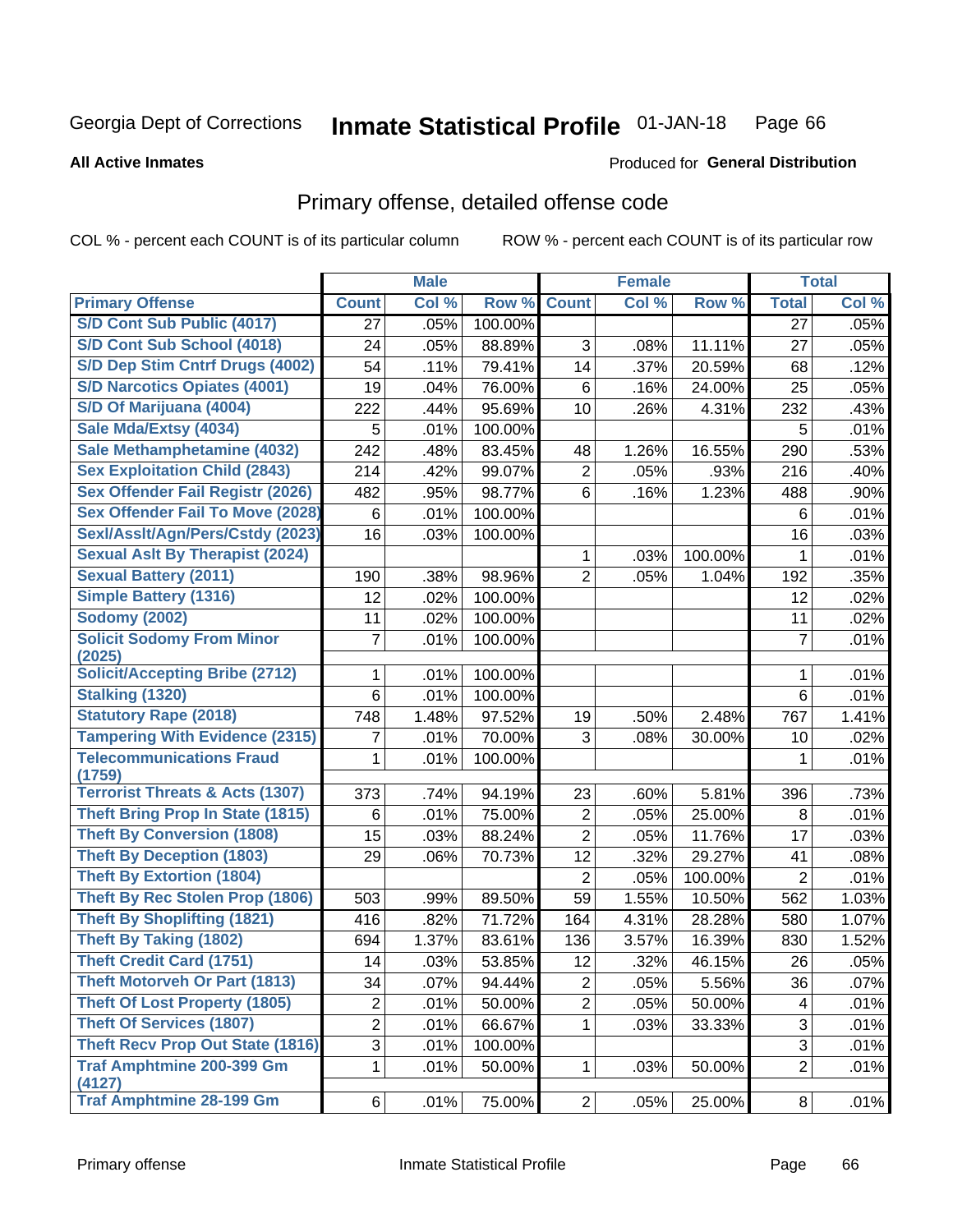### Inmate Statistical Profile 01-JAN-18 Page 67

### **All Active Inmates**

## **Produced for General Distribution**

# Primary offense, detailed offense code

COL % - percent each COUNT is of its particular column

|                                                |                      | <b>Male</b>  |                   |                | <b>Female</b> |                 |                | <b>Total</b> |
|------------------------------------------------|----------------------|--------------|-------------------|----------------|---------------|-----------------|----------------|--------------|
| <b>Primary Offense</b>                         | <b>Count</b>         | Col %        | Row %             | <b>Count</b>   | Col %         | Row %           | <b>Total</b>   | Col%         |
| (4126)                                         |                      |              |                   |                |               |                 |                |              |
| Traf Amphtmine 400+ Gm (4128)                  | 3                    | .01%         | 100.00%           |                |               |                 | 3              | .01%         |
| <b>Traf Cocaine 201-400 Gm (4102)</b>          | 95                   | .19%         | 96.94%            | 3              | .08%          | 3.06%           | 98             | .18%         |
| <b>Traf Cocaine 401+ Gm (4103)</b>             | 93                   | .18%         | 96.88%            | 3              | .08%          | 3.13%           | 96             | .18%         |
| Traf Cocaine Less 200 Gm (4101)                | 223                  | .44%         | 97.81%            | 5              | .13%          | 2.19%           | 228            | .42%         |
| <b>Traf Marijna 10-2000 Lb (4121)</b>          | 56                   | .11%         | 86.15%            | 9              | .24%          | 13.85%          | 65             | .12%         |
| <b>Traf Marijna 10001+ Lb (4123)</b>           | 1                    | .01%         | 100.00%           |                |               |                 | 1              | .01%         |
| <b>Traf Marijna 2001-10k Lb (4122)</b>         | 2                    | .01%         | 100.00%           |                |               |                 | 2              | .01%         |
| Traf Mda/Extsy 200-399gm<br>(4151)             | 3                    | .01%         | 100.00%           |                |               |                 | 3              | .01%         |
| <b>Traf Mda/Extsy 28-199gm (4150)</b>          | 14                   | .03%         | 82.35%            | 3              | .08%          | 17.65%          | 17             | .03%         |
| Traf Mda/Extsy 400+Gm (4152)                   | 3                    | .01%         | 100.00%           |                |               |                 | 3              | .01%         |
| Traf Methamph 200-399 Gm                       | 110                  | .22%         | 85.27%            | 19             | .50%          | 14.73%          | 129            | .24%         |
| (4141)                                         |                      |              |                   |                |               |                 |                |              |
| <b>Traf Methamph 28-199 Gm</b><br>(4140)       | 363                  | .72%         | 79.61%            | 93             | 2.44%         | 20.39%          | 456            | .84%         |
| Traf Methamph 400+ Gm (4142)                   | 68                   | .13%         | 87.18%            | 10             | .26%          | 12.82%          | 78             | .14%         |
| <b>Traf Methamph Unspec Amt</b>                | 110                  | .22%         | 76.92%            | 33             | .87%          | 23.08%          | 143            | .26%         |
| (4146)                                         |                      |              |                   |                |               |                 |                |              |
| <b>Traf Methaqualone&lt; 400 Gm</b>            | $\overline{2}$       | .01%         | 100.00%           |                |               |                 | $\overline{2}$ | .01%         |
| (4124)<br><b>Traf Narcotic 15-28 Gm (4112)</b> | 26                   |              | 89.66%            | 3              |               |                 |                | .05%         |
| Traf Narcotic 29+ Gm (4113)                    | 34                   | .05%<br>.07% | 94.44%            | $\overline{2}$ | .08%<br>.05%  | 10.34%<br>5.56% | 29             | .07%         |
| <b>Traf Narcotic Less 14 Gm (4111)</b>         | 37                   | .07%         |                   | 6              |               |                 | 36             |              |
| <b>Traffick Sexual Servitude (1331)</b>        |                      |              | 86.05%            | $\overline{2}$ | .16%          | 13.95%          | 43             | .08%         |
| <b>Unauth Dist Recrd Devices</b>               | 15<br>$\overline{2}$ | .03%         | 88.24%<br>100.00% |                | .05%          | 11.76%          | 17             | .03%         |
| (9907)                                         |                      | .01%         |                   |                |               |                 | $\overline{2}$ | .01%         |
| <b>Unknown Offense (9999)</b>                  | 16                   | .03%         | 88.89%            | $\overline{2}$ | .05%          | 11.11%          | 18             | .03%         |
| Uniwfl Mfg/Del/Dist N-C S (4014)               | 8                    | .02%         | 100.00%           |                |               |                 | 8              | .01%         |
| <b>Use Comm Facity Vio C Sub</b>               | 5                    | .01%         | 83.33%            | 1              | .03%          | 16.67%          | 6              | .01%         |
| (4133)                                         |                      |              |                   |                |               |                 |                |              |
| <b>Vehicular Homicide (1123)</b>               | 277                  | .55%         | 77.59%            | 80             | 2.10%         | 22.41%          | 357            | .66%         |
| <b>Viol Dngrous Drgs Act (4013)</b>            | 199                  | .39%         | 80.89%            | 47             | 1.23%         | 19.11%          | 246            | .45%         |
| Viol Ga Cntrl Sbst Act (4012)                  | 12                   | .02%         | 80.00%            | 3              | .08%          | 20.00%          | 15             | .03%         |
| <b>Viol Ga Securities Act (1800)</b>           | 1                    | .01%         | 100.00%           |                |               |                 | 1              | .01%         |
| <b>Viol Motor Vehicle Laws (5001)</b>          | 37                   | .07%         | 92.50%            | 3              | .08%          | 7.50%           | 40             | .07%         |
| <b>Viol Oath Public Offer (2302)</b>           | $\overline{2}$       | .01%         | 100.00%           |                |               |                 | $\overline{2}$ | .01%         |
| <b>Violatn Othr States Law (8001)</b>          | 37                   | .07%         | 84.09%            | $\overline{7}$ | .18%          | 15.91%          | 44             | .08%         |
| <b>Vol Manslaughter Of Fetus</b><br>(1119)     | $\overline{2}$       | .01%         | 100.00%           |                |               |                 | $\overline{2}$ | .01%         |
| <b>Voluntary Manslaughter (1102)</b>           | 1,106                | 2.18%        | 88.76%            | 140            | 3.68%         | 11.24%          | 1,246          | 2.29%        |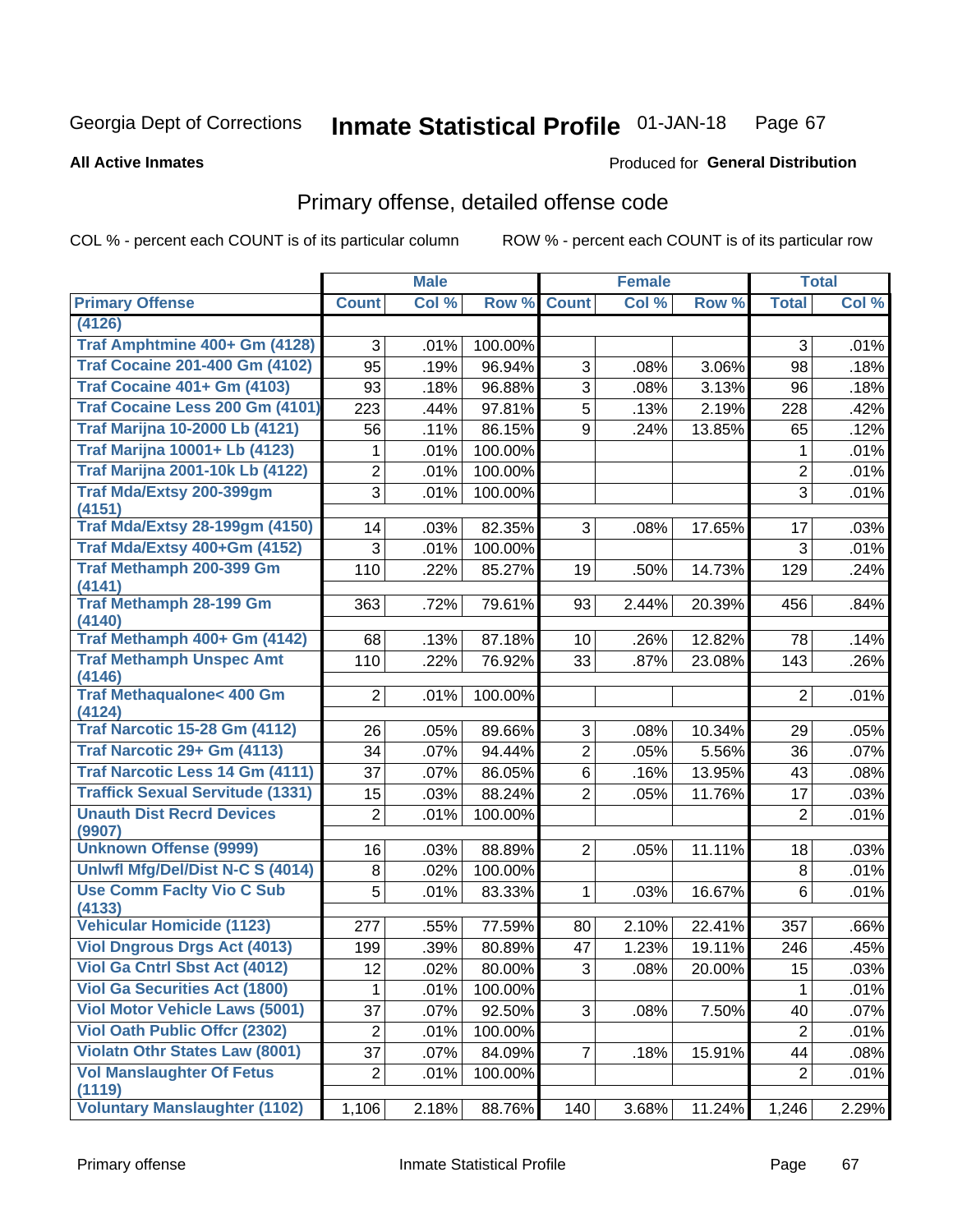### **Inmate Statistical Profile 01-JAN-18** Page 68

### **All Active Inmates**

## **Produced for General Distribution**

# Primary offense, detailed offense code

COL % - percent each COUNT is of its particular column

|                                         |                | <b>Male</b> |         |              | <b>Female</b> |         |                | <b>Total</b> |
|-----------------------------------------|----------------|-------------|---------|--------------|---------------|---------|----------------|--------------|
| <b>Primary Offense</b>                  | <b>Count</b>   | Col %       | Row %   | <b>Count</b> | Col%          | Row %   | <b>Total</b>   | Col %        |
| <b>Abandonment Of Dep Child (11)</b>    | 4              | .01%        | 100.00% |              |               |         | 4              | .01%         |
| <b>Agg Assault With Firearm (27)</b>    | 1              | .01%        | 100.00% |              |               |         | 1              | .01%         |
| <b>Assault &amp; Battery (21)</b>       | 6              | .01%        | 100.00% |              |               |         | 6              | .01%         |
| <b>Bad Checks (52)</b>                  | $\overline{2}$ | .01%        | 66.67%  | 1            | .03%          | 33.33%  | 3              | .01%         |
| <b>Burglary (45)</b>                    | $\overline{7}$ | .01%        | 100.00% |              |               |         | $\overline{7}$ | .01%         |
| <b>Cheating &amp; Swindling (51)</b>    | $\overline{2}$ | .01%        | 100.00% |              |               |         | $\overline{2}$ | .01%         |
| <b>Cpwl &amp; Concealed Weapon (93)</b> | 5              | .01%        | 100.00% |              |               |         | 5              | .01%         |
| <b>Crmnl Attempt (98)</b>               | $\overline{2}$ | .01%        | 100.00% |              |               |         | $\overline{2}$ | .01%         |
| <b>Dui (72)</b>                         | 9              | .02%        | 100.00% |              |               |         | 9              | .02%         |
| Escape (92)                             | $\overline{3}$ | .01%        | 100.00% |              |               |         | 3              | .01%         |
| Forgery (55)                            | 3              | .01%        | 100.00% |              |               |         | 3              | .01%         |
| <b>Misc Misdemeanor (500)</b>           | 3              | .01%        | 100.00% |              |               |         | $\overline{3}$ | .01%         |
| <b>Other Misdemeanor (99)</b>           | 10             | .02%        | 100.00% |              |               |         | 10             | .02%         |
| <b>Pointing Gun At Another (96)</b>     | 1              | .01%        | 100.00% |              |               |         | 1              | .01%         |
| Poss Ntp Whiskey (64)                   | $\overline{2}$ | .01%        | 100.00% |              |               |         | $\overline{2}$ | .01%         |
| Poss Of Marijuana (70)                  | 1              | .01%        | 100.00% |              |               |         | $\mathbf{1}$   | .01%         |
| <b>Prostitution (81)</b>                |                |             |         | $\mathbf{1}$ | .03%          | 100.00% | 1              | .01%         |
| <b>Public Drunkenness (61)</b>          | 3              | .01%        | 100.00% |              |               |         | 3              | .01%         |
| <b>Public Indecency (83)</b>            | $\overline{2}$ | .01%        | 100.00% |              |               |         | $\overline{2}$ | .01%         |
| S/D Dep Stim Cntrf Drugs (62)           | 1              | .01%        | 100.00% |              |               |         | $\mathbf{1}$   | .01%         |
| <b>Shoplifting (94)</b>                 | 1              | .01%        | 100.00% |              |               |         | 1              | .01%         |
| Simple Assault (24)                     | 1              | .01%        | 100.00% |              |               |         | 1              | .01%         |
| <b>Simple Battery (25)</b>              | $\mathbf{1}$   | .01%        | 100.00% |              |               |         | $\mathbf{1}$   | .01%         |
| <b>Theft By Taking - Larceny (41)</b>   | 24             | .05%        | 100.00% |              |               |         | 24             | .04%         |
| <b>Viol Dangerous Drugs Act (167)</b>   | 1              | .01%        | 50.00%  | 1            | .03%          | 50.00%  | $\overline{2}$ | .01%         |
| Viol Income Taxs Prov/Reg (407)         |                |             |         | 1            | .03%          | 100.00% | $\mathbf{1}$   | .01%         |
| Viol Motor Veh Law (71)                 | 3              | .01%        | 100.00% |              |               |         | 3              | .01%         |
| <b>Wife Beating (28)</b>                | $\overline{2}$ | .01%        | 100.00% |              |               |         | $\overline{2}$ | .01%         |
| <b>Total Rported</b>                    | 50,641         | 100%        | 93.01%  | 3,808        | 100%          | 6.99%   | 54,449         | 101%         |

| ported<br>NOT. | $\overline{\phantom{a}}$  |       | 7c     |
|----------------|---------------------------|-------|--------|
| <b>otal</b>    | <b>740</b><br>50.<br>- 12 | 3,808 | 54,527 |

| <b>Mode (most frequent)</b> | 1101 Murder | 1101 Murder | 1101 Murder |
|-----------------------------|-------------|-------------|-------------|
|                             |             |             |             |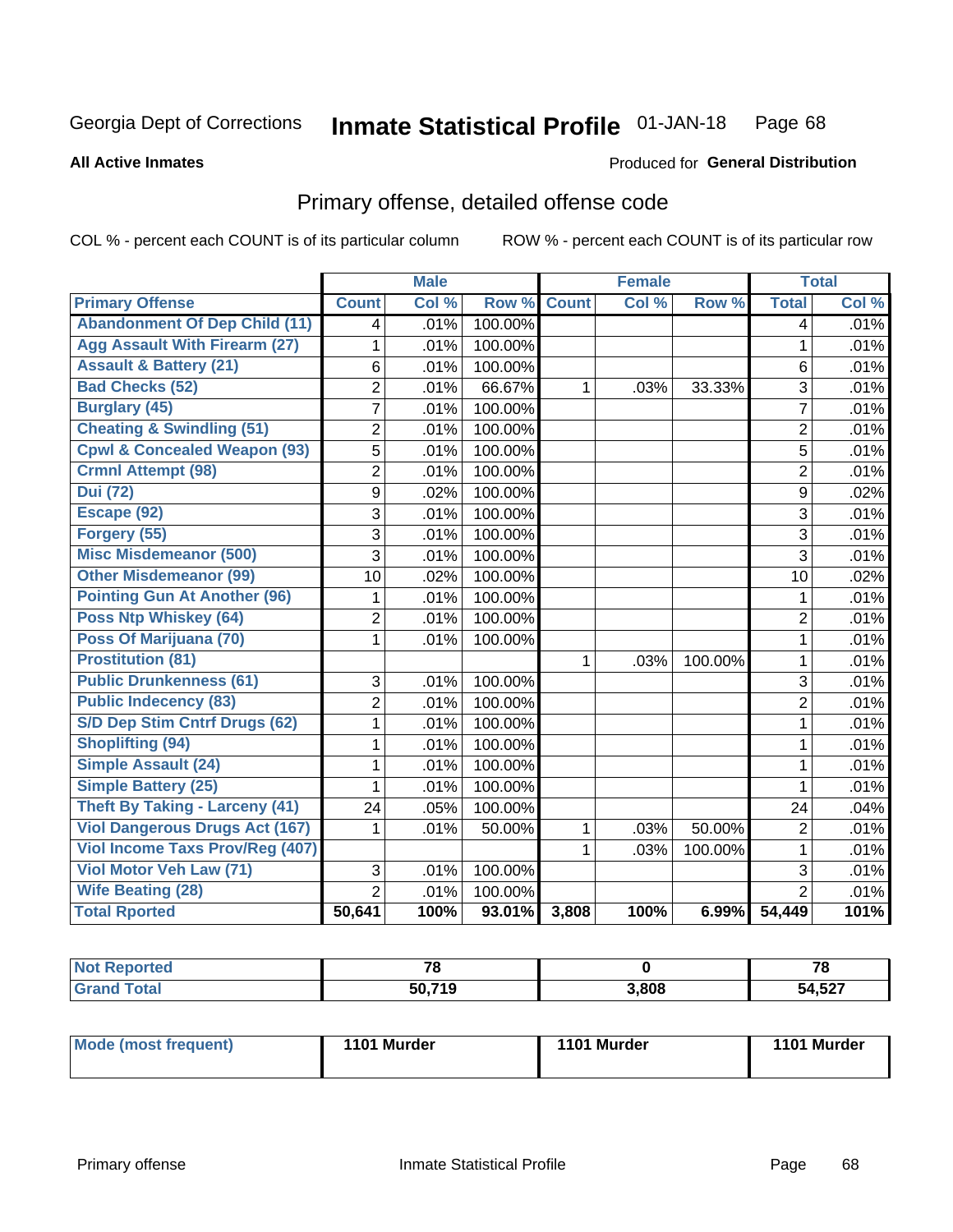### Inmate Statistical Profile 01-JAN-18 Page 69

### **All Active Inmates**

# Produced for General Distribution

# County of conviction of primary offense

COL % - percent each COUNT is of its particular column

|     |                             |              | <b>Male</b> |         |                  | <b>Female</b> |        |              | <b>Total</b> |
|-----|-----------------------------|--------------|-------------|---------|------------------|---------------|--------|--------------|--------------|
|     | <b>County of Conviction</b> | <b>Count</b> | Col %       | Row %   | <b>Count</b>     | Col %         | Row %  | <b>Total</b> | Col %        |
| 000 | <b>Unknown</b>              | 189          | .37%        | 95.45%  | 9                | .24%          | 4.55%  | 198          | $.36\%$      |
| 001 | <b>Appling County</b>       | 99           | .20%        | 96.12%  | 4                | .11%          | 3.88%  | 103          | .19%         |
| 002 | <b>Atkinson County</b>      | 51           | .10%        | 92.73%  | 4                | .11%          | 7.27%  | 55           | .10%         |
| 003 | <b>Bacon County</b>         | 73           | .14%        | 92.41%  | 6                | .16%          | 7.59%  | 79           | .14%         |
| 004 | <b>Baker County</b>         | 10           | .02%        | 90.91%  | 1                | .03%          | 9.09%  | 11           | .02%         |
| 005 | <b>Baldwin County</b>       | 315          | .62%        | 91.57%  | 29               | .76%          | 8.43%  | 344          | .63%         |
| 006 | <b>Banks County</b>         | 59           | .12%        | 90.77%  | 6                | .16%          | 9.23%  | 65           | .12%         |
| 007 | <b>Barrow County</b>        | 317          | .63%        | 91.35%  | 30               | .79%          | 8.65%  | 347          | .64%         |
| 008 | <b>Bartow County</b>        | 656          | 1.29%       | 86.43%  | 103              | 2.70%         | 13.57% | 759          | 1.39%        |
| 009 | <b>Ben Hill County</b>      | 262          | .52%        | 91.29%  | 25               | .66%          | 8.71%  | 287          | .53%         |
| 010 | <b>Berrien County</b>       | 86           | .17%        | 98.85%  | 1                | .03%          | 1.15%  | 87           | .16%         |
| 011 | <b>Bibb County</b>          | 1,135        | 2.24%       | 94.03%  | 72               | 1.89%         | 5.97%  | 1,207        | 2.21%        |
| 012 | <b>Bleckley County</b>      | 67           | .13%        | 90.54%  | $\overline{7}$   | .18%          | 9.46%  | 74           | .14%         |
| 013 | <b>Brantley County</b>      | 68           | .13%        | 88.31%  | $\boldsymbol{9}$ | .24%          | 11.69% | 77           | .14%         |
| 014 | <b>Brooks County</b>        | 56           | .11%        | 96.55%  | $\overline{2}$   | .05%          | 3.45%  | 58           | .11%         |
| 015 | <b>Bryan County</b>         | 68           | .13%        | 97.14%  | $\overline{2}$   | .05%          | 2.86%  | 70           | .13%         |
| 016 | <b>Bulloch County</b>       | 548          | 1.08%       | 93.36%  | 39               | 1.02%         | 6.64%  | 587          | 1.08%        |
| 017 | <b>Burke County</b>         | 215          | .42%        | 96.41%  | 8                | .21%          | 3.59%  | 223          | .41%         |
| 018 | <b>Butts County</b>         | 104          | .21%        | 93.69%  | $\overline{7}$   | .18%          | 6.31%  | 111          | .20%         |
| 019 | <b>Calhoun County</b>       | 31           | .06%        | 96.88%  | 1                | .03%          | 3.13%  | 32           | .06%         |
| 020 | <b>Camden County</b>        | 184          | .36%        | 94.36%  | 11               | .29%          | 5.64%  | 195          | .36%         |
| 021 | <b>Candler County</b>       | 116          | .23%        | 91.34%  | 11               | .29%          | 8.66%  | 127          | .23%         |
| 022 | <b>Carroll County</b>       | 627          | 1.24%       | 92.07%  | 54               | 1.42%         | 7.93%  | 681          | 1.25%        |
| 023 | <b>Catoosa County</b>       | 382          | .75%        | 89.46%  | 45               | 1.18%         | 10.54% | 427          | .78%         |
| 024 | <b>Charlton County</b>      | 62           | .12%        | 88.57%  | 8                | .21%          | 11.43% | 70           | .13%         |
| 025 | <b>Chatham County</b>       | 1,909        | 3.76%       | 95.50%  | 90               | 2.36%         | 4.50%  | 1,999        | 3.67%        |
| 026 | <b>Chattahoochee County</b> | 26           | .05%        | 100.00% |                  |               |        | 26           | .05%         |
| 027 | <b>Chattooga County</b>     | 243          | .48%        | 91.35%  | 23               | .60%          | 8.65%  | 266          | .49%         |
| 028 | <b>Cherokee County</b>      | 559          | 1.10%       | 88.59%  | 72               | 1.89%         | 11.41% | 631          | 1.16%        |
| 029 | <b>Clarke County</b>        | 563          | 1.11%       | 93.52%  | 39               | 1.02%         | 6.48%  | 602          | 1.10%        |
| 030 | <b>Clay County</b>          | 18           | .04%        | 78.26%  | $\overline{5}$   | .13%          | 21.74% | 23           | .04%         |
| 031 | <b>Clayton County</b>       | 1,396        | 2.75%       | 93.07%  | 104              | 2.73%         | 6.93%  | 1,500        | 2.75%        |
| 032 | <b>Clinch County</b>        | 50           | .10%        | 96.15%  | $\overline{2}$   | .05%          | 3.85%  | 52           | .10%         |
| 033 | <b>Cobb County</b>          | 2,498        | 4.93%       | 92.04%  | 216              | 5.67%         | 7.96%  | 2,714        | 4.98%        |
| 034 | <b>Coffee County</b>        | 243          | .48%        | 94.55%  | 14               | .37%          | 5.45%  | 257          | .47%         |
| 035 | <b>Colquitt County</b>      | 200          | .39%        | 96.15%  | 8                | .21%          | 3.85%  | 208          | .38%         |
| 036 | <b>Columbia County</b>      | 429          | .85%        | 92.66%  | 34               | .89%          | 7.34%  | 463          | .85%         |
| 037 | <b>Cook County</b>          | 113          | .22%        | 90.40%  | 12               | .32%          | 9.60%  | 125          | .23%         |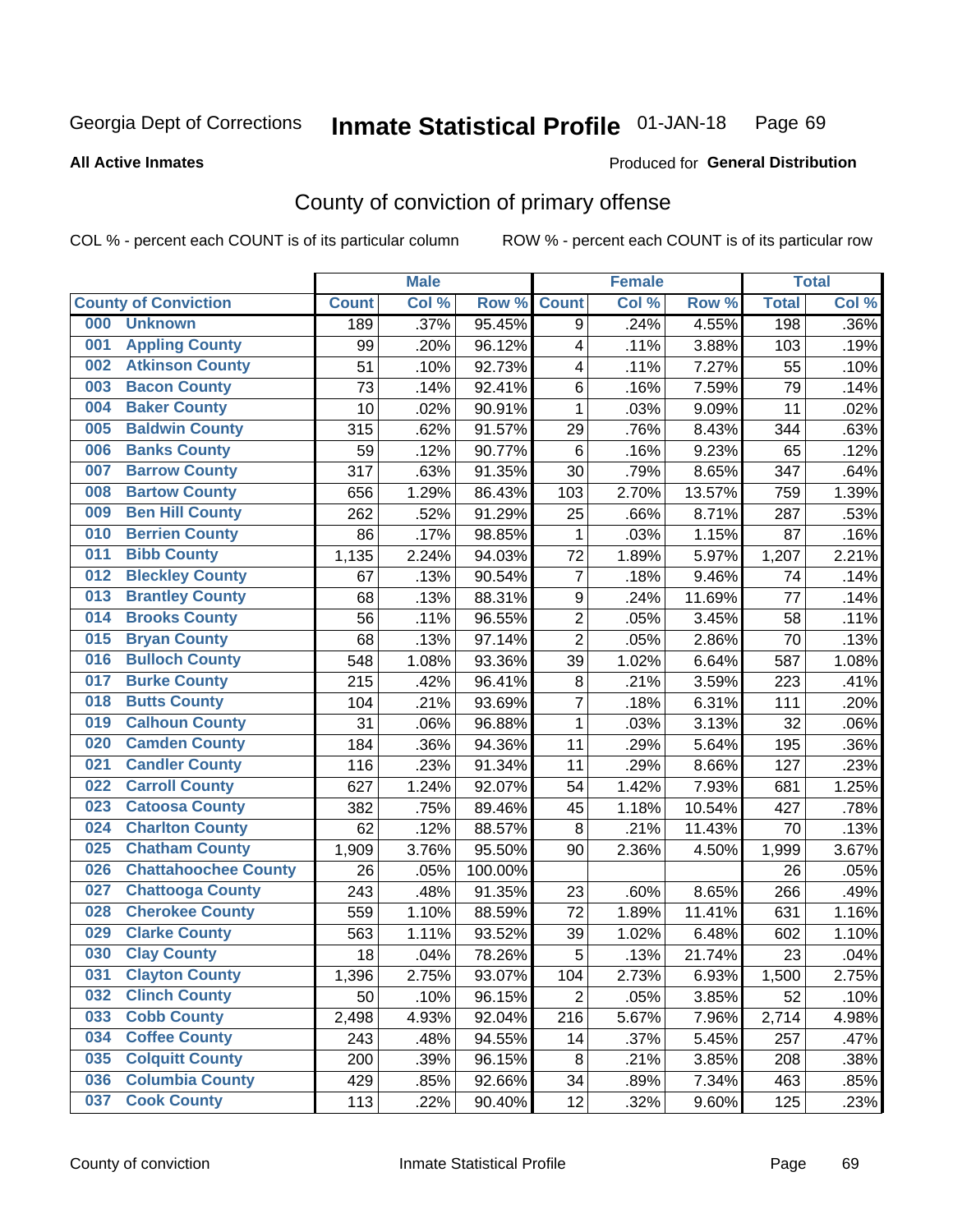### Inmate Statistical Profile 01-JAN-18 Page 70

### **All Active Inmates**

# Produced for General Distribution

# County of conviction of primary offense

COL % - percent each COUNT is of its particular column

|     |                             |              | <b>Male</b> |         |                  | <b>Female</b> |        |              | <b>Total</b> |
|-----|-----------------------------|--------------|-------------|---------|------------------|---------------|--------|--------------|--------------|
|     | <b>County of Conviction</b> | <b>Count</b> | Col %       | Row %   | <b>Count</b>     | Col %         | Row %  | <b>Total</b> | Col %        |
| 038 | <b>Coweta County</b>        | 656          | 1.29%       | 93.45%  | 46               | 1.21%         | 6.55%  | 702          | 1.29%        |
| 039 | <b>Crawford County</b>      | 21           | .04%        | 84.00%  | 4                | .11%          | 16.00% | 25           | .05%         |
| 040 | <b>Crisp County</b>         | 300          | .59%        | 92.88%  | 23               | .60%          | 7.12%  | 323          | .59%         |
| 041 | <b>Dade County</b>          | 100          | .20%        | 91.74%  | $\boldsymbol{9}$ | .24%          | 8.26%  | 109          | .20%         |
| 042 | <b>Dawson County</b>        | 92           | .18%        | 85.19%  | 16               | .42%          | 14.81% | 108          | .20%         |
| 043 | <b>Decatur County</b>       | 224          | .44%        | 94.92%  | 12               | .32%          | 5.08%  | 236          | .43%         |
| 044 | <b>Dekalb County</b>        | 3,079        | 6.07%       | 95.47%  | 146              | 3.83%         | 4.53%  | 3,225        | 5.91%        |
| 045 | <b>Dodge County</b>         | 161          | .32%        | 93.60%  | 11               | .29%          | 6.40%  | 172          | .32%         |
| 046 | <b>Dooly County</b>         | 108          | .21%        | 94.74%  | 6                | .16%          | 5.26%  | 114          | .21%         |
| 047 | <b>Dougherty County</b>     | 957          | 1.89%       | 94.75%  | 53               | 1.39%         | 5.25%  | 1,010        | 1.85%        |
| 048 | <b>Douglas County</b>       | 1,054        | 2.08%       | 89.93%  | 118              | 3.10%         | 10.07% | 1,172        | 2.15%        |
| 049 | <b>Early County</b>         | 90           | .18%        | 90.91%  | $\boldsymbol{9}$ | .24%          | 9.09%  | 99           | .18%         |
| 050 | <b>Echols County</b>        | 12           | .02%        | 100.00% |                  |               |        | 12           | .02%         |
| 051 | <b>Effingham County</b>     | 248          | .49%        | 93.23%  | 18               | .47%          | 6.77%  | 266          | .49%         |
| 052 | <b>Elbert County</b>        | 164          | .32%        | 93.71%  | 11               | .29%          | 6.29%  | 175          | .32%         |
| 053 | <b>Emanuel County</b>       | 163          | .32%        | 91.57%  | 15               | .39%          | 8.43%  | 178          | .33%         |
| 054 | <b>Evans County</b>         | 81           | .16%        | 93.10%  | 6                | .16%          | 6.90%  | 87           | .16%         |
| 055 | <b>Fannin County</b>        | 94           | .19%        | 90.38%  | 10               | .26%          | 9.62%  | 104          | .19%         |
| 056 | <b>Fayette County</b>       | 331          | .65%        | 91.18%  | 32               | .84%          | 8.82%  | 363          | .67%         |
| 057 | <b>Floyd County</b>         | 910          | 1.79%       | 88.78%  | 115              | 3.02%         | 11.22% | 1,025        | 1.88%        |
| 058 | <b>Forsyth County</b>       | 373          | .74%        | 90.31%  | 40               | 1.05%         | 9.69%  | 413          | .76%         |
| 059 | <b>Franklin County</b>      | 164          | .32%        | 91.62%  | 15               | .39%          | 8.38%  | 179          | .33%         |
| 060 | <b>Fulton County</b>        | 5,127        | 10.11%      | 96.21%  | 202              | 5.30%         | 3.79%  | 5,329        | 9.77%        |
| 061 | <b>Gilmer County</b>        | 89           | .18%        | 91.75%  | 8                | .21%          | 8.25%  | 97           | .18%         |
| 062 | <b>Glascock County</b>      | 6            | .01%        | 100.00% |                  |               |        | 6            | .01%         |
| 063 | <b>Glynn County</b>         | 529          | 1.04%       | 93.30%  | 38               | 1.00%         | 6.70%  | 567          | 1.04%        |
| 064 | <b>Gordon County</b>        | 377          | .74%        | 88.08%  | 51               | 1.34%         | 11.92% | 428          | .78%         |
| 065 | <b>Grady County</b>         | 140          | .28%        | 96.55%  | 5                | .13%          | 3.45%  | 145          | .27%         |
| 066 | <b>Greene County</b>        | 113          | .22%        | 94.96%  | 6                | .16%          | 5.04%  | 119          | .22%         |
| 067 | <b>Gwinnett County</b>      | 2,667        | 5.26%       | 93.12%  | 197              | 5.17%         | 6.88%  | 2,864        | 5.25%        |
| 068 | <b>Habersham County</b>     | 118          | .23%        | 92.91%  | $\boldsymbol{9}$ | .24%          | 7.09%  | 127          | .23%         |
| 069 | <b>Hall County</b>          | 726          | 1.43%       | 91.67%  | 66               | 1.73%         | 8.33%  | 792          | 1.45%        |
| 070 | <b>Hancock County</b>       | 33           | .07%        | 100.00% |                  |               |        | 33           | .06%         |
| 071 | <b>Haralson County</b>      | 120          | .24%        | 94.49%  | $\overline{7}$   | .18%          | 5.51%  | 127          | .23%         |
| 072 | <b>Harris County</b>        | 119          | .23%        | 90.84%  | 12               | .32%          | 9.16%  | 131          | .24%         |
| 073 | <b>Hart County</b>          | 158          | .31%        | 91.33%  | 15               | .39%          | 8.67%  | 173          | .32%         |
| 074 | <b>Heard County</b>         | 49           | .10%        | 90.74%  | 5                | .13%          | 9.26%  | 54           | .10%         |
| 075 | <b>Henry County</b>         | 520          | 1.03%       | 89.66%  | 60               | 1.58%         | 10.34% | 580          | 1.06%        |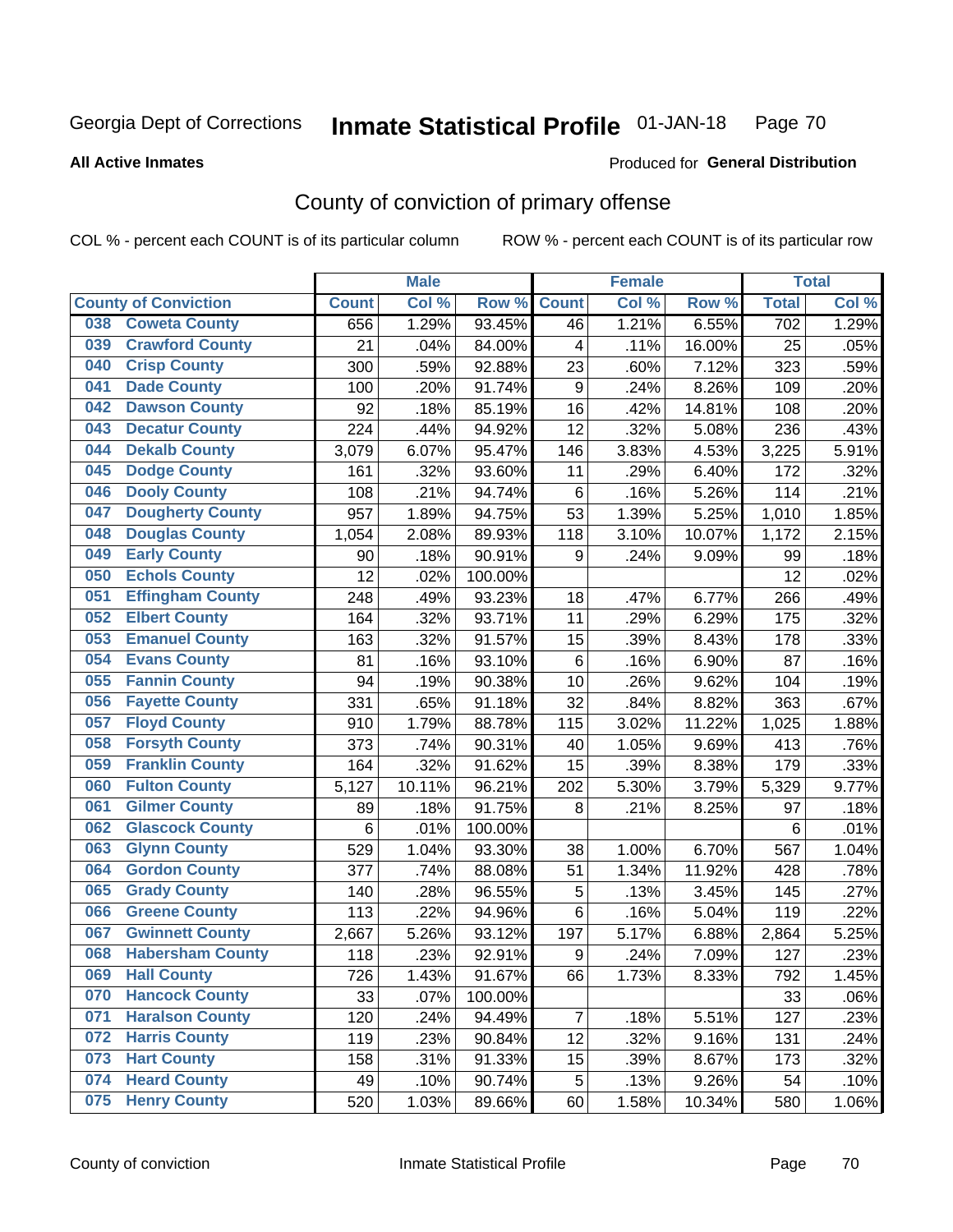### Inmate Statistical Profile 01-JAN-18 Page 71

Produced for General Distribution

### **All Active Inmates**

# County of conviction of primary offense

COL % - percent each COUNT is of its particular column

|       |                             |              | <b>Male</b> |         |                  | <b>Female</b> |        |              | <b>Total</b> |
|-------|-----------------------------|--------------|-------------|---------|------------------|---------------|--------|--------------|--------------|
|       | <b>County of Conviction</b> | <b>Count</b> | Col %       | Row %   | <b>Count</b>     | Col %         | Row %  | <b>Total</b> | Col %        |
| 076   | <b>Houston County</b>       | 619          | 1.22%       | 93.50%  | 43               | 1.13%         | 6.50%  | 662          | 1.21%        |
| 077   | <b>Irwin County</b>         | 77           | .15%        | 97.47%  | $\overline{2}$   | .05%          | 2.53%  | 79           | .14%         |
| 078   | <b>Jackson County</b>       | 268          | .53%        | 91.16%  | 26               | .68%          | 8.84%  | 294          | .54%         |
| 079   | <b>Jasper County</b>        | 55           | .11%        | 96.49%  | $\overline{2}$   | .05%          | 3.51%  | 57           | .10%         |
| 080   | <b>Jeff Davis County</b>    | 97           | .19%        | 96.04%  | 4                | .11%          | 3.96%  | 101          | .19%         |
| 081   | <b>Jefferson County</b>     | 155          | .31%        | 96.88%  | 5                | .13%          | 3.13%  | 160          | .29%         |
| 082   | <b>Jenkins County</b>       | 74           | .15%        | 96.10%  | 3                | .08%          | 3.90%  | 77           | .14%         |
| 083   | <b>Johnson County</b>       | 32           | .06%        | 94.12%  | $\overline{2}$   | .05%          | 5.88%  | 34           | .06%         |
| 084   | <b>Jones County</b>         | 219          | .43%        | 86.56%  | 34               | .89%          | 13.44% | 253          | .46%         |
| 085   | <b>Lamar County</b>         | 83           | .16%        | 88.30%  | 11               | .29%          | 11.70% | 94           | .17%         |
| 086   | <b>Lanier County</b>        | 42           | .08%        | 97.67%  | 1                | .03%          | 2.33%  | 43           | .08%         |
| 087   | <b>Laurens County</b>       | 256          | .50%        | 95.17%  | 13               | .34%          | 4.83%  | 269          | .49%         |
| 088   | <b>Lee County</b>           | 69           | .14%        | 94.52%  | 4                | .11%          | 5.48%  | 73           | .13%         |
| 089   | <b>Liberty County</b>       | 259          | .51%        | 94.87%  | 14               | .37%          | 5.13%  | 273          | .50%         |
| 090   | <b>Lincoln County</b>       | 42           | .08%        | 89.36%  | $\mathbf 5$      | .13%          | 10.64% | 47           | .09%         |
| 091   | <b>Long County</b>          | 74           | .15%        | 93.67%  | 5                | .13%          | 6.33%  | 79           | .14%         |
| 092   | <b>Lowndes County</b>       | 486          | .96%        | 95.67%  | 22               | .58%          | 4.33%  | 508          | .93%         |
| 093   | <b>Lumpkin County</b>       | 89           | .18%        | 92.71%  | $\overline{7}$   | .18%          | 7.29%  | 96           | .18%         |
| 094   | <b>Macon County</b>         | 46           | .09%        | 97.87%  | $\mathbf{1}$     | .03%          | 2.13%  | 47           | .09%         |
| 095   | <b>Madison County</b>       | 154          | .30%        | 90.06%  | 17               | .45%          | 9.94%  | 171          | .31%         |
| 096   | <b>Marion County</b>        | 24           | .05%        | 92.31%  | $\overline{2}$   | .05%          | 7.69%  | 26           | .05%         |
| 097   | <b>Mcduffie County</b>      | 196          | .39%        | 94.23%  | 12               | .32%          | 5.77%  | 208          | .38%         |
| 098   | <b>Mcintosh County</b>      | 42           | .08%        | 100.00% |                  |               |        | 42           | .08%         |
| 099   | <b>Meriwether County</b>    | 197          | .39%        | 92.92%  | 15               | .39%          | 7.08%  | 212          | .39%         |
| 100   | <b>Miller County</b>        | 37           | .07%        | 86.05%  | 6                | .16%          | 13.95% | 43           | .08%         |
| 101   | <b>Mitchell County</b>      | 156          | .31%        | 92.86%  | 12               | .32%          | 7.14%  | 168          | .31%         |
| 102   | <b>Monroe County</b>        | 131          | .26%        | 93.57%  | $\boldsymbol{9}$ | .24%          | 6.43%  | 140          | .26%         |
| 103   | <b>Montgomery County</b>    | 36           | .07%        | 90.00%  | 4                | .11%          | 10.00% | 40           | .07%         |
| 104   | <b>Morgan County</b>        | 127          | .25%        | 93.38%  | $\boldsymbol{9}$ | .24%          | 6.62%  | 136          | .25%         |
| 105   | <b>Murray County</b>        | 209          | .41%        | 91.27%  | 20               | .53%          | 8.73%  | 229          | .42%         |
| 106   | <b>Muscogee County</b>      | 1,211        | 2.39%       | 94.98%  | 64               | 1.68%         | 5.02%  | 1,275        | 2.34%        |
| 107   | <b>Newton County</b>        | 738          | 1.46%       | 91.11%  | 72               | 1.89%         | 8.89%  | 810          | 1.49%        |
| 108   | <b>Oconee County</b>        | 53           | .10%        | 96.36%  | $\overline{2}$   | .05%          | 3.64%  | 55           | .10%         |
| 109   | <b>Oglethorpe County</b>    | 66           | .13%        | 90.41%  | $\overline{7}$   | .18%          | 9.59%  | 73           | .13%         |
| 110   | <b>Paulding County</b>      | 223          | .44%        | 90.65%  | 23               | .60%          | 9.35%  | 246          | .45%         |
| 111   | <b>Peach County</b>         | 108          | .21%        | 93.91%  | $\overline{7}$   | .18%          | 6.09%  | 115          | .21%         |
| 112   | <b>Pickens County</b>       | 102          | .20%        | 89.47%  | 12               | .32%          | 10.53% | 114          | .21%         |
| $113$ | <b>Pierce County</b>        | 115          | .23%        | 92.74%  | 9                | .24%          | 7.26%  | 124          | .23%         |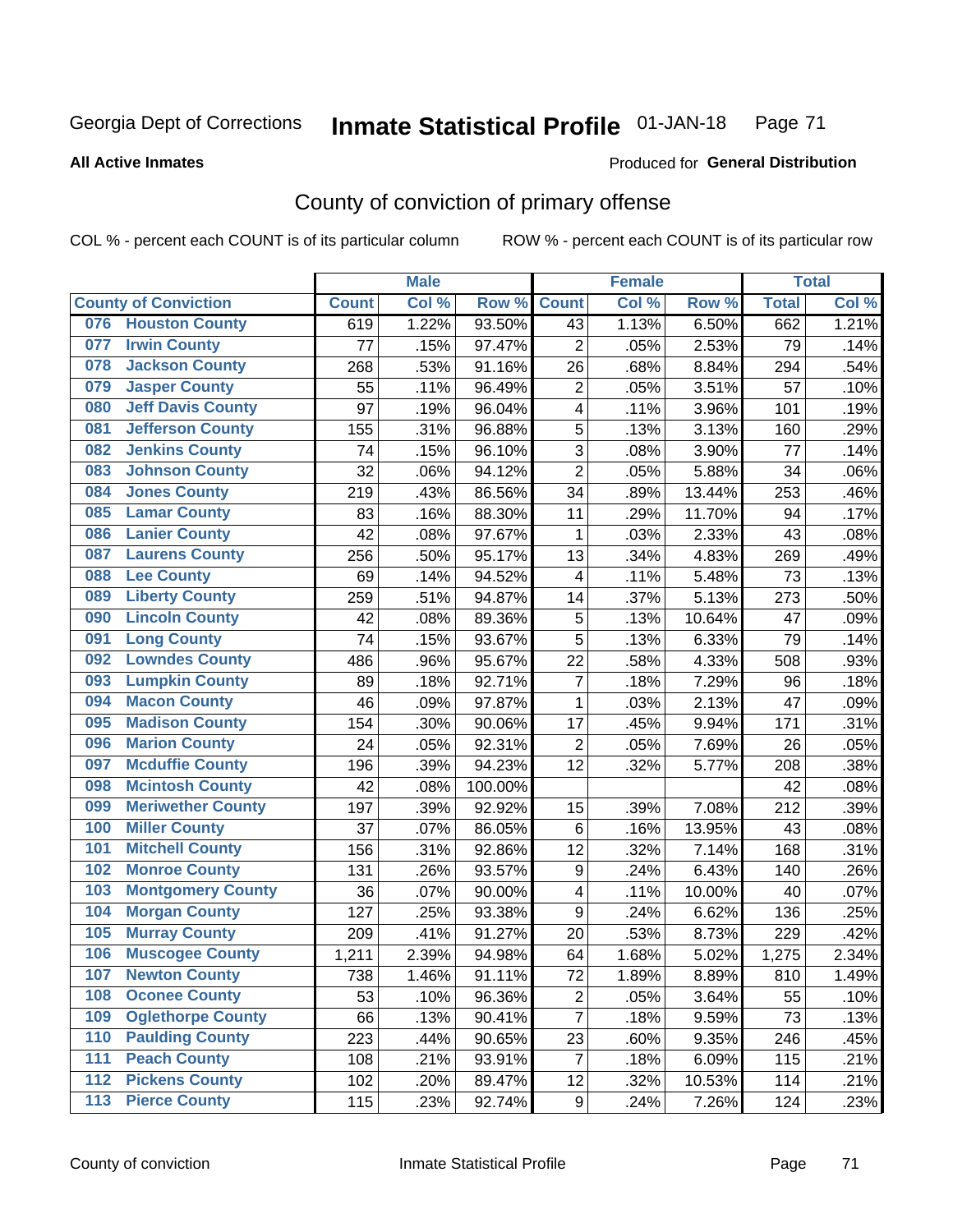#### Inmate Statistical Profile 01-JAN-18 Page 72

**All Active Inmates** 

### Produced for General Distribution

# County of conviction of primary offense

COL % - percent each COUNT is of its particular column

|                                          |              | <b>Male</b> |         |                          | <b>Female</b> |        |              | <b>Total</b> |
|------------------------------------------|--------------|-------------|---------|--------------------------|---------------|--------|--------------|--------------|
| <b>County of Conviction</b>              | <b>Count</b> | Col %       | Row %   | <b>Count</b>             | Col %         | Row %  | <b>Total</b> | Col %        |
| 114 Pike County                          | 41           | .08%        | 91.11%  | $\overline{4}$           | .11%          | 8.89%  | 45           | .08%         |
| <b>Polk County</b><br>$\overline{115}$   | 197          | .39%        | 93.81%  | 13                       | .34%          | 6.19%  | 210          | .39%         |
| <b>Pulaski County</b><br>116             | 56           | .11%        | 96.55%  | $\overline{2}$           | .05%          | 3.45%  | 58           | .11%         |
| 117<br><b>Putnam County</b>              | 154          | .30%        | 91.12%  | 15                       | .39%          | 8.88%  | 169          | .31%         |
| <b>Quitman County</b><br>118             | 18           | .04%        | 100.00% |                          |               |        | 18           | .03%         |
| <b>Rabun County</b><br>119               | 55           | .11%        | 90.16%  | 6                        | .16%          | 9.84%  | 61           | .11%         |
| <b>Randolph County</b><br>120            | 62           | .12%        | 96.88%  | $\overline{2}$           | .05%          | 3.13%  | 64           | .12%         |
| <b>Richmond County</b><br>121            | 1,918        | 3.78%       | 93.24%  | 139                      | 3.65%         | 6.76%  | 2,057        | 3.77%        |
| <b>Rockdale County</b><br>122            | 476          | .94%        | 92.25%  | 40                       | 1.05%         | 7.75%  | 516          | .95%         |
| <b>Schley County</b><br>123              | 11           | .02%        | 84.62%  | $\boldsymbol{2}$         | .05%          | 15.38% | 13           | .02%         |
| <b>Screven County</b><br>124             | 119          | .23%        | 95.97%  | 5                        | .13%          | 4.03%  | 124          | .23%         |
| <b>Seminole County</b><br>125            | 72           | .14%        | 83.72%  | 14                       | .37%          | 16.28% | 86           | .16%         |
| 126<br><b>Spalding County</b>            | 497          | .98%        | 93.42%  | 35                       | .92%          | 6.58%  | 532          | .98%         |
| <b>Stephens County</b><br>127            | 165          | .33%        | 87.77%  | 23                       | .60%          | 12.23% | 188          | .34%         |
| <b>Stewart County</b><br>128             | 35           | .07%        | 97.22%  | $\mathbf{1}$             | .03%          | 2.78%  | 36           | .07%         |
| <b>Sumter County</b><br>129              | 191          | .38%        | 95.02%  | 10                       | .26%          | 4.98%  | 201          | .37%         |
| <b>Talbot County</b><br>130              | 39           | .08%        | 90.70%  | $\overline{\mathcal{A}}$ | .11%          | 9.30%  | 43           | .08%         |
| <b>Taliaferro County</b><br>131          | 19           | .04%        | 95.00%  | $\mathbf{1}$             | .03%          | 5.00%  | 20           | .04%         |
| <b>Tattnall County</b><br>132            | 183          | .36%        | 93.37%  | 13                       | .34%          | 6.63%  | 196          | .36%         |
| <b>Taylor County</b><br>133              | 67           | .13%        | 91.78%  | $\,6$                    | .16%          | 8.22%  | 73           | .13%         |
| <b>Telfair County</b><br>134             | 108          | .21%        | 96.43%  | $\overline{\mathbf{4}}$  | .11%          | 3.57%  | 112          | .21%         |
| <b>Terrell County</b><br>135             | 88           | .17%        | 93.62%  | $\,6$                    | .16%          | 6.38%  | 94           | .17%         |
| <b>Thomas County</b><br>136              | 213          | .42%        | 95.52%  | 10                       | .26%          | 4.48%  | 223          | .41%         |
| <b>Tift County</b><br>137                | 335          | .66%        | 94.10%  | 21                       | .55%          | 5.90%  | 356          | .65%         |
| <b>Toombs County</b><br>138              | 330          | .65%        | 91.16%  | 32                       | .84%          | 8.84%  | 362          | .66%         |
| <b>Towns County</b><br>139               | 52           | .10%        | 78.79%  | 14                       | .37%          | 21.21% | 66           | .12%         |
| <b>Treutlen County</b><br>140            | 77           | .15%        | 95.06%  | $\overline{\mathbf{4}}$  | .11%          | 4.94%  | 81           | .15%         |
| <b>Troup County</b><br>141               | 620          | 1.22%       | 91.04%  | 61                       | 1.60%         | 8.96%  | 681          | 1.25%        |
| <b>Turner County</b><br>142              | 63           | .12%        | 95.45%  | 3                        | .08%          | 4.55%  | 66           | .12%         |
| <b>Twiggs County</b><br>$\overline{143}$ | 49           | .10%        | 94.23%  | 3                        | .08%          | 5.77%  | 52           | .10%         |
| <b>Union County</b><br>144               | 89           | .18%        | 85.58%  | 15                       | .39%          | 14.42% | 104          | .19%         |
| 145<br><b>Upson County</b>               | 182          | .36%        | 93.81%  | 12                       | .32%          | 6.19%  | 194          | $.36\%$      |
| <b>Walker County</b><br>146              | 432          | .85%        | 90.95%  | 43                       | 1.13%         | 9.05%  | 475          | .87%         |
| <b>Walton County</b><br>147              | 544          | 1.07%       | 91.89%  | 48                       | 1.26%         | 8.11%  | 592          | 1.09%        |
| <b>Ware County</b><br>148                | 338          | .67%        | 93.89%  | 22                       | .58%          | 6.11%  | 360          | .66%         |
| <b>Warren County</b><br>149              | 36           | .07%        | 94.74%  | $\overline{2}$           | .05%          | 5.26%  | 38           | .07%         |
| <b>Washington County</b><br>150          | 189          | .37%        | 89.57%  | 22                       | .58%          | 10.43% | 211          | .39%         |
| <b>Wayne County</b><br>151               | 163          | .32%        | 94.77%  | 9                        | .24%          | 5.23%  | 172          | .32%         |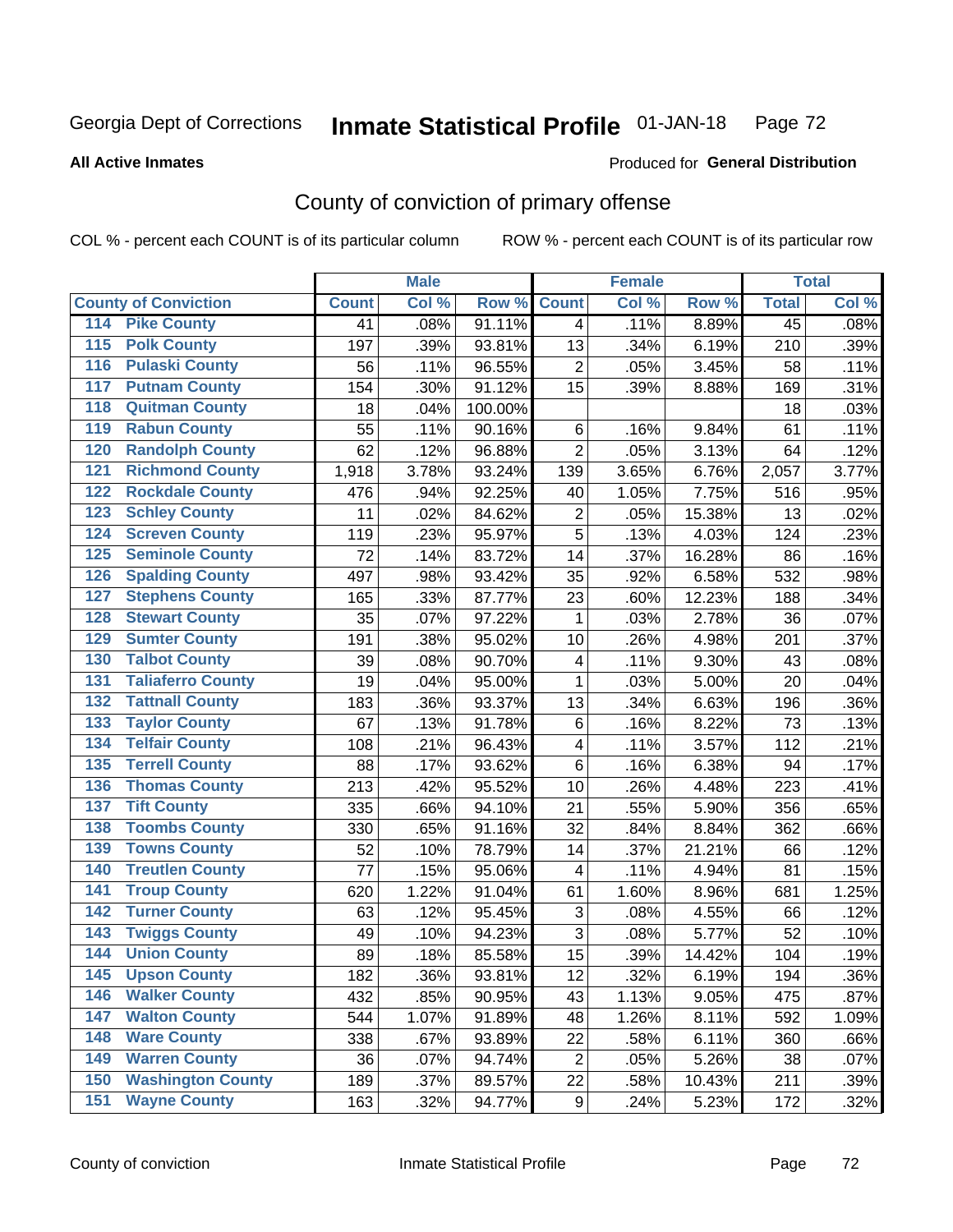### Inmate Statistical Profile 01-JAN-18 Page 73

**All Active Inmates** 

### Produced for General Distribution

# County of conviction of primary offense

COL % - percent each COUNT is of its particular column

|                                |              | <b>Male</b> |         |                | <b>Female</b> |        |              | <b>Total</b> |
|--------------------------------|--------------|-------------|---------|----------------|---------------|--------|--------------|--------------|
| <b>County of Conviction</b>    | <b>Count</b> | Col %       | Row %   | <b>Count</b>   | Col %         | Row %  | <b>Total</b> | Col %        |
| <b>Webster County</b><br>152   | 5            | $.01\%$     | 83.33%  |                | .03%          | 16.67% | 6            | .01%         |
| <b>Wheeler County</b><br>153   | 27           | .05%        | 93.10%  | 2              | .05%          | 6.90%  | 29           | .05%         |
| <b>White County</b><br>154     | 96           | .19%        | 88.89%  | 12             | .32%          | 11.11% | 108          | .20%         |
| <b>Whitfield County</b><br>155 | 739          | 1.46%       | 89.25%  | 89             | 2.34%         | 10.75% | 828          | 1.52%        |
| <b>Wilcox County</b><br>156    | 45           | .09%        | 97.83%  |                | .03%          | 2.17%  | 46           | .08%         |
| <b>Wilkes County</b><br>157    | 77           | .15%        | 91.67%  |                | .18%          | 8.33%  | 84           | .15%         |
| <b>Wilkinson County</b><br>158 | 47           | $.09\%$     | 95.92%  | $\overline{2}$ | .05%          | 4.08%  | 49           | .09%         |
| <b>Worth County</b><br>159     | 132          | .26%        | 91.03%  | 13             | .34%          | 8.97%  | 145          | .27%         |
| <b>Troup County Ci</b><br>447  |              | .01%        | 100.00% |                |               |        |              | .01%         |
| <b>Total Rported</b>           | 50,719       | 100%        | 93.02%  | 3,808          | 100%          | 6.98%  | 54,527       | 100%         |

| <b>Not Reported</b> |        |       |        |
|---------------------|--------|-------|--------|
| <b>Grand Total</b>  | 50,719 | 3,808 | 54,527 |

|  | <b>Mode (most frequent)</b> | <b>Fulton County</b> | <b>Cobb County</b> | <b>Fulton County</b> |
|--|-----------------------------|----------------------|--------------------|----------------------|
|--|-----------------------------|----------------------|--------------------|----------------------|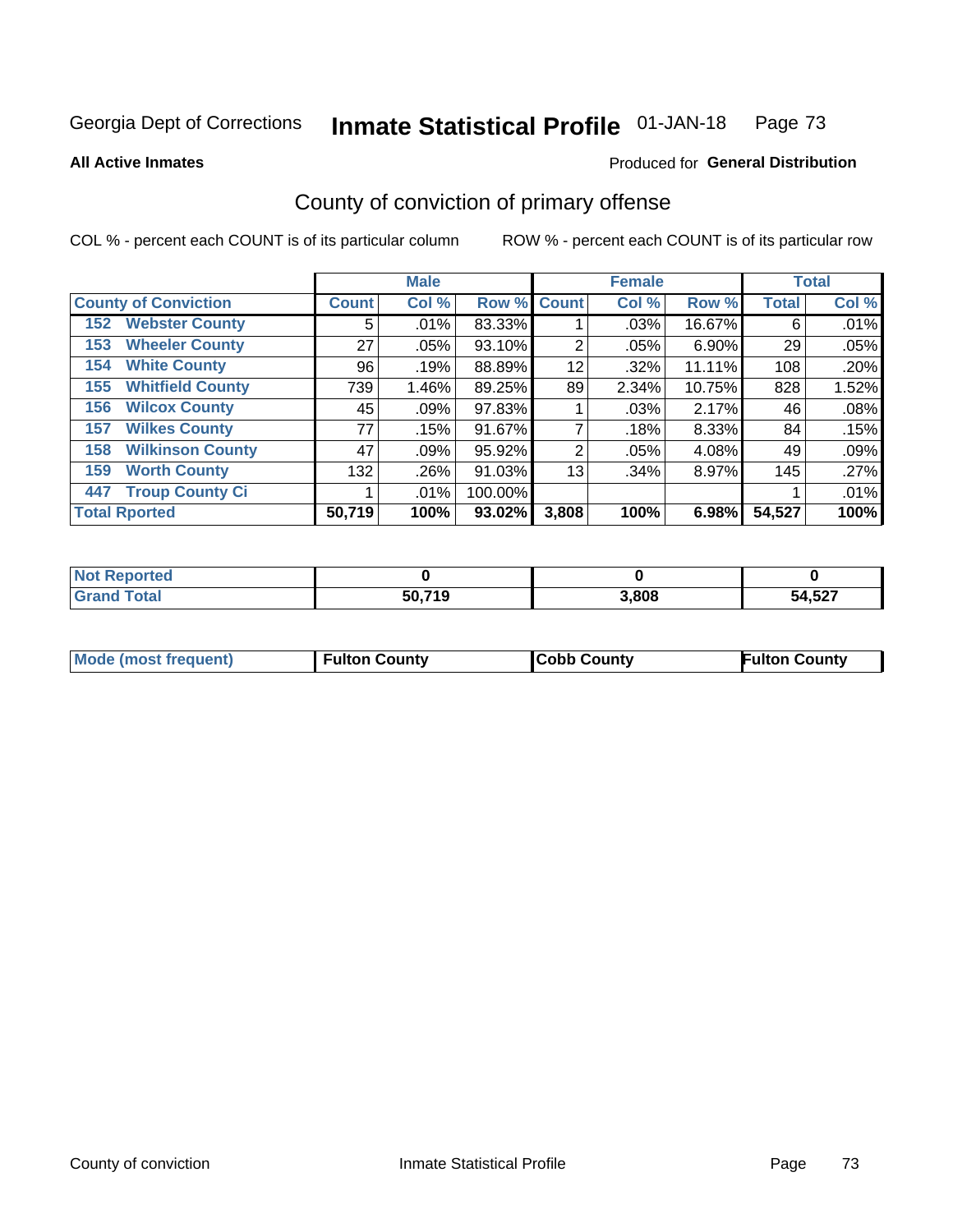# **Georgia Dept of Corrections All Active Inmates**

### Inmate Statistical Profile 01-JAN-18 Page 74

Produced for General Distribution

# Circuit of conviction of primary offense

COL % - percent each COUNT is of its particular column ROW % - percent each COUNT is of its particular row

|                         |                                 |                  | <b>Male</b> |        |              | <b>Female</b> |        |              | <b>Total</b> |
|-------------------------|---------------------------------|------------------|-------------|--------|--------------|---------------|--------|--------------|--------------|
|                         | <b>Circuit of Conviction</b>    | <b>Count</b>     | Col %       | Row %  | <b>Count</b> | Col %         | Row %  | <b>Total</b> | Col %        |
| 1                       | <b>Alapaha Circuit</b>          | $\overline{342}$ | .68%        | 94.48% | 20           | .53%          | 5.52%  | 362          | .67%         |
| $\overline{2}$          | <b>Alcovy Circuit</b>           | 1,282            | 2.54%       | 91.44% | 120          | 3.16%         | 8.56%  | 1,402        | 2.58%        |
| $\overline{\mathbf{3}}$ | <b>Atlanta Circuit</b>          | 5,127            | 10.15%      | 96.21% | 202          | 5.32%         | 3.79%  | 5,329        | 9.81%        |
| 4                       | <b>Atlantic Circuit</b>         | 707              | 1.40%       | 94.65% | 40           | 1.05%         | 5.35%  | 747          | 1.37%        |
| 5                       | <b>Augusta Circuit</b>          | 2,562            | 5.07%       | 93.40% | 181          | 4.76%         | 6.60%  | 2,743        | 5.05%        |
| $\overline{6}$          | <b>Blue Ridge Circuit</b>       | 559              | 1.11%       | 88.59% | 72           | 1.90%         | 11.41% | 631          | 1.16%        |
| $\overline{\mathbf{7}}$ | <b>Brunswick Circuit</b>        | 1,072            | 2.12%       | 94.20% | 66           | 1.74%         | 5.80%  | 1,138        | 2.09%        |
| $\overline{\mathbf{8}}$ | <b>Chattahoochee Circuit</b>    | 1,486            | 2.94%       | 94.41% | 88           | 2.32%         | 5.59%  | 1,574        | 2.90%        |
| $\overline{9}$          | <b>Cherokee Circuit</b>         | 1,033            | 2.04%       | 87.03% | 154          | 4.05%         | 12.97% | 1,187        | 2.18%        |
| 10                      | <b>Clayton Circuit</b>          | 1,396            | 2.76%       | 93.07% | 104          | 2.74%         | 6.93%  | 1,500        | 2.76%        |
| $\overline{11}$         | <b>Cobb Circuit</b>             | 2,498            | 4.94%       | 92.04% | 216          | 5.69%         | 7.96%  | 2,714        | 5.00%        |
| $\overline{12}$         | <b>Conasauga Circuit</b>        | 948              | 1.88%       | 89.69% | 109          | 2.87%         | 10.31% | 1,057        | 1.95%        |
| 13                      | <b>Cordele Circuit</b>          | 715              | 1.42%       | 92.86% | 55           | 1.45%         | 7.14%  | 770          | 1.42%        |
| 14                      | <b>Coweta Circuit</b>           | 2,149            | 4.25%       | 92.23% | 181          | 4.76%         | 7.77%  | 2,330        | 4.29%        |
| 15                      | <b>Dougherty Circuit</b>        | 957              | 1.89%       | 94.75% | 53           | 1.40%         | 5.25%  | 1,010        | 1.86%        |
| 16                      | <b>Dublin Circuit</b>           | 414              | .82%        | 94.95% | 22           | .58%          | 5.05%  | 436          | .80%         |
| 17                      | <b>Eastern Circuit</b>          | 1,909            | 3.78%       | 95.50% | 90           | 2.37%         | 4.50%  | 1,999        | 3.68%        |
| 18                      | <b>Flint Circuit</b>            | 520              | 1.03%       | 89.66% | 60           | 1.58%         | 10.34% | 580          | 1.07%        |
| 19                      | <b>Griffin Circuit</b>          | 1,051            | 2.08%       | 92.68% | 83           | 2.18%         | 7.32%  | 1,134        | 2.09%        |
| 20                      | <b>Gwinnett Circuit</b>         | 2,667            | 5.28%       | 93.12% | 197          | 5.19%         | 6.88%  | 2,864        | 5.27%        |
| $\overline{21}$         | <b>Houston Circuit</b>          | 619              | 1.23%       | 93.50% | 43           | 1.13%         | 6.50%  | 662          | 1.22%        |
| $\overline{22}$         | <b>Lookout Mountain Circuit</b> | 1,157            | 2.29%       | 90.60% | 120          | 3.16%         | 9.40%  | 1,277        | 2.35%        |
| 23                      | <b>Macon Circuit</b>            | 1,264            | 2.50%       | 93.84% | 83           | 2.18%         | 6.16%  | 1,347        | 2.48%        |
| $\overline{24}$         | <b>Middle Circuit</b>           | 953              | 1.89%       | 91.81% | 85           | 2.24%         | 8.19%  | 1,038        | 1.91%        |
| 25                      | <b>Mountain Circuit</b>         | 338              | .67%        | 89.89% | 38           | 1.00%         | 10.11% | 376          | .69%         |
| 26                      | <b>Northeastern Circuit</b>     | 818              | 1.62%       | 90.89% | 82           | 2.16%         | 9.11%  | 900          | 1.66%        |
| $\overline{27}$         | <b>Northern Circuit</b>         | 706              | 1.40%       | 91.57% | 65           | 1.71%         | 8.43%  | 771          | 1.42%        |
| 28                      | <b>Ocmulgee Circuit</b>         | 1,063            | 2.10%       | 91.64% | 97           | 2.55%         | 8.36%  | 1,160        | 2.14%        |
| 29                      | <b>Oconee Circuit</b>           | 455              | .90%        | 93.81% | 30           | .79%          | 6.19%  | 485          | .89%         |
| 30                      | <b>Ogeechee Circuit</b>         | 989              | 1.96%       | 93.83% | 65           | 1.71%         | 6.17%  | 1,054        | 1.94%        |
| $\overline{31}$         | <b>Pataula Circuit</b>          | 385              | .76%        | 90.16% | 42           | 1.11%         | 9.84%  | 427          | .79%         |
| 32                      | <b>Piedmont Circuit</b>         | 644              | 1.27%       | 91.22% | 62           | 1.63%         | 8.78%  | 706          | 1.30%        |
| 33                      | <b>Rome Circuit</b>             | 910              | 1.80%       | 88.78% | 115          | 3.03%         | 11.22% | 1,025        | 1.89%        |
| 34                      | <b>South Georgia Circuit</b>    | 561              | 1.11%       | 94.76% | 31           | .82%          | 5.24%  | 592          | 1.09%        |
| 35                      | <b>Southern Circuit</b>         | 967              | 1.91%       | 95.84% | 42           | 1.11%         | 4.16%  | 1,009        | 1.86%        |
| 36                      | <b>Southwestern Circuit</b>     | 357              | .71%        | 94.95% | 19           | .50%          | 5.05%  | 376          | .69%         |
| 37                      | <b>Stone Mountain Circuit</b>   | 3,079            | 6.09%       | 95.47% | 146          | 3.84%         | 4.53%  | 3,225        | 5.94%        |
| 38                      | <b>Tallapoosa Circuit</b>       | 317              | .63%        | 94.07% | 20           | .53%          | 5.93%  | 337          | .62%         |
| 39                      | <b>Tifton Circuit</b>           | 607              | 1.20%       | 93.96% | 39           | 1.03%         | 6.04%  | 646          | 1.19%        |
| 40                      | <b>Toombs Circuit</b>           | 376              | .74%        | 93.30% | 27           | .71%          | 6.70%  | 403          | .74%         |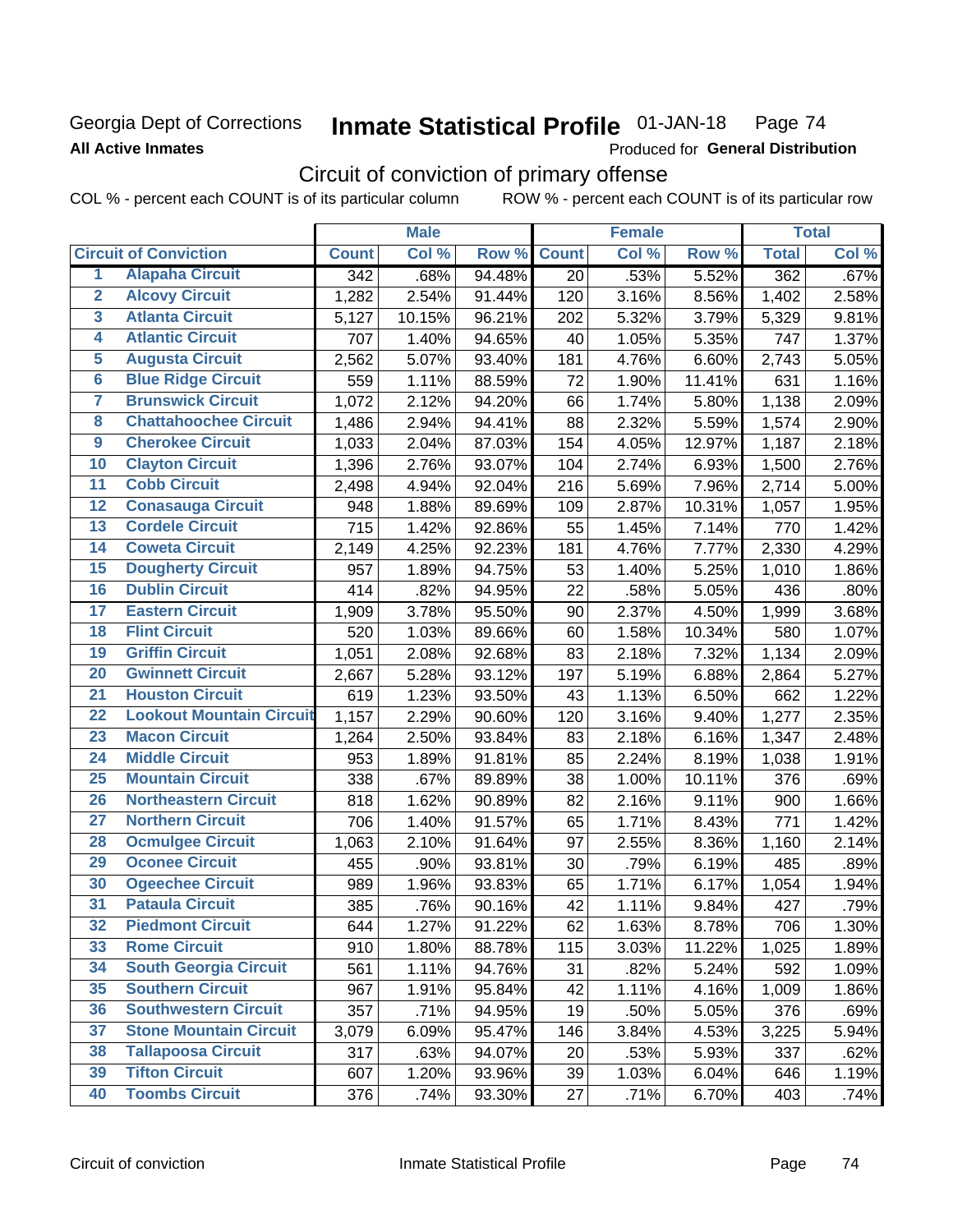# **Georgia Dept of Corrections All Active Inmates**

### Inmate Statistical Profile 01-JAN-18 Page 75

Produced for General Distribution

# Circuit of conviction of primary offense

COL % - percent each COUNT is of its particular column ROW % - percent each COUNT is of its particular row

|    |                                  | <b>Male</b><br><b>Female</b> |         |        |              | <b>Total</b> |        |              |       |
|----|----------------------------------|------------------------------|---------|--------|--------------|--------------|--------|--------------|-------|
|    | <b>Circuit of Conviction</b>     | <b>Count</b>                 | Col %   | Row %  | <b>Count</b> | Col %        | Row %  | <b>Total</b> | Col % |
| 41 | <b>Waycross Circuit</b>          | 899                          | 1.78%   | 92.97% | 68           | 1.79%        | 7.03%  | 967          | 1.78% |
| 42 | <b>Western Circuit</b>           | 616                          | 1.22%   | 93.76% | 41           | 1.08%        | 6.24%  | 657          | 1.21% |
| 43 | <b>Rockdale Circuit</b>          | 476                          | .94%    | 92.25% | 40           | 1.05%        | 7.75%  | 516          | .95%  |
| 44 | <b>Douglas Circuit</b>           | 1,054                        | 2.09%   | 89.93% | 118          | 3.11%        | 10.07% | 1,172        | 2.16% |
| 45 | <b>Appalachian Circuit</b>       | 285                          | .56%    | 90.48% | 30           | .79%         | 9.52%  | 315          | .58%  |
| 46 | <b>Enotah Circuit</b>            | 326                          | .65%    | 87.17% | 48           | 1.26%        | 12.83% | 374          | .69%  |
| 47 | <b>Bell-Forsyth J.C.</b>         | 373                          | .74%    | 90.31% | 40           | 1.05%        | 9.69%  | 413          | .76%  |
| 48 | <b>Towaliga Judicial Circuit</b> | 318                          | .63%    | 92.17% | 27           | .71%         | 7.83%  | 345          | .64%  |
| 49 | <b>Paulding Circuit</b>          | 223                          | $.44\%$ | 90.65% | 23           | .61%         | 9.35%  | 246          | .45%  |
|    | <b>Total Rported</b>             | 50,529                       | 100%    | 93.01% | 3,799        | 100%         | 6.99%  | 54,328       | 100%  |
|    | <b>Not Reported</b>              |                              | 190     |        |              | 9            |        |              | 199   |

| <b>Total</b><br>' Grand | 50,719         | 3,808 | 54,527         |
|-------------------------|----------------|-------|----------------|
| Mode (most<br>frequent) | <b>Atlanta</b> | Cobb  | <b>Atlanta</b> |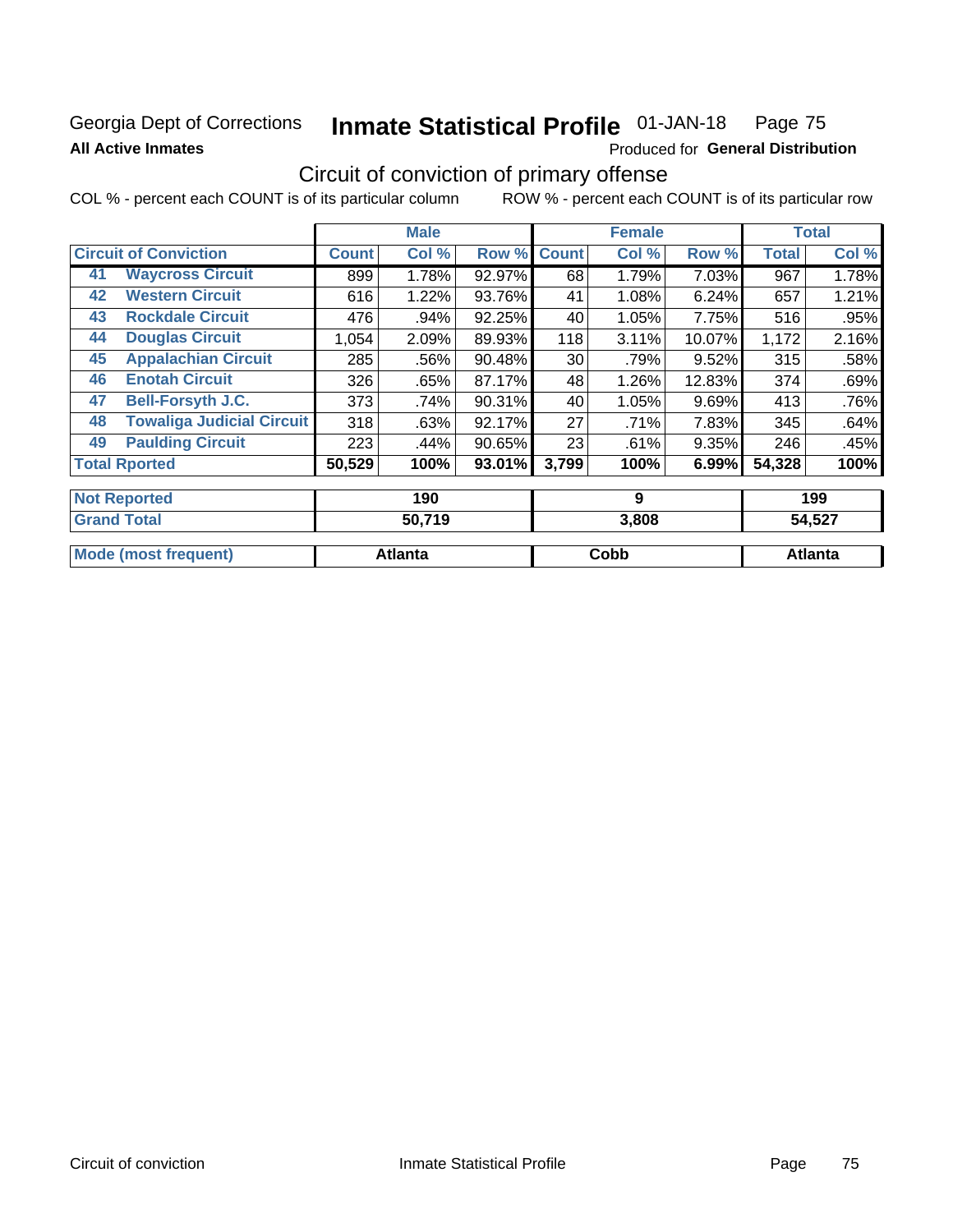### **All Active Inmates**

### Produced for **General Distribution**

# Years served (jail + prison) in this incarceration

|                              |              | <b>Male</b> |                  |                  | <b>Female</b> |                  |              | <b>Total</b> |
|------------------------------|--------------|-------------|------------------|------------------|---------------|------------------|--------------|--------------|
| <b>Years Served</b>          | <b>Count</b> | Col %       | Row <sup>%</sup> | <b>Count</b>     | Col %         | Row <sub>%</sub> | <b>Total</b> | Col %        |
| Less than one year           | 9,703        | 19.14%      | 90.84%           | 978              | 25.68%        | 9.16%            | 10,681       | 19.59%       |
| 1 to 1.99 years              | 7,439        | 14.67%      | 91.81%           | 664              | 17.44%        | 8.19%            | 8,103        | 14.86%       |
| 2 to 2.99 years              | 5,322        | 10.50%      | 91.36%           | 503              | 13.21%        | 8.64%            | 5,825        | 10.69%       |
| 3 to 3.99 years              | 4,146        | 8.18%       | 92.40%           | 341              | 8.95%         | 7.60%            | 4,487        | 8.23%        |
| 4 to 4.99 years              | 3,412        | 6.73%       | 92.19%           | 289              | 7.59%         | 7.81%            | 3,701        | 6.79%        |
| $\overline{5}$ to 5.99 years | 2,832        | 5.59%       | 93.13%           | 209              | 5.49%         | 6.87%            | 3,041        | 5.58%        |
| 6 to 6.99 years              | 2,432        | 4.80%       | 93.97%           | 156              | 4.10%         | 6.03%            | 2,588        | 4.75%        |
| 7 to 7.99 years              | 1,850        | 3.65%       | 94.48%           | 108              | 2.84%         | 5.52%            | 1,958        | 3.59%        |
| <b>8 to 8.99 years</b>       | 1,748        | 3.45%       | 94.64%           | 99               | 2.60%         | 5.36%            | 1,847        | 3.39%        |
| 9 to 9.99 years              | 1,419        | 2.80%       | 95.49%           | 67               | 1.76%         | 4.51%            | 1,486        | 2.73%        |
| 10 to 10.99 years            | 1,271        | 2.51%       | 95.64%           | 58               | 1.52%         | 4.36%            | 1,329        | 2.44%        |
| 11 to 11.99 years            | 996          | 1.96%       | 95.95%           | 42               | 1.10%         | 4.05%            | 1,038        | 1.90%        |
| 12 to 12.99 years            | 752          | 1.48%       | 94.95%           | 40               | 1.05%         | 5.05%            | 792          | 1.45%        |
| 13 to 13.99 years            | 682          | 1.35%       | 95.38%           | 33               | 0.87%         | 4.62%            | 715          | 1.31%        |
| 14 to 14.99 years            | 681          | 1.34%       | 96.05%           | 28               | 0.74%         | 3.95%            | 709          | 1.30%        |
| 15 to 15.99 years            | 537          | 1.06%       | 94.88%           | 29               | 0.76%         | 5.12%            | 566          | 1.04%        |
| 16 to 16.99 years            | 532          | 1.05%       | 96.90%           | 17               | 0.45%         | 3.10%            | 549          | 1.01%        |
| 17 to 17.99 years            | 496          | 0.98%       | 96.31%           | 19               | 0.50%         | 3.69%            | 515          | 0.94%        |
| 18 to 18.99 years            | 457          | 0.90%       | 95.01%           | 24               | 0.63%         | 4.99%            | 481          | 0.88%        |
| 19 to 19.99 years            | 443          | 0.87%       | 95.47%           | 21               | 0.55%         | 4.53%            | 464          | 0.85%        |
| 20 to 20.99 years            | 416          | 0.82%       | 97.65%           | 10               | 0.26%         | 2.35%            | 426          | 0.78%        |
| 21 to 21.99 years            | 388          | 0.77%       | 97.98%           | 8                | 0.21%         | 2.02%            | 396          | 0.73%        |
| 22 to 22.99 years            | 352          | 0.69%       | 96.44%           | 13               | 0.34%         | 3.56%            | 365          | 0.67%        |
| 23 to 23.99 years            | 320          | 0.63%       | 97.26%           | 9                | 0.24%         | 2.74%            | 329          | 0.60%        |
| 24 to 24.99 years            | 290          | 0.57%       | 97.32%           | 8                | 0.21%         | 2.68%            | 298          | 0.55%        |
| 25 to 25.99 years            | 213          | 0.42%       | 96.82%           | $\overline{7}$   | 0.18%         | 3.18%            | 220          | 0.40%        |
| 26 to 26.99 years            | 220          | 0.43%       | 96.07%           | $\boldsymbol{9}$ | 0.24%         | 3.93%            | 229          | 0.42%        |
| 27 to 27.99 years            | 155          | 0.31%       | 96.27%           | 6                | 0.16%         | 3.73%            | 161          | 0.30%        |
| 28 to 28.99 years            | 119          | 0.23%       | 98.35%           | $\overline{c}$   | 0.05%         | 1.65%            | 121          | 0.22%        |
| 29 to 29.99 years            | 137          | 0.27%       | 99.28%           | $\mathbf 1$      | 0.03%         | 0.72%            | 138          | 0.25%        |
| Thirty + years               | 943          | 1.86%       | 98.95%           | 10               | 0.26%         | 1.05%            | 953          | 1.75%        |
| <b>Total Reported</b>        | 50,703       | 100%        | 93.01%           | 3,808            | 100%          | 6.99%            | 54,511       | 100%         |

| <b>Not Reported</b> |        |       | 16     |  |
|---------------------|--------|-------|--------|--|
| <b>Grand Total</b>  | 50,719 | 3,808 | 54,527 |  |
| ___                 |        |       |        |  |

| Mean (average)       | 6.63               | 4.24               | 6.46          |
|----------------------|--------------------|--------------------|---------------|
| Median (middle)      | 3.67               | 2.545              | 3.58          |
| Mode (most frequent) | Less than one year | Less than one year | Less than one |
|                      |                    |                    | vear          |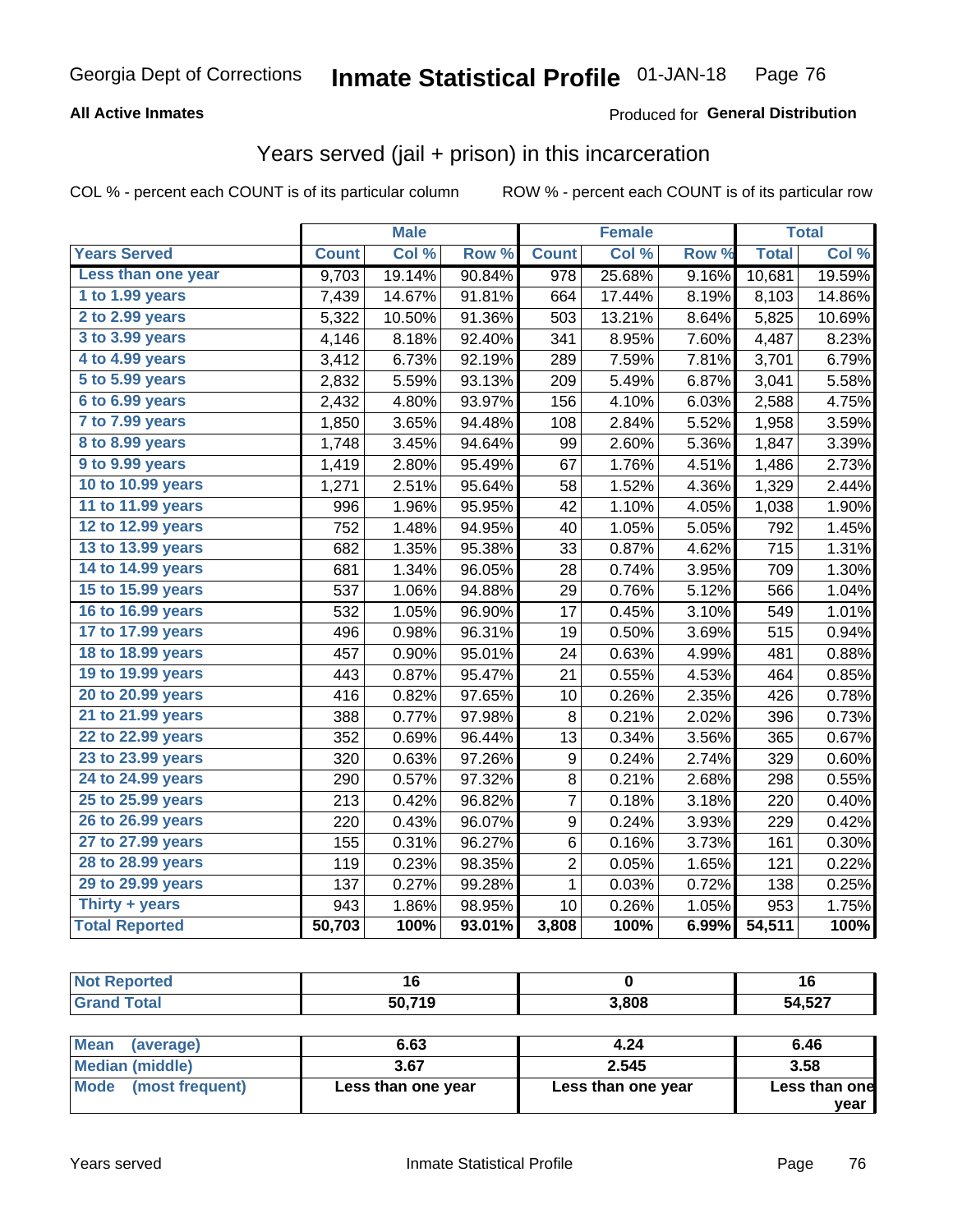#### **All Active Inmates**

Produced for **General Distribution**

# Results of most recent HIV tests

|                         | <b>Male</b>  |           |           | <b>Female</b> |        |       | Total  |        |
|-------------------------|--------------|-----------|-----------|---------------|--------|-------|--------|--------|
| <b>HIV Test Results</b> | <b>Count</b> | Col %     | Row %I    | <b>Count</b>  | Col %  | Row % | Total  | Col %  |
| <b>Positive</b>         | 676          | 1.48%     | $92.48\%$ | 55            | 1.54%  | 7.52% | 731    | 1.48%  |
| <b>Negative</b>         | 45,005       | $98.51\%$ | 92.75%    | 3,520         | 98.46% | 7.25% | 48,525 | 98.51% |
| Indeterminate           | າ            | 0.01%     | 100.00%   |               |        |       |        | 0.01%  |
| <b>Total Reported</b>   | 45,684       | 100%      | 92.74%    | 3,575         | 100%   | 7.26% | 49,259 | 100%   |

| <b>Not Reported</b> | 5,035  | າາາ<br>∠ാാ | 5,268  |
|---------------------|--------|------------|--------|
| Total               | 50,719 | 3,808      | 54,527 |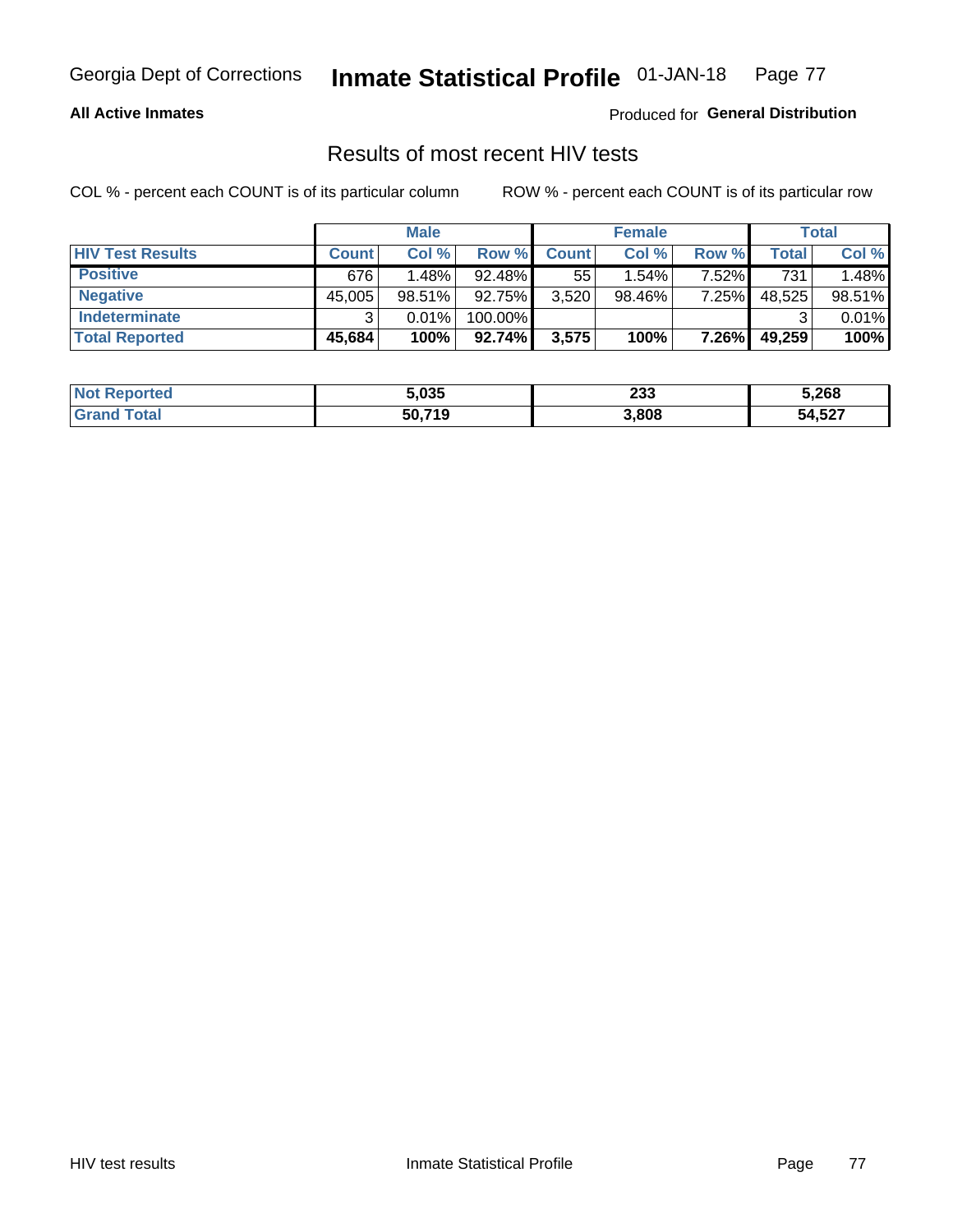### **All Active Inmates**

### Produced for **General Distribution**

### Results of most recent tuberculosis test

|                                  | <b>Male</b>  |        |           | <b>Female</b>    |           |          | <b>Total</b> |        |
|----------------------------------|--------------|--------|-----------|------------------|-----------|----------|--------------|--------|
| <b>Tuberculosis Test Results</b> | <b>Count</b> | Col %  | Row %     | <b>Count</b>     | Col %     | Row %    | <b>Total</b> | Col %  |
| <b>Positive on current test</b>  | 6,837        | 14.44% | $97.57\%$ | 170 <sub>1</sub> | 4.58%     | $2.43\%$ | 7,007        | 13.73% |
| <b>Positive on previous test</b> | ົ            | 0.01%  | 100.00%   |                  |           |          |              | 0.01%  |
| <b>Negative</b>                  | 40.494       | 85.55% | 91.96%    | 3,539            | $95.42\%$ | $8.04\%$ | 44,033       | 86.27% |
| <b>Total Reported</b>            | 47,333       | 100%   | 92.73%    | 3,709            | 100%      | $7.27\%$ | 51,042       | 100.0% |

| <b>Not Reported</b>  | 3,386  | 99    | 3,485  |
|----------------------|--------|-------|--------|
| Total<br><b>Grar</b> | 50,719 | 3,808 | 54,527 |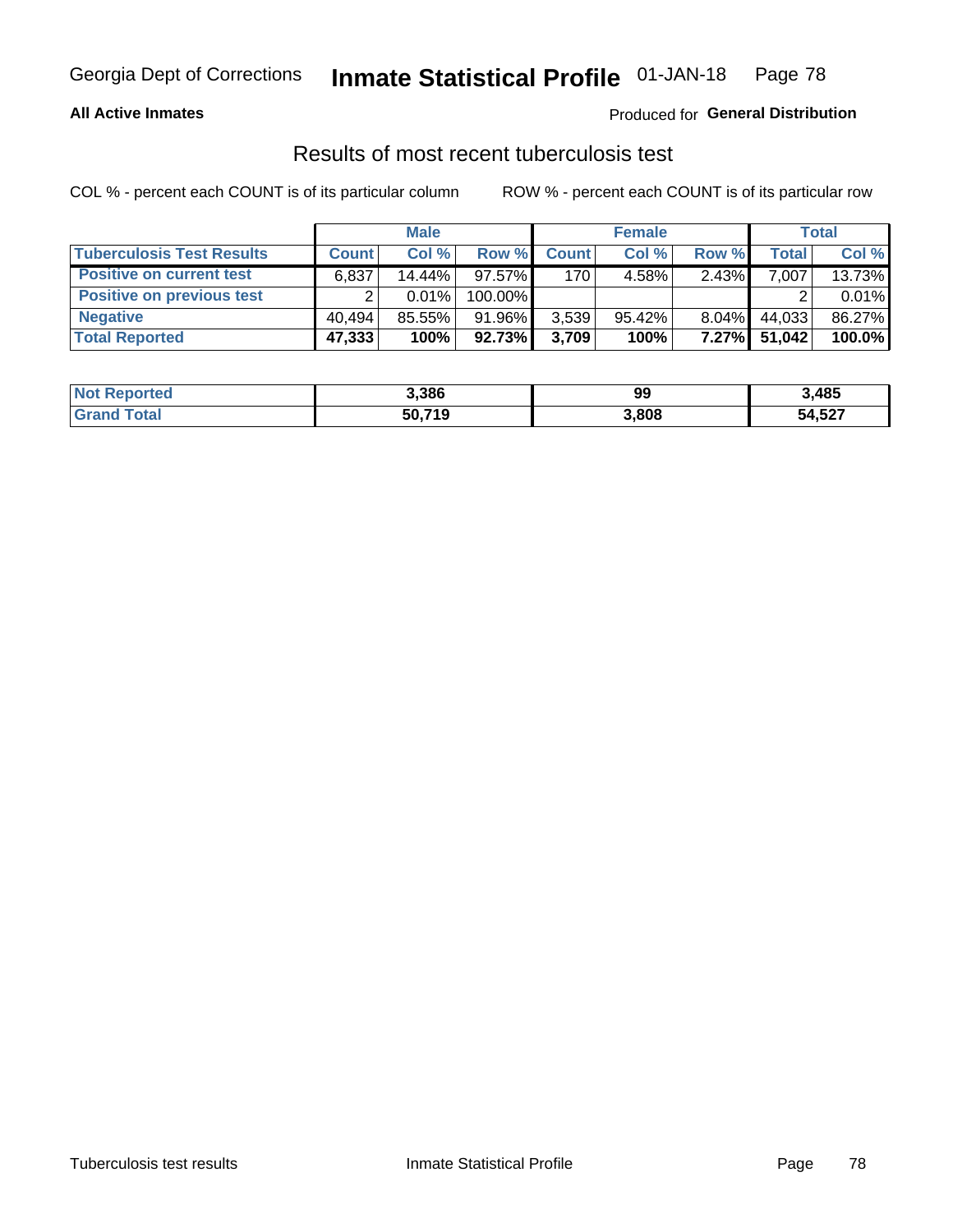#### **All Active Inmates**

Produced for **General Distribution**

## Results of most recent syphilis test

|                                 | <b>Male</b>  |           |           | <b>Female</b>   |           |          | Total  |        |
|---------------------------------|--------------|-----------|-----------|-----------------|-----------|----------|--------|--------|
| <b>Syphilis Test Results</b>    | <b>Count</b> | Col%      | Row %     | <b>Count</b>    | Col %     | Row %    | Total  | Col %  |
| <b>Positive on current test</b> | 184          | $1.33\%$  | $94.85\%$ | 10 <sub>1</sub> | 1.95%     | 5.15%    | 194    | 1.35%  |
| <b>Negative</b>                 | 13.665       | $98.67\%$ | 96.45%    | 503             | $98.05\%$ | $3.55\%$ | 14.168 | 98.65% |
| <b>Total Reported</b>           | 13,849       | 100%      | 96.43%    | 513             | 100%      | $3.57\%$ | 14,362 | 100%   |

| <b>Not Reported</b> | 36,870 | 3,295 | 40,165 |
|---------------------|--------|-------|--------|
| <b>Grand Total</b>  | 50,719 | 3,808 | 54,527 |